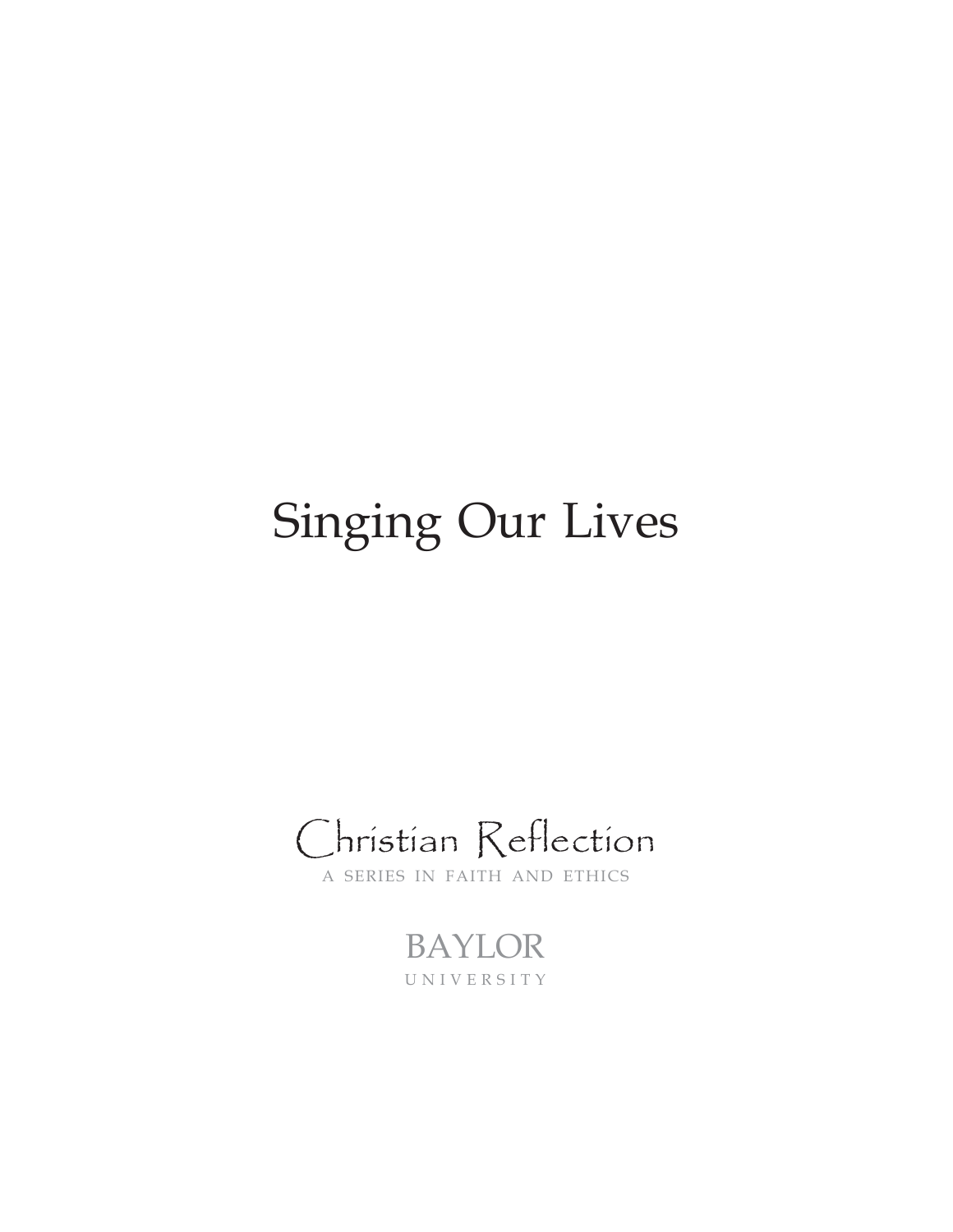| GENERAL EDITOR                  | Robert B. Kruschwitz            |
|---------------------------------|---------------------------------|
| ART EDITOR                      | Heidi J. Hornik                 |
| <b>REVIEW</b><br>EDITOR         | Norman Wirzba                   |
| PROCLAMATION EDITOR             | William D. Shiell               |
|                                 |                                 |
| PRODUCTION ASSISTANT            | Elizabeth Sands Wise            |
| <b>DESIGNER</b>                 | Eric Yarbrough                  |
|                                 |                                 |
| <b>PUBLISHER</b>                | The Center for Christian Ethics |
|                                 | <b>Baylor University</b>        |
|                                 | One Bear Place #97361           |
|                                 | Waco, TX 76798-7361             |
|                                 |                                 |
| PHONE                           | $(254) 710 - 3774$              |
| TOLL - FREE<br>[ <b>U S A</b> ] | $(866)$ 298-2325                |
| <b>WEBSITE</b>                  | www.ChristianEthics.ws          |
| $E - M A L$                     | Christian_Reflection@baylor.edu |

All Scripture is used by permission, all rights reserved, and unless otherwise indicated is from *New Revised Standard Version Bible*, copyright 1989, Division of Christian Education of the National Council of the Churches of Christ in the United States of America.

### ISSN 1535-8585

*Christian Reflection* is the ideal resource for discipleship training in the church. Multiple copies are obtainable for group study at \$2.50 per copy. Worship aids and lesson materials that enrich personal or group study are available free on the website.

*Christian Reflection* is published quarterly by The Center for Christian Ethics at Baylor University. Contributors express their considered opinions in a responsible manner. The views expressed are not official views of The Center for Christian Ethics or of Baylor University.

This issue of *Christian Reflection* is supported by a grant from the Valparaiso Project on the Education and Formation of People in Faith, and by gifts from individuals, churches, and organizations, including the Cooperative Baptist Fellowship.

© 2006 The Center for Christian Ethics at Baylor University All rights reserved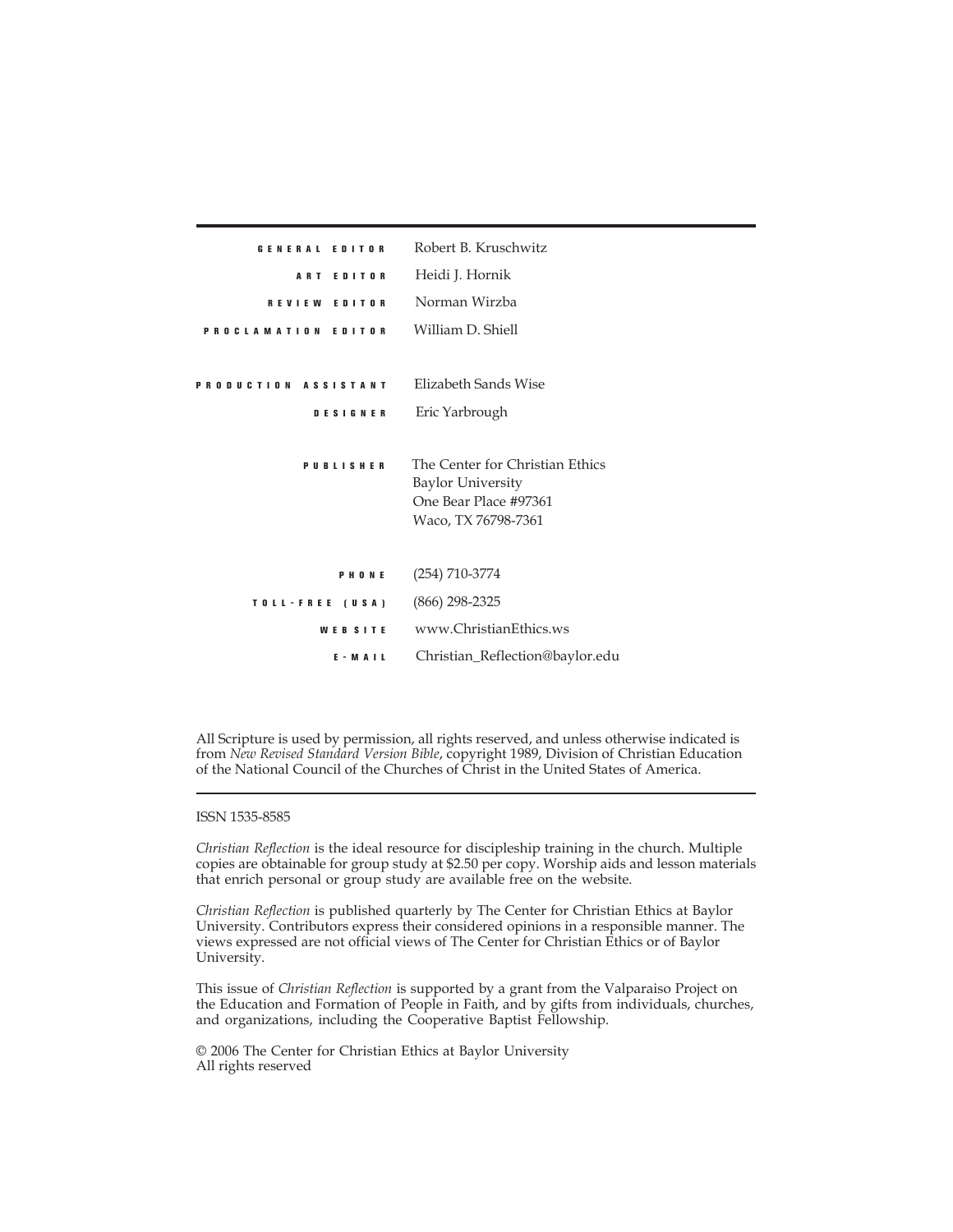## **Contents**

| Introduction                                 |    |
|----------------------------------------------|----|
| Robert B. Kruschwitz                         |    |
| Why We Sing                                  | 11 |
| Carolyn Winfrey Gillette                     |    |
| Singing with the Psalter                     | 19 |
| Michael Morgan                               |    |
| Prophetic Music                              | 28 |
| J. Nathan Corbitt                            |    |
| Psalms in Christian Art                      | 36 |
| Heidi J. Hornik                              |    |
| Psalm 100                                    |    |
| Laura James                                  |    |
| Cantoria                                     |    |
| Luca della Robbia                            |    |
| Cantoria                                     |    |
| Donatello                                    |    |
| Gifts of New Music                           | 43 |
| Fill This Holy Place with Music<br>Mark Hill |    |
| We Sing!                                     |    |
| Mary Louise Bringle and Jane Marshall        |    |
| Hear Our Hearts, O Lord                      |    |
| Kyle Matthews                                |    |
| <b>Worship Service</b>                       | 56 |
| Robert B. Kruschwitz                         |    |
| Being Subject as We Sing                     | 66 |
| Randy Cooper                                 |    |

*continued*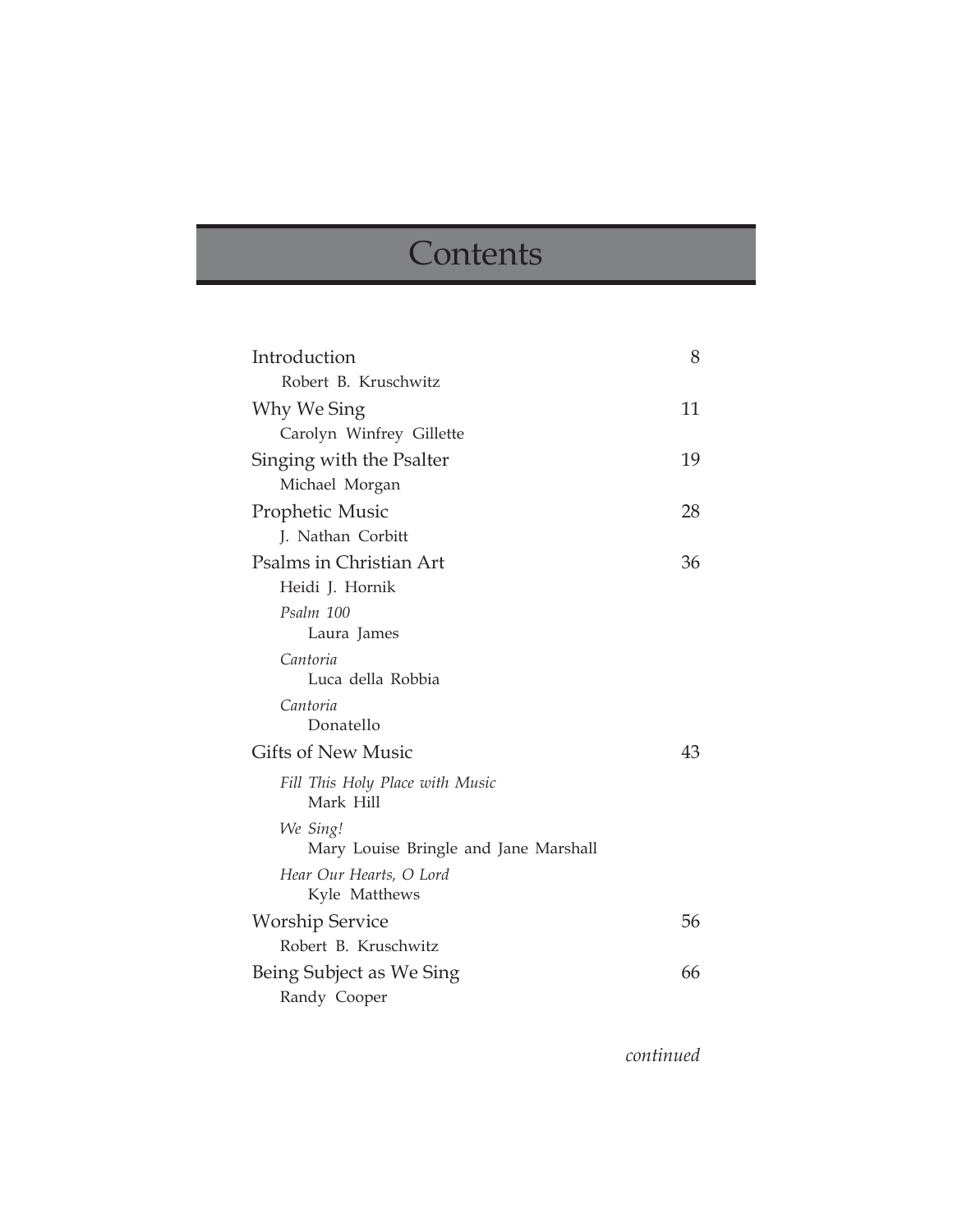| Words of Comfort                   | 70 |
|------------------------------------|----|
| Glenna Metcalfe                    |    |
| Nurturing the Congregation's Voice | 74 |
| C. David Bolin                     |    |
| U2: Unexpected Prophets            | 81 |
| Steven R. Harmon                   |    |
| Music as Spiritual Practice        | 89 |
| Mark J. Suderman                   |    |
| Editors                            | 94 |
| Contributors                       | 96 |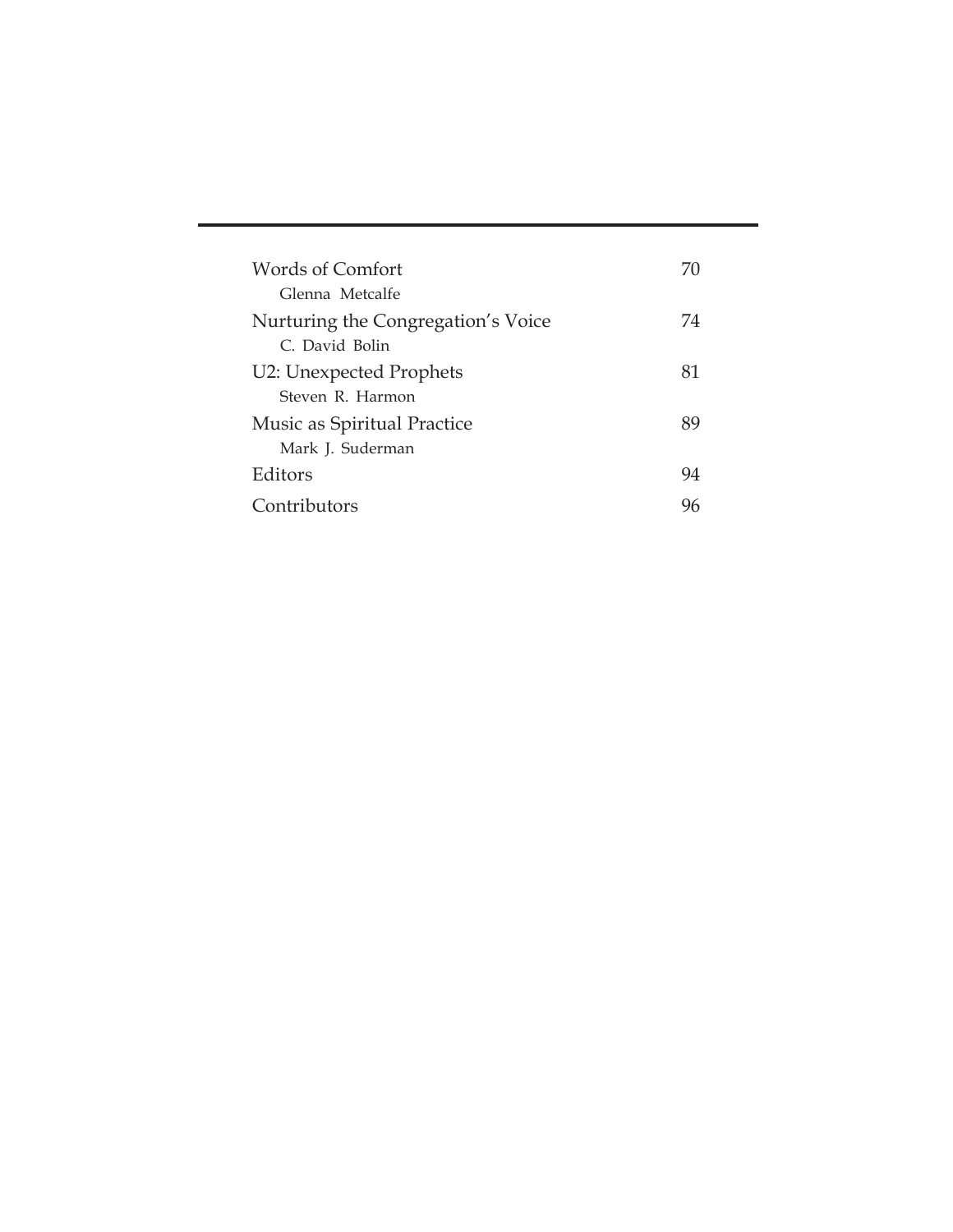

### Order your free subscription today.

*Christian Reflection* is an ideal resource for discipleship training in the church. Multiple copies are available for group study at \$2.50 per copy. Study guides and lesson plans are available free on the website.

www.ChristianEthics.ws phone (toll-free): 1-866-298-2325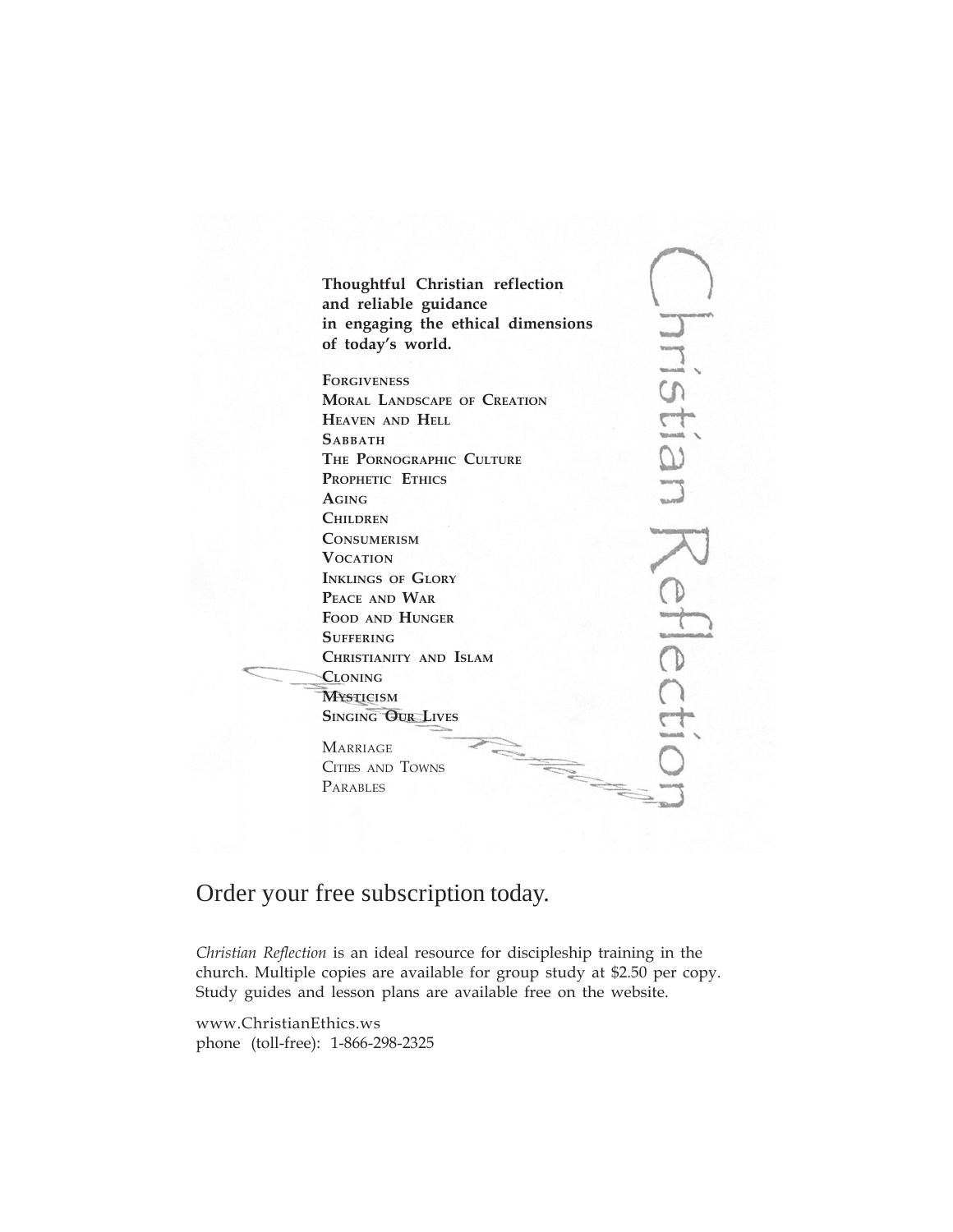# Christian Reflection **STUDY GUIDES & LESSON PLANS**

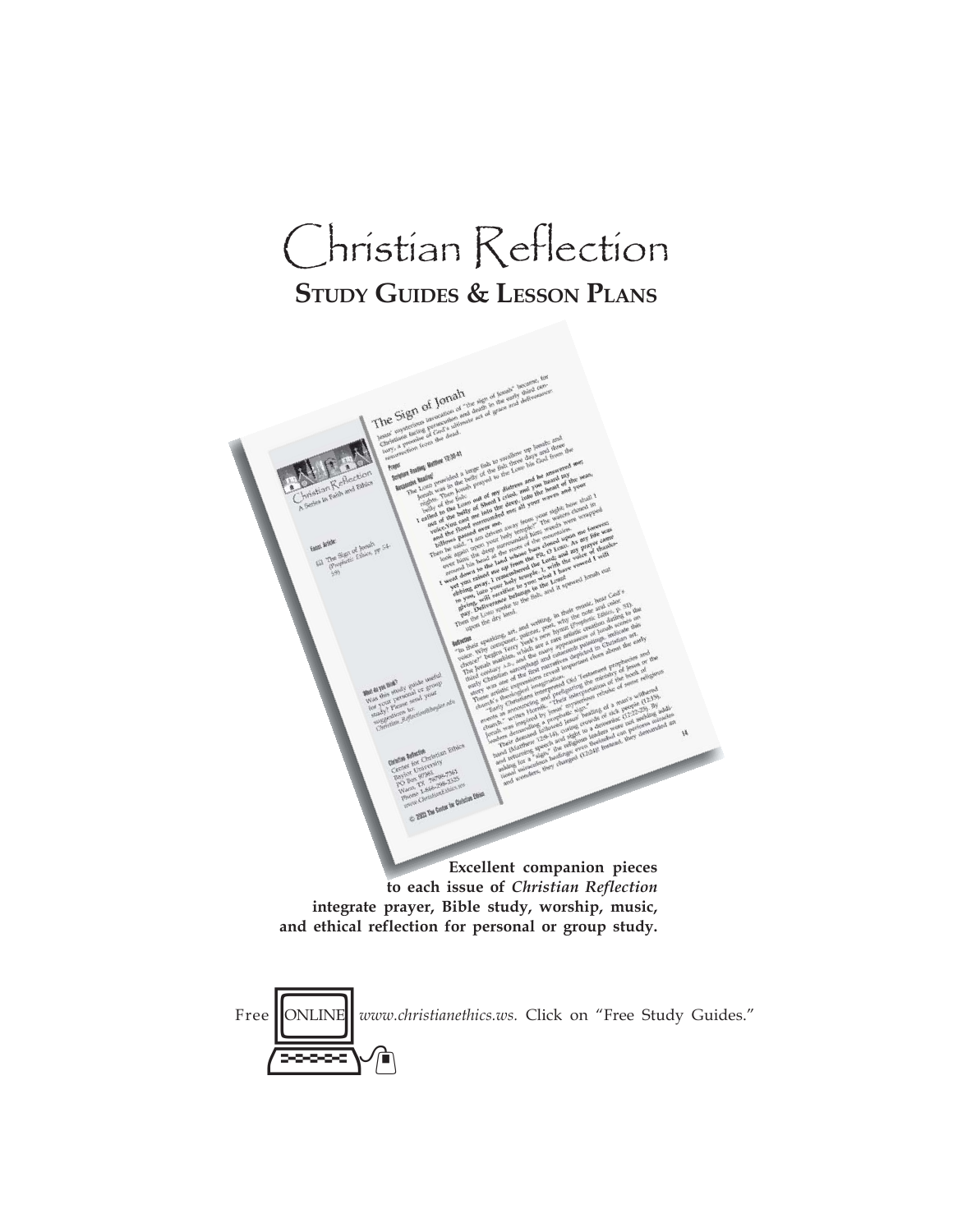

### **STUDY GUIDES & LESSON PLANS**



These six study guides integrate Bible study, prayer, worship, and reflection on themes in the *Singing Our Lives* issue.

### **WHY WE SING**

When we come before God in worship, why do we sing rather than merely think or talk with one another? Singing is a language that God has given us to express our deepest longings, greatest joys, and most profound trust in the One who created us and loves us unconditionally.

### **NURTURING THE CONGREGATION'S VOICE**

Every congregation is an unmatched creation with lessons to learn about its voice—what music it is intended to make and what music is meant for another congregation. These lessons can be learned through the disciplines of hearing, joining, sounding, remembering, and coaching its voice.

### **SINGING WITH THE PSALTER**

What sets the book of Psalms apart from other Scripture is the sacramental nature of its songs, their ability to mold and transform the believer. Reading or singing the psalms, we lift them to God as our prayers, as though we are speaking our own words rather than recalling an ancient litany.

### **GIFTS OF NEW MUSIC**

A prophetic song that lifts our hearts to adore God, awakens us to confess the disorder in our lives, or inspires us to share God's love for the hurting world is a wonderful gift. Three new hymns and their stories inspire us to employ our own gifts with words and music to edify the Body of Christ.

### **PROPHETIC MUSIC**

Prophetic music—songs that raise our critical awareness of the world's needs and call us to responsible action through their holistic gospel message—occurs outside church walls as well as in our worship. How do we discern and encourage the true musical prophets?

### **U2: UNEXPECTED PROPHETS**

Arguably the most successful rock band in the world, U2 not only cries out against injustice, but also dares to imagine an alternative in light of the Christian vision. The band proclaims with Scripture "the place that has to be believed to be seen." Will we hear them?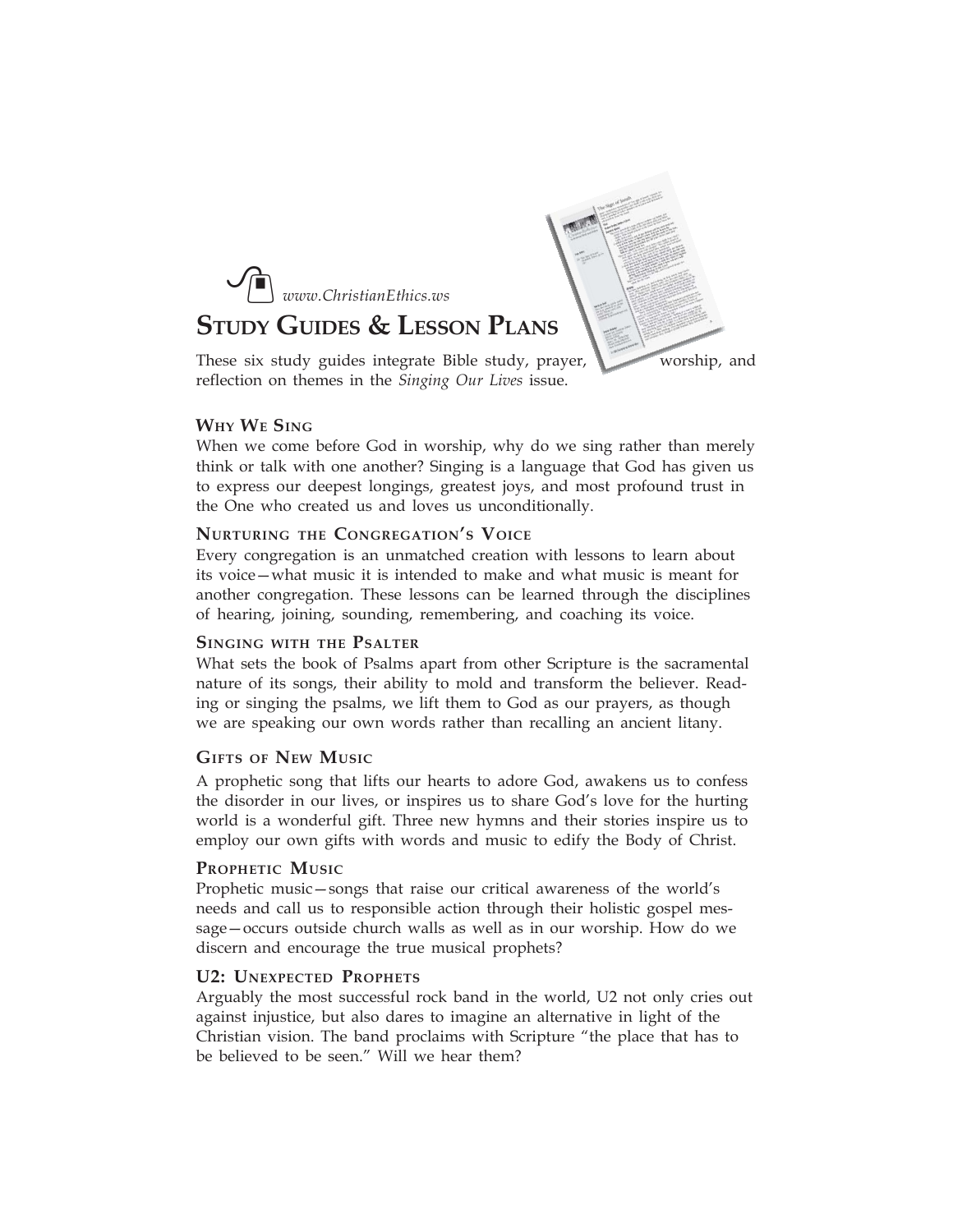## Introduction

BY ROBERT B. KRUSCHWITZ

When we sing with and to one another in worship, we are molding our moral character. Singing our lives can lift our hearts to adore God, awaken us to confess the disorder in our lives, and inspire us to good work that speaks God's transforming love into the hurting world.

The best worship, suggests Ronald Byars, "is, at bottom, a kind of playfulness," and Marva Dawn mischievously describes worship "a royal waste of time." Nevertheless, singing in worship is no norme, nor should it strike a playfulness," and Marva Dawn mischievously describes worship as "a royal waste of time." Nevertheless, singing in worship is no mere game, nor should it strike a one-dimensional note of praise. "We engage in music that will…instruct, educate, nurture, cultivate, rebuke, exhort, discipline, warn, delight, enlighten, edify, develop," writes Dawn. "We waste our time so that others in the Christian community can be more profoundly immersed in the Word, can become more deeply formed, can more thoroughly join us in praise."

In this issue our contributors explore the complex roles of singing as a personal and communal practice in Christian character formation. Songs can lift our hearts to adore God, awaken us to confess the disorder in our lives, and inspire us to good work that speaks God's transforming love into the hurting world.

"When we come before God in worship, why do we *sing* rather than merely think or talk with one another?" wonders Carolyn Winfrey Gillette in *Why We Sing* (p. 11). Our primary motive, she says, is gratitude for God's wonderful gift of song. Singing enables us to offer praise, express our deepest prayers, grow in the faith, strengthen the community of the Church, and share God's joy with others.

The Psalter has been at the heart of Christian worship for centuries. "What sets the book of Psalms apart from the rest of Scripture," Michael Morgan claims in *Singing with the Psalter* (p. 19), "is the sacramental nature of its songs, their ability to mold and transform the believer. Reading or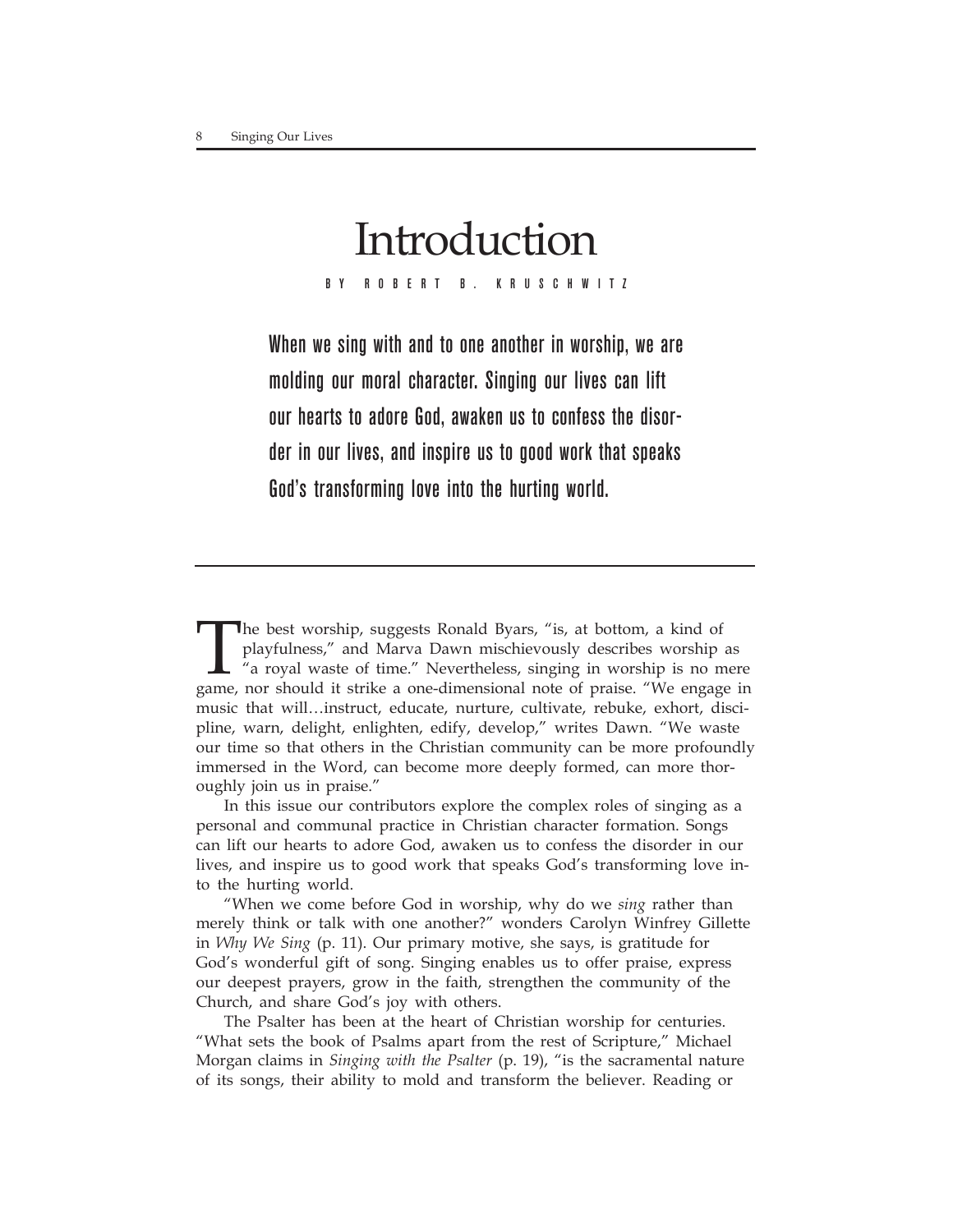singing the psalms, we lift them to God as our prayers, as though we are speaking our own words rather than recalling an ancient litany." He traces how the psalms, which are ever fresh because they speak to every condition of our lives, were models for the first hymns in English. The visions of worship in the Psalter, of course, have inspired Christian artists in many media over the centuries. For instance, the delightful *Psalm 100* (on the cover) by contemporary Brooklyn artist Laura James offers a Christian reading of the famous psalm. James "has the wonderful ability to invite people of every community to enter the biblical stories, encounter the Church's saints, and see themselves in God's image," Heidi Hornik observes in *Make a Joyful Noise* (p. 36). And in *Exuberant Praise* (p. 38), Hornik recounts how in renaissance Florence, Italy, Luca della Robbia and Donatello famously competed with one another to create cathedral *cantoria*, or choir galleries, to depict the joy of singing expressed in Psalm 150.

Of course, many different types of songs and hymns are sung in worship today, and this is as it should be, David Bolin suggests in *Nurturing the Congregation's Voice* (p. 74). "Every congregation," he believes, "is an unmatched creation with lessons to learn about its voice—what music it is intended to make and what music is meant for another congregation." He urges each congregation to discover and develop its unique corporate voice through the disciplines of hearing, joining, sounding, remembering, and coaching, rather than simply declaring "We're contemporary (or traditional, or blended) in singing style."

For each issue *Christian Reflection* invites writers and composers to create new music for the Church on a challenging ethical theme such as forgiveness, food and hunger, peace and war, cloning, vocation, or mysticism and the moral life. Their music helps us to weave the landscape of Scripture and the fabric of Christian character into the pressing moral issues of our culture. For this issue, we asked three hymn writers not only to contribute new songs on the issue theme, but also to demystify, if they can, the art of hymn writing. A Habitat for Humanity workweek, says Mark Hill, inspired him to write *Fill This Holy Place with Music* (p. 44). Mary Louise Bringle describes her writing process as "word watching," and she illustrates this with the beautiful *We Sing!* (p. 48), for which Jane Marshall has composed new music. Christian musician Kyle Matthews, who contributes the words and music for *Hear Our Hearts, O Lord* (p. 52), explains that he took his lead from our issue theme, "singing our lives." Their stories can inspire us to employ our own gifts with words and music to edify the Body of Christ. The worship service (p. 56) by Bob Kruschwitz includes their new songs, along with wonderful hymns from Scripture and the great tradition of Christian worship, in a festival that celebrates the joy and grace of singing our lives before God.

This grace can bind us into spiritual community, Randy Cooper claims in *Being Subject as We Sing* (p. 66). Exploring a familiar passage, Ephesians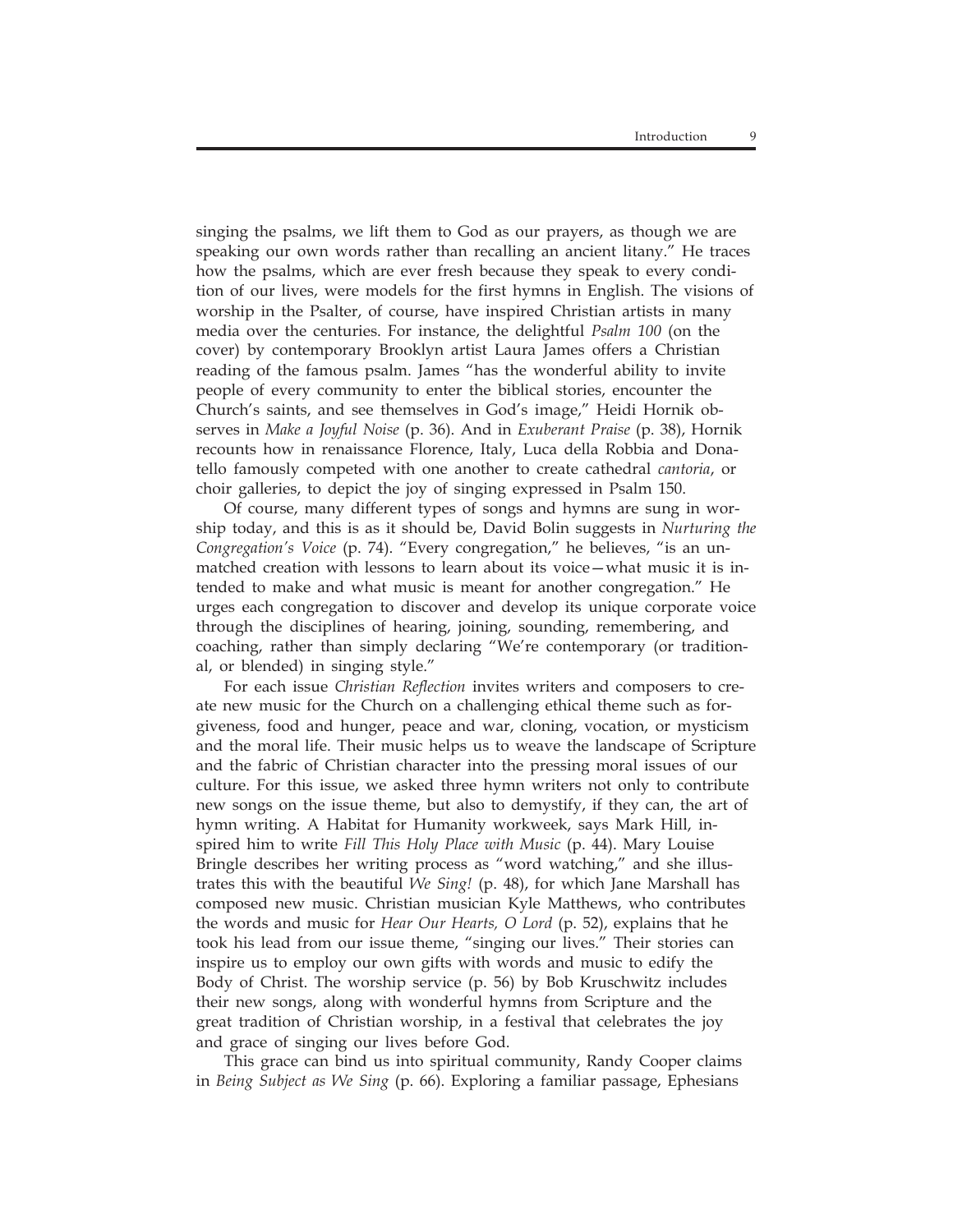5:18-6:9, in a fresh way, he observes: "Singing 'psalms and hymns and spiritual songs' is a political act that challenges all human categories and divisions," and singing with one another before God "can be a means of grace that unifies, that brings us into the life of the triune God as we learn submission to one another out of reverence for Christ."

Through our singing, Glenna Metcalfe reminds us in *Words of Comfort* (p. 70), we express the "yearnings and joys of the human heart." She shares wonderful testimonies of the power of singing to bring comfort to those who suffer disease, endure despair, or face death, for "music surrounds us with the assurance that God loves, God cares, and God is able."

Sometimes songs, far from being comforting, are very disturbing because they raise our critical awareness of the needs of the world. Nathan Corbitt examines what he calls "prophetic music"—those songs that address "poverty, injustice, degradation of the environment, and other problems in contemporary culture" and call us to responsible action through their holistic gospel message. In *Prophetic Music* (p. 28), he recommends criteria to help us discover true prophecy in the music played outside the church walls as well as in our worship.

Taking up this search for prophecy in popular culture, Steven Harmon examines the music of Bono and the Dublin band U2, perhaps the most successful rock musicians in the world. "U2 not only cries out against injustice, but also dares to imagine an alternative in light of the Christian vision," Harmon writes in *U2: Unexpected Prophets* (p. 81). "The band searchingly examines the distortions of our world and proclaims with Scripture 'the place that has to be believed to be seen' and 'where the streets have no name.'" He ends with a challenge: "Will we hear them?"

"Most Christians would agree that music is an important aspect of their worship and is a vital complement to other spiritual practices," Mark Suderman notes in *Music as a Spiritual Practice* (p. 89). "Yet within our congregations and between them we may disagree strongly about what music to choose for worship and even about its function within the liturgy." He reviews three recent books—Alice Parker's *Melodious Accord: Good Singing in Church*, J. Nathan Corbitt's *The Sound of the Harvest: Music's Mission in Church and Culture*, and the anthology *Music in Christian Worship: At the Service of the Liturgy* edited by Charlotte Y. Kroeker—that follow different paths to clarifying music's role in Christian worship, particularly in congregational singing. Suderman points out that "while Parker and the contributors in Kroeker's anthology stress the need for music education of the church body, Corbitt…emphasizes that people must be reached in their current milieu." All would agree, however, with Corbitt that "musicians' greatest gift to the kingdom is the critical listening skills to evaluate the present, the prudence to remember the past, and the wisdom to extend the kingdom outside one's own frame of reference."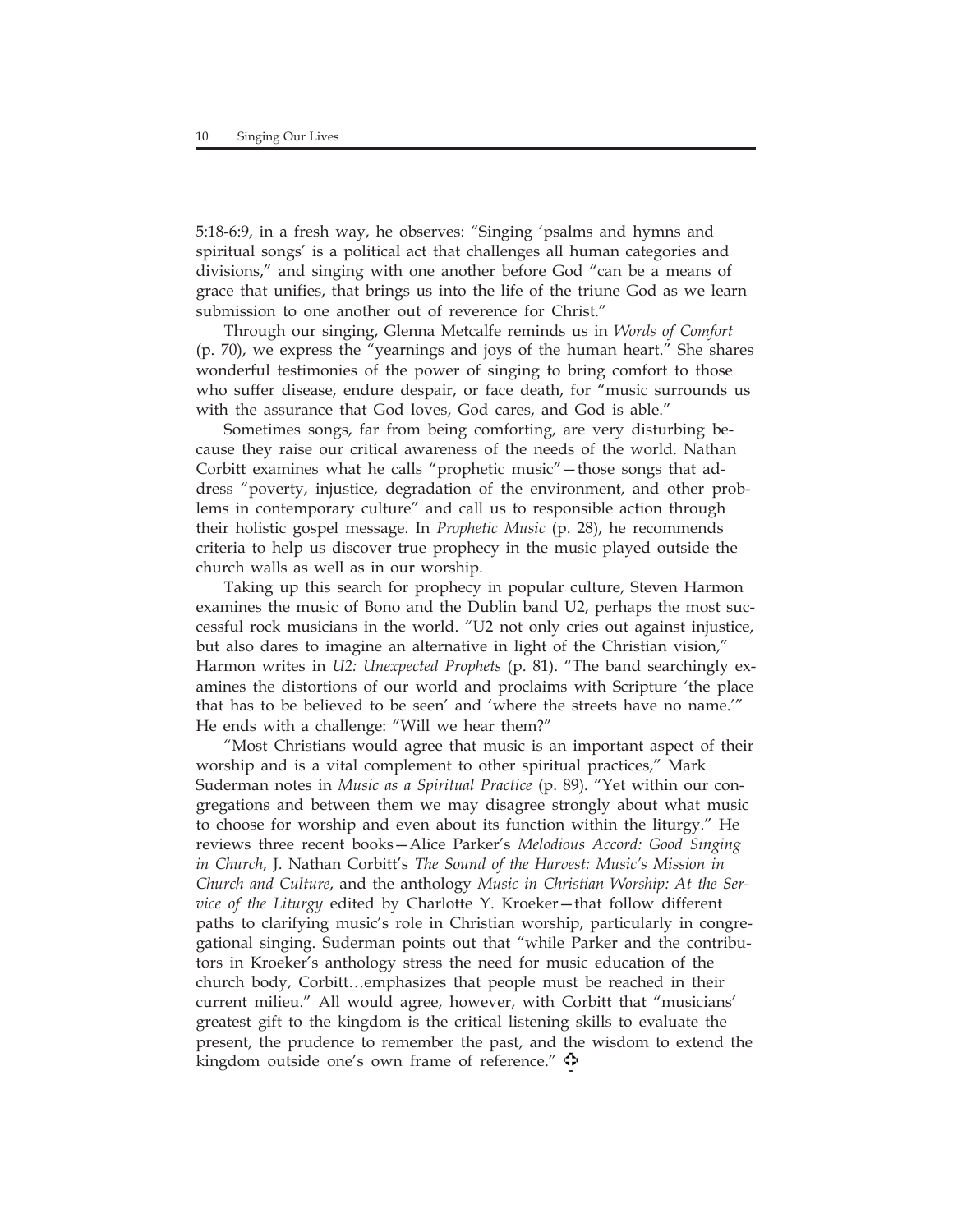## Why We Sing BY CAROLYN WI NFREY GI LLETTE

When we come before God in worship, why do we sing rather than merely think or talk with one another? Singing is a language that God has given us to express our deepest longings, greatest joys, and most profound trust in the One who created us and loves us unconditionally.

 $\prod_{\text{the$ n the aftermath of the devastation caused by hurricanes Katrina and Rita, our minds are filled with many images drawn from experiencing these catastrophes firsthand, listening to people who suffered through them, or watching their stories on the evening news. A particularly striking image on the news after Katrina involved the medical staff in a New Orleans hospital struggling to care for patients when their medical facility no longer had electricity, water, food, or medicine to offer. In that horrible situation, several medical staff members gathered around a patient's bed. They sang songs of faith and trust in the only One who could be counted on to help them. They shared the hymns that some of them had heard in worship services Sunday after Sunday throughout their lives, until the words and music had become part of their very being. In that storm-damaged hospital during devastation that's been described as "hell on earth," they were singing together, heavenward.

When we come before God in worship, why do we *sing* rather than merely think or talk with one another? We sing because music is a gift from God. It is a language that God has given us to express our deepest longings, our greatest joys, and our most profound trust in the One who created us and loves us unconditionally. Like all gifts from God, it is one that God calls us to use with gratitude.

### **MUSIC BECOMES OUR THANKFUL PRAYER**

All the music sung and played here is a gift, O God, from you.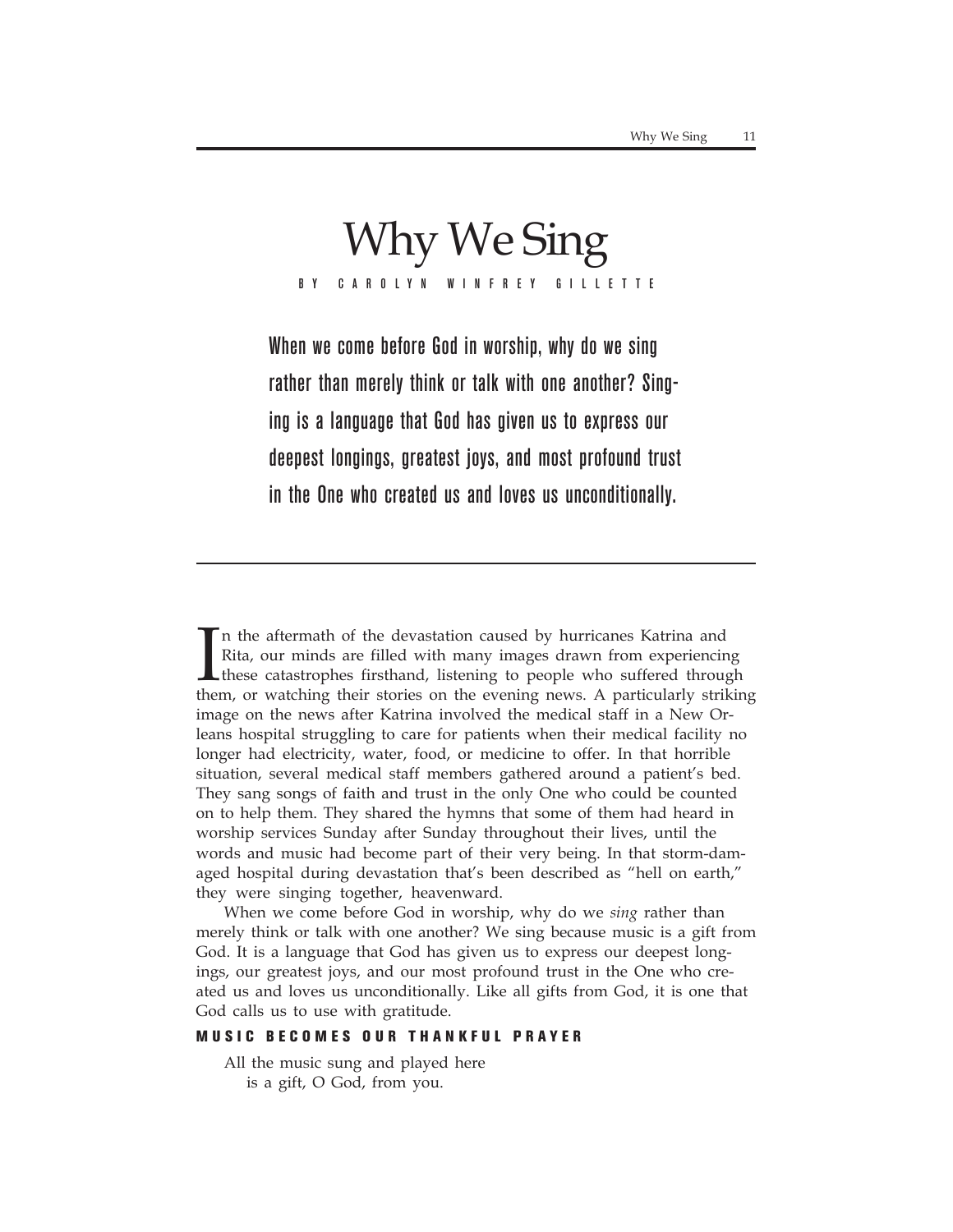For as long as we have prayed here, we've been blessed by music, too.

By your Spirit, each musician

finds new depths of faith to share.

Music is a gift you've given

and becomes our thankful prayer.<sup>1</sup>

In *A Song To Sing, A Life to Live: Reflections on Music as Spiritual Practice,* Don Saliers points out that the gift of music is built into the very being of our bodies—our heartbeats, breaths, cries, and movements. Young children love to bang pots and pans together. Children play chanting games as they jump rope together.<sup>2</sup> God has given us gifts of sound and music within our bodies, and it is a short step to carry these gifts into our worship of God. Congregational song is "corporeal," notes hymn writer Brian Wren. "When we sing from the heart, with full voice, some of us use our bodies more thoroughly, perhaps, than at any other time in worship."3

We sing because music brings us together as a congregation. It brings together generations. Even young children who are part of the worshiping community can find a welcome in the church's singing together. Familiar songs and refrains invite preliterate children to participate. Songs of the church bring together people from diverse cultural backgrounds. Those who share the pews may have vastly different lives, but when they stand and sing, they share the faith that binds them together—God's love expressed in Jesus Christ, through the power of the Holy Spirit.

We sing because our singing is a means by which God strengthens us and helps us to grow as the people of God. In our individual lives, we may say and sing "I." But the songs of the church invite us to say "we." They call us to celebrate the faith that we share, and we are reminded of our place in the community of disciples.

We sing because, as those medical staff members in a New Orleans hospital knew, singing is one of many ways that God has given us to cry out in utter despair and in complete trust. Saint Augustine once said that the one who sings "prays twice."4 Sometimes our psalms, hymns, and spiritual songs become our "thankful prayers" and at other times they become our desperate prayers, prayers of lament, or prayers of trust and commitment.

We sing because singing connects Sunday worship with everyday life. As Thomas G. Long points out:

In the place of worship, we cannot pray or sing faithfully without our words being full of the sorrows and joys of life. Conversely, the words of worship, prayer words, sermon words, hymn words, Bible words, creedal words, words of praise and penitence, protest and pardon—are like stones thrown into the pond; they ripple outward in countless concentric circles, finding ever fresh expression in new places in our lives.<sup>5</sup>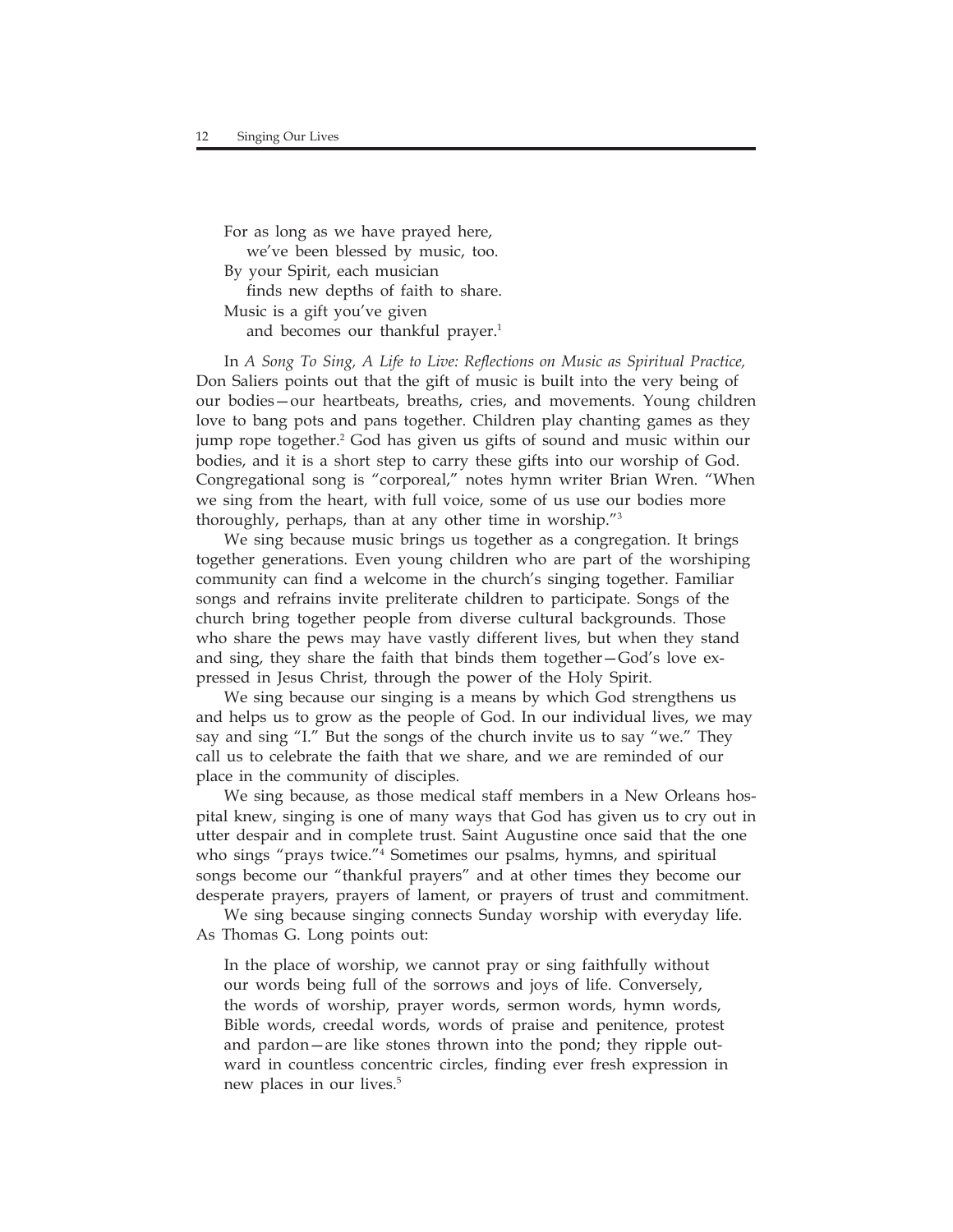When we sing "Amazing Grace" together on Sunday morning, it changes us and makes us a little more grace-filled throughout the week in ways that are beyond our understanding.

We sing because God calls us to sing! The psalmist proclaims: "O come, let us sing to the LORD; let us make a joyful noise to the rock of our salvation!" (Psalm 95:1). "Make a joyful noise to the LORD, all the earth. Worship the LORD with gladness; come into his presence with singing" (Psalm 100:1). In Colossians, we are instructed, "with gratitude in your hearts sing psalms, hymns, and spiritual songs to God" (Colossians 3:16c).

### **MUSIC HELPS THE CHURCH GROW STRONG**

All creation sings your glory;

in the Psalms are pain and praise.

Mary sang your saving story

in her long, expectant days.

Through the years, with great emotion,

some have reached to you in song.

May we sing with such devotion;

music helps your Church grow strong!

One of the ways that our singing strengthens the Church is by helping us to see our place in the Body of Christ, where members are given different gifts to use for the good of all. If all the Church were sopranos, where would the tenors be? If all the Church were a chancel choir, where would the children's choir be?

When Christians sing together, the blending of our voices bears witness to the fact that we are made one in Christ. The variety of voices—high pitched or low pitched, on-key or off-key, some soaring to the rafters and others barely above a whisper—reminds us of the wonderful diversity in the Church. "For Christians of all levels of musical attain-

Our blending voices bear witness to the fact that we are made one in Christ. The variety of voices—high or low pitched, onor off-key, some soaring to the rafters and others barely above a whisper—reminds us of the wonderful diversity in the Church.

ment, there is the unique opportunity to sing in communal worship, where the critical ingredient is the attitude of the heart," Ed Norman writes. "There is an interesting metaphor for the church in group music making: working together under leadership to achieve a common goal of harmony and unity."6 We are reminded, too, that there is a place in the body of Christ for those who cannot sing or speak, those who are uncomfortable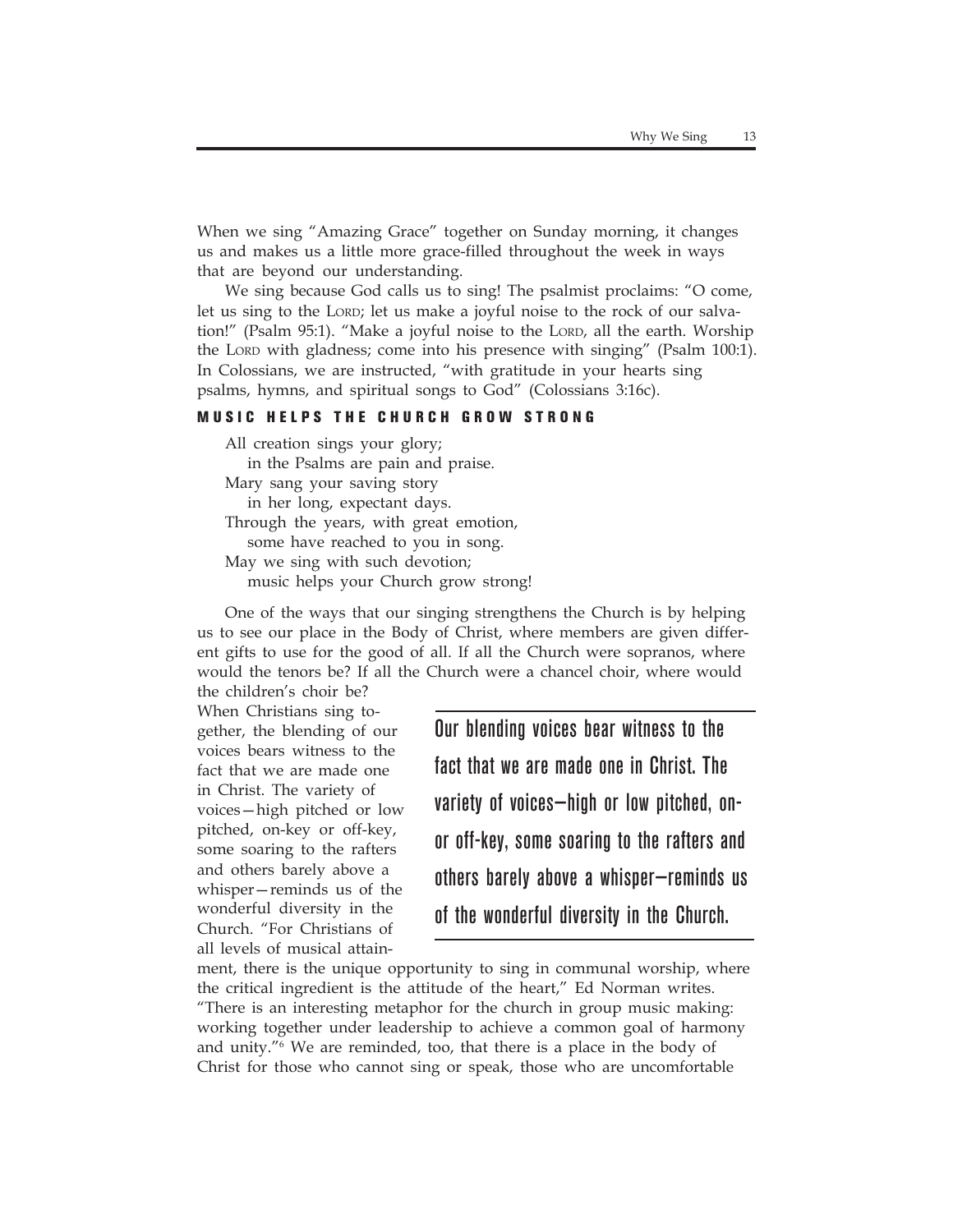singing, those who prefer to listen, and those who offer praise through sign language. God provides a wonderful variety of ways to offer praise.

Songs help us to express what we believe about God; at the same time, through songs our faith is formed. Long ago Plato said, "Let me make the songs of a nation and I care not who makes the laws."7 His point was rephrased recently in relation to church music: "I don't mind who writes the theological books so long as I can write the hymns."8 When we struggle to understand Christian beliefs, we often turn to songs that we have learned in worship. Many of us would be at a loss to define "grace" without saying, "That reminds me of one of my favorite hymns, 'Amazing Grace,'....'

The songs we sing do not have to be complex in order for them to be wonderful expressions of what Christ's followers believe. "Jesus Loves Me" is one of the simplest songs and one that many Christian children learn to sing at the earliest age in Church School. Yet its message is profound. Karl Barth was asked once to summarize all his wealth of knowledge about the faith in one sentence, and he is said to have answered, "Jesus loves me, this I know, for the Bible tells me so."9

A few songs are specifically creedal and based on the Church's great statements of faith like the Apostles' Creed.10 Other songs in more informal ways help us to express what the Church believes in the face of the world's conflicting values. For example, in our workplaces and communities we are bombarded with the idea that the things we own and deeds we accomplish are what make us worthwhile as people. Then we go to church and sing, "Just as I am, without one plea…." The world teaches us that wealth and power are most important, but at church we sing:

You have come up to the lakeshore, looking neither for wise nor for wealthy. You only wanted that I should follow. O Lord, with your eyes you have searched me, and, while smiling, have called out my name. Now my boat's left on the shoreline behind me, now with you I will seek other seas.<sup>11</sup>

While these words are far from those of a traditional creed, they express ideas that are very central to what the Church believes. God's love is not something we earn—it is freely and graciously given—and through this love Jesus calls us to be faithful disciples.

Hymns can express the faith so clearly that they are threatening to those in power. Mary's song of praise, the Magnificat, contains these powerful words:

He has shown strength with his arm;

he has scattered the proud in the thoughts of their hearts.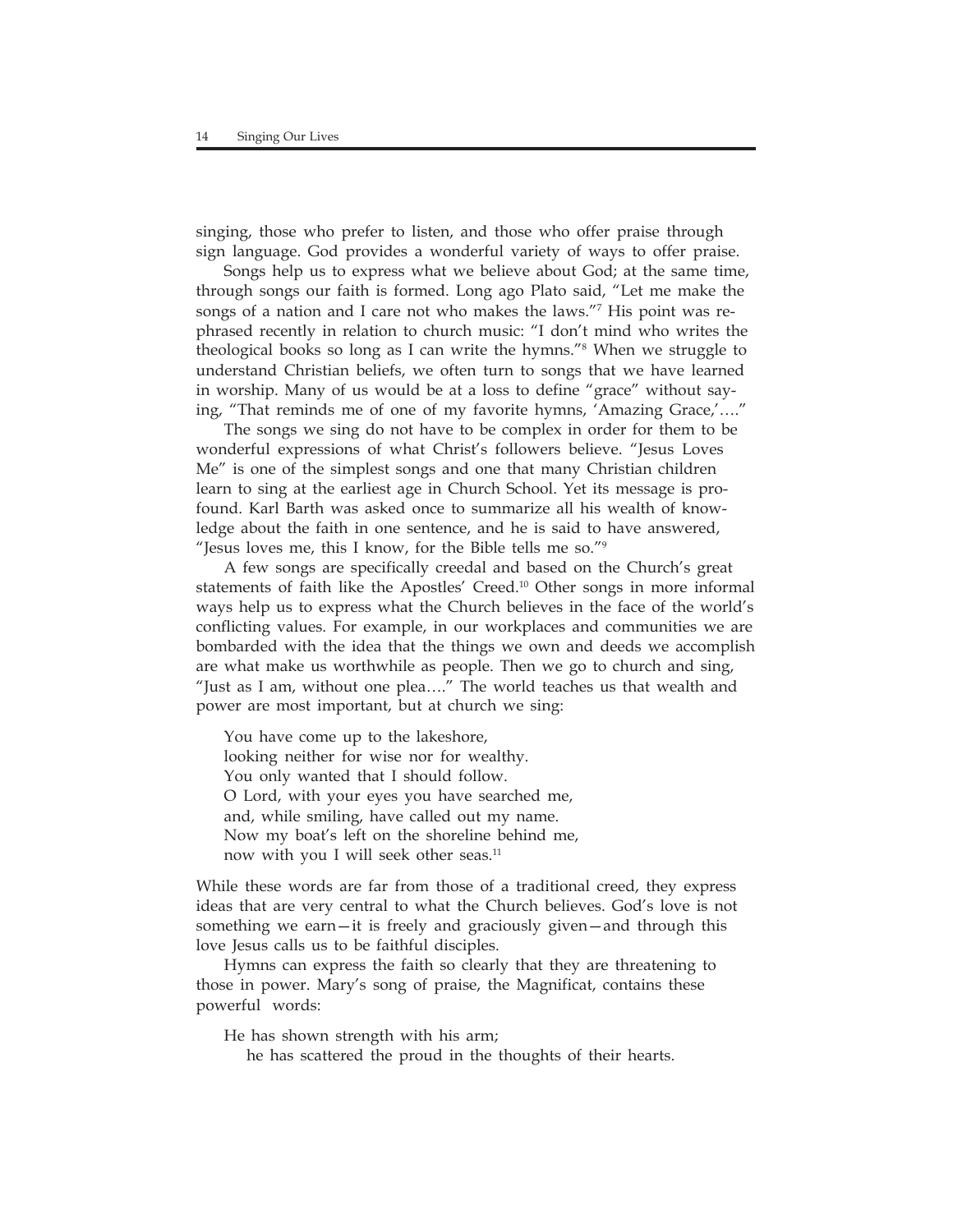He has brought down the powerful from their thrones, and lifted up the lowly;

he has filled the hungry with good things, and sent the rich away empty.

*Luke 1:51-53*

The message of the Magnificat is so subversive, Elizabeth A. Johnson points out, that for a period during the 1980s the government of Guatemala banned its public recitation.<sup>12</sup> What powerful, rich leaders of nations would want large numbers of poor people to take those words seriously as a statement of belief? Patrick D. Miller Jr. writes, "In a world that assumes…that things have to be the way they are and that we must not assume too much about improving them, the doxologies of God's people are fundamental indicators that wonders have not ceased, that possibilities not yet dreamt of will happen, and that hope is an authentic stance."13 When we sing together as a congregation, we are affirming our faith that God is still active among us.

The songs we sing as a congregation teach us what it means to be the Church, and they connect us to the Church in ways that spoken words cannot easily do. Hymns and songs sung together can remind us that we are not in this alone; we are part of a community of faith. God calls us to live in community. We are not solos; we are part of a choir—a congregation.

My earliest memory of "church" is of standing on a pew so I would be

tall enough to share a hymnbook with my parents during the singing of congregational hymns in a Methodist church in Bridgewater, Virginia. I was not even old enough to read the words in that mysterious, heavy, red-covered book of hymns, but I knew that it was the source of the wonderful, loving songs that were being sung by a church full of loving, caring people. In those songs and

Songs express what the Church believes in the face of the world's conflicting values. The world teaches us that the things we own and deeds we accomplish make us worthwhile as people. Then we go to church and sing, "Just as I am, without one plea."

in the love of those people who sang them, God was present.

This memory reminds us why it is important to encourage children to be in worship with adults from a very young age. There is much in worship that they may not understand intellectually, but there is also much they can learn about *being* the church with others, and some of this learning happens through song.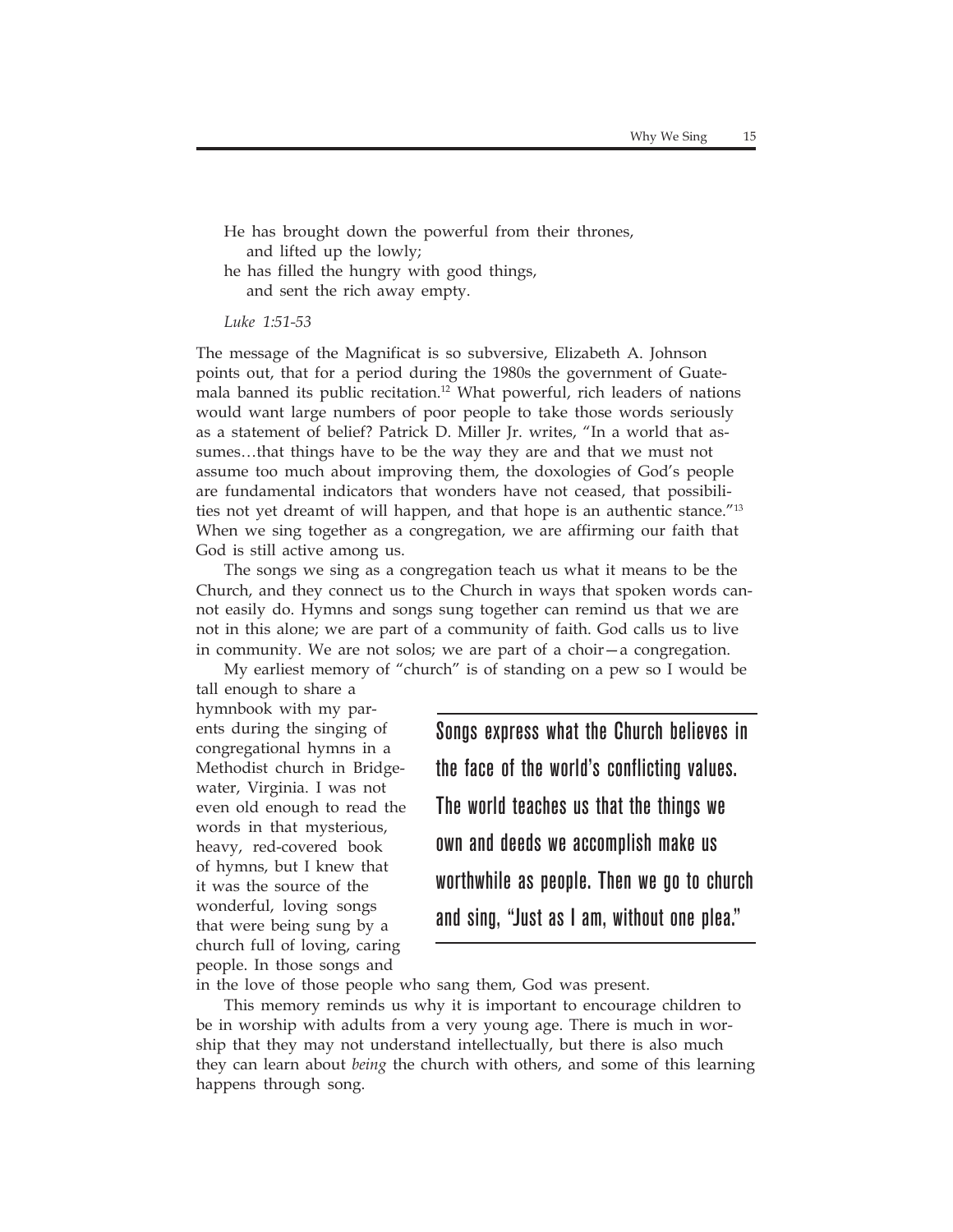When have the songs of the church been meaningful to you? Did you sing hymns on the day of a family member's baptism? When you gathered with other Christians for prayer on September 11, 2001? When you went with a handful of Christmas carolers to visit homebound church members? When, on a mission trip, you had opportunities to sing with Christians in another culture? Whether a thousand voices sing together in great harmony, or two or three gathered Christians sing the songs of faith they know by heart, Christ is in their midst and God is glorified in the community of the church.

At their best, congregational songs are inspirational. "When a congregation sings together, the words of the hymn come alive to them and mean more than just a statement of fact," writes Brian Wren. "Worshipers experience the presence of God."14 Hymns invite us and welcome us into a relationship with God.

### **FAITH IS FOUND HERE AND REKINDLED**

You give hymns and songs for singing, toes for tapping your good news, organ sounding, hand bells ringing, faithful hearers in the pews. With the trumpet and the cymbal, with guitar and violin, faith is found here and rekindled; hearts are lifted, once again.

Finally, we sing because our songs invite others into a closer relationship with God in Jesus Christ. Congregational singing is a way of reaching out to share God's joy with others. Because of this, the Church needs to be willing to sing new songs that will speak to new Christians and to "seekers." There is beauty in many of the traditional hymn texts, but churches need to be open to singing new words on occasion.

One of the best comments I've heard about my hymn texts came from a mother who reported on a conversation with her teenage son. After the worship service one Sunday he said to her, "I liked that middle hymn. I actually understood what the words meant."

Another person told me about a worship service in which the congregation sang a hymn that she hated. Shrugging her shoulders, she decided to sing it joyfully anyway. After worship the woman standing next to her confessed, "I was really feeling discouraged when I came to church. I'm dealing with a lot of personal problems. But when we started singing those hymns and I heard you singing so joyfully next to me, you sounded like you really meant what you were singing. I started thinking about the words of that hymn, and it made me feel better." We sing not only for ourselves, but also out of love for others.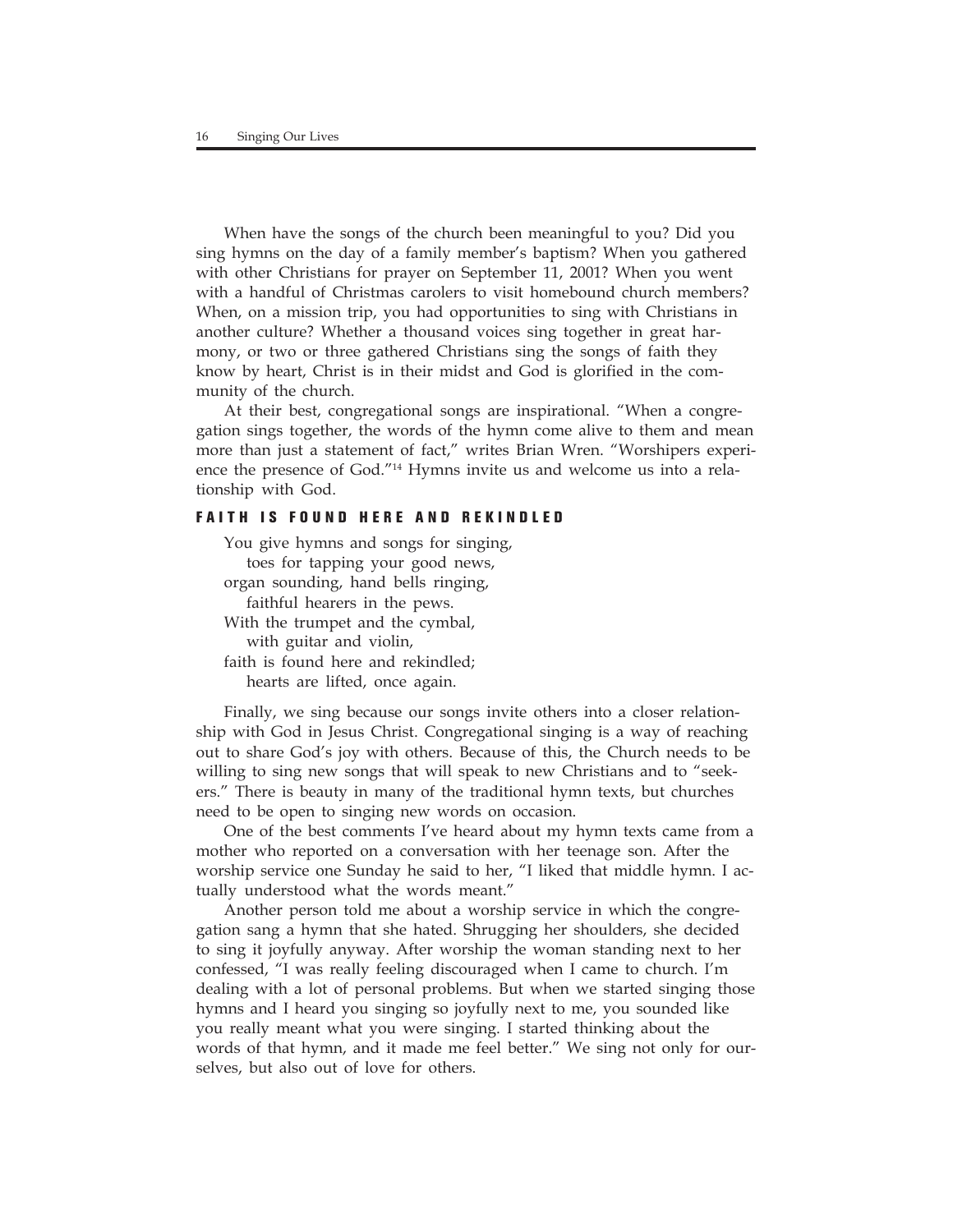At a workshop on hymns, I asked the question: "What church song has special meaning in your life?" Many participants named Christmas carols they loved or songs they had learned many years earlier at youth rallies. But after the workshop, a woman told me a different story. When her husband, a very dedicated Christian, was dying, she and her grown children gathered around his bedside. Together they sang the hymns and songs of the church that had meant so much to all of them through the years. They sang for hours, sometimes singing from a hymnbook, sometimes remembering pieces of hymns from memory, until it was late and they were tired. One by one, they moved from singing to gentle, holy silence, until only the woman was singing to her husband. After a while she began to sing "What Wondrous Love Is This," which concludes:

And when from death I'm free, I'll sing on, I'll sing on, And when from death I'm free, I'll sing on; And when from death I'm free, I'll sing and joyful be, And through eternity I'll sing on, I'll sing on, And through eternity I'll sing on.15

As she was singing those words, her husband died. She told me that it was in that moment that he became part of the Church Triumphant, and he began to sing praises to God for all eternity, just as the words of the hymn proclaimed.

We sing because God gives us the gift of song—to offer praise, to express our deepest prayers, to help us grow in our faith, to strengthen the Church, and to share with others. Our songs are imperfect now. Many of us cannot carry a tune. Others of us cannot hear, speak, or understand, but we can only feel the rhythm of the music, or sign the words, or experience the presence of God's love as the congregation sings together. Sharing in the Church's song is a Christian practice that prepares all God's people for an eternity of singing praises to God.

Bless the talents we are bringing, for we offer you our best. If our gifts are not in singing, may our joyful noise be blest. If our world is ever silent, may we sign to you above. Touched by grace, may each one present

offer back your song of love.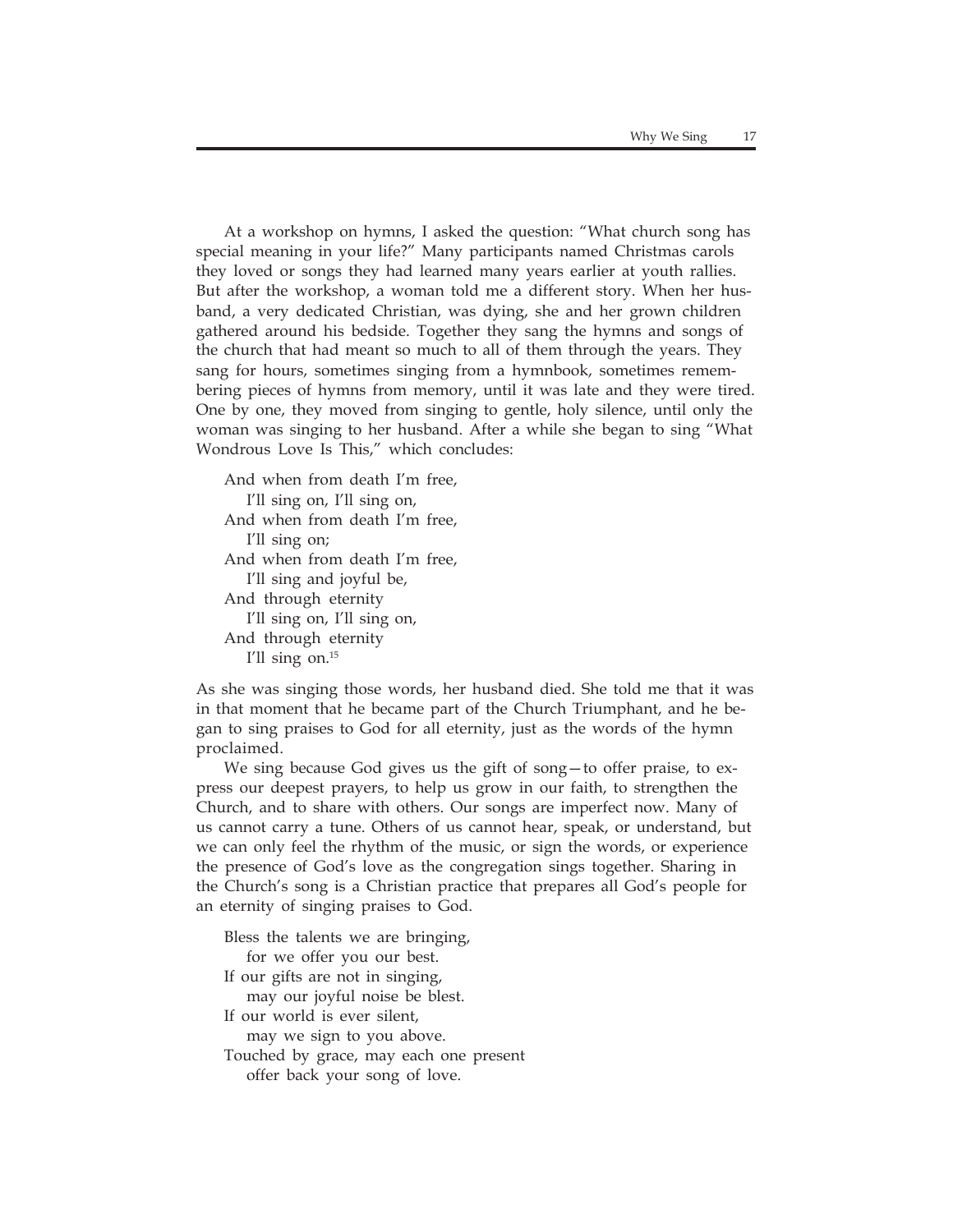### **NOTES**

1 Carolyn Winfrey Gillette, "All The Music Sung and Played Here." Copyright © 2000 Carolyn Winfrey Gillette. This hymn, written to the tune of NETTLETON ("Come, Thou Fount of Every Blessing"), can express our thanks to God for the gifts of music and singing in worship. I will quote the four stanzas through this article.

2 Don Saliers and Emily Saliers, *A Song To Sing, A Life to Live: Reflections on Music as Spiritual Practice* (San Francisco, CA: Jossey-Bass, 2005), 22.

3 Brian Wren, *Praying Twice: The Music and Words of Congregational Song* (Louisville, KY: Westminster John Knox Press, 2000), 87.

4 Noted by Don E. Saliers in "Singing Our Lives," in Dorothy C. Bass, ed., *Practicing Our Faith: A Way of Life for a Searching People* (San Francisco, CA: Jossey-Bass, 1997), 183.

5 Thomas G. Long, *Testimony: Talking Ourselves into Being Christian* (San Francisco, CA: Jossey-Bass, 2004), 47.

6 Ed Norman, "Music," in Robert Banks and R. Paul Stevens, eds., *The Complete Book of Everyday Christianity: An A-to-Z Guide to Following Christ in Every Aspect of Life* (Downers Grove, IL: InterVarsity Press, 1997), 674.

7 Quoted in Patrick Kavanaugh, *The Music of Angels: A Listener's Guide to Sacred Music from Chant to Christian Rock* (Chicago, IL: Loyola Press, 1999), 7.

8 David Watson, *I Believe in the Church* (London: Hodder and Stoughton,1982), 192.

9 Quoted by John A. Huffman, Jr., "Jesus Loves Me This I Know" (Christmas Eve sermon from December 24, 2003, available online at *www.standrewspres.org/sermons/ serm122403.htm*).

10 For a recent example, see my hymn "I Believe" in Carolyn Winfrey Gillette, *Gifts of Love: New Hymns for Today's Worship* (Louisville, KY: Geneva Press, 2000), No. 13.

11 "Tu Has Venido a la Orilla/Lord, You Have Come to the Lakeshore," by Cesareo Gabarain (1979), translated by Gertrude Suppe, George Lockwood, and Raquel Achon (1988), in *The Presbyterian Hymnal* (Louisville, KY: Westminster/John Knox Press, 1990), No. 377.

12 Elizabeth A. Johnson, C.S.J., "Mary, Mary, Quite Contrary," *U.S. Catholic*, 68:12 (December 2003), 12-17.

13 Patrick D. Miller, Jr., "In Praise and Thanksgiving," *Theology Today* 45.2 (1988), 180- 188. The quote is on p. 180. This article is online at *theologytoday.ptsem.edu/jul1988/v45-2 article3.htm*.

14 Brian Wren, *Praying Twice*, 95.

15 "What Wondrous Love Is This," American Folk Hymn (c. 1811), *The Presbyterian Hymnal* (Louisville: Westminster/John Knox Press, 1990), No. 85.



### **CAROLYN WINFREY GILLETTE**

*is Copastor of Limestone Presbyterian Church in Wilmington, Delaware.*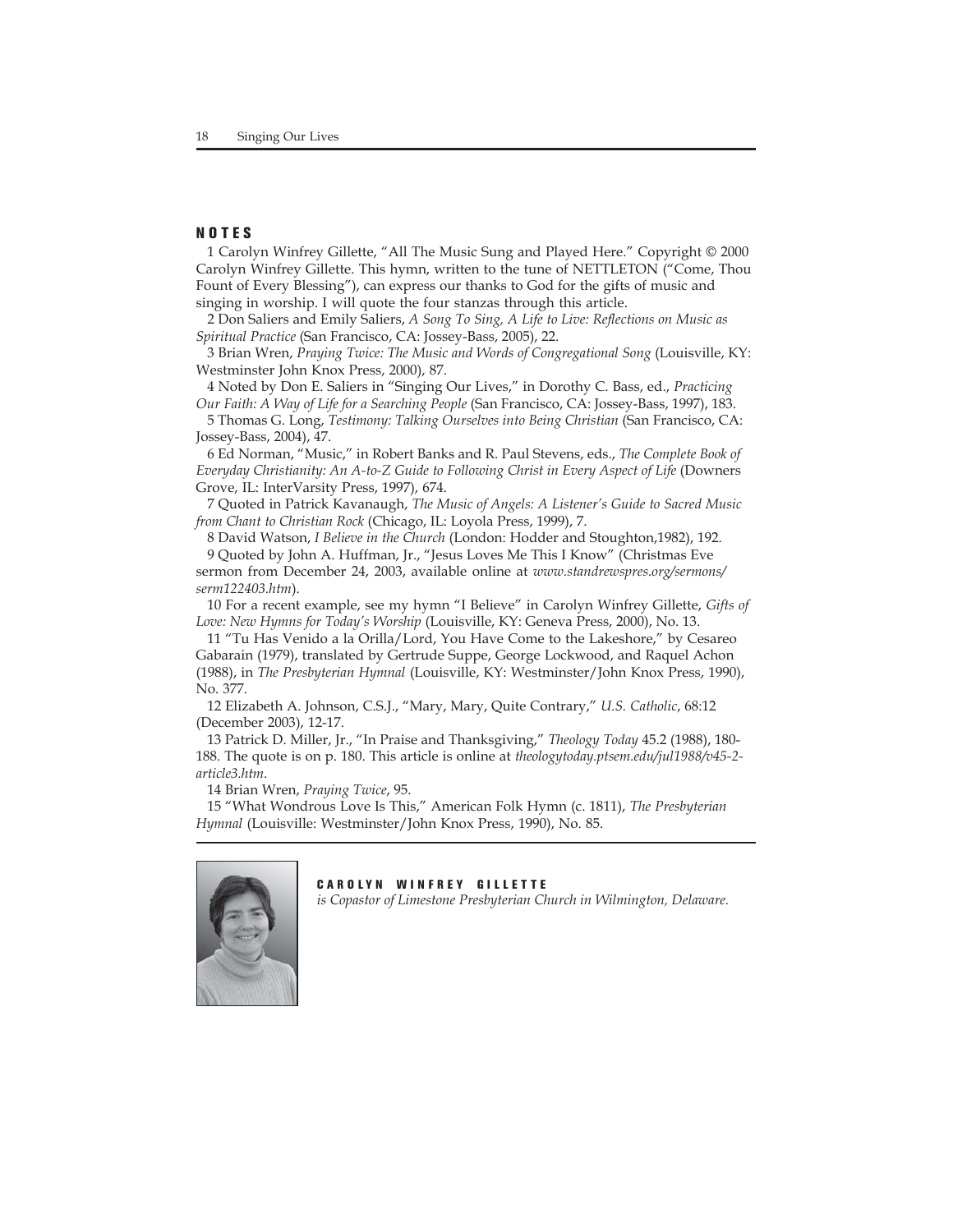# Singing with the Psalter

BY MICHAEL MORGAN

What sets the book of Psalms apart from the rest of Scripture is the sacramental nature of its songs, their ability to mold and transform the believer. Reading or singing the psalms, we lift them to God as our prayers, as though we are speaking our own words rather than recalling an ancient litany.

When I was a young child, the first book of Scripture I learned to find with ease was the Psalter because it is at the very middle of the Bible. All I had to do was let the Bible fall open at its heart and there it was rea find with ease was the Psalter because it is at the very middle of the Bible. All I had to do was let the Bible fall open at its heart and there it was, ready to "sing" to me of a mighty God, a loving and caring Shepherd, a Lord of righteousness and repentance and redemption. Of course, it took some years of living before I knew that if I opened my own heart as I opened the Bible, the book of Psalms would become a source of personal dialogue between that same faithful God and a grown-up, more complicated me.

What sets the book of Psalms apart from the rest of Scripture is the sacramental nature of its songs, their ability to mold and transform believers. Perhaps it is because they lack the narrative and parable of the historical books and the Gospels, the sermonizing discourses from the books of Law and the Prophets, and the pastoral instruction of the letters from the apostles. Reading Psalms, we do not find ourselves as secondhand recipients of God's Word, but as one-to-one communicants actively in conversation with God. We lift the psalms to God as our prayers, as though we are speaking our own words rather than recalling an ancient litany.

### **IN CROSSES AND SWEET COMFORTS**

Even when the psalms we sing and pray do not reflect but are in conflict with our own sentiments, we are able to make them our own prayers.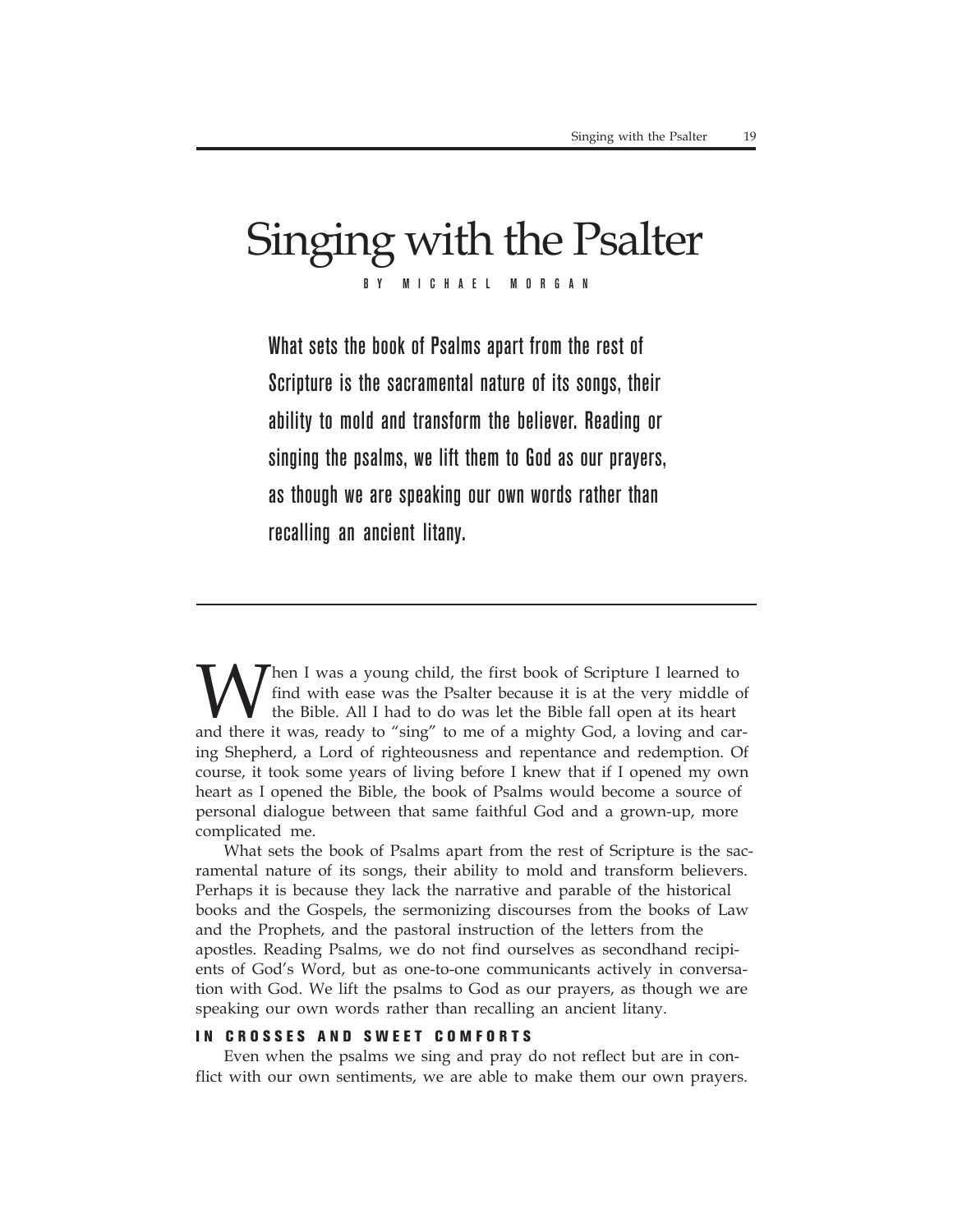In our praise, they call us to affirm that it is God who creates and sustains us and to whom we owe more thanksgiving than we can ever express. In our lament, we are assured that this same God will strengthen and love us and see us through the trials.

David Dickson, a Scottish Puritan of the seventeenth century, describes the seasons of our lives as a blend of "crosses and sweet comforts."1 The psalms reveal every imaginable condition of our human experience, but never without the illumination of who God is and where we stand in relation to that wonderful Presence (23:4):

Even though I walk through the darkest valley, I fear no evil; for you are with me; your rod and your staff they comfort me.

In his eloquent examination of the poetry of Psalms, William Brown underscores this continuing conversation with the Almighty:

If prayer is the stuff of theology, then theology must find its home within the fray of life. Like its sapiential counterpart in Scripture, the Psalter draws from the full range of human experience. From the cry of dereliction to the shout of jubilation, pathos pulses throughout the Psalms. An all-encompassing immediacy, even "facticity," pertains to the poetry of Psalms that is unmatched elsewhere in Scripture. The Psalms respond viscerally to both the corporate crises of history and the personal traumas of the individual. The interconnection between the community and the individual, between the corporate and the personal, embraces a holistic view of human experience: God is trusted to remain active on all levels of experience and existence.... Through metaphor, the Psalms paint a world of possible impossibility wherein conflict is resolved and shalom reigns, a world in which deliverance is experienced and sustenance is gained.<sup>2</sup>

The fourteenth-century English divine Richard Rolle describes the Psalter with lyrical abandon and vigor in the preface to his own translation of the book:

Psalm singing chases fiends, excites angels to our help, removes sin, pleases God. It shapes perfection, removes and destroys annoyance and anguish of soul. As a lamp lighting our life, healing of a sick heart, honey to a bitter soul, this book is called a garden enclosed, well sealed, a paradise full of apples!<sup>3</sup>

A paradise full of apples indeed! Nourishing morsels in abundance for hun-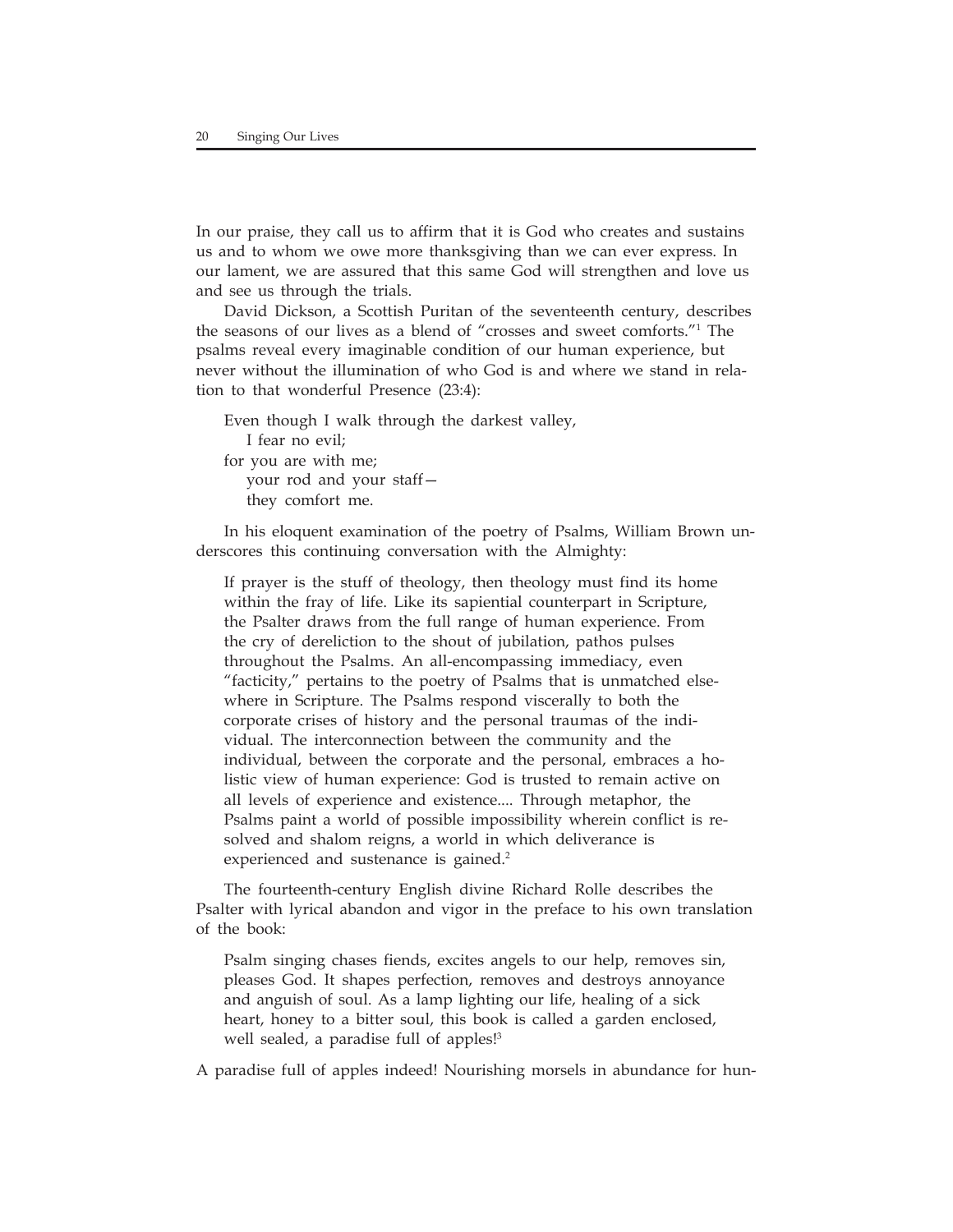gry souls starved for sustenance, security, healing, or assurance. And baskets full of leftovers, like the remnants of the loaves and fish, to return in our worship with gratitude to a bountiful and benevolent God. "The book of Psalms provides the most reliable theological, pastoral, and liturgical resource given us in the biblical tradition. In season and out of season, generation after generation, faithful women and men turn to the Psalms as a most helpful resource for conversation with God about things that matter most," writes Walter Brueggemann. "In this literature the community of faith has heard and continues to hear the sovereign speech of God, who meets the community in its depths of need and in its heights of celebration. The Psalms draw our entire life under the rule of God, where everything may be submitted to the God of the gospel."4

A master in his observations on the Psalter, Brueggemann continues: "The Psalms, with few exceptions, are not the voice of God addressing us. They are rather the voice of our own common humanity, gathered over a long period of time; a voice that continues to have amazing authenticity and contemporaneity. It speaks about life the way it really is, for the same issues and possibilities persist in those deeply human dimensions."5

Such a conversation between God and the community of faith underscores the fulfillment of the ancient covenant through which we have become the adopted sons and daughters of God—children who honor and claim the goodness and grace of a loving parent. "I am yours, you are mine," God has promised. "I am with you always." It is through our worship, both in our congregations and in our hearts, that we keep the conversation alive.

### **SINGING NEW SONGS TO GOD**

The Psalmist exhorts us again and again to *sing* a new song to the Lord (cf. Psalm 33:3, 96:1, 98:1, 144:9, and 149:1). Likewise, Paul encourages the

Colossian Christians to "*sing* psalms, hymns, and spiritual songs to God" with gratitude in their hearts (Colossians 3:16, emphasis added). I, too, must confess a natural prejudice for singing the psalms rather than just reading them.

Is there any easier way

The psalms reveal every condition of our experience, but never without the illumination of who God is and where we stand in relation to that wonderful Presence.

to involve a congregation in verbalizing Scripture than through the singing of a psalm? Its text may be sung to a harmonic "mantra" as in Anglican chant, performed with a recurring refrain (or antiphon) as a dialogue between cantor and congregation, or paraphrased in verse, as a hymn, and sung to a familiar tune.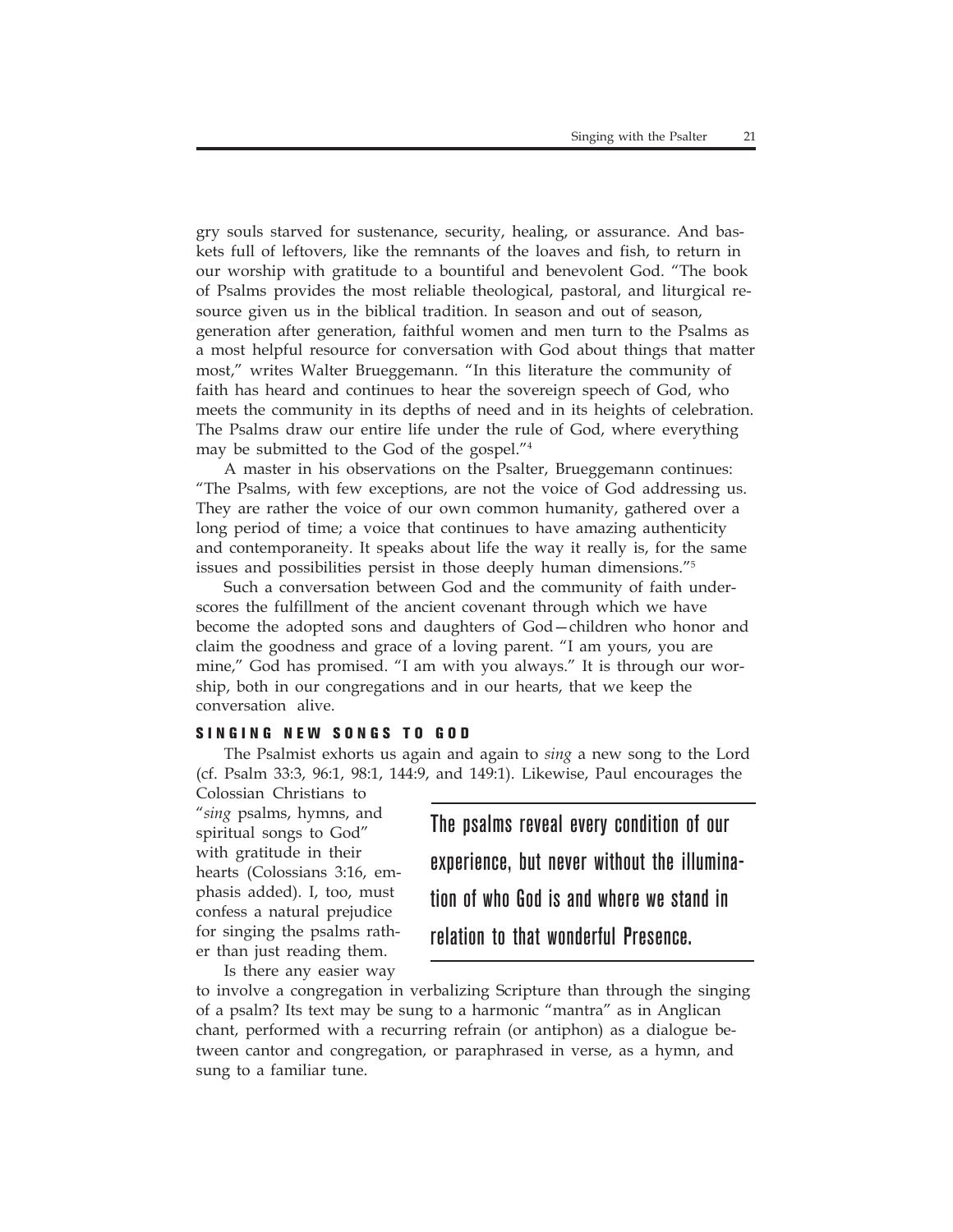Isaac Watts (1674-1748), the Dissenting minister who in his paraphrase of the book of Psalms "imitated in the language of the New Testament" bridged the gap between psalmody and hymnody, saw this need for continuing dialogue with God and provided for it through his texts. Watts once said that when we read a prose psalm from the Bible, God speaks to us; but when we sing a metrical psalm, we speak to God.

Singing a metrical psalm, while it sacrifices literal scriptural fidelity for rhyme and imagination, can be done not only in the company of other believers, but also when we find ourselves alone in the company of God.

John Calvin must have observed this same dialogue of faith which Watts saw, for in Reformed worship from its earliest days in Geneva, congregations couched their prayers and praise in the language of the Psalter. It was Calvin's belief that only those songs given to us by God, namely the biblical psalms, were

worthy for us to return to God. Being a lover of music, Calvin stretched the point a bit to allow metrical paraphrases of the prose psalms, which could be sung to old and new melodies. He recognized the power of music, beyond the inspiration of the words alone, to move the human spirits of those who make the music or hear it.

That is why we *sing* the psalms. They are sublime poetry, with all of the rhythm and imagery we would expect a good poem to have; but they are also song lyrics that, through the vehicle of an equally good melody, fix themselves in our ears, our memory, and our hearts.

We have read from the Bible, "Lord, you have been our dwelling place in all generations" (Psalm 90:1), and it always sounds familiar. But what our hearts sing are Isaac Watts' words, which have become a part of our very being:

Our God, our help in ages past, our hope for years to come; our shelter from the stormy blast, and our eternal home."6

The responsive reading of a psalm is utterly faithful to the biblical text, but it is not a practical option for personal reflection. Rather, the singing of a metrical psalm, while it may sacrifice literal scriptural fidelity for rhyme and imagination, can be done not only in the company of other believers, but also when we find ourselves alone in the company of God.

Metrical psalms—poetic paraphrases with structured rhyme schemes and patterns of syllables and accents—have been sung since the Reformation in all branches of Protestantism. For instance, in the cradle years of the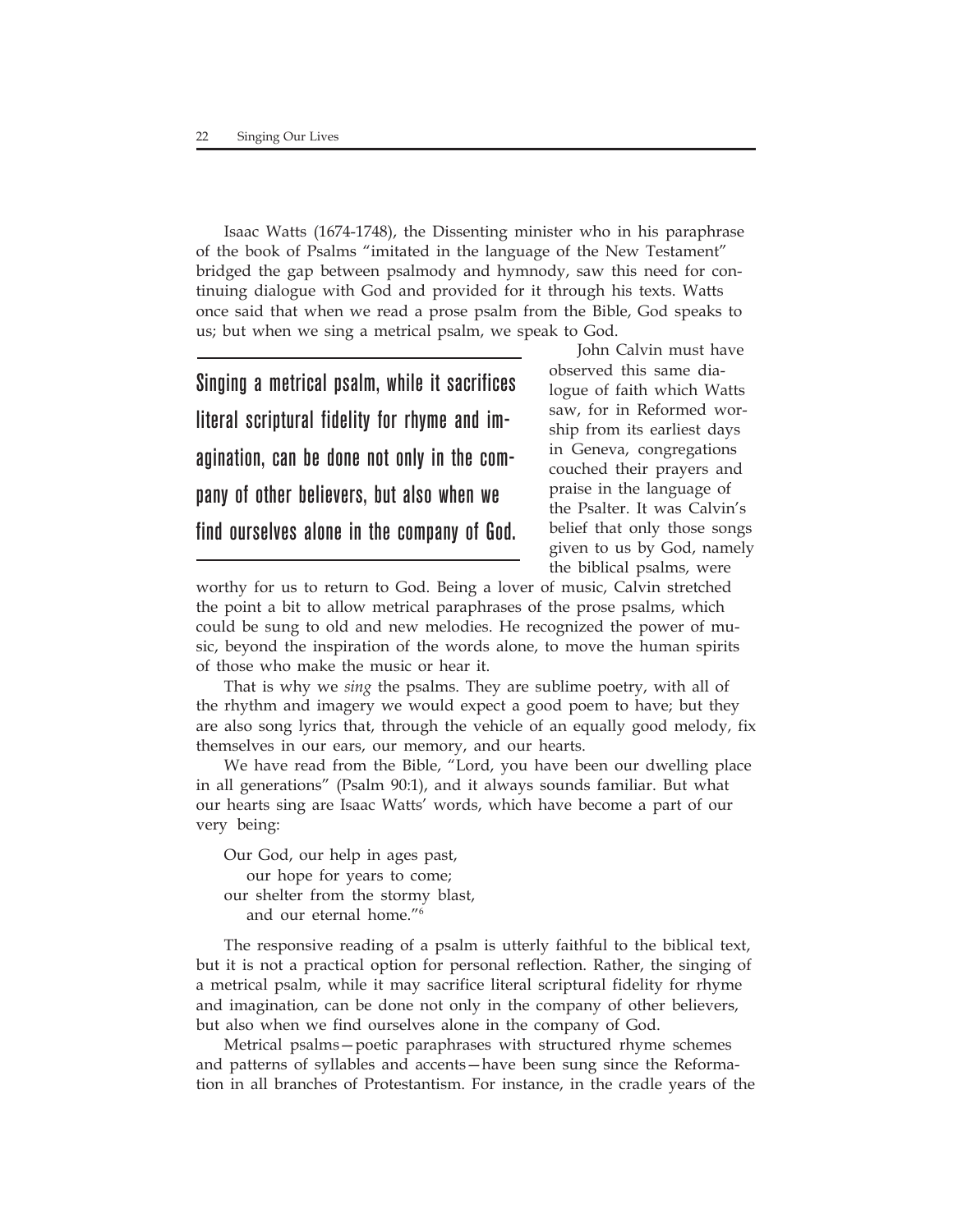English-speaking church, the opening verse of Psalm 100, "Make a joyful noise to the Lord, all the earth," became at the hand of the Scotsman William Kethe,

All people that on earth do dwell, sing to the Lord with cheerful voice; him serve with fear, his praise forth tell, come ye before him and rejoice."7

Psalm 32:1 rejoices in the promise of forgiveness for the faithful:

Happy are those whose transgression is forgiven, whose sin is covered. Happy are those to whom the Lord imputes no iniquity, and in whose spirit there is no deceit.

In the metrical version by contemporary hymn writer Fred R. Anderson, however, these verses sing with a rhythm that starts our hearts to dancing and becomes a real celebration of joy:

How blest are those whose great sin has freely been forgiven, whose guilt is wholly covered before the sight of heaven. Blest those to whom our Lord God will not impute their sin, whose guilt has been forgiven, whose heart is true again.<sup>8</sup>

The closing lines of Psalm 23 from the pen of Dr. Watts express the highest confidence in God's continuing care for us in the warmest image:

The sure provision of my God attend me all my days; O may your house be my abode, and all my work be praise. There would I find a settled rest, while others go and come; no more a stranger, or a guest, but like a child at home.<sup>9</sup>

These are the exceptional examples. Metrical psalms generally must be scrutinized carefully for their imagery and poetry. After all, local pastors, country squires, and humble parish organists whose goodness of intent far surpassed their skill composed most of them. For example, Matthew Parker, who became Archbishop of Canterbury in 1558, wrote this impossible verse of Psalm 100:1 as an alternative to Kethe's immortal text: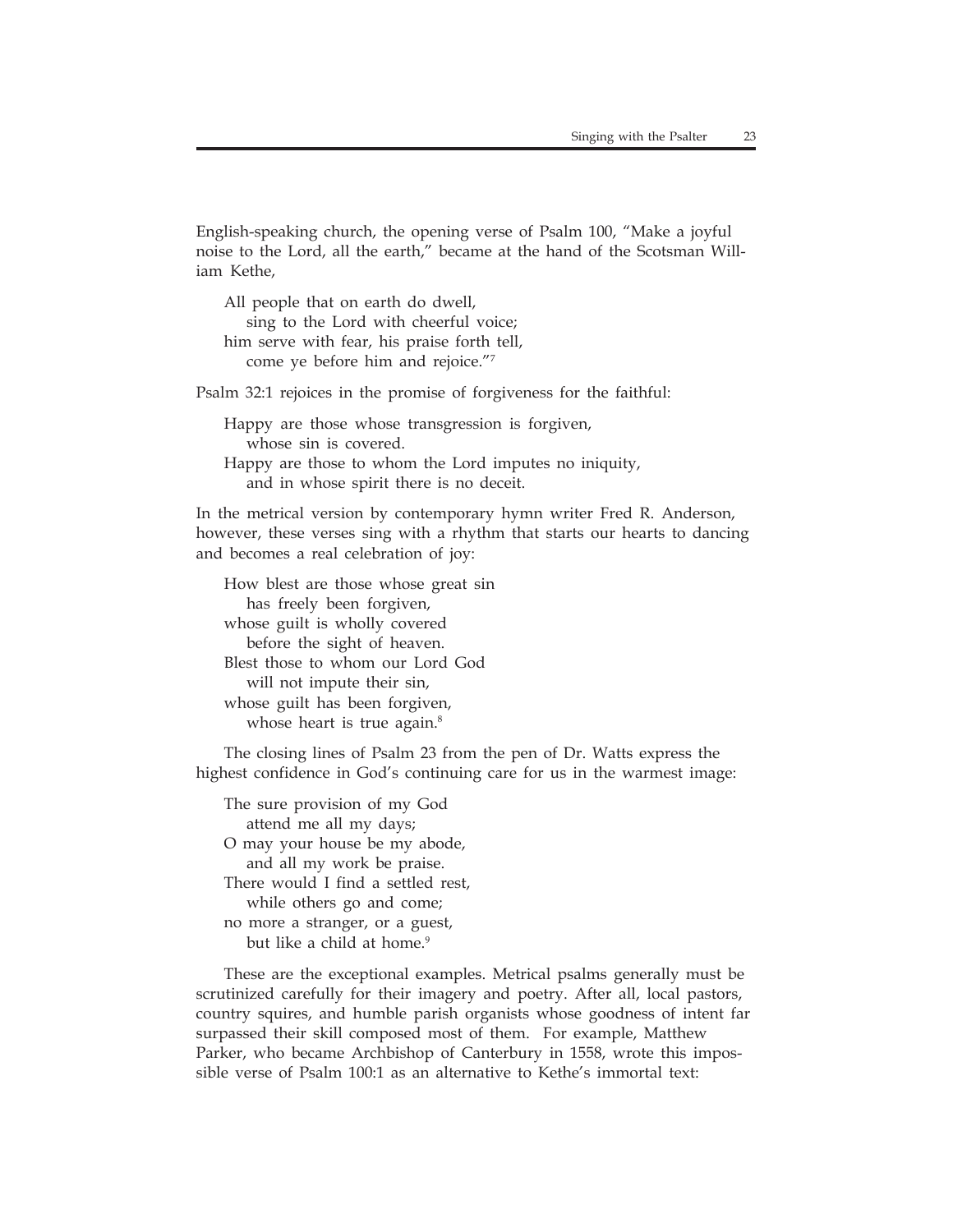O joy all men terrestrial, rejoice in God celestial; I bid not Jews especial, but Jews and Greeks in general.10

Perhaps Oscar Wilde was correct when he observed that there seems to be a direct correlation between piety and poor rhyme! None of the great poets ever attempted versifying the entire book of Psalms, with the exception of George Wither, Christopher Smart, and James Merrick (and one might reasonably argue whether any of these were "great poets"). John Milton, John Donne, Richard Crashaw, William Cowper, and George Herbert composed a few settings of individual psalms—more as exercises in the discipline of paraphrasing—and then moved on to more liberated creative efforts.

Living on this side of the Cross, it is virtually impossible to sing the psalms as Hebrew poetry and not interpret them from our Christian perspective. In fact, some of the psalms were ripped right out of the Old Testament and imported into the New, leaving nothing subtle for our imaginations. Charles Wesley's version of Psalm 23 takes such a gospel turn:

Jesus the good Shepherd is; Jesus died the sheep to save; he is mine, and I am his; all I want in him I have: life, and health, and rest, and food, all the plenitude of God.<sup>11</sup>

### **PSALMS OF ORIENTATION**

 Augustine wrote, "Those who sing, pray twice," and at no time is this truer than when we sing a psalm. Whatever the season of our life, there is a psalm to help us celebrate, give thanks for, overcome, or endure it.

Walter Brueggemann groups the psalms around three themes—orientation, disorientation, and new orientation. In the sheer exercise of living we often encounter these sequentially. Together they relate the book of Psalms to every aspect of our human experience.

During seasons of *orientation* we are at peace with ourselves, our neighbors, and God. Psalms of orientation articulate the joy, delight, goodness, coherence, and reliability of God, God's creation, and God's governing law. We give thanks for the good things in our life—the material blessings and the intangible gifts of God's continuing care for us. We rejoice in who God is, who we are, and the ancient ties that bind us together.

The beautiful brief Psalm 100, perhaps more than any other psalm, calls us to worship and celebrate these seasons of well-being. It begins by introducing the One whom we are to praise (100:1-2):

Make a joyful noise to the LORD, all the earth.

Worship the LORD with gladness;

come into his presence with singing.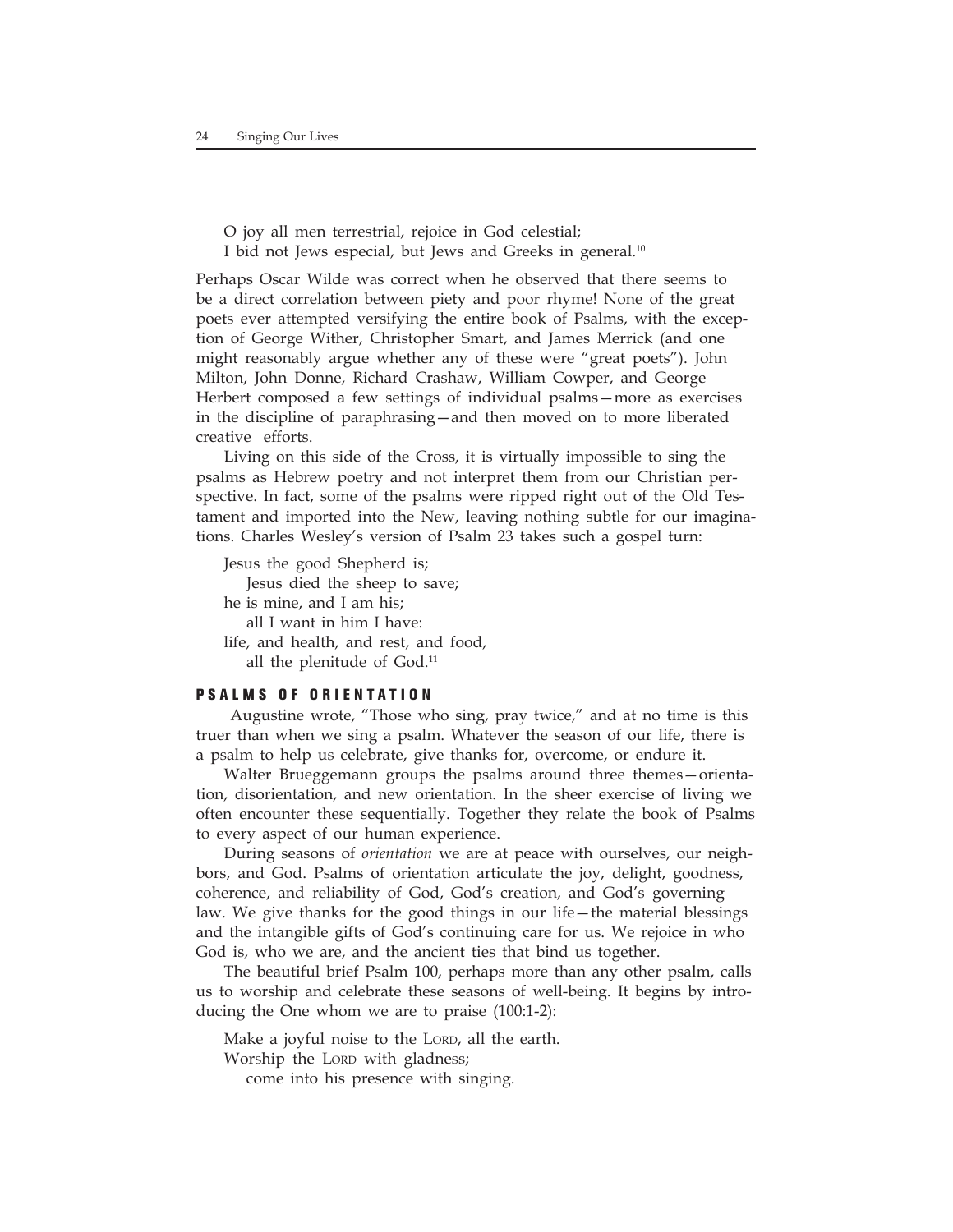Then the psalmist defines our relationship with God: we are God's creatures and God's care for us is assured (100:3):

Know that the LORD is God. It is he that made us, and we are his; we are his people, and the sheep of his pasture.

Finally, in worship we offer thanks and praise for all the good that God has bestowed upon us. We rejoice that God is a loving God, not just for now, but for all time (100:4-5):

Enter his gates with thanksgiving, and his courts with praise. Give thanks to him, bless his name.

For the LORD is good; his steadfast love endures forever, and his faithfulness to all generations.

### **PSALMS OF DISORIENTATION**

Our anguished seasons of hurt, alienation, suffering, and death are expressed in the psalms of *disorientation* that evoke rage, resentment, selfpity, and hatred. These psalms lament the ragged, painful disarray we inevitably encounter in our lives. We may feel alienated from each other and, more tragically, abandoned by God. We experience grief in what we feel has been taken from us and despair that we are alone.

Psalm 22 is a cry from the depths of the anguished soul. The psalmist expresses our ultimate despair—alienation from God (22:1-2, 11):

My God, my God, why have you forsaken me?

Why are you so far from helping me, from the words of my groaning?

O my God, I cry by day, but you do not answer; and by night, but find no rest.

Do not be far from me, for trouble is near and there is no one to help.

We blame God for our sorrowful condition and for the grief that befalls us (22:6-9a):

But I am a worm, and not human; scorned by others, and despised by the people.

All who see me mock at me;

they make mouths at me, they shake their heads;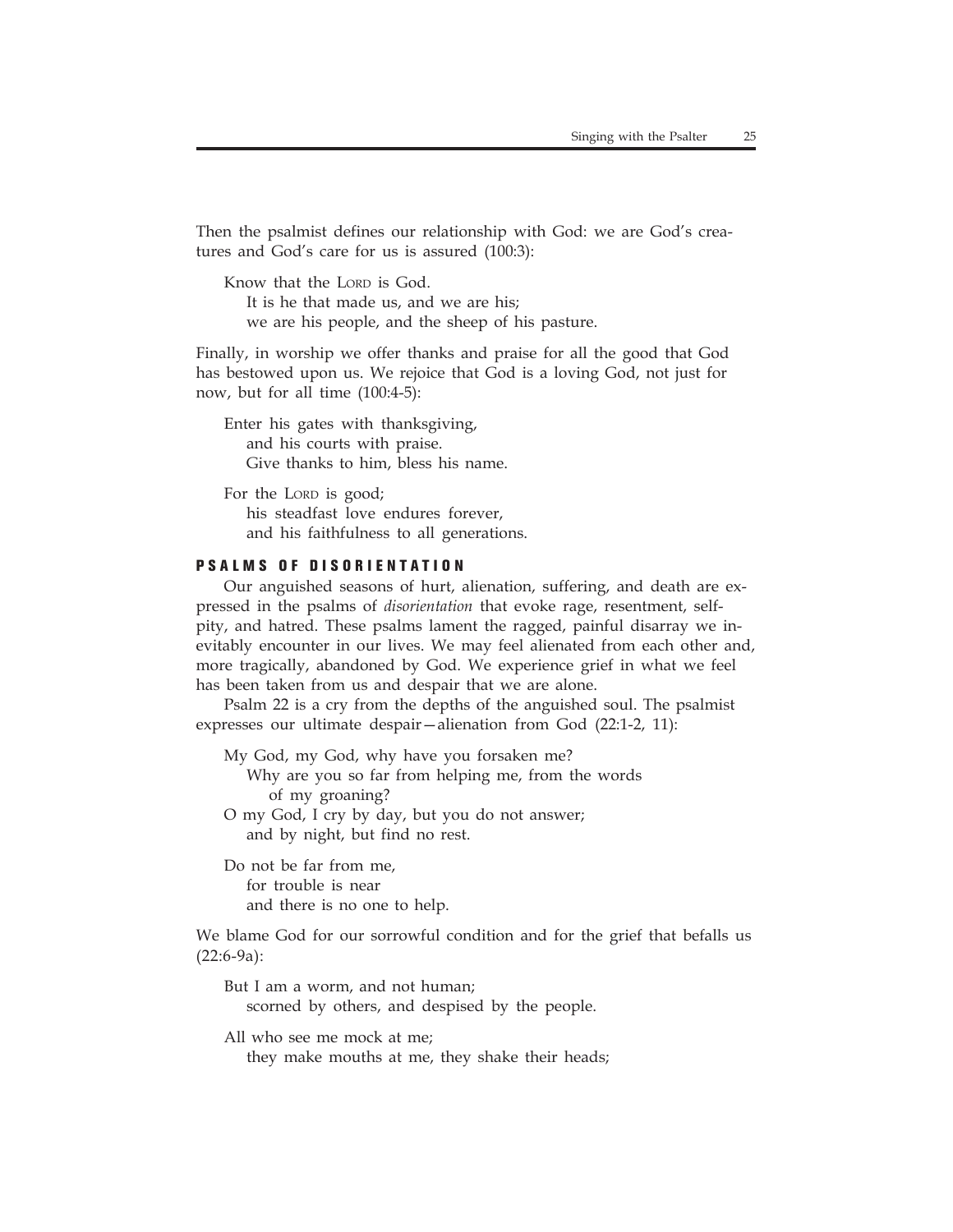"Commit your cause to the Lord; let him deliver let him rescue the one in whom he delights."

Yet it was you who took me from the womb….

Still, we entreat God to intervene in our dismal state and make promises to him if we will be delivered (22:19, 22):

But you, O LORD, do not be far away! O my help, come quickly to my aid!

I will tell of your name to my brothers and sisters; in the midst of the congregation I will praise you.

### **PSALMS OF NEW ORIENTATION**

Providentially God hears us. We again are overwhelmed with the new gifts of God when joy breaks through our despair. Reconciliation, redemption, rebirth, and resurrection are the themes we sing about in the psalms of *new orientation*. We are restored to the comfort, the security, and perhaps even the complacency of our former lives when, as Robert Browning wrote, "God's in his heaven, all's right with the world."

Psalm 30 brings us back to that "comfort zone" when we are restored to the presence and favor of God. Our redemption is accomplished and we are grateful (30:1-2):

I will extol you, O LORD, for you have drawn me up, and did not let my foes rejoice over me.

O LORD my God, I cried to you for help, and you have healed me.

Out of a conviction of our restored presence within God's mercy, we confess both God's wrath and grace, and we see beyond the conflict to its sure resolution at the hand of God (30:4-5):

Sing praises to the LORD, O you his faithful ones, and give thanks to his holy name. For his anger is but for a moment; his favor is for a lifetime. Weeping may linger for the night, but joy comes with the morning.

It is God alone who no longer leaves us outside the wonder of his grace, but gathers us into his fold again, "no more a stranger or a guest, but like a child at home" (30:11-12):

You have turned my mourning into dancing; you have taken off my sackcloth and clothed me with joy,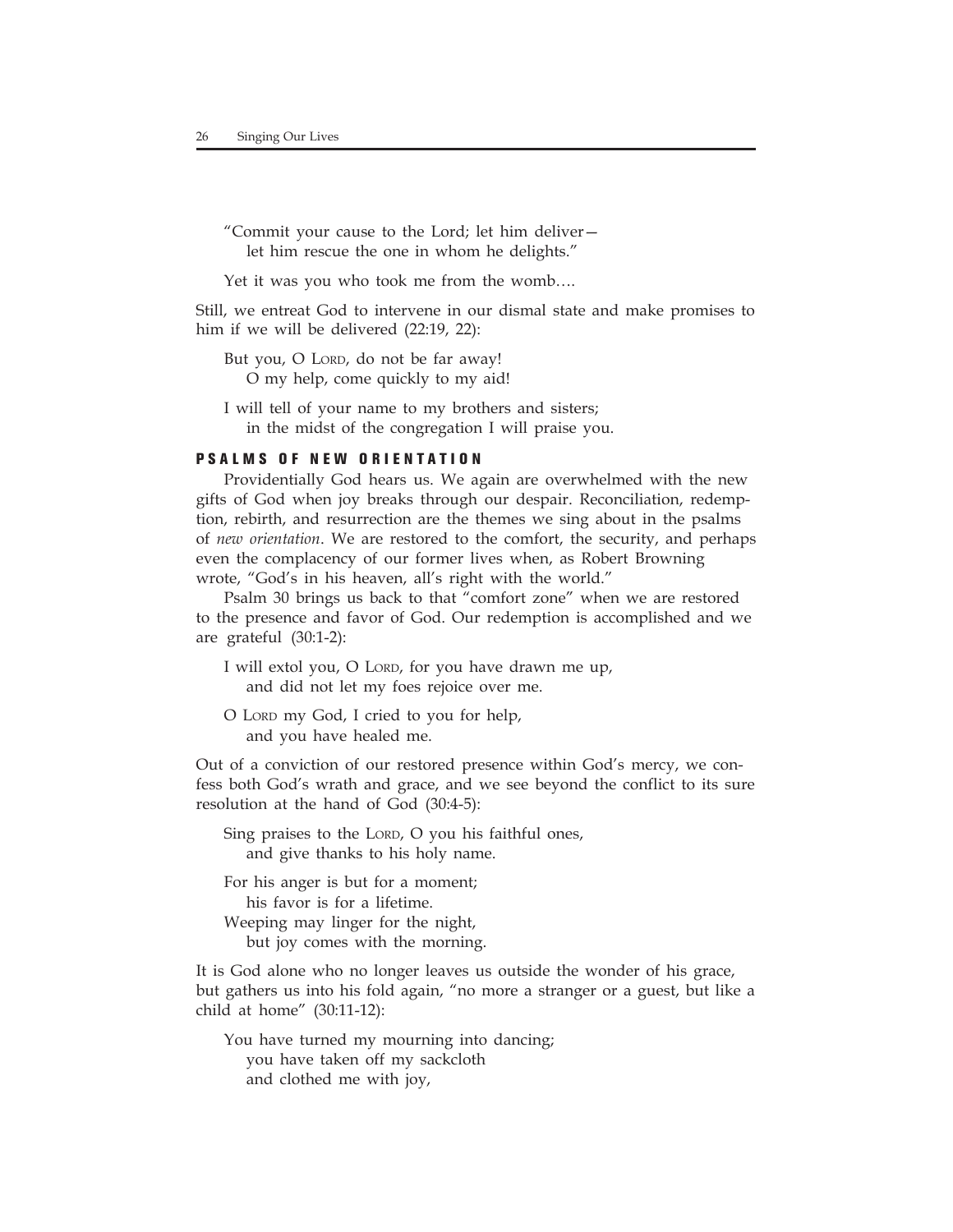so that my soul may praise you and not be silent.

O LORD my God, I will give thanks to you forever.

We spend our lives resting or wrestling in one of these stages of orientation, or in transition from one to the other. At any and every moment in our lives, there is a psalm that speaks to us where we are. A psalm of praise one moment, a psalm of lament the next—such is the recurring joy and plight of our human existence.

As we move between the mountain tops and canyons of our lives, there are surely times we may raise the question, "Why am I singing?" May we never doubt the song God gives us to sing, but rather ask ourselves, in the words of the beautiful old hymn, "How can I keep from singing?"<sup>12</sup>

### **NOTES**

1 David Dickson, *A Brief Explication of the Psalms* (London: Thomas Johnson, 1655), 3. 2 William P. Brown, *Seeing the Psalms: A Theology of Metaphor* (Louisville, KY:

Westminster John Knox Press, 2002), 213.

3 Richard Rolle, *The Psalter or Psalms of David and Certain Canticles, with a Translation and Exposition in English by Richard Rolle of Hampole. Edited from Manuscripts by the Rev. H. R. Bramley, with an Introduction and Glossary* (Oxford: Clarendon Press, 1884), 3.

4 Walter Brueggemann, *The Message of the Psalms: A Theological Commentary* (Minneapolis, MN: Augsburg, 1984), 15.

5 Walter Brueggemann, *Praying the Psalms* (Winona, MN: Saint Mary's Press, 2001), 13. 6 Isaac Watts, *The Psalms of David Imitated in the Language of the New Testament, and apply'd to the Christian State and Worship* (London: J. Clark, 1719), 229.

7 Thomas Sternhold, John Hopkins, and others, *The Whole Booke of Psalmes, collected into Englishe Meter, conferred with the Hebrue, with apt Notes to sing them withal* (London: John Daye, 1567), 132.

8 Fred R. Anderson, *Singing Psalms of Joy and Praise* (Philadelphia, PA: Westminster Press, 1986), 32.

9 Isaac Watts, *The Psalms of David*, 68.

10 Matthew Parker, *The Whole Psalter translated into English Metre, which contayneth an hundreth and fifty Psalmes* (London: John Daye, 1567), 279.

11 Charles Wesley, *A Poetical Version of Nearly the Whole of the Psalms of David. Edited, with a Brief Introduction, by Henry Fish* (London: James Nichols, 1854), 45.

12 For the original text of "How Can I Keep From Singing?" which has been variously attributed to Anna Warner, Robert W. Lowry, and others, see pp. 60-61 of this volume or *www.cyberhymnal.org/htm/h/c/hcaikeep.htm*.



#### **MICHAEL MORGAN**

*is Organist at Central Presbyterian Church in Atlanta, Georgia, and Seminary Musician at Columbia Theological Seminary in Decatur, Georgia.*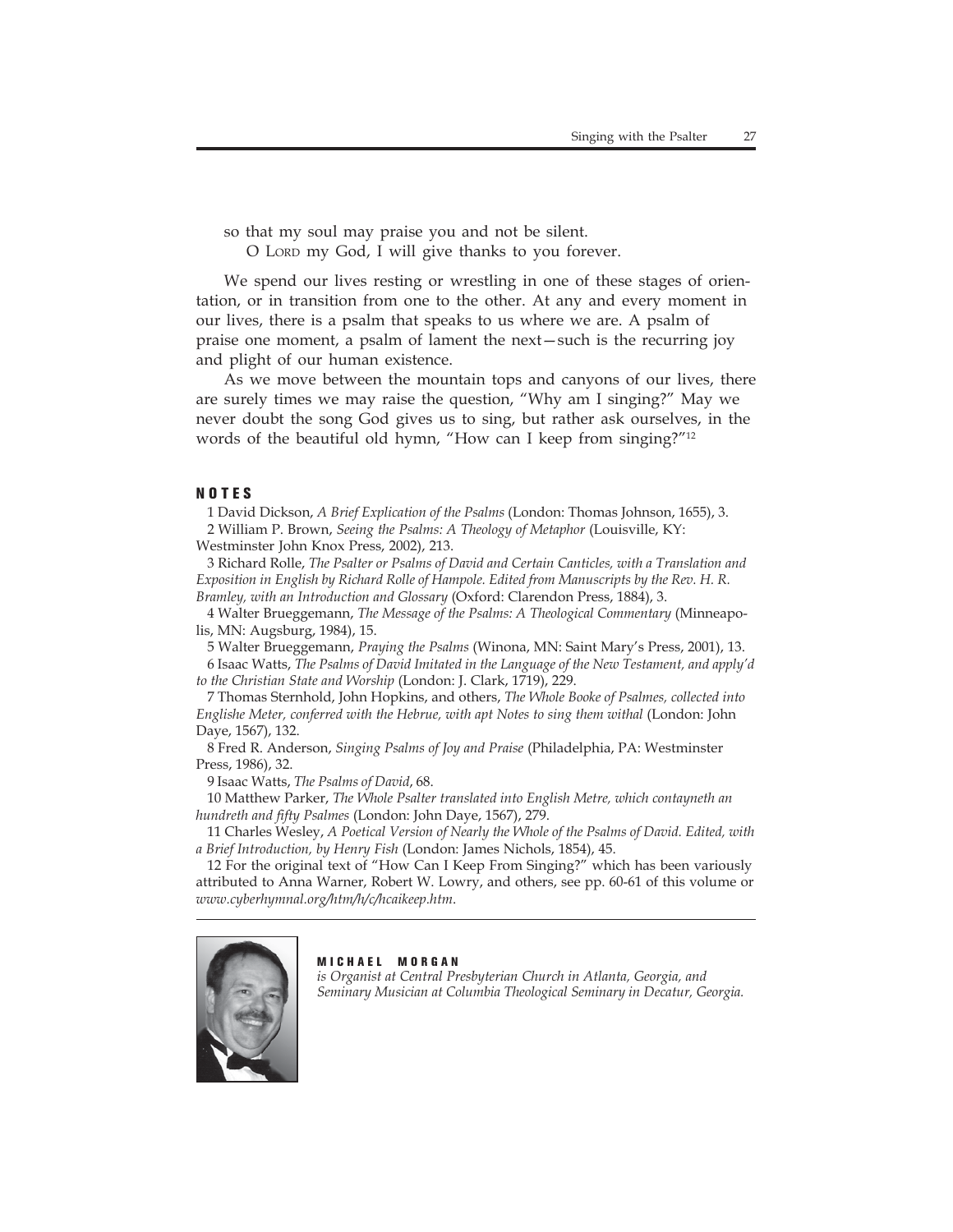## Prophetic Music BY J. NATHAN CORBITT

Based on biblical principles, prophetic music presents a holistic gospel message. It describes problems of poverty, injustice, and degradation of the environment but also presents Kingdom-based solutions and calls individuals, congregations, and society to responsible action.

et me start with a confession. I am not interested in hearing any musical prophets or prophetic music in my church during the Sumorning worship service—especially not from a Christian ganger looking thug or an aging rock s musical prophets or prophetic music in my church during the Sunday morning worship service—especially not from a Christian gangstalooking thug, or an aging rock star who has suddenly gotten religion, or a Bob Marley wanna-be who looks like he smoked pot to get inspiration and shouts about injustice in our society and my need to repent.

I might be willing to sing a prophetic hymn from the hymnal occasionally—though if you take a look at the stock of Christian songs, few are what we might call prophetic. Truth be told, I live with so much conflict, injustice, and just plain chaos these days that I need to hear some Good News. And Good News to me is that God is in control—"Peace! Be still!" everything is going to be all right. I need comfort.

Have you ever felt this way? Some days, I don't want to hear about the needs of the world or be reminded of my calling to bring the gospel message to life. Prophetic music, however, does not give me an option.

### **PROPHETIC MUSIC OUTSIDE THE CHURCH**

Prophetic music is a prophetic voice, based on biblical principles, that calls both the church and society to social justice. Because it also addresses society at large, prophetic music may not include Christian language and imagery as it addresses poverty, injustice, degradation of the environment, and other problems in contemporary culture. But effective prophetic music always presents a holistic gospel message: it not only describes the problems, but also presents Kingdom-based solutions and calls individuals,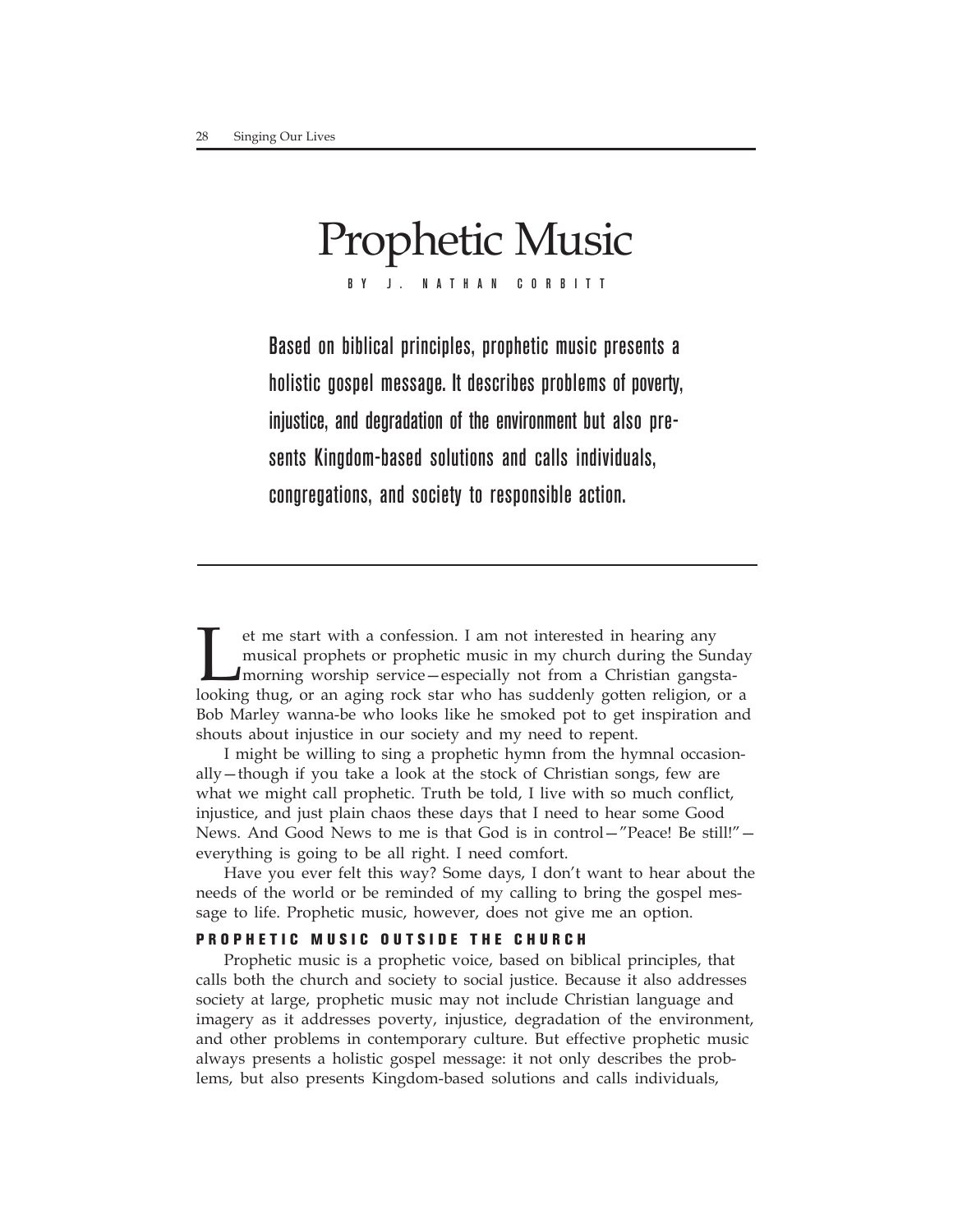congregations, and society to responsible action.

The heart of prophetic music is not the music really, but the rich words and their commentary on injustice in the world. These powerful words are encapsulated by culturally relevant music to highlight their meaning through emotional affect.

Using music (and other art forms) to raise critical awareness about the needs of the world—the essential goal of prophetic music—stands in a long biblical tradition. The Jewish prophets, like Jeremiah, Isaiah, and Amos, employed drama, allegory, and poetry to jolt people into thinking about their lives. And Jesus used parables to break through to listeners who did not recognize their own role in oppressing the poor.

Outside the church walls, we can appreciate the prophetic role of some popular musicians. I can remember the civil rights movement and anti-war protests in the 1960s and 70s, when many popular songs were written and sung by artists with an acute political conscience and a biting sense of humor. Though not always motivated by a Christian belief system, these artists were influenced by their experiences in the church and a commitment to justice.

On July 2, 2005, I watched the LIVE 8 concert on television from the comfort of my rocking chair. I was not about to face the many thousands of people gathered for this concert at the Philadelphia Museum of Art just down the road from my house. It was one of the world's largest concerts to end poverty. My first thought was that a group of opportunistic artists were using the event to promote their music; what do popular and wealthy musicians know about the issue? I wondered. Yet the more I reflected on the event and those who organized it and heard the reports of people who attended, I had more hopeful thoughts. Supported and encouraged by Bono, whom many people consider to be a prophetic Christian musician, the artists were doing exactly what prophetic artists do—raising critical awareness about a justice issue and motivating others to get involved.

In debriefing the concert experience with a number of my staff who attended, I discovered that only one church had purchased a vendor table where they enlisted people to become involved through a local church ministry. There are nearly three thousand congregations in Philadelphia and many are involved in prophetic ministries. Most churches have a more traditional view about keeping the sacred and secular separate.

### **PROPHETIC MUSIC IN THE CHURCH**

Inside the church walls, whether the music is prophetic or not usually depends on a congregation's music preferences and the leadership provided by the pastor. Some churches serve a steady diet of nineteenthcentury Evangelical hymns, which in the words of Albert Edward Bailey, have a "mystic approach," a "zeal for individual conversion," and an "ideal of God's kingdom as an…eternal city in heaven." Others mix in the High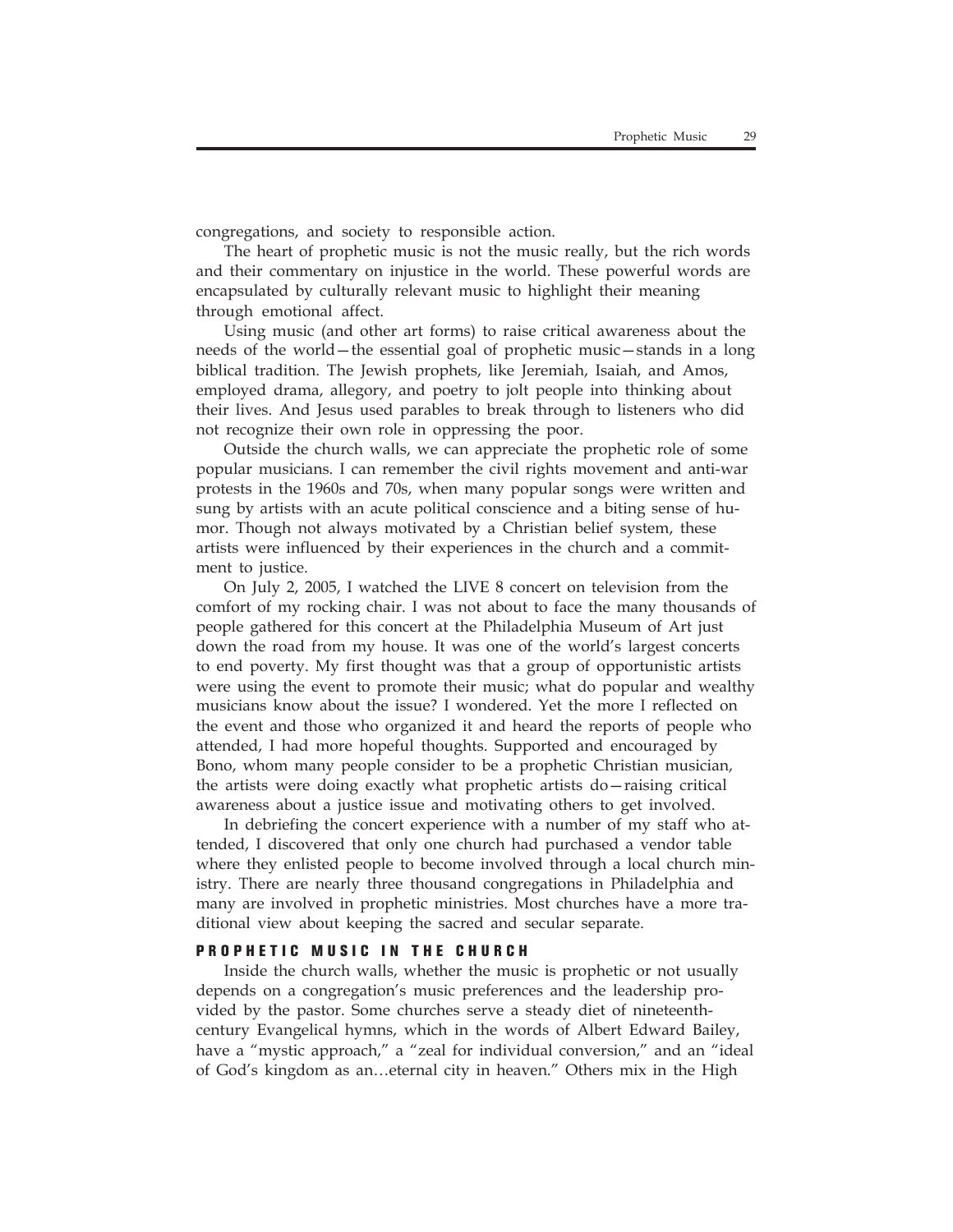Anglican hymns that look back "with nostalgia to the historic church, its theology, [and] its liturgy" or hymns that reflect the social gospel movement that wanted "the slums abolished, poverty and sickness banished, the will to grab transformed into the will to serve, and all our faith and energy devoted to bringing into being a brotherhood on earth."1

Brian Wren, who writes new hymns for congregations, sees himself as

Because prophets often address a contemporary form of injustice, their songs require immediacy to the problem and culturally appropriate language.

a prophet who is "called to announce the good news of God's love in Jesus Christ, who breaks barriers between human beings, loves the whole world, and cares especially for people who are impoverished, marginalized, enslaved, and oppressed." He speaks God's

truth as he hears it, which means he must "question conventional wisdom, and encourage congregations to voice a faith, commitment, and hope more daring, and more determined, than they might otherwise venture to sing."<sup>2</sup> Wren is less concerned about whether the congregation wants to sing his text than with "writing a hymn poem because I believe it needs to be written, in the hope that, somewhere, a congregation will want to sing it."3

Prophetic music ministry is taking exciting new forms within the Church. For example, I belong to a congregation that has renovated its church basement to provide showers, bedrooms, and a living area for homeless families. Several church members serve as hosts, cook meals, and tend to the children, and my ministry, BuildaBridge International, provides music therapy for these children and their moms, thanks to a grant from the United Way.

Other congregations of socially active young adults are redefining the time and place for worship away from the eleven o'clock hour on Sunday morning in a church building. For instance, not far from my house a youthful pastor presides over informal worship in which the participants sing songs by Bono and Bob Marley that express the realities, hopes, and needs of difficult daily living. After the worship service they move to a local pub for a fellowship time where they talk, listen, and encourage one another.

Another church supports a Christian hip-hop artist who left the secular recording industry to enroll in seminary and "preach" the good news in the tough places of Philadelphia. He produces an hour-long Christian hiphop radio program that is gaining in popularity.

These songs from the secular world, when they are incorporated into worship as described above, become prophetic hymns that instill courage, provide comfort, and send out their innovative congregations to serve in sections of the city that have been neglected by suburban churches.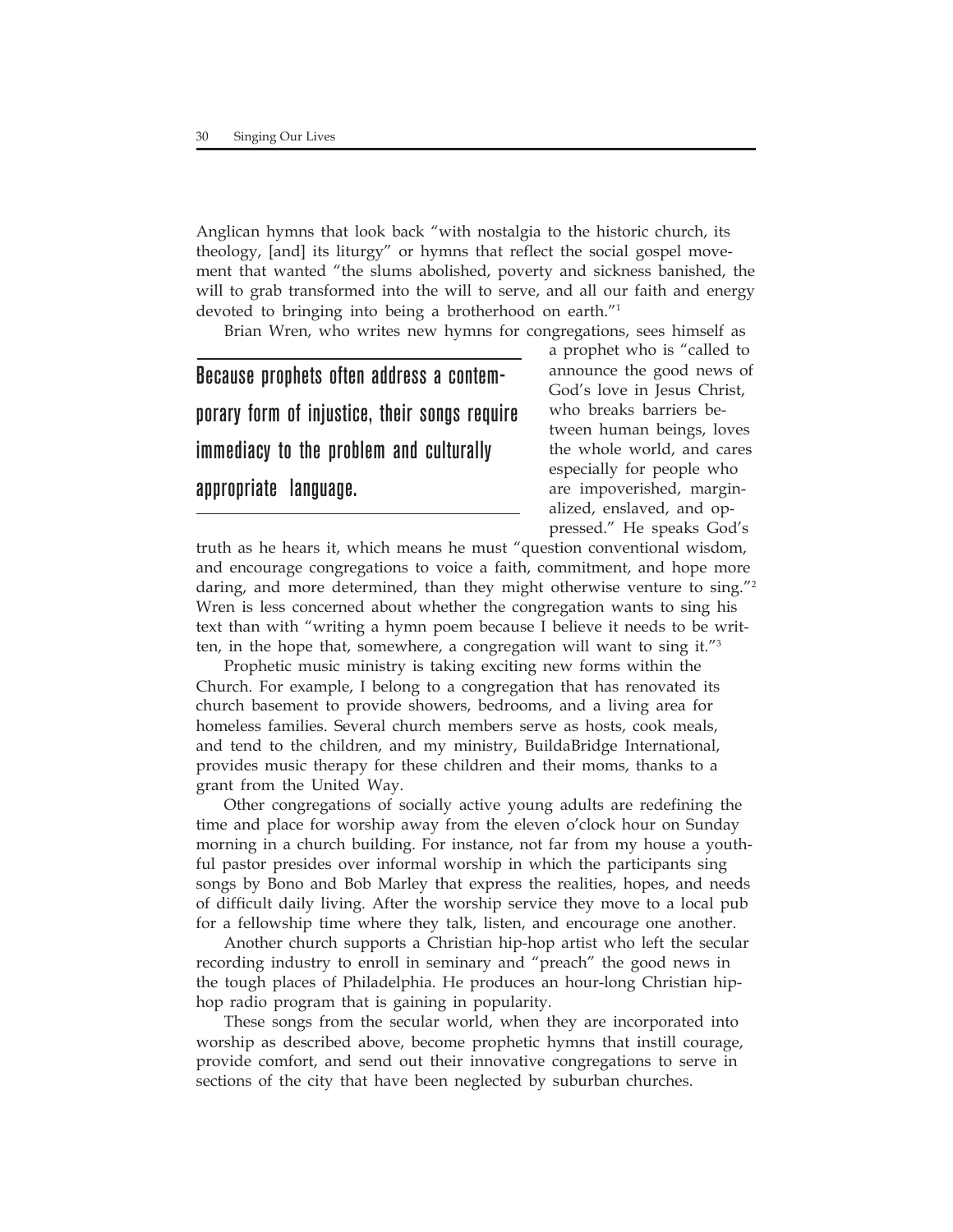### **TIMELY WORDS AND MUSIC**

In the Germantown section of Philadelphia where I live, the latest popular music fills the urban environment of graceful historic homes. Every imaginable form of hip-hop and other contemporary music booms from car stereos passing up and down my street, through the surrounding neighborhood, and along the way to my office near center city. I am amused and educated by the kinds of music people share with the world from inside their car. I hear plenty of vulgarity, swearing, and abusive talk in the music. Knowing that many musicians speak and sing out of their own experience, I listen for meaning. What message do I hear?

Albert Nolan's classic study of Jesus' prophetic ministry and message, *Jesus Before Christianity*, describes how Jesus, drawing on passages in Isaiah, liberated the poor and oppressed.<sup>4</sup> According to Nolan, Jesus saw four basic pursuits as evil and in opposition to God—the pursuits of wealth, prestige, group solidarity ("the exclusive and selfish solidarity of groups"), and power. Those who follow Christ must be concerned for the poor and oppressed without concern for these pursuits. In other words, they must be prophets who seek social justice.

Nolan draws this interesting conclusion about Jesus and his disciples: their message of good news and confrontation with the evil in society is never timeless. Rather it must be spoken to people living in a particular context of pursuing wealth, prestige, in-group solidarity, and power—to people who need to be awakened specifically to their time and reality.5

This is a basic reason, I think, why so few prophetic hymns are found in hymnals and why prophetic music clothes itself in contemporary musical idioms. Prophetic music tends to be an oral and contemporary phenomenon, rather than a written and historical tradition. Prophets often address a contemporary form of injustice, and their songs require immediacy to the problem and culturally appropriate language.

As their worship experience moves away from printed music and toward multimedia technology that can bring globalization to their singing, congregations have more opportunities to fight injustice and share the gospel globally, while being involved in prophetic ministry locally.

### **DISCERNING THE TRUE PROPHETS**

Because not all prophets edify and point us toward truth, we must learn to differentiate between true and false musical prophets. We are right to mistrust some of them, particularly those who lose credibility through their abuse of wealth and power. I keep several principles in mind when I am listening to prophetic songs and hymns, both sacred and secular.

The first principle is that *prophecy is a gift to the church*. The Apostle Paul, after explaining that prophecy is given by God to edify the Christian community (1 Corinthians 12), urges us to "Pursue love and strive for the spiritual gifts, and especially that you may prophesy…. [For] those who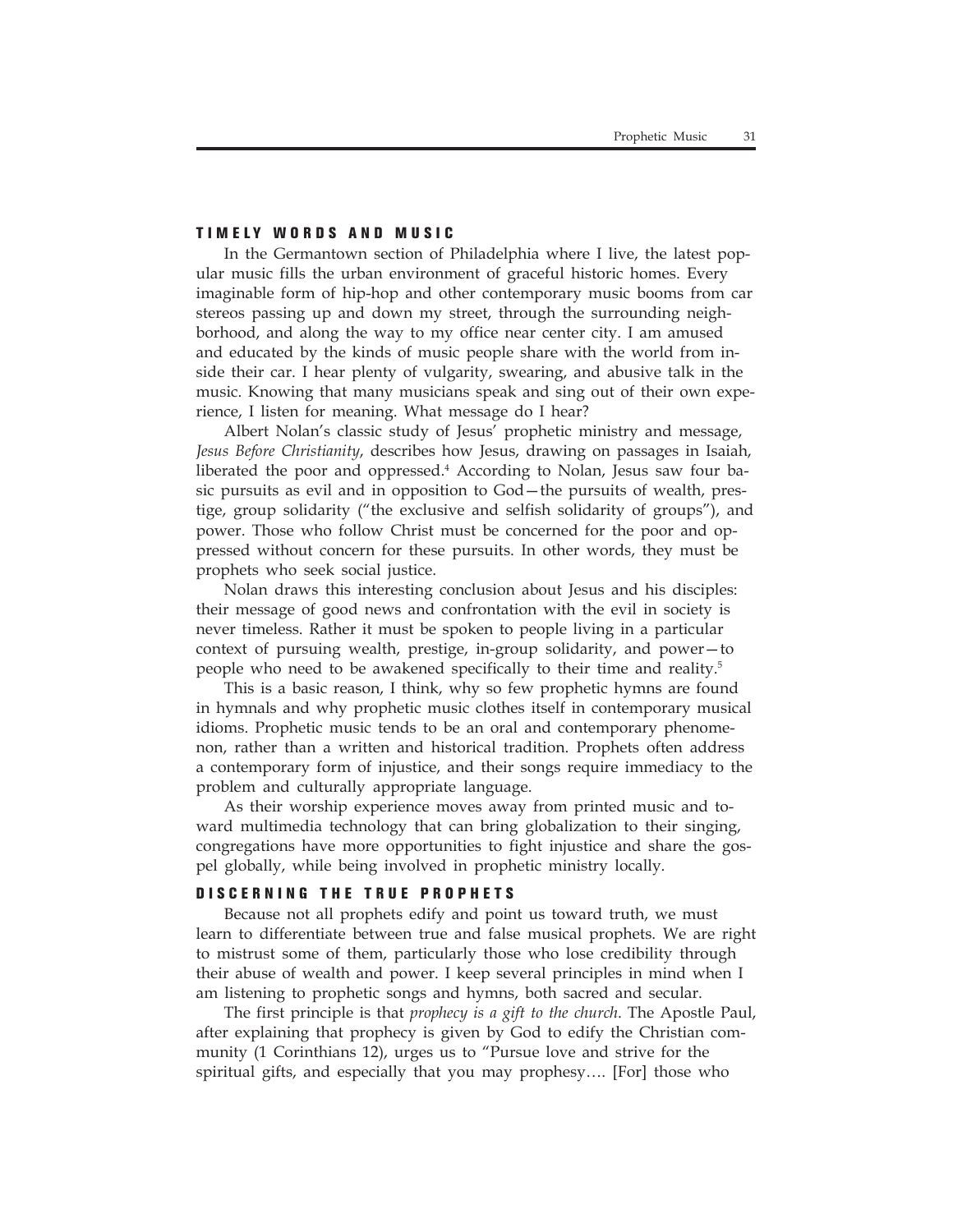prophesy speak to other people for their upbuilding and encouragement and consolation" (1 Corinthians 14:1, 3b).

*We should pray for spiritually mature "ears" to listen to music* in personal, social, and church life. Though it may difficult to pay attention to what musicians are saying because they are talking too loud, we must not let the noise distract us from really listening to their message and allowing them

The primary goal of musical prophecy must be the redemption of a fallen world. Music of the street that preaches violence for its own sake, or self-gratification and glorification, is a false prophetic message.

to motivate us to action. Of course, we are not called merely to be listeners. Prophecy, as I have said, calls not only for mature spiritual awareness, but also for "hands and feet" to bring the good news into being. *Testing the spirits is a*

*necessary part of discernment*, as Paul reminds the

church at Thessalonica: "Do not despise the words of prophets; but test everything; hold fast to what is good; abstain from every form of evil" (1 Thessalonians 5:19-21). When we encounter the songs of the street, or the secular world, we would do well to follow the advice given to the Israelites about prophets who might be leading them to worship other gods: "If you hear it said about one of the towns the Lord your God is giving you to live in, that scoundrels from among you have gone out and led the inhabitants of the town astray, saying, 'Let us go and worship other gods,' whom you have not known, then you shall inquire and make a thorough investigation" (Deuteronomy 13:12-14a).

Make no mistake that *the primary goal of musical prophecy is the redemption of a fallen world*. Music of the street that preaches violence for its own sake, or self-gratification and glorification, is a false prophetic message.

Finally, *the test of truth is in the prophet's fruits*, which is manifested in the harvest after a season of labor. "Whoever is not with me is against me," Jesus said, "and whoever does not gather with me scatters" (Matthew 12:30; Luke 11:23). It is the fruit of a prophet's life—how the prophet lives in consonance with Jesus' way of living and not just what he or she says that provides the ultimate test of the prophecies. False prophets will "die of their own words and destructive lives" (see 2 Peter 1:20-2:2).

True prophets always have an engaged and engaging faith that moves outside the sanctuary. Through their words they share a vision of a just society and a call to action based on compassion. More than anything else, they create a critical awareness of the truth that Jesus taught. They awaken us to how we should be living in this day and place, both in devotion to God and in righteous relationships with our neighbors and the world.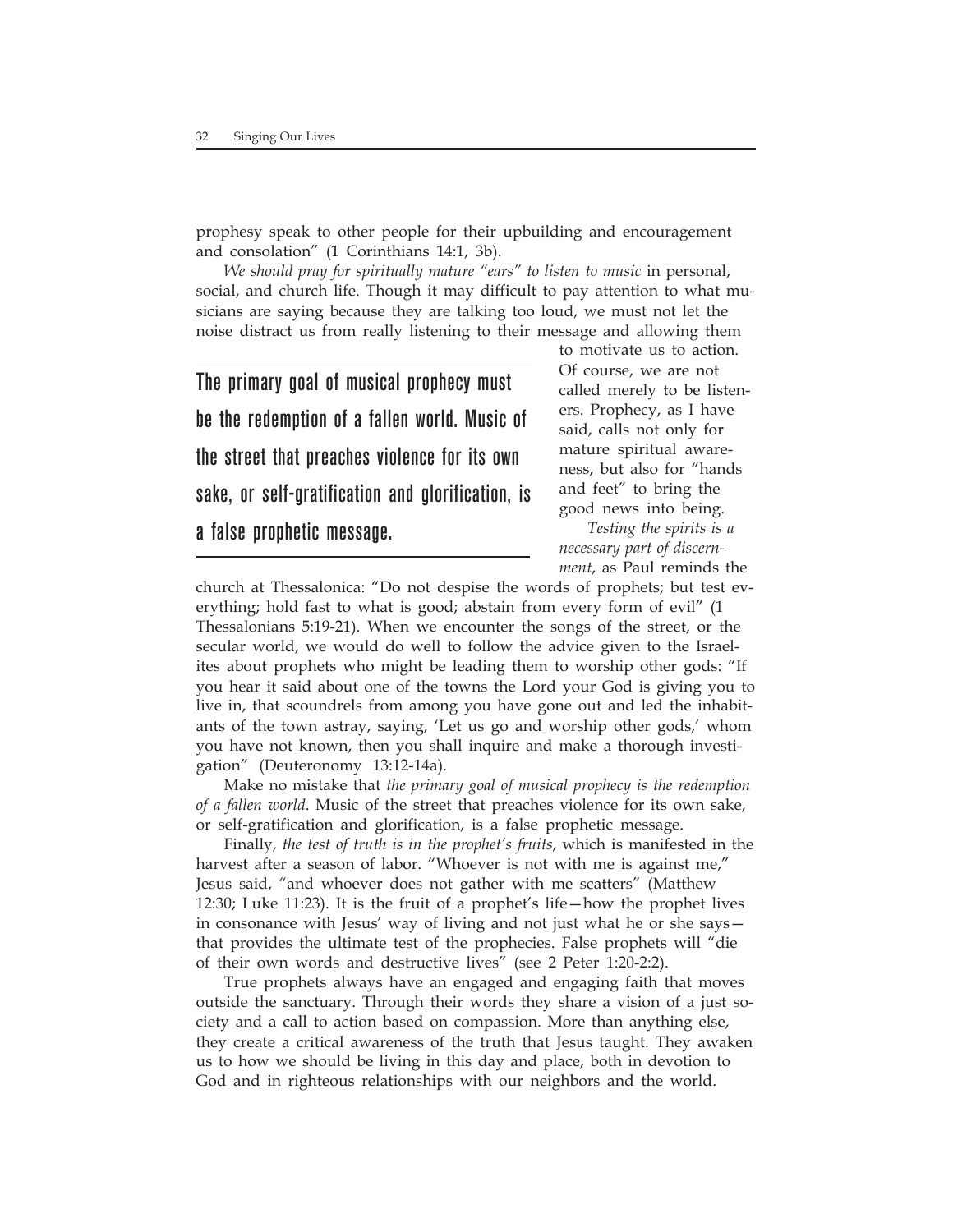### **EMBRACING PROPHETIC MUSIC**

If anyone wants to start an argument in most congregations, simply request a different kind of music. They do not have to request songs by Bob Marley or Bono, just suggest that the congregation sing some contemporary Christian music rather than its favorite hymns, or black gospel rather than classical music. Asking for prophetic music can be especially touchy, for while the music of praise unites people in worship, the voice of prophecy often divides us because it addresses the failures of our common life in society.

Nevertheless, let me suggest some first steps that a congregation might take to embrace prophetic music. I will speak from my experience in the Second Baptist Church of Germantown, a wonderful and historic congregation that once was predominately white, became predominately black, and now is seeking to be multicultural. Our Princeton-educated, Mexican American pastor can "hoop" with the best of preachers. Though it is a special church and atypical in many ways, the one "hot button" is still the music.

When a congregation is proclaiming the whole gospel, which includes meeting the social needs of the community and world, *its music-making naturally should grow beyond praise and evangelism to include a call for social justice*. Its music ministry should develop spiritual sight and courage for the street, for it is outside the sanctuary walls and on the street that the faithful will encounter those people most in need of the good news. One way that this happens is the musicians move out of the choir loft and from behind the pulpit microphone to faithfully minister among the marginalized. Each Sunday as I look at our choir, I recognize members who work in city government, social service and nonprofit organizations, and city schools. They minister to the poor and marginalized in our city everyday.

*A congregation should provide financial support for musicians with a prophetic voice, both inside and outside the church.* Though contemporary Christian musicians have been criticized for commercializing their music, many of them are not only courageously confronting the secularized faith of the mainstream culture, but also disturbing the comfort of our sanctuaries when we ignore the poor and marginalized. The local church should expand its music ministry to include financial support for those musicians, like the hiphop evangelist I described above, who are building bridges of love between the sanctuary and the street.

*A congregation should include the voices of world Christians in its worship.* A church musician once explained to me, "We don't sing those songs. We are not political." Unfortunately, many western Christians wrongly believe that they do not have a political orientation. Some are afraid that hymns from the third world will allow liberation theology into their church. Others simply struggle with singing in a language they do not understand. Yet the majority of the world's Christians now live outside the western world, and if we do not sing their songs and hear their voices, we are failing to in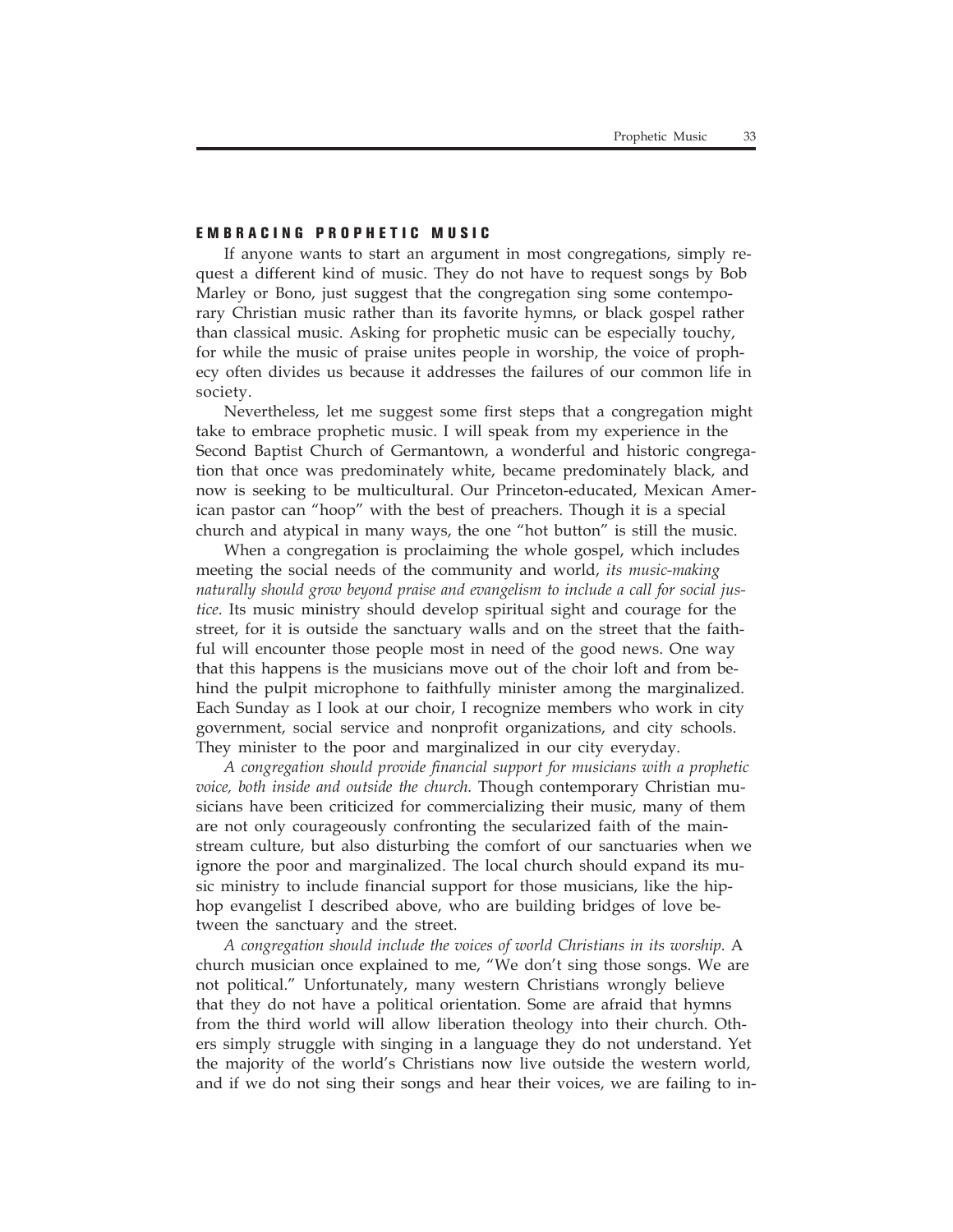vite a large part of the family to our worship banquet. When we incorporate some world hymns into worship on a regular basis, we not only will hear our brothers and sisters' prophetic voices, but also will prophetically proclaim our unity with them.

All new prophetic songs, whether they come to us from around the world or across the street, deserve our best efforts to "perform" them well

Most Christians live outside the western world. When we sing world hymns on a regular basis, we not only hear our brothers and sisters' prophetic voices but also proclaim our unity with them.

and present them within a context of meaningful explanation. This is part of our hospitality to the artists whom we have invited into our worship, and the congregation will be more likely to welcome their songs and listen to their prophetic voices.

### **ENOUGH FOR THE DAY**

Do not think that a congregation must give up the old hymns and change all of its songs in order to embrace prophetic music. Several years ago my wife and I needed to hear a prophetic word specific to our lives at that time and place. Though we had experienced mission work in Africa for eleven years, the serenity, safety, quiet, and convenience of suburban life had begun to lull our calling. That prophetic word came to us during worship in the suburban Wayne Presbyterian Church through an old hymn, "Give of Your Best to the Master." We reflected on the needs of the world and asked, "Are we giving our best to minister to the most vulnerable of the world's population? Are we fulfilling our calling to be the gospel in the world?" We moved into Philadelphia where I helped to found Builda-Bridge International, a nonprofit organization to share the arts with vulnerable populations.

As we were singing that same hymn on a recent Sunday morning with our congregation at Second Baptist Church of Germantown, I reflected on the following:

The transit system is on strike and my students are having a difficult time making it to class.

There's a corruption scandal in the city government.

Sixty percent—that's right, *sixty* percent—of newborns in the metropolitan area are born to single mothers, and this statistic is climbing in every section of the country.

Every day in the city's public school system half of the students are absent. Since absenteeism is a predictor of life success or failure, what does this say about the future of our youth and our country?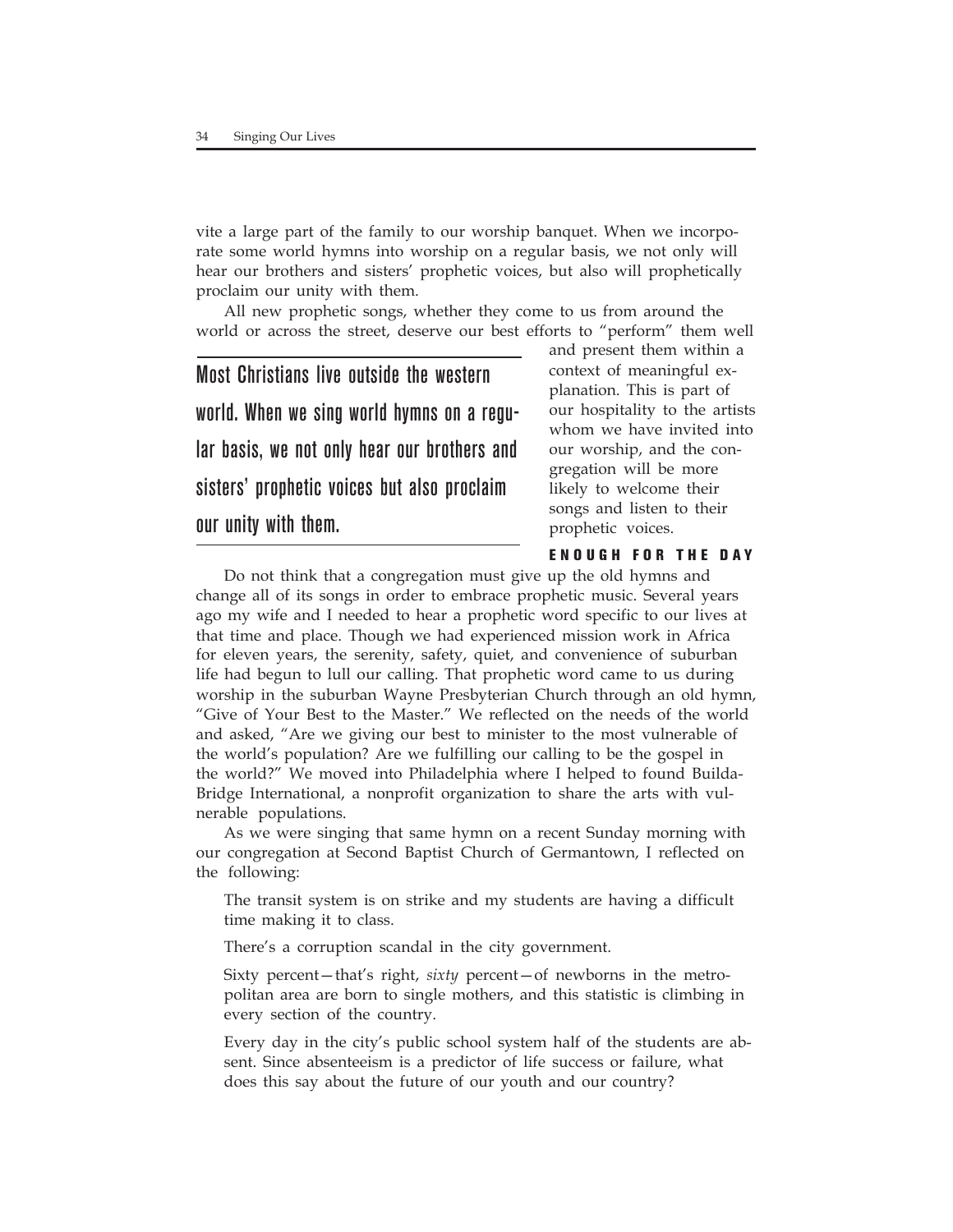The Archdiocese of Philadelphia has admitted that two former archbishops concealed sexual abuse by priests for decades.

Our nation's response to Hurricane Katrina has been inadequate, the healthcare system is failing the marginalized in the U.S. (and is nonexistent in the developing world), the war in Iraq continues amid the crisis in the Middle East and the threat of terrorism throughout the world, AIDS is epidemic in the developing world, human trafficking of innocent women and children exists worldwide, and on and on.

It was too much to think about. Where does one begin to address these problems anyway?

During the worship service I was comforted by the music and encouraged by the sermon. But I also was challenged and reenergized by the words of another old hymn:

Encamped along the hills of light, ye Christian soldiers, rise…. Faith is the victory, we know, that overcomes the world.<sup>6</sup>

And, for me, that was enough for the day.

### **NOTES**

1 Albert Edward Bailey, *The Gospel in Hymns: Backgrounds and Interpretations* (New York: Charles Scribner, 1977), 560.

2 Brian Wren, "Court Poet and Pastoral Prophet: The Contemporary Church and its Song-Makers," *Colloquium Journal*, 1 (September 2004), 2. This article is available online at *www.yale.edu/ism/colloq\_journal/jpages/wren1.html*.

3 Ibid., 10.

4 Albert Nolan, O. P., *Jesus Before Christianity*, revised edition (Maryknoll, NY: Orbis Books, 1992, originally 1976).

5 Ibid., 92.

6 From "Faith is the Victory," by John H. Yates (1891).



#### **J. NATHAN CORBITT**

*is cofounder and President of BuildaBridge International and Professor of Cross-Cultural Studies at Eastern University in St. Davids, Pennsylvania.*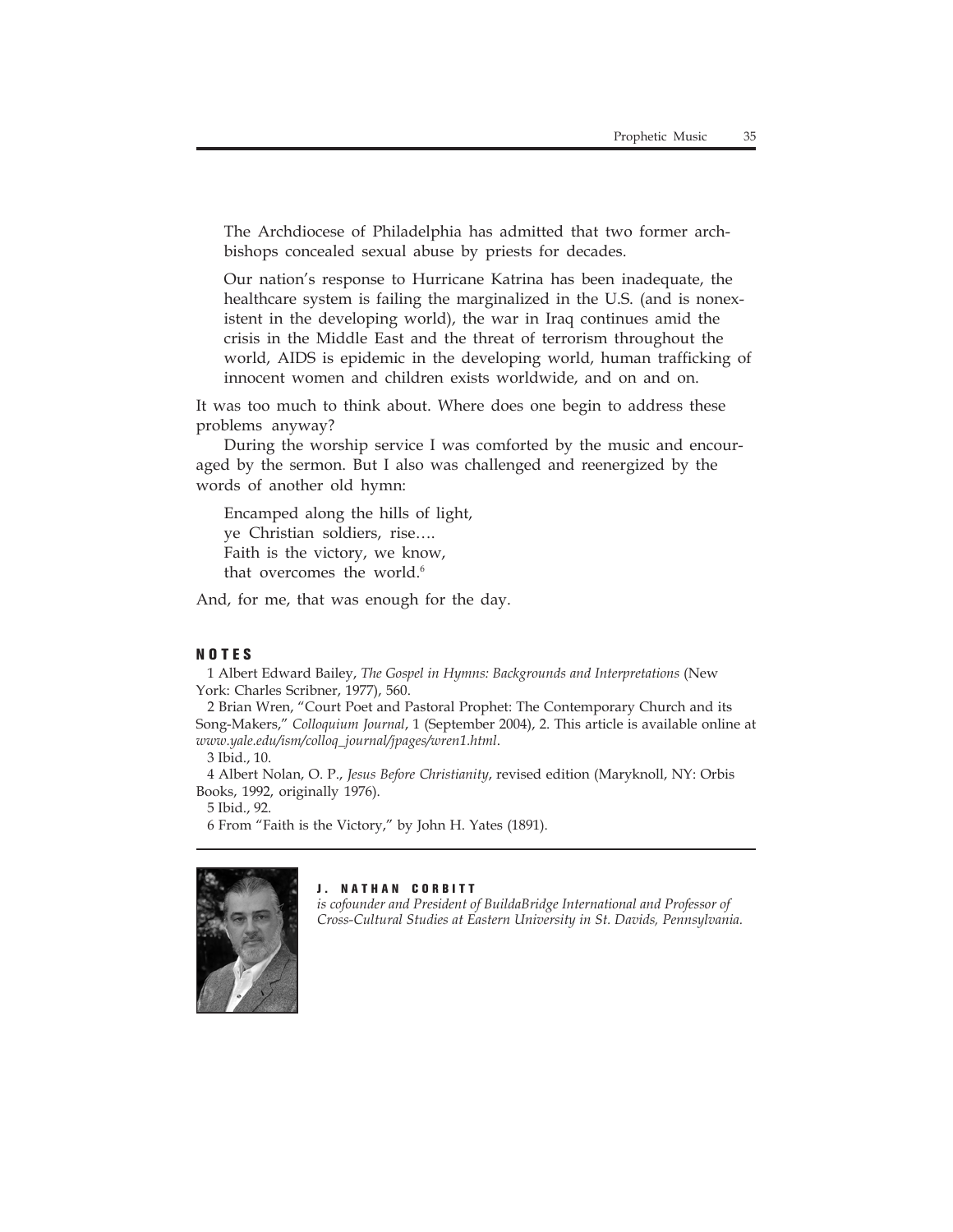

Surrounded by adoring men, women, and children playing folk musical instruments and clapping, and an inner circle of angels with their flaming crimson wings flowing outward from their throats, the Lord Jesus Christ appears ready to clap his hands.

*Laura James. PSALM 100, 2004. Acrylic on canvas, 24" x 25 1/2". Used by permission of the artist.*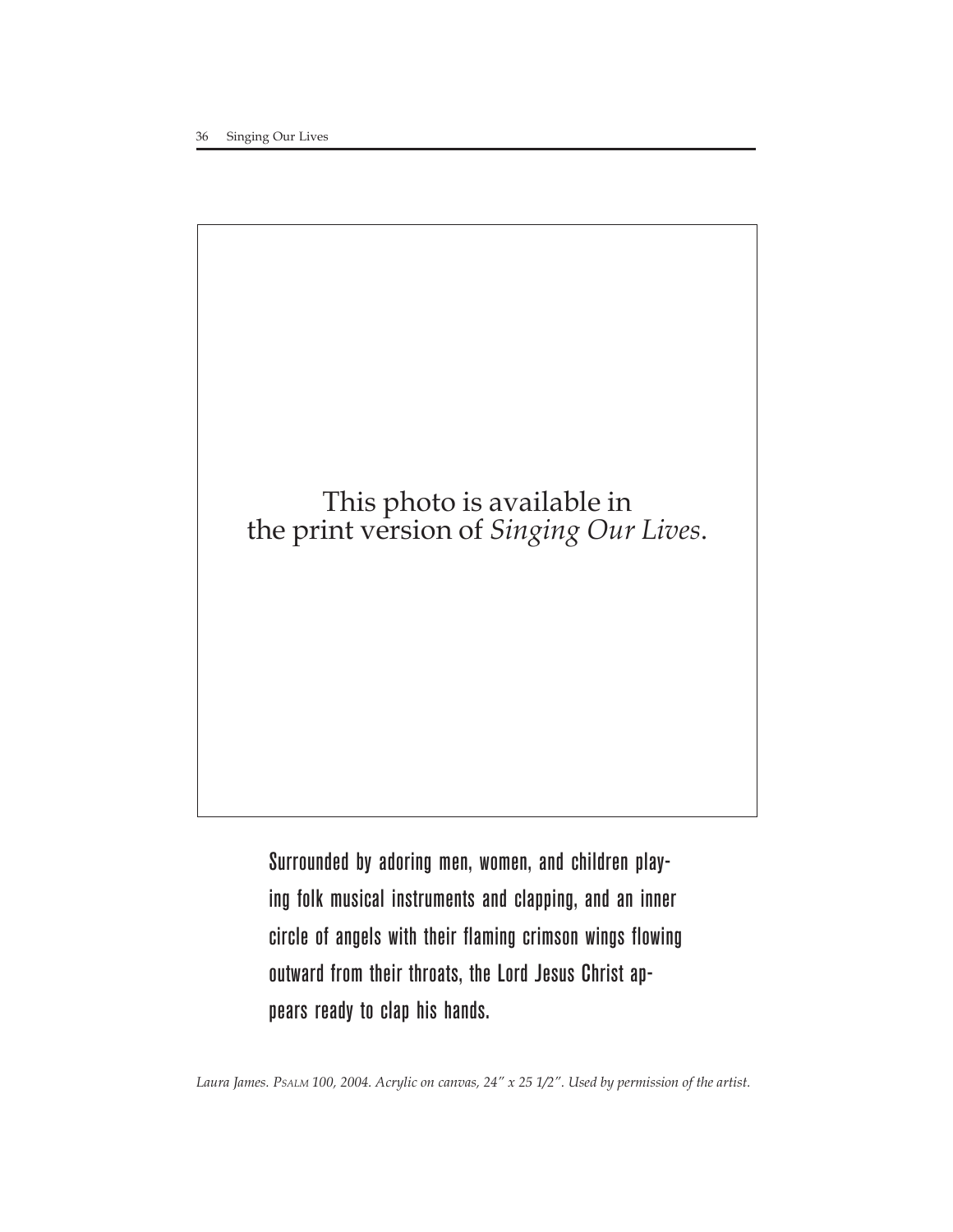### Make a Joyful Noise BY HEIDI J. HORNIK

 $\prod_{\text{shear}}$ n this delightful interpretation of Psalm 100 by Laura James, the people wear brightly colored everyday clothing and sit in a similar crosslegged position. They huddle around the Christ like sheep about their shepherd, rejoicing in the Lord's presence as they look to him for guidance. Christ's mouth is open as he prays for the people or sings to them.

The artist, who grew up and lives in Brooklyn, NY, is a self-taught painter of Antiguan heritage. Ms. James was brought up in the Brethren denomination, yet she draws inspiration from the iconography found in Ethiopian Christian art, which relies on pattern and repetition of shape to convey its message. When some Rastafarian friends introduced her to Ethiopian culture in 1991, she was impressed by the facts that Ethiopia had never been colonized and had been a Christian country since the fourth century. *Psalm 100* incorporates some of the Ethiopian style and themes that she has researched. The portrayal of a nonwhite Christ, for example, is an attractive feature of Ethiopian art for her.

Laura James' paintings and woodcuts have been praised for their multicultural approach and beauty. She has the wonderful ability to invite people of every community to enter the biblical stories, encounter the Church's saints, and see themselves in God's image. Numerous exhibitions of her work have been well received, particularly in the Roman Catholic communities of Harlem, NY, and Chicago.

Ms. James came to love the stories of the Bible and studied photography in high school. In her painting, she depicts the biblical narratives with the realism of daily life associated with photography. She has been influenced by contemporary Black culture as well as by the Ethiopian art, history, and culture that she has studied. These have profoundly impacted her understanding of Black history and the foundation of Christianity.†

Her work appears in many books, from the pages of the *Oxford Illustrated History of the Bible* ("Jesus Walks on Water") to the cover of David G. Myers' popular textbook, *Exploring Psychology, sixth edition* ("People Waiting in the Sun"). Other paintings can be seen on her website, *www.laurajamesart.com*.

#### **NOTE**

† Donna Thompson Ray, "Contemporary Images, Ancient Traditions: The Art of Laura James," online at *www.laurajamesart.com/bio.htm* (accessed 11 November 2005).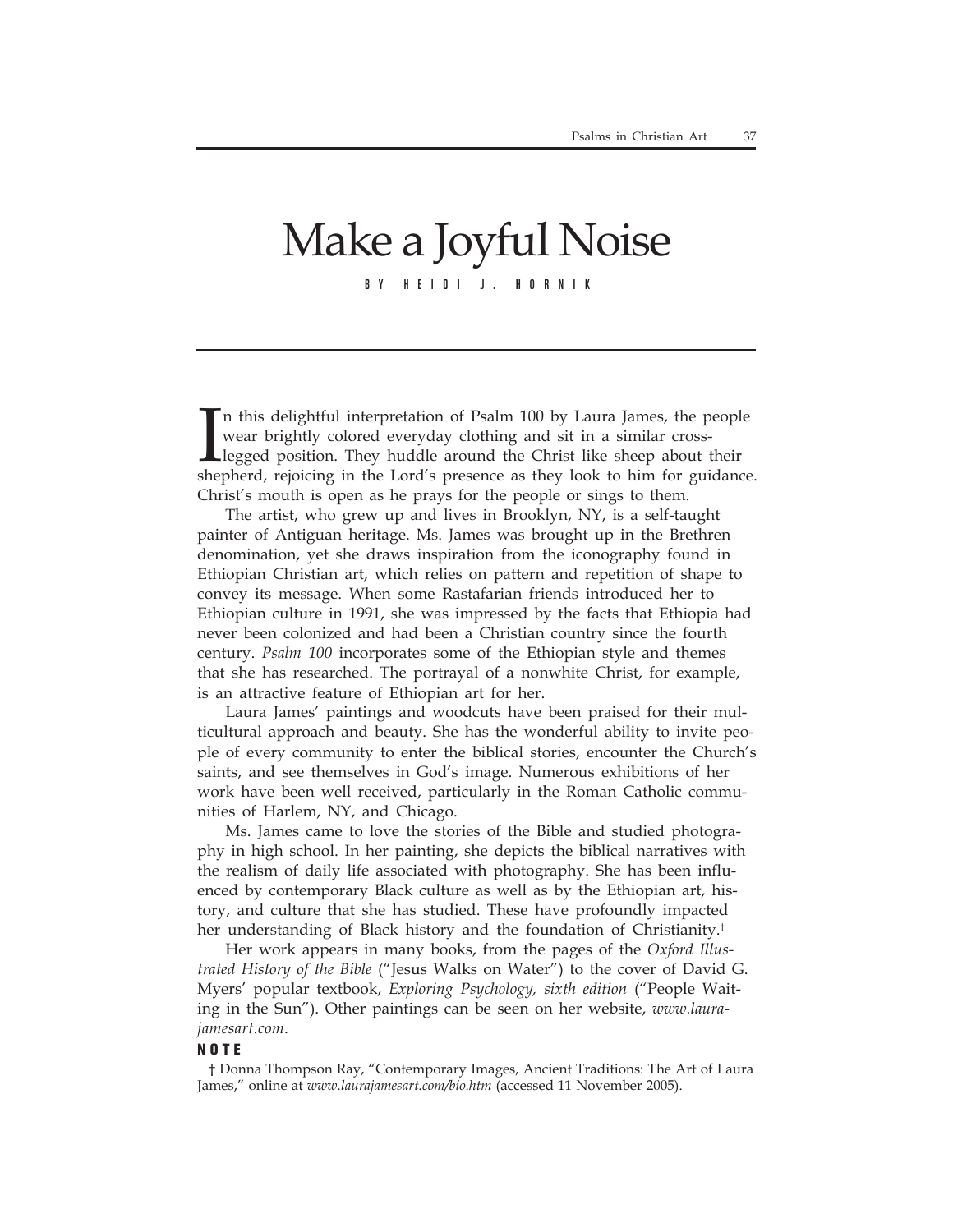### This photo is available in the print version of *Singing Our Lives*.

Luca's cantoria (above and p. 41) more accurately represents the narrative of Psalm 150, but Donatello's (p. 42) conveys the joy of those who answer the call to worship in the final psalm. These cantoria and their exuberant figures were, and always will be, a competing pair.

*Luca della Robbia* (c. 1400-1482). *CANTORIA, 1431-1438. Marble, cantoria length 17'. Removed from the Duomo and now in Museo dell'Opera del Duomo, Florence, Italy. Photo: © Scala / Art Resource, NY. Used by permission.*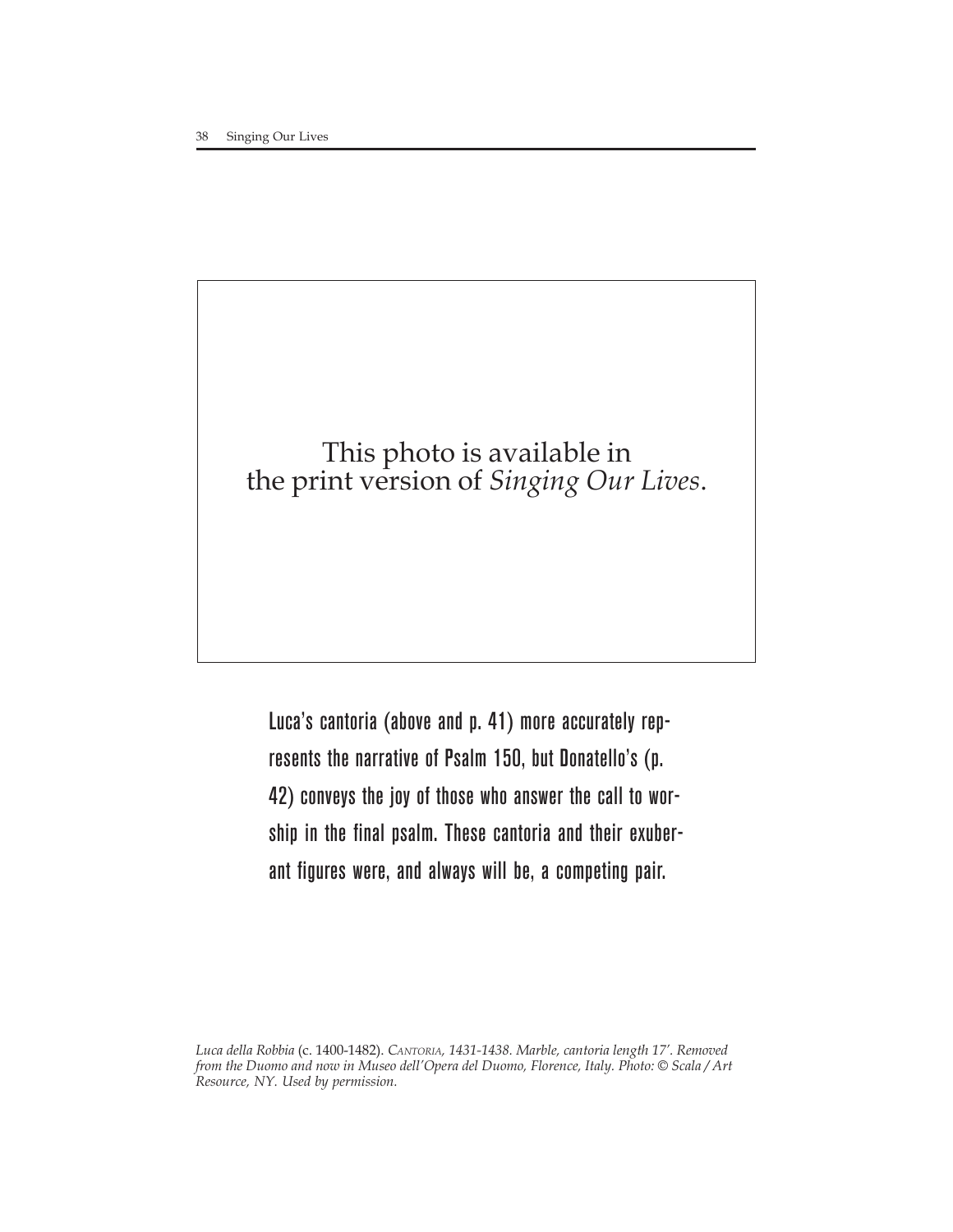### Exuberant Praise

BY HEIDI J. HORNIK

I uca della Robbia's "big break" came in 1431 when he received the commission from the Opera del Duomo, a committee that include<br>I artists and theologians, to carve the *cantoria*, or choir gallery, for cathedral of Floren commission from the Opera del Duomo, a committee that included artists and theologians, to carve the *cantoria*, or choir gallery, for the cathedral of Florence, S. Maria del Fiore. The gallery (see the photograph on p. 38) was to be placed over the door of the north sacristy, a room where the sacred vessels and vestments are kept, on the left as you enter the cathedral, or *duomo*. A political crisis had led to a ban on expenditures from 1428 to 1431, but the construction of the Florentine cathedral resumed with this commission. Historical documents describe Luca's *Cantoria* as an organ loft. Yet, given the small choirs and portable organs of the period, this does not exclude singers and other instrumentalists from using it as well.<sup>1</sup>

Luca carved in high relief sculpture a visual interpretation of Psalm 150, the psalm that sounds the concluding note in the Psalter by calling one and all to worship:

Praise the LORD! Praise God in his sanctuary; praise him in his mighty firmament!

- Praise him for his mighty deeds; praise him according to his surpassing greatness!
- Praise him with trumpet sound; praise him with lute and harp!
- Praise him with tambourine and dance; praise him with strings and pipe!
- Praise him with clanging cymbals; praise him with loud clashing cymbals!
- Let everything that breathes praise the LORD! Praise the LORD!

What better way to inspire a congregation to worship than the delightful images on Luca's *Cantoria*? When they glanced upward during the Mass, the worshipers would see the joyful praise of children.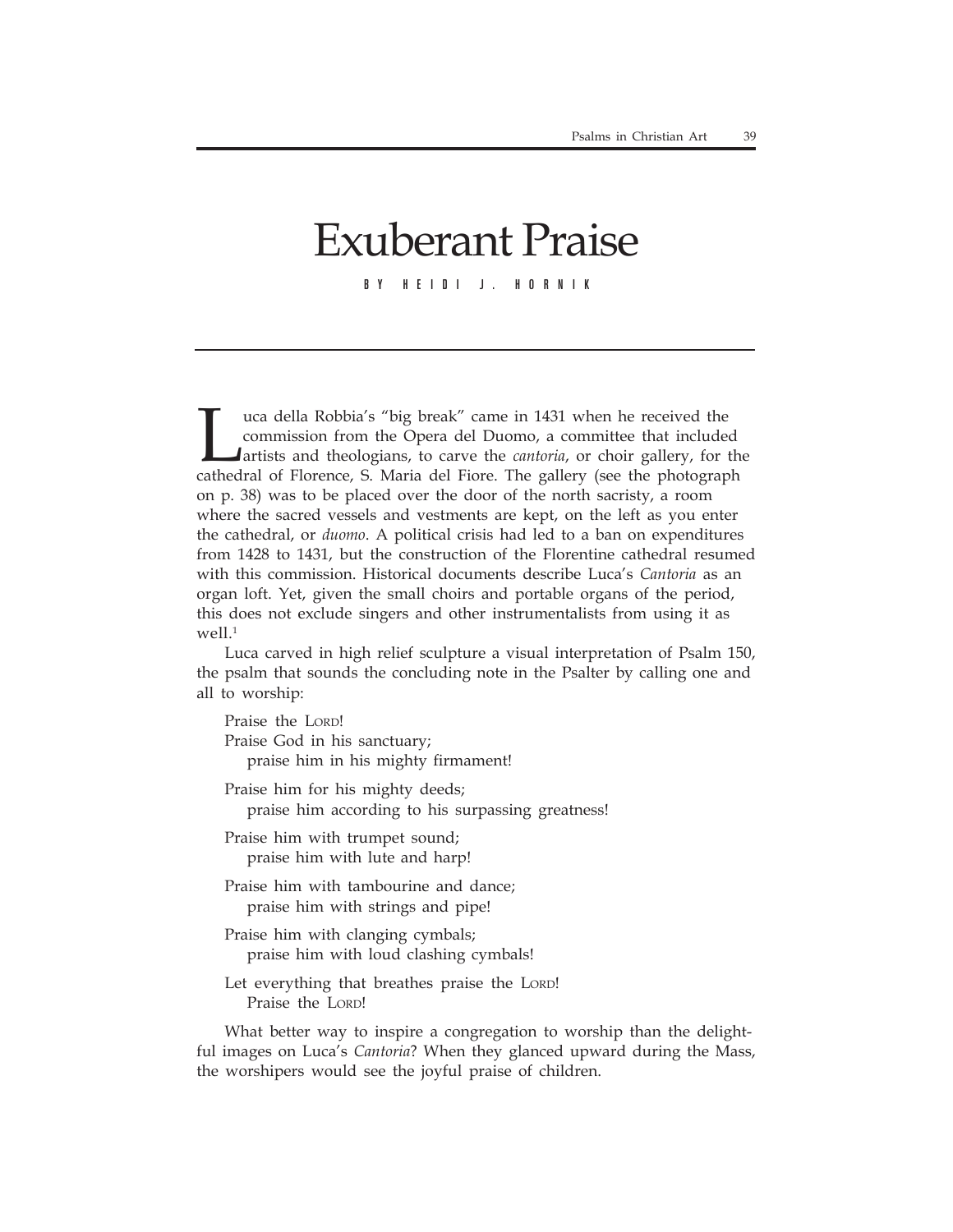The gallery itself is a rectangular shape that resembles a Roman sarcophagus and is supported on acanthus consoles. A series of reliefs, four along the side and one at each end of the gallery, depict children praising the Lord as they dance and play the musical instruments mentioned in the psalm. These figural panels are separated by pairs of flattened pilasters and the Latin text of the entire psalm is incised above and below them.



*Luca della Robbia* (c. 1400-1482). *BOYS SINGING FROM A CHOIR BOOK, from the CANTORIA, 1431-1438. Marble. Museo dell'Opera del Duomo, Florence, Italy. Photo: © Archive Timothy McCarthy / Art Resource, NY. Used by permission.*

Luca posed the frolicking children in groups, and each scene is a beautifully balanced and arranged composition. The most popular scene, which is often reproduced today on Christmas cards, features the singing boys (see above). They are so realistically portrayed that some can be identified as treble voices and others as bass. The joy of singing is exhibited by the power of a song to hold the attention of these (momentarily) serene boys.

Donatello, by contrast, decorated a *cantoria* with younger, more energetic boys, who usually are referred to as *putti* rather than children. Donatello, the more famous Florentine sculptor, was away in Rome at the time that Luca received the commission for a choir gallery at the Florence cathe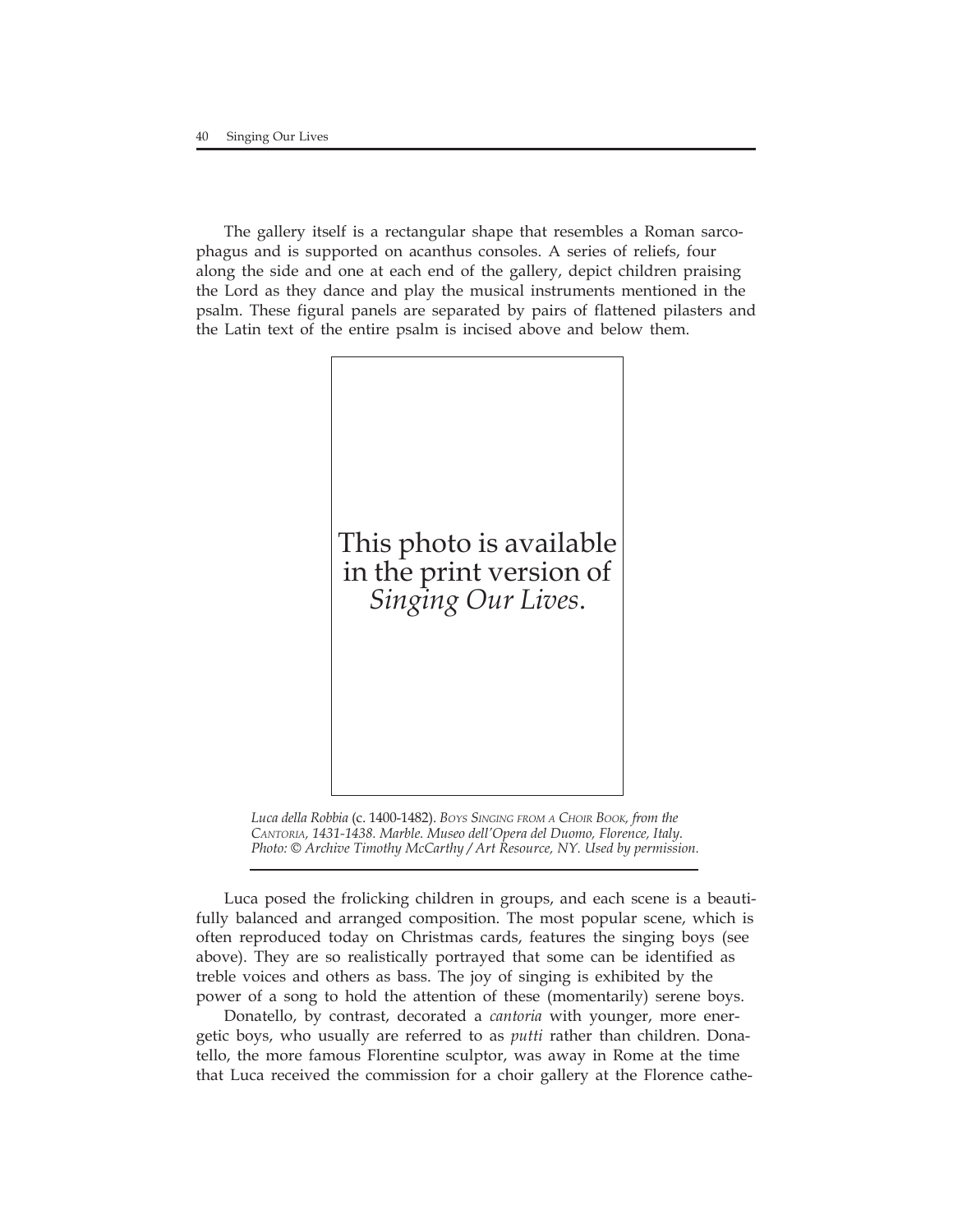dral. The story goes that Donatello's contract read, "If yours (Donatello's) is as good as della Robbia's, then we'll pay you this much…. If it is better, then we'll pay you more." Donatello's C*antoria* was to be placed over the door of the south sacristy, to the right as you enter the cathedral and directly opposite Luca's.

Just back from Rome and inspired by ideas from ancient art, Donatello based his *cantoria* on classical models, but he added some new twists and unconventional combinations. The artist already had used Psalm 150 in his design for the pulpit in the cathedral of the nearby town of Prato. There he had carved a series of panels divided by pilasters, but allowed the putti to dance and flow behind the pilasters, for an illusion of greater depth. The artist employed the same illusion with even more sophistication in the Florence *Cantoria*—now the putti perform two continuous dances in a circle and, for even more depth in the entire structure, the putti are placed behind a series of free-standing paired colonnettes (see the detail below). Donatello, knowing that his *cantoria* would be seen in competition with Luca's, wanted to show his excellence in creating realistic perspective in a relief sculpture.



*Donatello* (c.1386-1466). *DANCING PUTTI. Detail from the CANTORIA. 1433-39. Marble, cantoria length 18'8". Removed from the Duomo and now in Museo dell'Opera del Duomo, Florence, Italy. Photo: © Scala / Art Resource, NY. Used by permission.*

The sculptor also displayed his knowledge of Roman architectural decoration. Above and below the dancing putti (and where Luca had chosen to place the inscription of Psalm 150), Donatello used the palmetto, the shell, the urn, and the mask. The combination of these elements and their proportions had not appeared like this before. All the surfaces are highly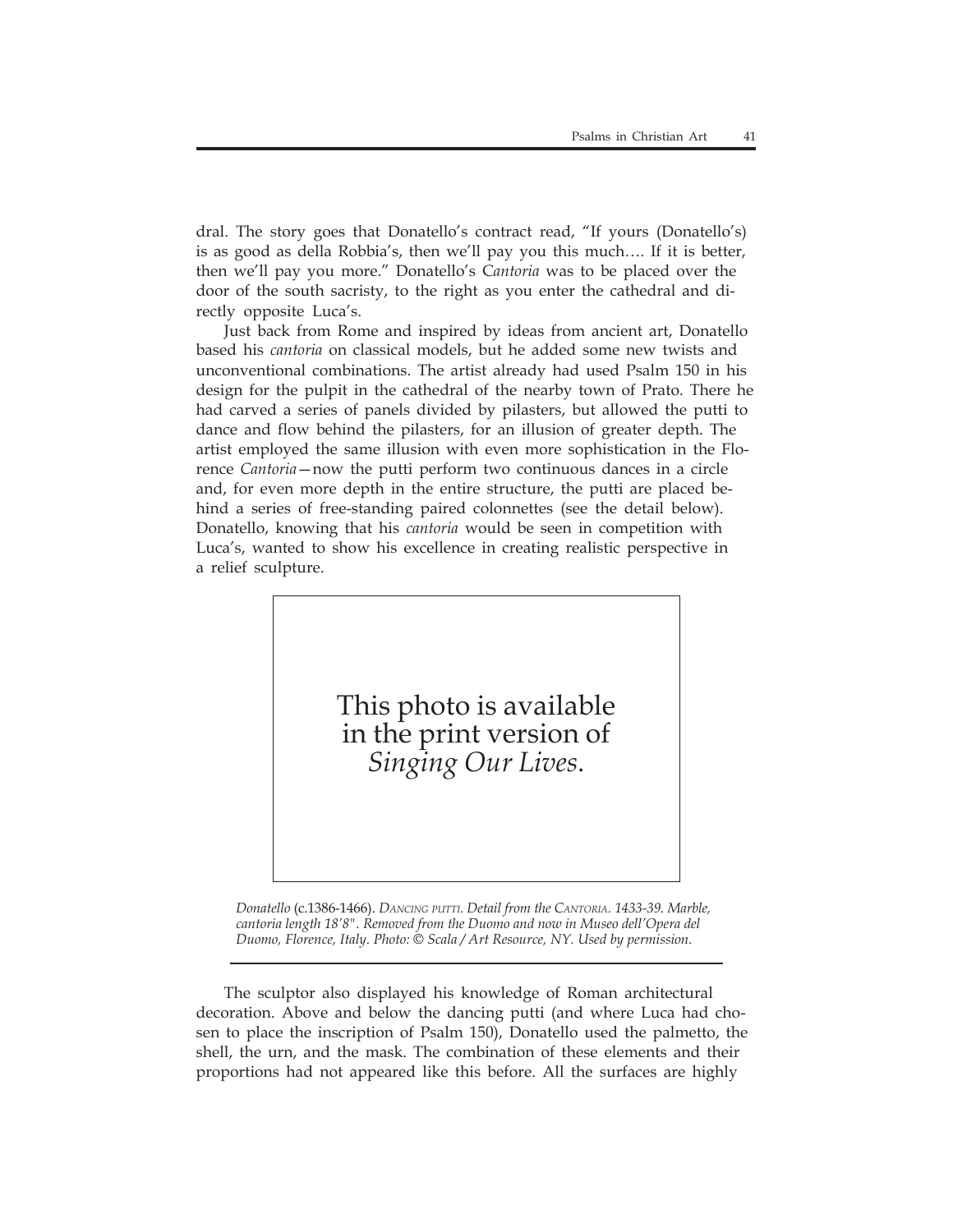ornamented and elaborate. The background to the panels and the colonnettes are encrusted with mosaic tesserae (cut pieces of colored marble) so as to reflect the light and add color to the frieze of ecstatic putti.

Both of the dueling *cantoria* were removed from the cathedral when the musical requirements for a grand-ducal wedding in the seventeenth century rendered them obsolete.<sup>2</sup> And despite the popularity of the singing boys in later years, Luca della Robbia's name is more commonly associated today with a technique of enameled terracotta (with white figures against a blue relief background) that he invented.

In the early years, Luca della Robbia won the battle of critical opinion. Leone Battista Alberti, the great Florentine architect, humanist, and writer, praised Luca alongside far better known artists Brunelleschi, Ghiberti, Donatello, and Masaccio in an introductory note to *Della pittura* (*On Painting*) in 1435*.* <sup>3</sup> Alberti later criticized Donatello's *Cantoria*, complaining that the figures danced and twisted too much. Subsequent generations of critics, however, have ranked Donatello's work higher. They compliment his dynamism, especially in not constricting the children to neat frames like Luca della Robbia, but allowing them great freedom to feel the praise within the psalm.

Today in the Opera del Duomo Museum in Florence, which houses works that were conceived and made for the Cathedral of Santa Maria del Fiore, Giotto's Campanile, and the Baptistery of San Giovanni, these two *cantoria* once again are placed on opposite walls in the same room for comparison. Although Luca more accurately represents the narrative of Psalm 150, Donatello conveys the joy in the souls of those who hear and take to heart the call to worship in the final psalm. These *cantoria* and their exuberant figures were, and always will be, a competing pair.

#### **NOTES**

1 Frederick Hartt and David G. Wilkins, *History of Italian Renaissance Art*, fifth edition (Upper Saddle River, NJ: Prentice-Hall and Harry N. Abrahams, Inc., 2003), 279. 2 Ibid.

3 *Della pittura*, written in Latin in 1435 and quickly translated into the vernacular Italian in 1436, was both an instructional manual and a theoretical treatise intended, in part, to educate Florentine artists about the intellectual side of their profession.



**HEIDI J. HORNIK** *is Professor of Art History at Baylor University in Waco, Texas.*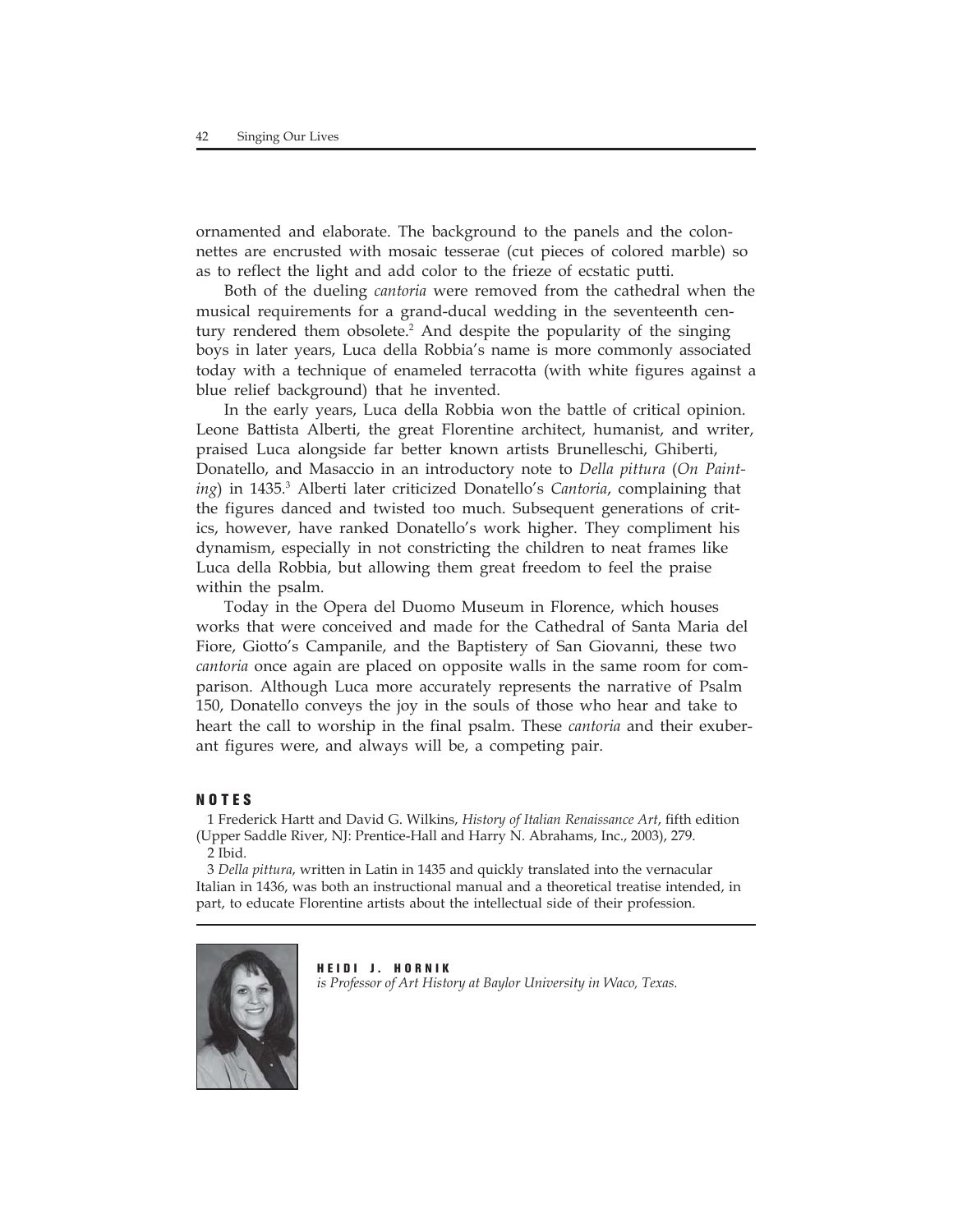### Gifts of New Music

hat a wonderful gift we receive when someone writes a prophetic text or composes music that lifts our hearts to adore God, awakens us to confess the disorder in our lives, and inspires us to some good work that speaks God's transforming love into the hurting world.

This is why we invite writers and composers to create new music for the Church on challenging ethical themes like forgiveness, food and hunger, peace and war, cloning, vocation, or mysticism and the moral life. Their new songs help us to weave the landscape of Scripture and the fabric of Christian character into the pressing moral issues of our culture.<sup>1</sup>

The distinguished composer Alice Parker warns, "Writing either the words or music of a hymn is one of the greatest challenges possible. That tiny form, all self enclosed: How does one get the words in a natural flow, expressing a cogent idea in language that is rich with the images of scripture, which are really the images of human life? How does one get a tune in which not one note is out of place?"2

*Christian Reflection* invited Mark Hill, Mary Louise Bringle, and Kyle Matthews to write texts that examine how the rich practice of singing our lives can join us together with other believers and morally form us as disciples. We asked them to demystify, if they can, the art of hymn writing by telling us how they approach the task. Each one described a different path: Hill, a church pianist, paired "Fill This Holy Place with Music" with a beautiful nineteenth-century tune; Bringle, a college professor, invited noted church composer Jane Marshall to contribute a new melody for "We Sing!" and the professional songsmith, Matthews, wrote the text and music of "Hear Our Hearts, O Lord" together.

Here are their stories and their songs. May their music lead us in worship; may their stories inspire us to employ our own gifts with words and music to edify the Body of Christ.

#### **NOTES**

1 These songs are available in the "Ethics Library" of the Center's website, *www.ChristianEthics.ws* and may be reproduced for personal or group study of an issue of *Christian Reflection*. For permission to reprint the texts or music for corporate worship or in other publications, please contact the copyright holder(s) identified for each song.

2 Alice Parker, *Melodious Accord: Good Singing in Church* (Chicago, IL: Liturgy Training Publications, 1991), 70-71.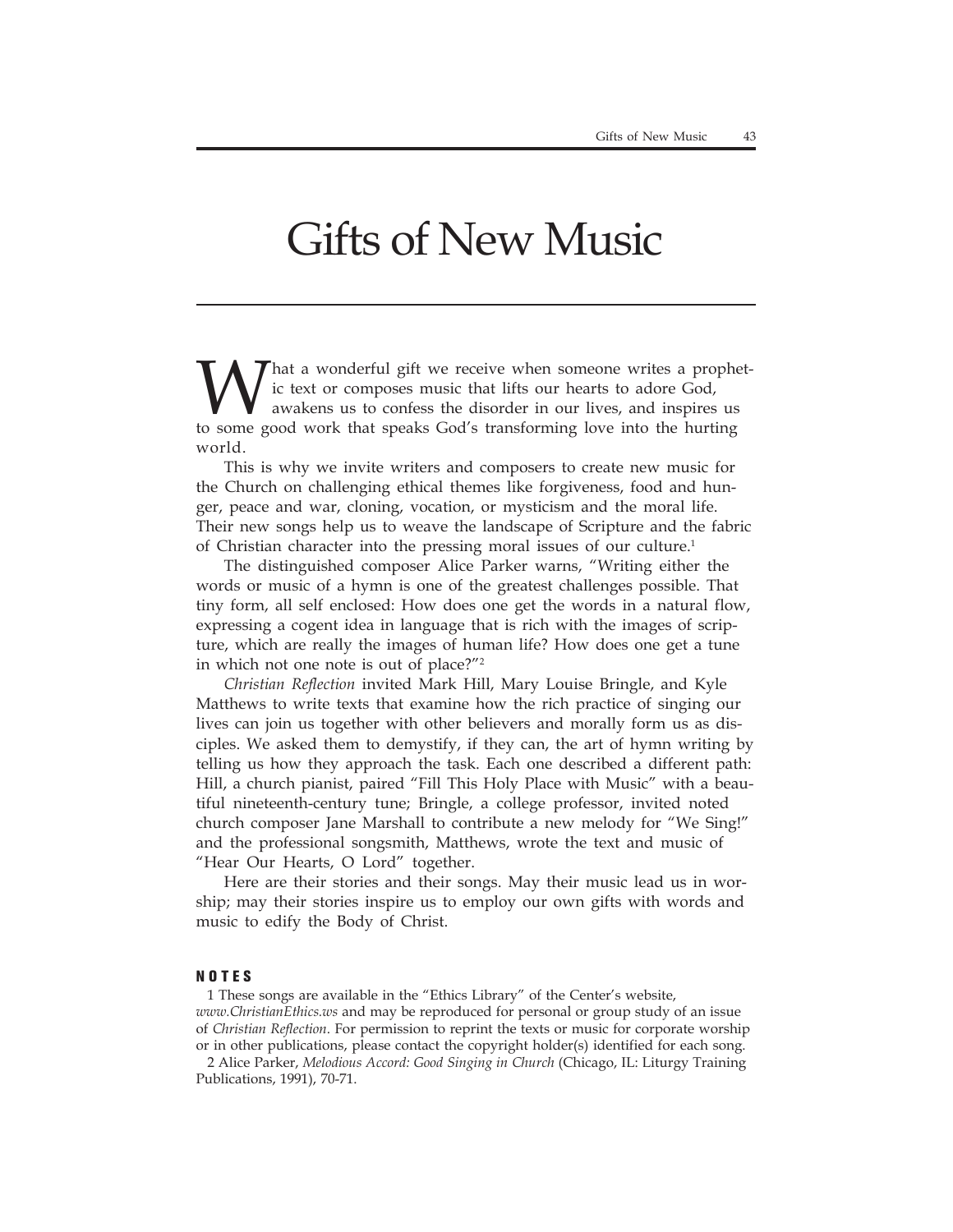While I was seeking inspiration for this hymn, I spent a life-<br>Changing week with Habitat for Humanity in the Jimmy (Work Project. As people from many places and backgrour<br>united to rebuild a community I discovered new mea changing week with Habitat for Humanity in the Jimmy Carter Work Project. As people from many places and backgrounds united to rebuild a community, I discovered new meaning for "family," and I thought, "This is what church worship should be like—serving together with strangers only to discover they are part of God's family."

As we worship together in community, we are mutually taught, challenged, and inspired. We spend time together with the Creator, and only then can we adequately care for God's creation.

Singing, especially, unites us. We strengthen and encourage one another even as we lift up the One who calls us to worship and gives us reason to sing. The language of music speaks to us in ways no other language can, especially in times of pain and grief. And it is the song of faith, both literally and figuratively, that we take with us into the world after the congregation has scattered.

"Fill This Holy Place with Music" begins by affirming the central importance of corporate singing in worship. Wherever two or more people gather together becomes holy because God is present, as are all the saints and angels who join our song. Then the text turns inward: even when we are struggling to cope with life and do not feel like singing, we are encouraged to sing. Music can offer comfort, lead us to experience God's grace, and help us to find our joyful song again.

The third stanza turns outward: we should fill each day with music so that everything we do becomes a song that reflects God's love and grace to others. As the Habitat experienced reminded me, worship does not end when the last "Amen" is spoken; in fact, worship has just begun. Both worship and service look toward the day when all people live in peace and all creation joins to sing a song of praise to its Creator.



**MARK HILL** *serves as Pianist at First Baptist Church in Knoxville, Tennessee.*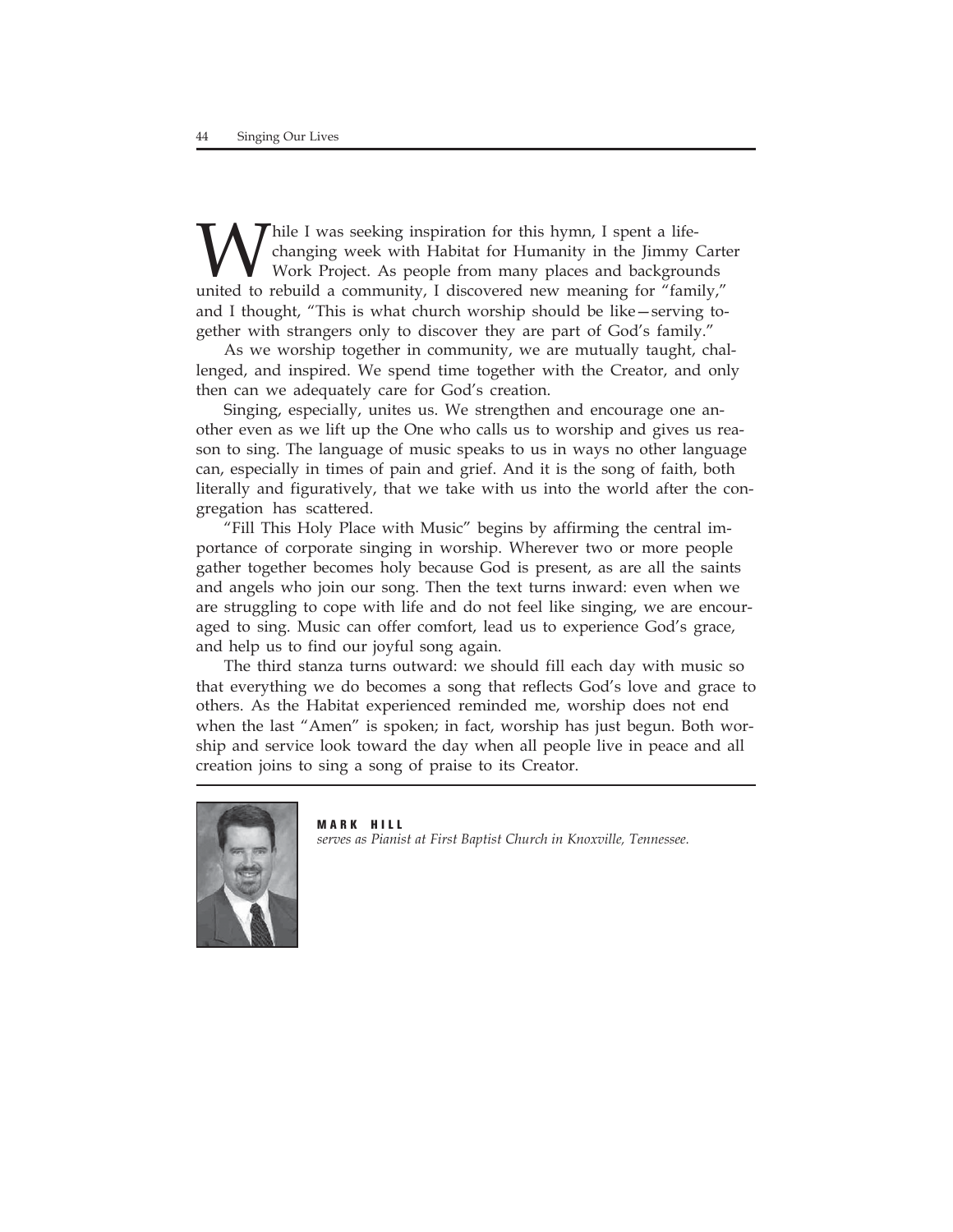## Fill This Holy Place with Music

#### BY MARK HILL

Fill this holy place with music, songs of joy and hymns of praise. Giving glory, thanks, and honor, joined as one, our anthems raise. Telling of your might and power, singing of your love and grace, with the hosts of saints and angels, may your music fill this place.

Still our restless hearts with music, calm our fears and soothe our pain. Though we toil with heavy burdens, may we join the glad refrain. When our song gives way to silence, may your music peace impart. Grant us hope and strength and courage. Let your music fill each heart.

Permeate our lives with music, with your song each moment fill. Far beyond the benediction, may your music linger still. May our hearts and hands and voices, everything we do and say, sing your praise through work and service. Let your music fill each day.

Let the earth resound with music, highest mountain, deepest sea, till all people, all creation, live and sing in harmony. We will never cease to praise you, shout with voices clear and strong, till all nations bow before you, till the whole world sings your song.

*© 2005 The Center for Christian Ethics at Baylor University, Waco, TX*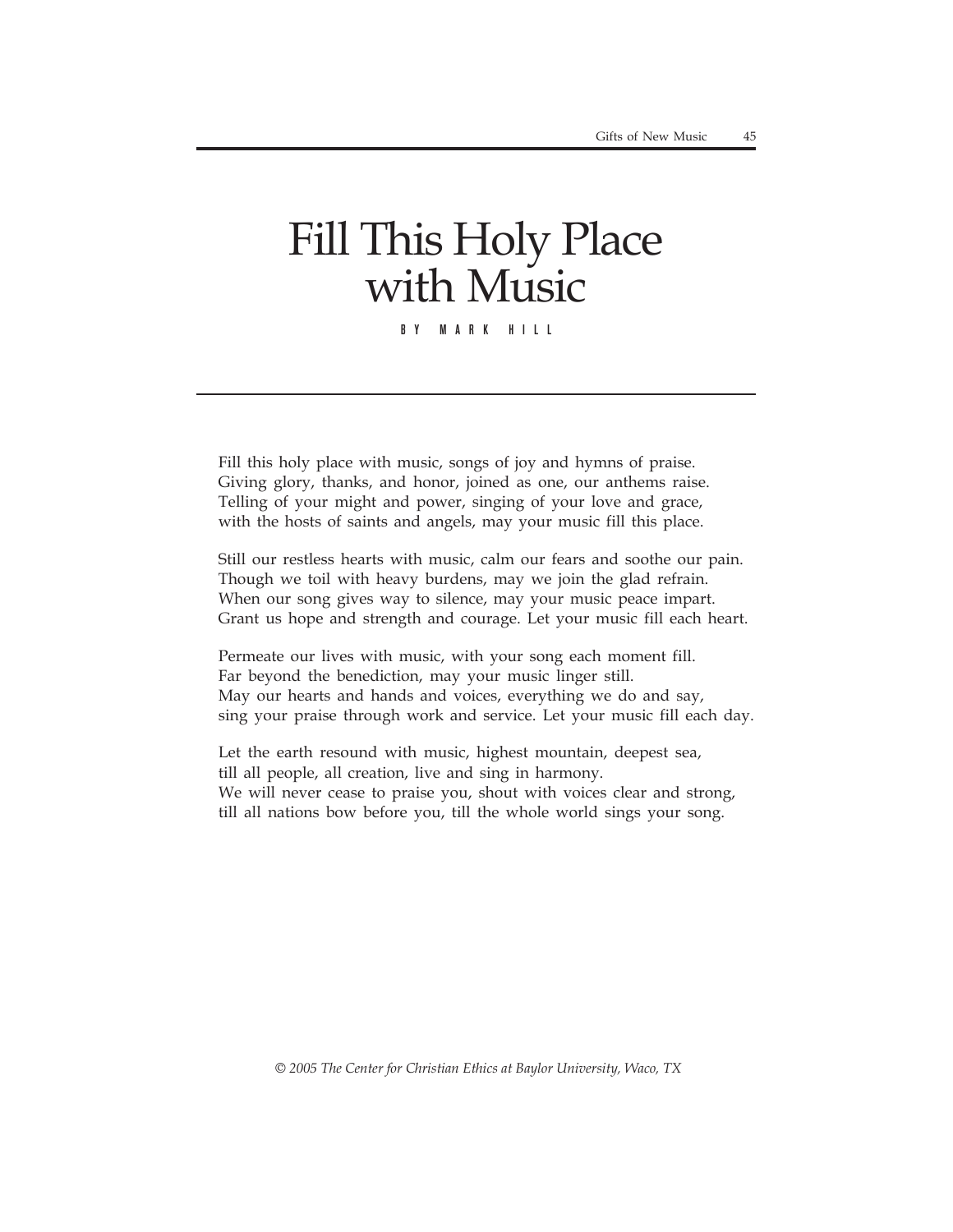### Fill This Holy Place with Music

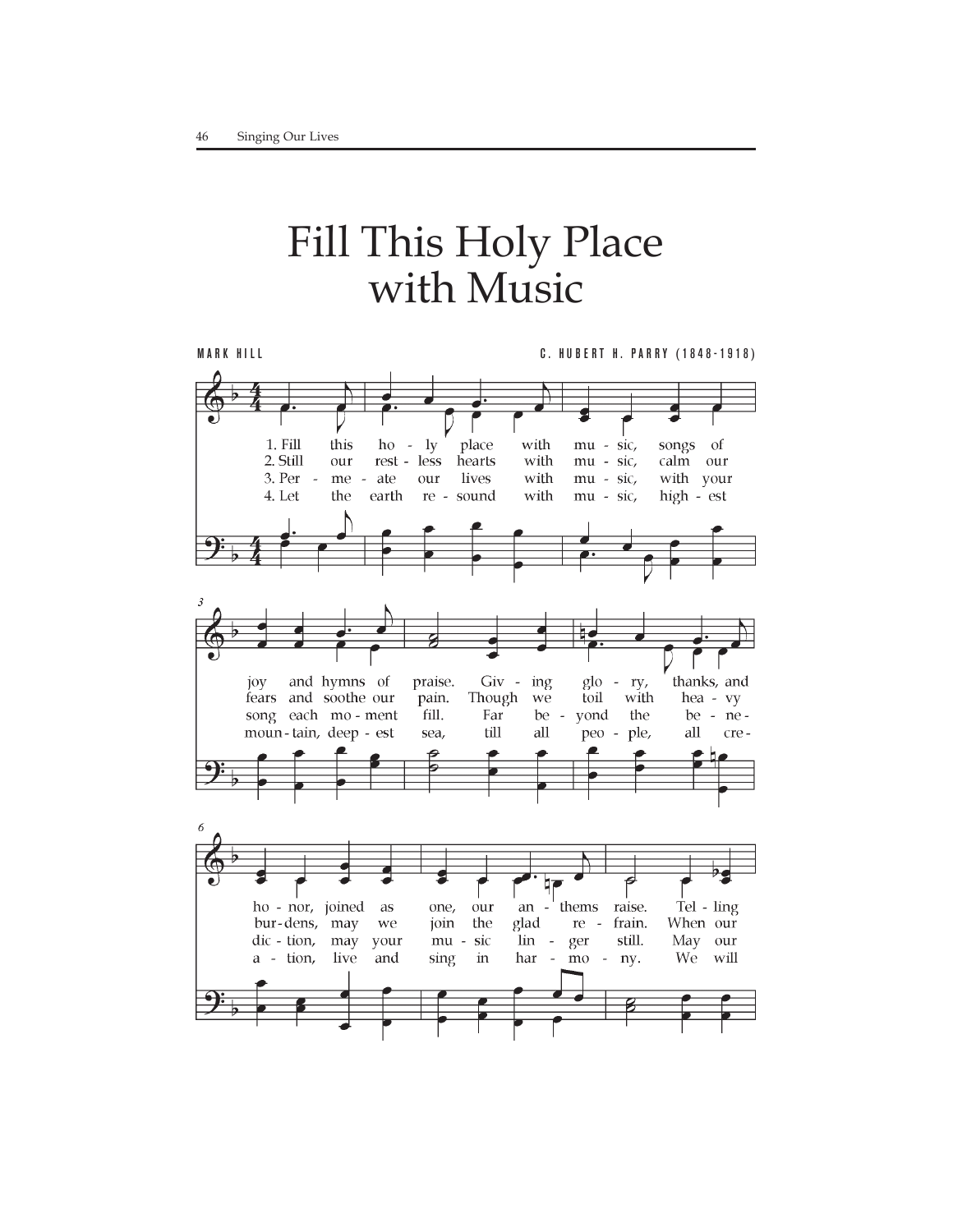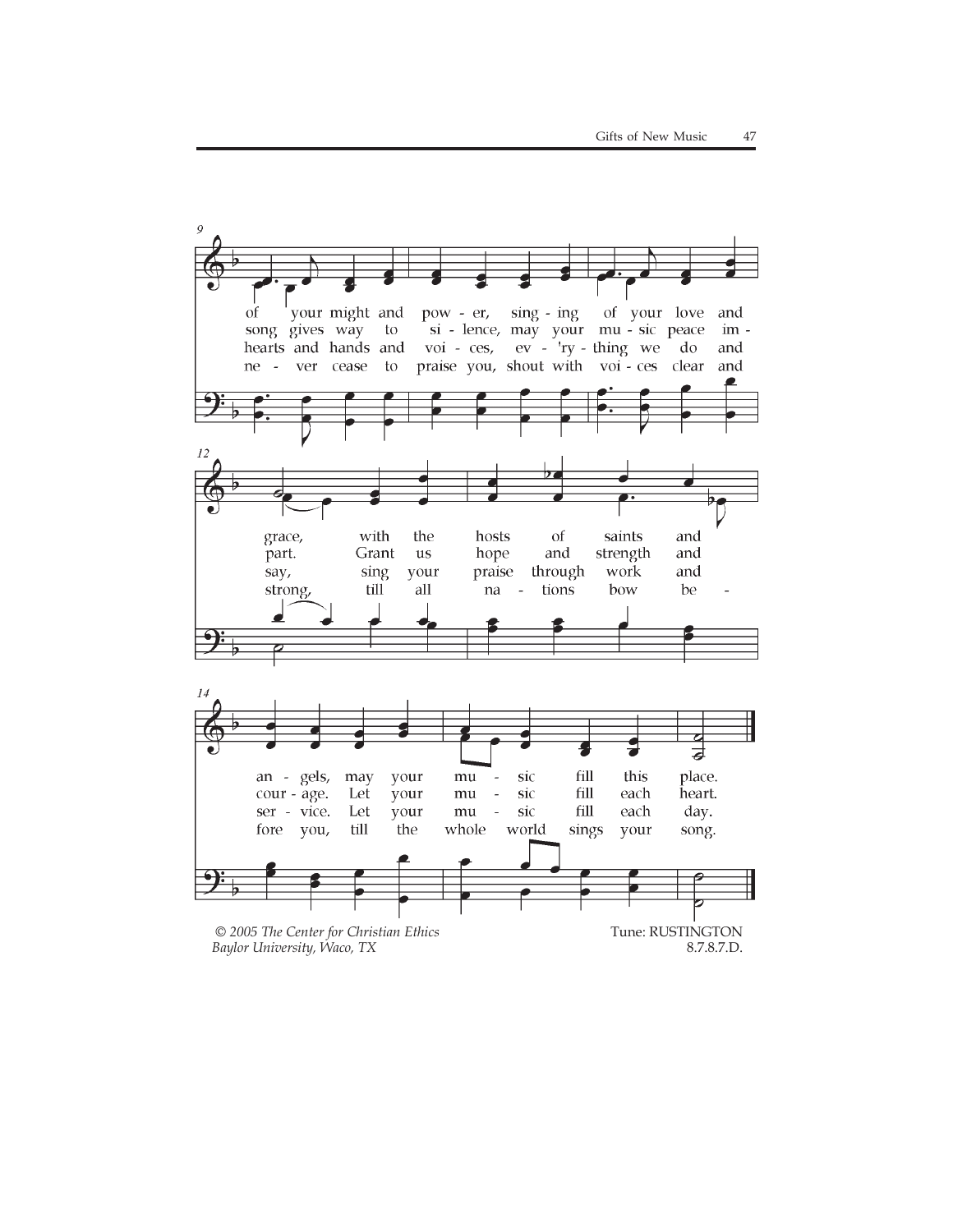**My** hymn writing is essentially word-watching. Words are like shy forest creatures: they often seem more willing to come into view  $\mathbf{F}$  if they do not think they are being sought. Thus, when I began working on this hy forest creatures: they often seem more willing to come into view if they do not think they are being sought. Thus, when I began working on this hymn, I sent a question ("Why do we sing in worship?") into the thickets of my unconscious and settled in to wait.

While waiting, I took a cup of morning coffee out to my back porch, picked up a volume of short stories, and began to read. A few pages into a story, a line of hymn text began appearing at the edges of consciousness: "When hearts filled full cannot contain…." Quietly, so as not to startle the words, I reached for pen and paper and began to write. The line rounded itself out into a complete stanza. Looking at the result, I realized I had been given a metric pattern (8.8.4.4.4.), a rhyme scheme (AABBC), and an outline (four lines stating a reason for singing and the repeating refrain: "We sing"). Unthinkingly, I had mirrored form and content; normally, each line of hymn text is a self-contained unit, so that meaning will not get distorted when singers inevitably take a breath between musical phrases. Yet, I had violated this "rule," letting full hearts not be "contained" within their eight-syllable unit, but "burst their bounds" ("breathlessly," at that!) to flow over into subsequent lines. I decided I was happy with the transgression.

Other stanzas followed as I filled in the given pattern with further reasons to sing: to lament injustice, repent wrongdoing, remember the past, rekindle poetic visions, and join with the saints who rejoice before the throne of God (Revelation 4:10-11). Jane Marshall agreed to set the text to music, and her sensitive rendering lets the rustling words take wing.



**MARY LOUISE BRINGLE** *is Professor of Philosophy and Religion at Brevard College in Brevard, North Carolina.*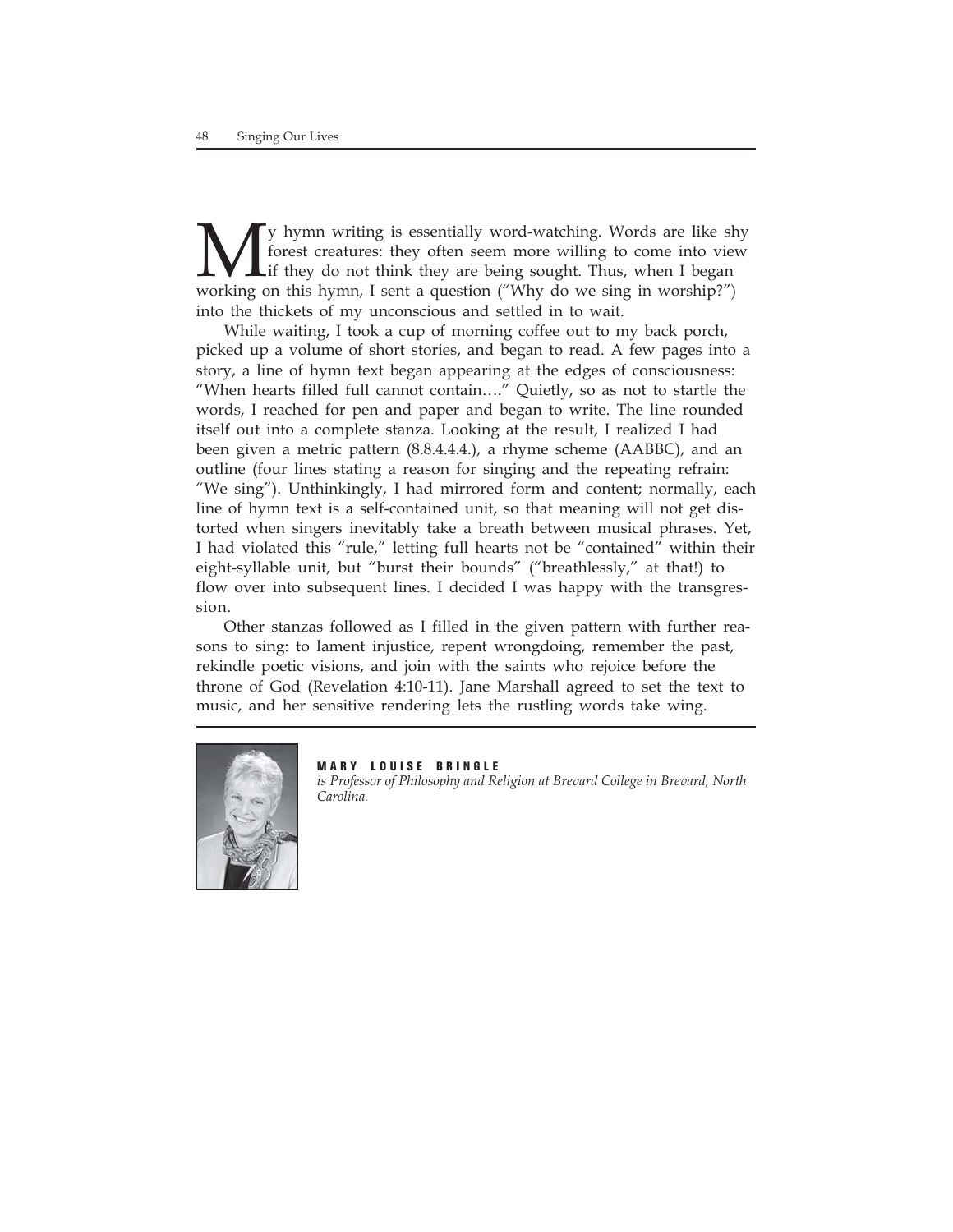### We Sing! BY MARY LOUISE BRINGLE

When hearts filled full cannot contain their breathless joy, but swell and strain to burst their bounds in laughing sounds: We sing. We sing!

When suffering calls us to lament the wrongs we witness and repent the hurts we cause, in tearful voice: We sing. We sing!

When cherished mem'ries bind us fast to saints who lived in days long past, to tend and save the gifts they gave: We sing. We sing!

When poets craft with loving care the dreams and visions that we share, and words inspire with tongues of fire: We sing. We sing!

When dust ensouled by Spirit's breath is resurrected after death, before the throne with all God's own: We sing. We sing!

*© 2005 GIA Publications, Inc. Used by permission.*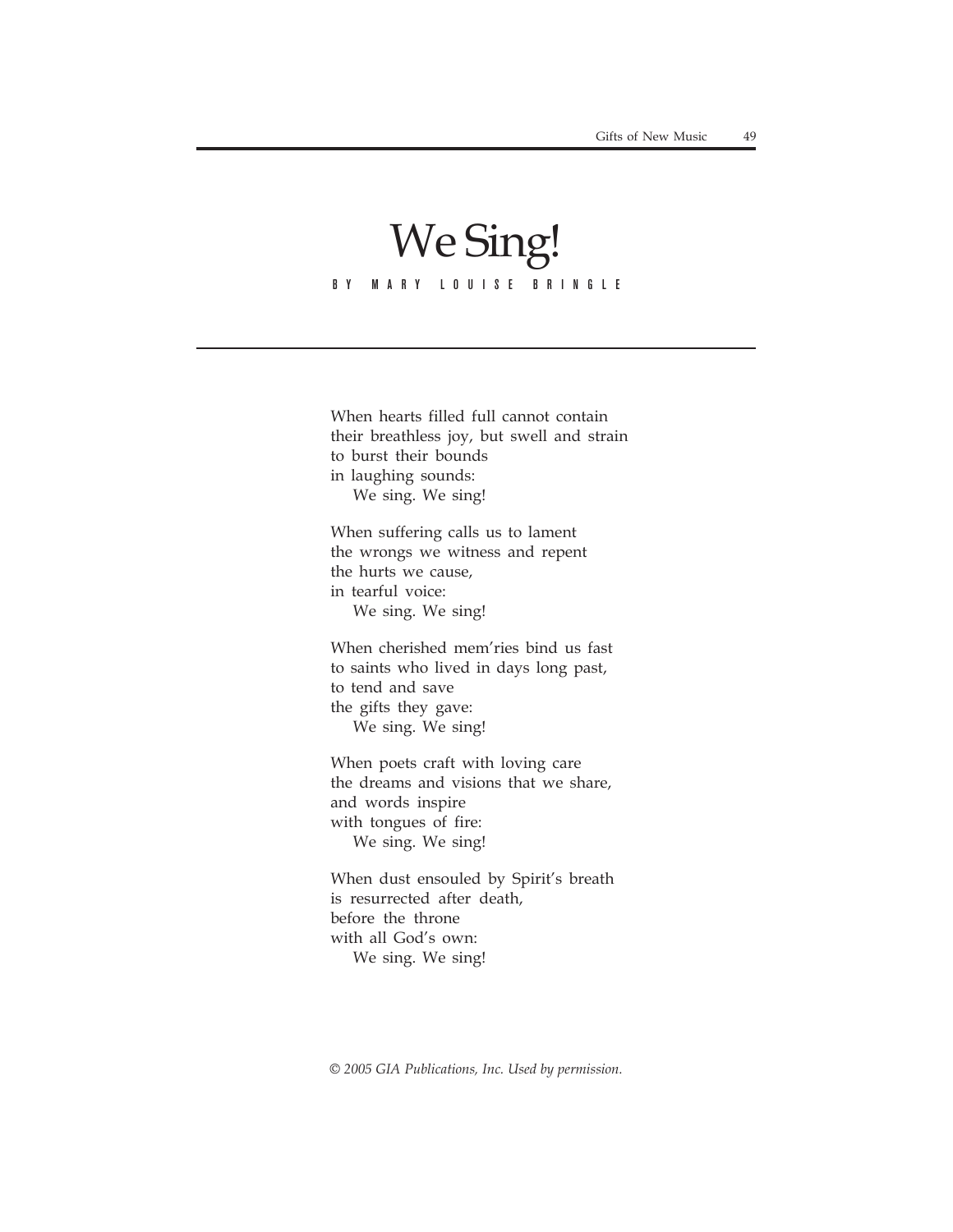## We Sing!

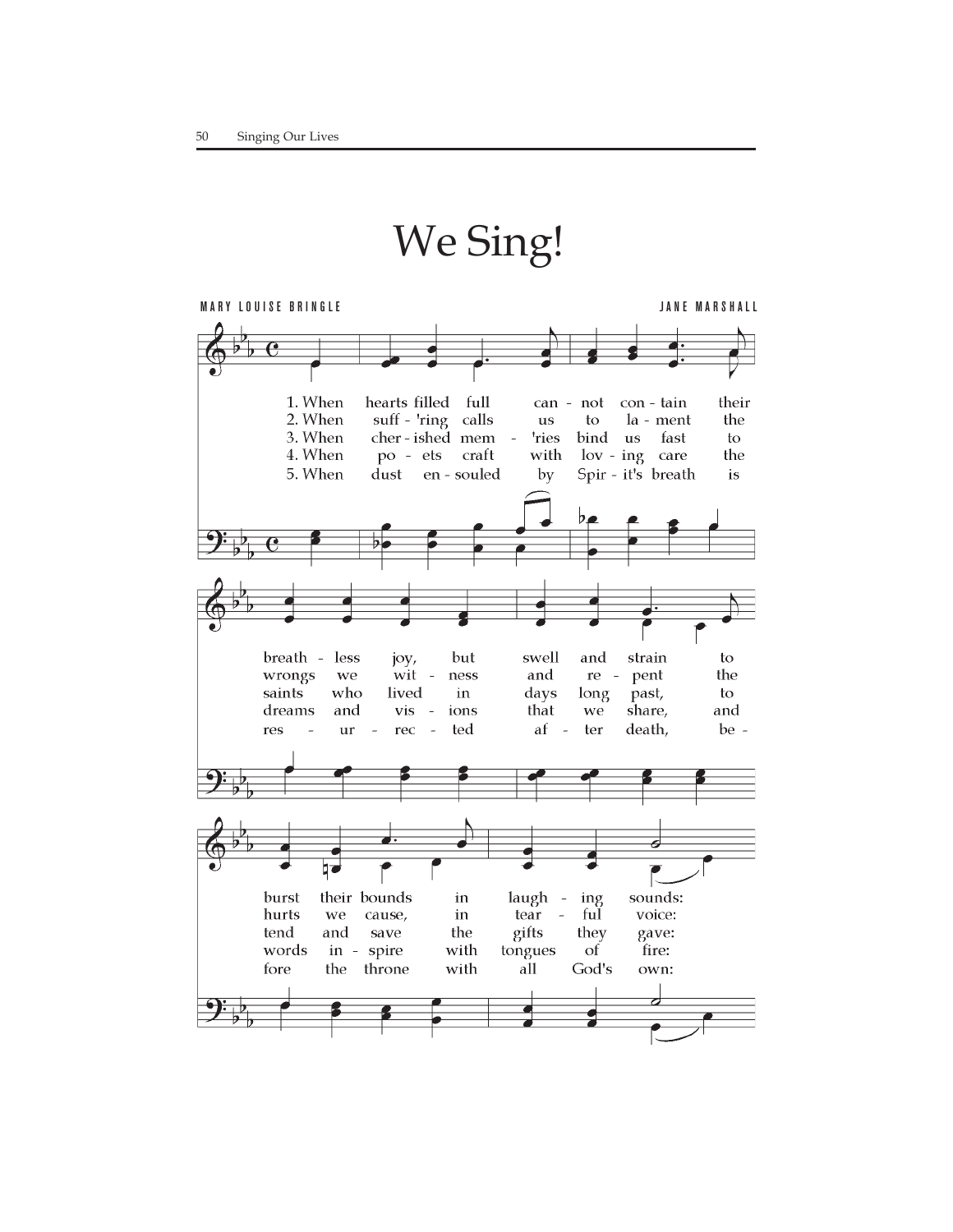

*Text © 2005 GIA Publications, Inc. Used by permission.*

8.8.4.4.4.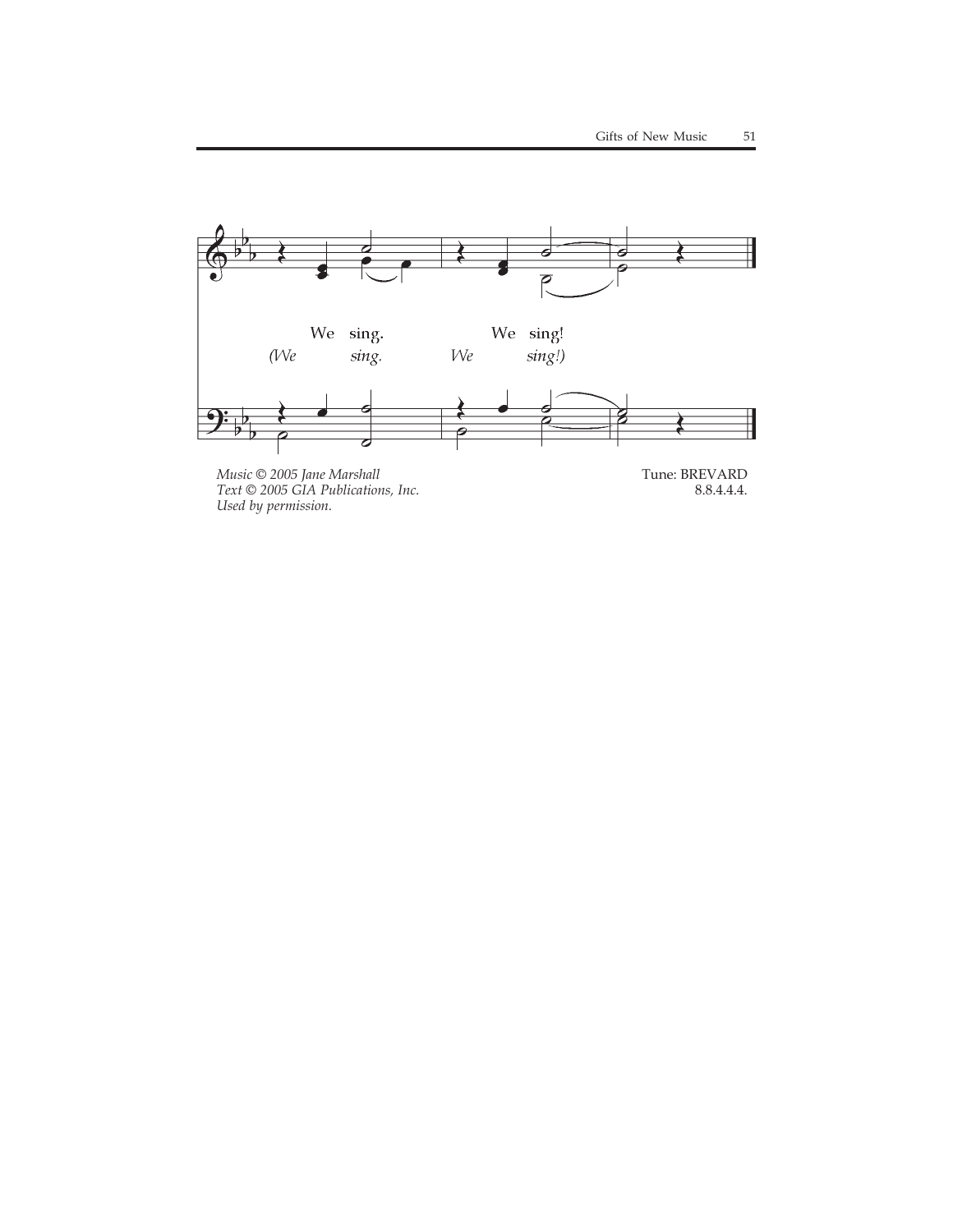$\prod_{\text{wha}}$ was inspired by the phrase "singing our lives." What a phrase! I wanted to use it for the first line: "We are singing our lives to the Lord of life." But soon it became apparent that the phrase begged some explanation what do we mean by that?

So, the phrase became a guide for the lyric instead. Our "singing" is more than singing, it is responding to inspiration (verse 1), bringing prayers to God (verse 2), offering praise (verse 3), and telling our story (verse 4). Ultimately, though, our singing is our attempt to speak a spiritual language that transcends words alone. It is not merely what we mean to say, it is how we feel about it and how we attempt to make our meaning beautiful to God. The ultimate hope of our singing is that God will hear beyond our presentation to our heart's intention, thus, "hear our hearts."

And what is the "life" of the believer? It is having a small voice in a big world (verse 1), hoping that there is significance in our message that is not evidenced by our numbers. It is a life that confesses its sinfulness and neediness (verse 2). It is a reverent life, aware of our seeming insignificance in the scheme of things (verse 3), yet marveling that God has somehow found us necessary. And the believer's life is a witnessing life (verse 4), motivated in real ways by the crazy hope that our way of life, our stories themselves, can be tools in God's hands to do God's will in the world.

The melody emphasizes the most important and most "singable" words. A more contemporary backbeat, married to a text that is both formal and traditional, keeps the sound current without sacrificing content. The melodic phrases rise and fall, but the third phrase in particular is written so that each verse lyric reaches a penultimate point that may be declarative or interrogative, but essentially is passionate—a cry. The musical resolution of each verse is common in order to suggest the peace that follows the catharsis of spiritual song.



**KYLE MATTHEWS** *is a Christian songwriter in Nashville, Tennessee.*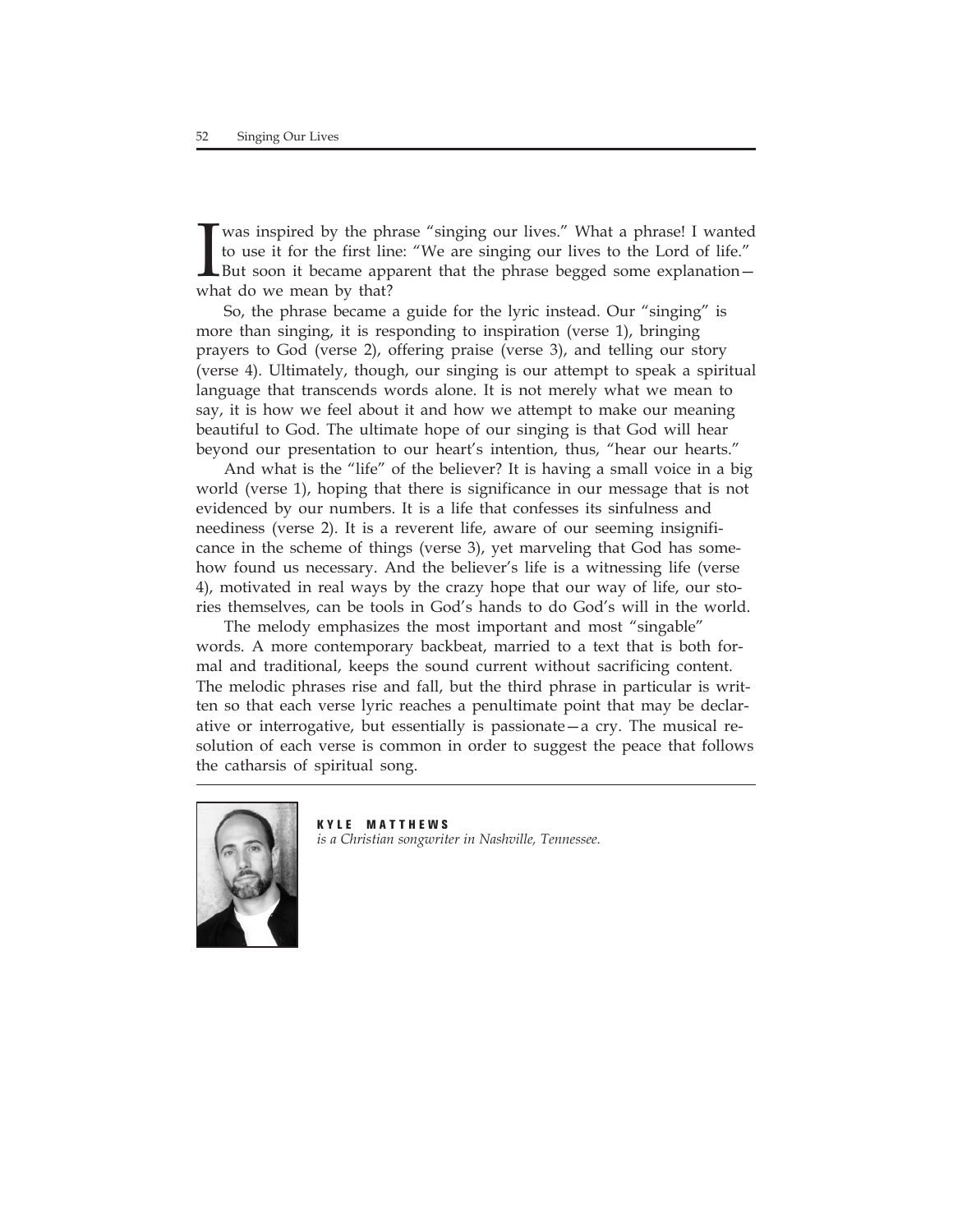## Hear Our Hearts, O Lord

BY KYLE MATTHEWS

We are singing our songs to the Lord of Song, you inspire us, you inspire. Though our voices are few, make them beautiful. As we sing, hear our hearts, O Lord.

We are bringing our prayers to the Healing One, mercy calls to us, hope is calling. Though our offering is flawed, we bring all we are. Heal our pain, hear our hearts, O Lord.

We are lifting our praise to a worthy God, you created us and redeemed us. Though our offering is small, it's a song of love. You are good! Hear our hearts, O Lord!

We are telling our joy to a hurting world, love inspires us, love inspires. Though our efforts are weak, will you speak through us? Touch your world with our song, O Lord!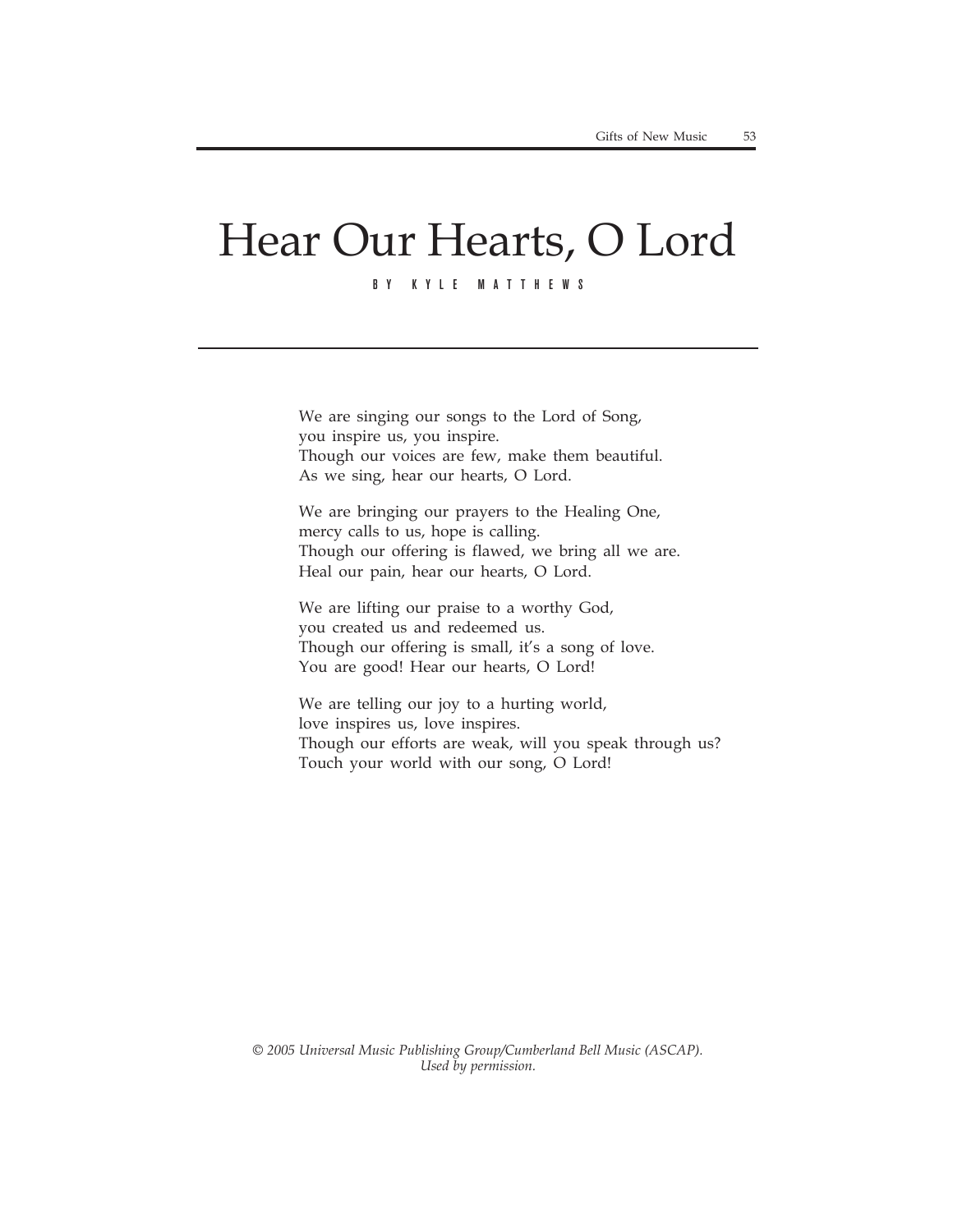## Hear Our Hearts, O Lord

KYLE MATTHEWS Words and Music





*© 2005 Universal Music Publishing Group/Cumberland Bell Music (ASCAP). Used by permission.*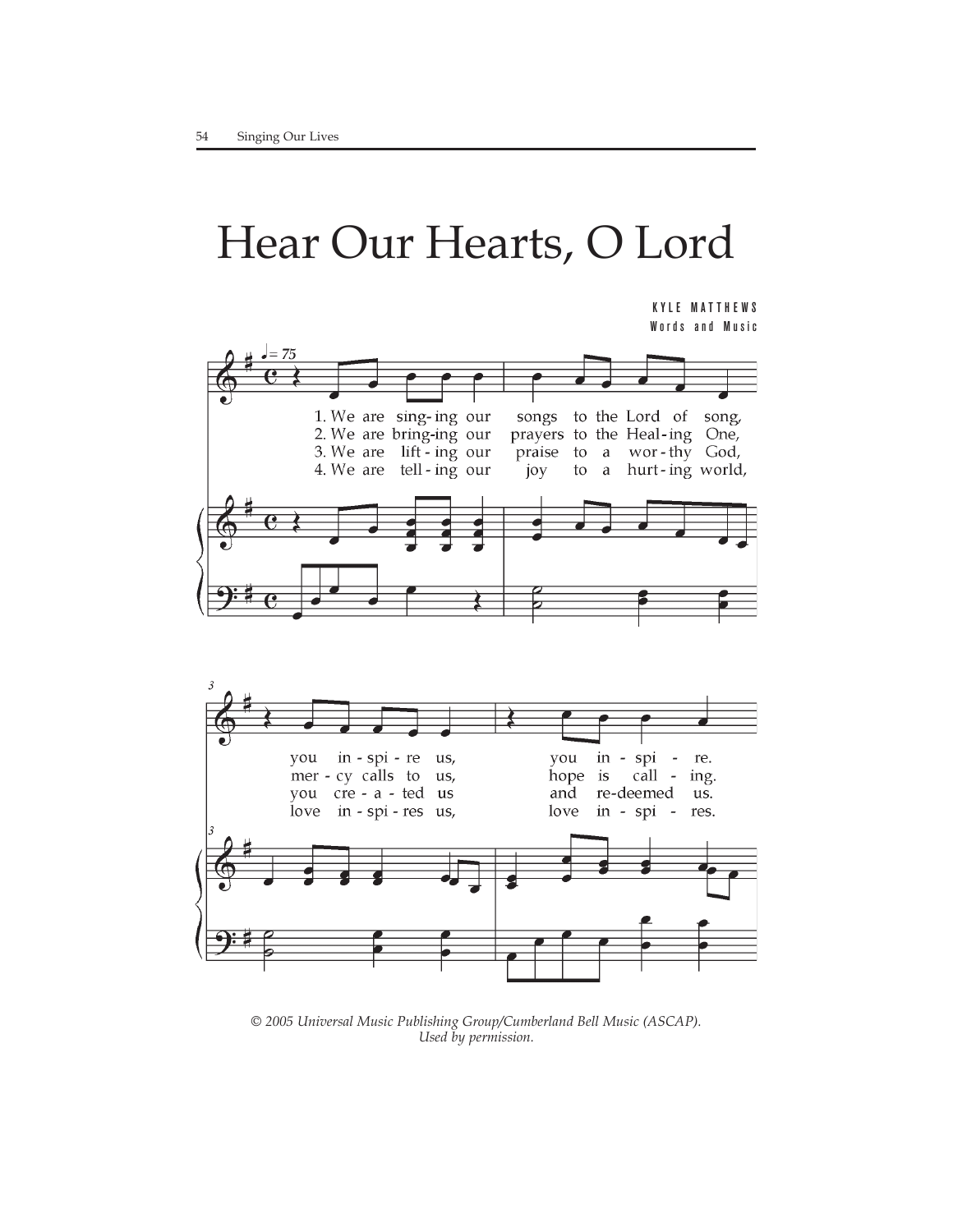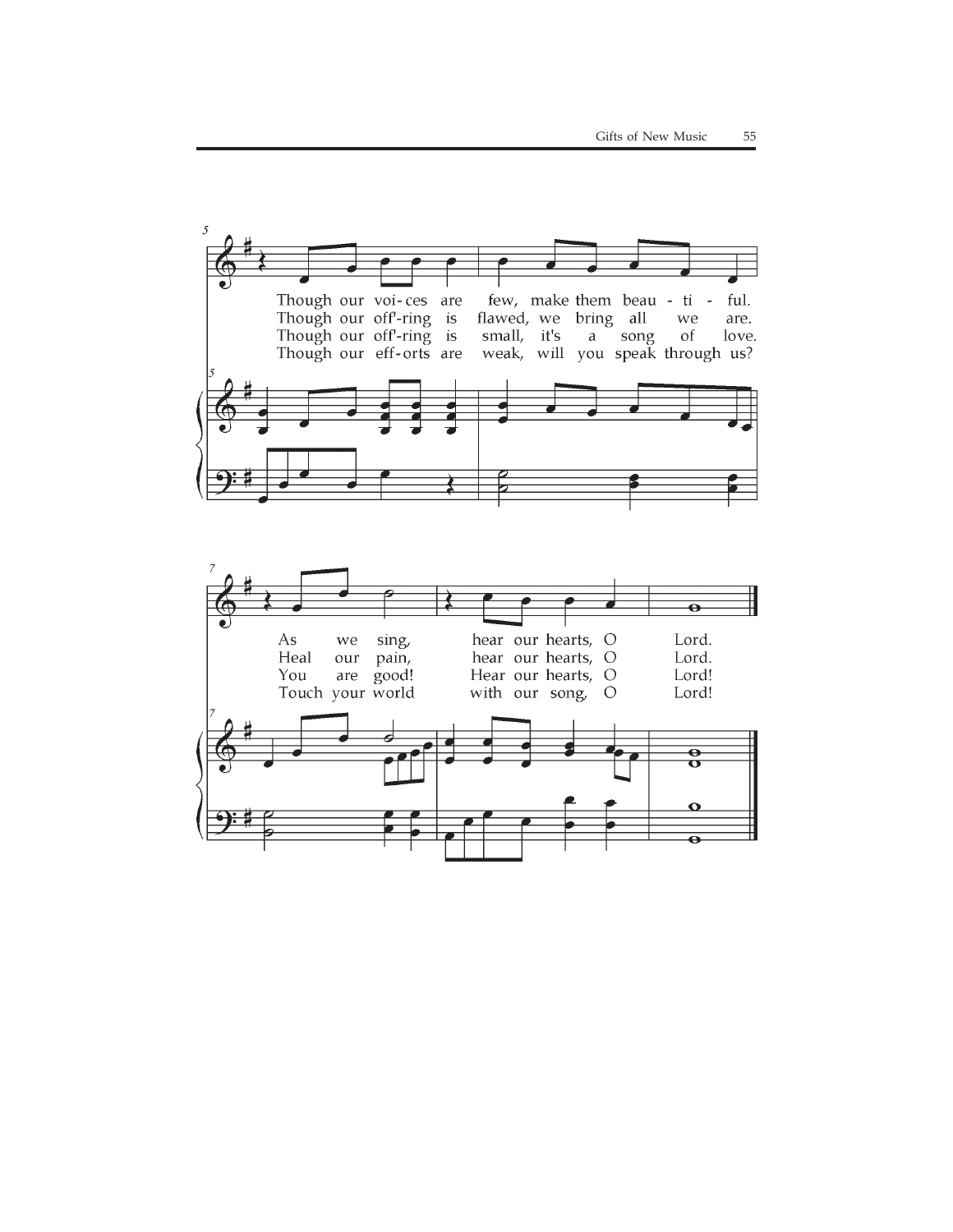### Worship Service BY ROBERT B. KRUSCHWITZ

This hymn festival is about the joy and grace of singing our lives before God. With wonderful hymns from Scripture and the great tradition of Christian worship, as well as songs written for this issue of *Christian Reflection*, we celebrate the wonderful story of God's love.

The first verse of "Behold the Glories of the Lamb" frames the service. Composed in about 1688 when Mr. Watts was fourteen, it is the first hymn written in English for public worship. The four stanzas of Mark Hill's new hymn, *Fill This Holy Place with Music*, introduce each part of the service. They may be sung at the appropriate times by a soloist, ensemble, or choir to the vibrant tune RUSTINGTON (see pp. 46-47 in this volume).

*Solo (a cappella)*

"Behold the Glories of the Lamb"

Behold the glories of the Lamb amidst his father's throne. Prepare new honors for his name, and songs before unknown.

*Isaac Watts (*c. 1688) *Tune:* NEW BRITAIN

*Call to Worship:* Psalm 96:1-5

Leader: O sing to the LORD a new song; sing to the LORD, all the earth. **People: Sing to the LORD, bless his name; tell of his salvation from day to day.** Declare his glory among the nations, his marvelous works among all the peoples. **For great is the LORD, and greatly to be praised; he is to be revered above all gods.** For all the gods of the peoples are idols, but the LORD made the heavens.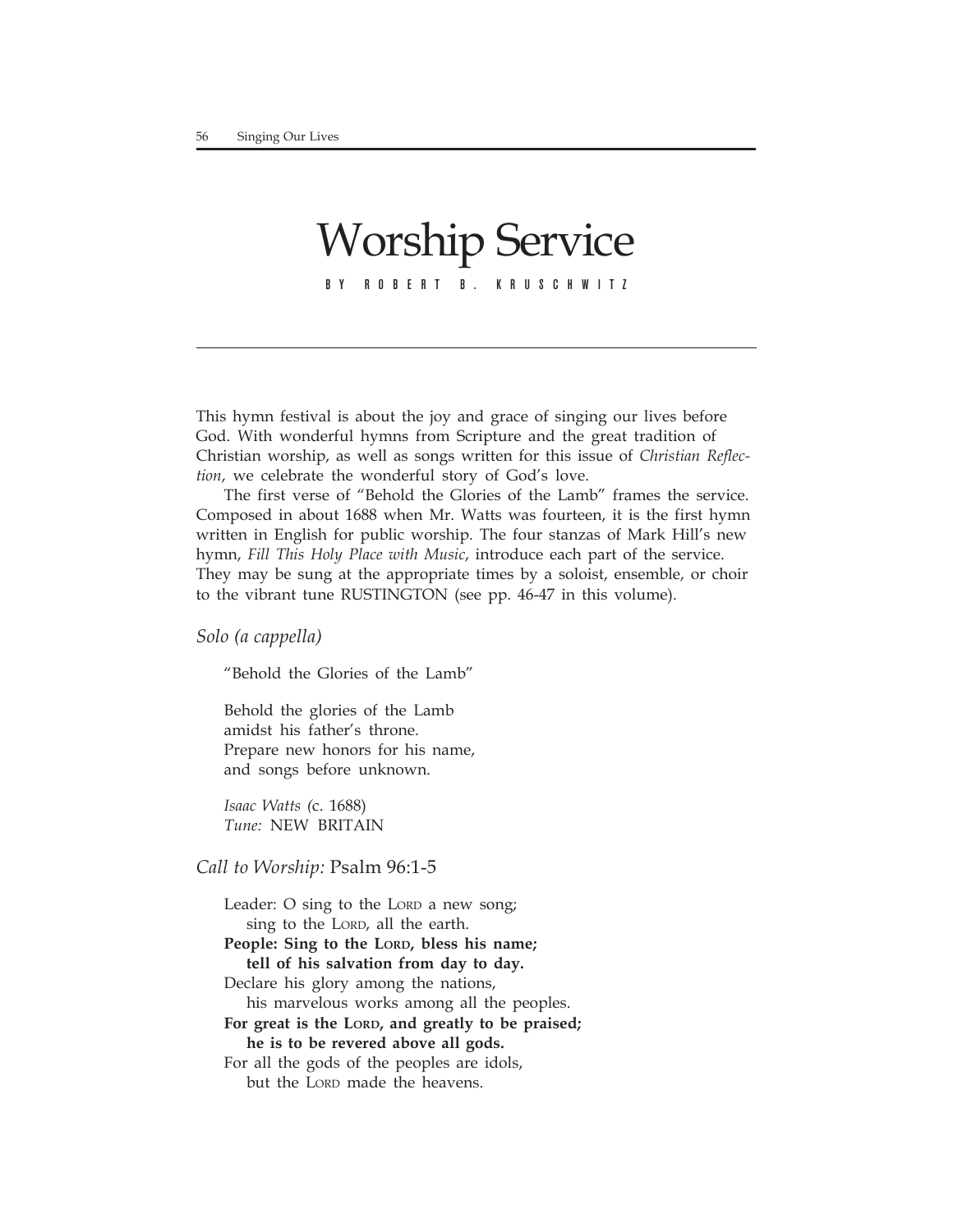#### *Chiming of the Hour and Silent Meditation*

Naught exists without voice: God hears always in all created things his echo and his praise.

*Angelus Silesius* (1624-1677)

#### *Unison Invocation*

Creator of heaven and earth, we lift our hearts to you that we might adore your beauty and goodness. Our Rock and Redeemer, we open our hearts to you that we might reveal the pain and disorder in our lives. Giver of all good gifts, we surrender our hearts to you that you might bring forth in us the fruit of good works. Father, Son, and Holy Spirit, one God, we sing our lives to you that you might raise us, with all creation, into your eternal song. Amen.

#### -

#### **FILL THIS HOLY PLACE WITH MUSIC**

*Fill this holy place with music, songs of joy and hymns of praise. Giving glory, thanks, and honor, joined as one, our anthems raise. Telling of your might and power, singing of your love and grace, with the hosts of saints and angels, may your music fill this place.*

#### *Scripture Reading:* Psalm 27:1, 4-6

The LORD is my light and my salvation; whom shall I fear? The LORD is the stronghold of my life;

of whom shall I be afraid?

- One thing I asked of the LORD, that will I seek after:
- to live in the house of the LORD all the days of my life,
- to behold the beauty of the LORD, and to inquire in his temple.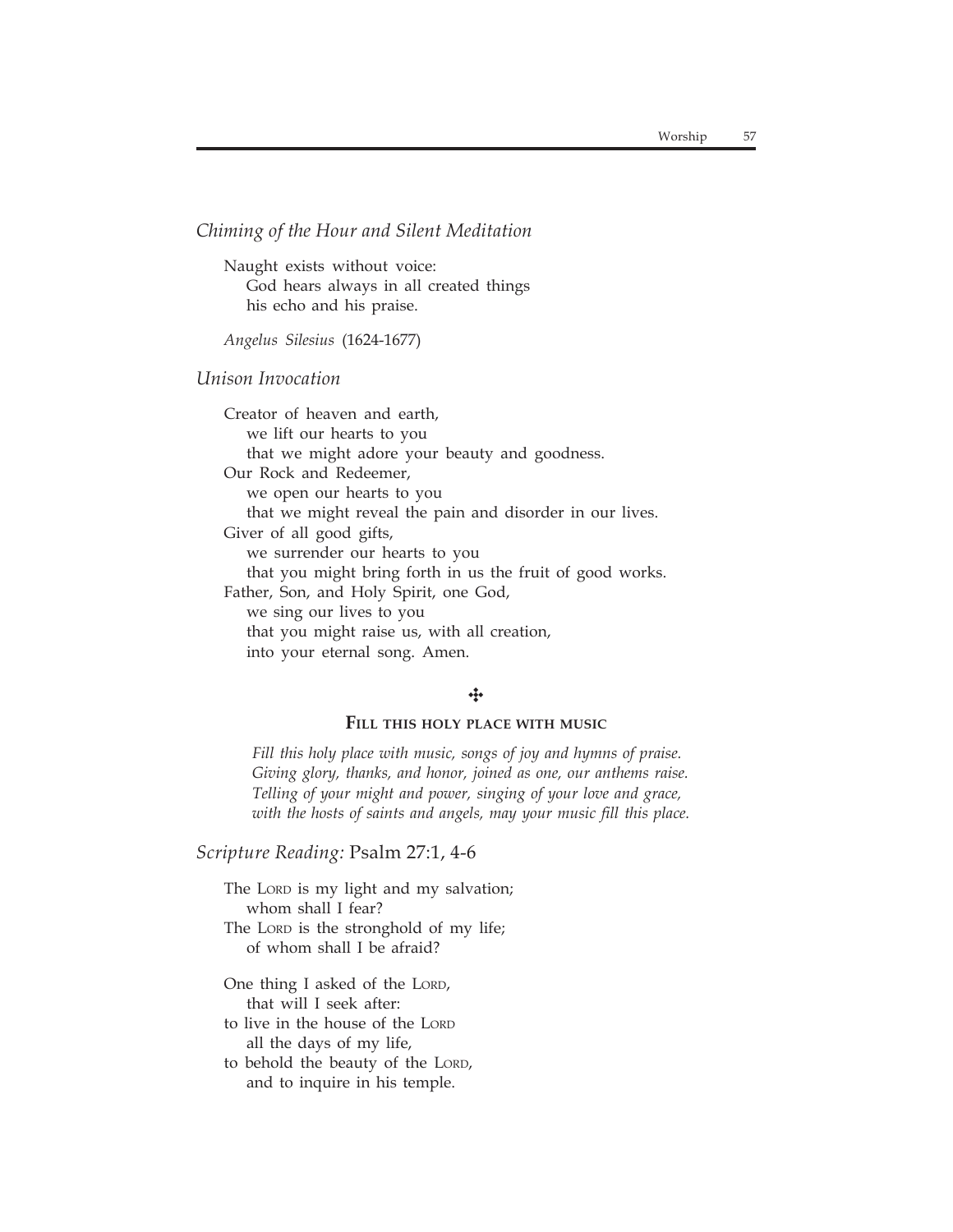For he will hide me in his shelter in the day of trouble; he will conceal me under the cover of his tent; he will set me high on a rock.

Now my head is lifted up above my enemies all around me, and I will offer in his tent sacrifices with shouts of joy; I will sing and make melody to the LORD.

Hymn: "All Creatures of Our God and King" (verses 1, 2, and 7)

All creatures of our God and King, lift up your voice and with us sing Alleluia! Alleluia! Thou burning sun with golden beam, thou silver moon with softer gleam! *O praise him, O praise him! Alleluia! Alleluia! Alleluia!*

Thou rushing wind that art so strong, ye clouds that sail in Heaven along, O praise him! Alleluia! Thou rising morn, in praise rejoice, ye lights of evening, find a voice! *Refrain*

Let all things their Creator bless, and worship him in humbleness, O praise him! Alleluia! Praise, praise the Father, praise the Son, and praise the Spirit, Three in One! *Refrain*

*St. Francis of Assisi* (c. 1225), *translated by William H. Draper* (1919) *Tune:* LASST UNS ERFREUEN

#### *Hymn:* "Hear Our Hearts, O Lord"

*Kyle Matthews* (2005) *Tune*: HEAR OUR HEARTS, O LORD (pp. 54-55 in this volume)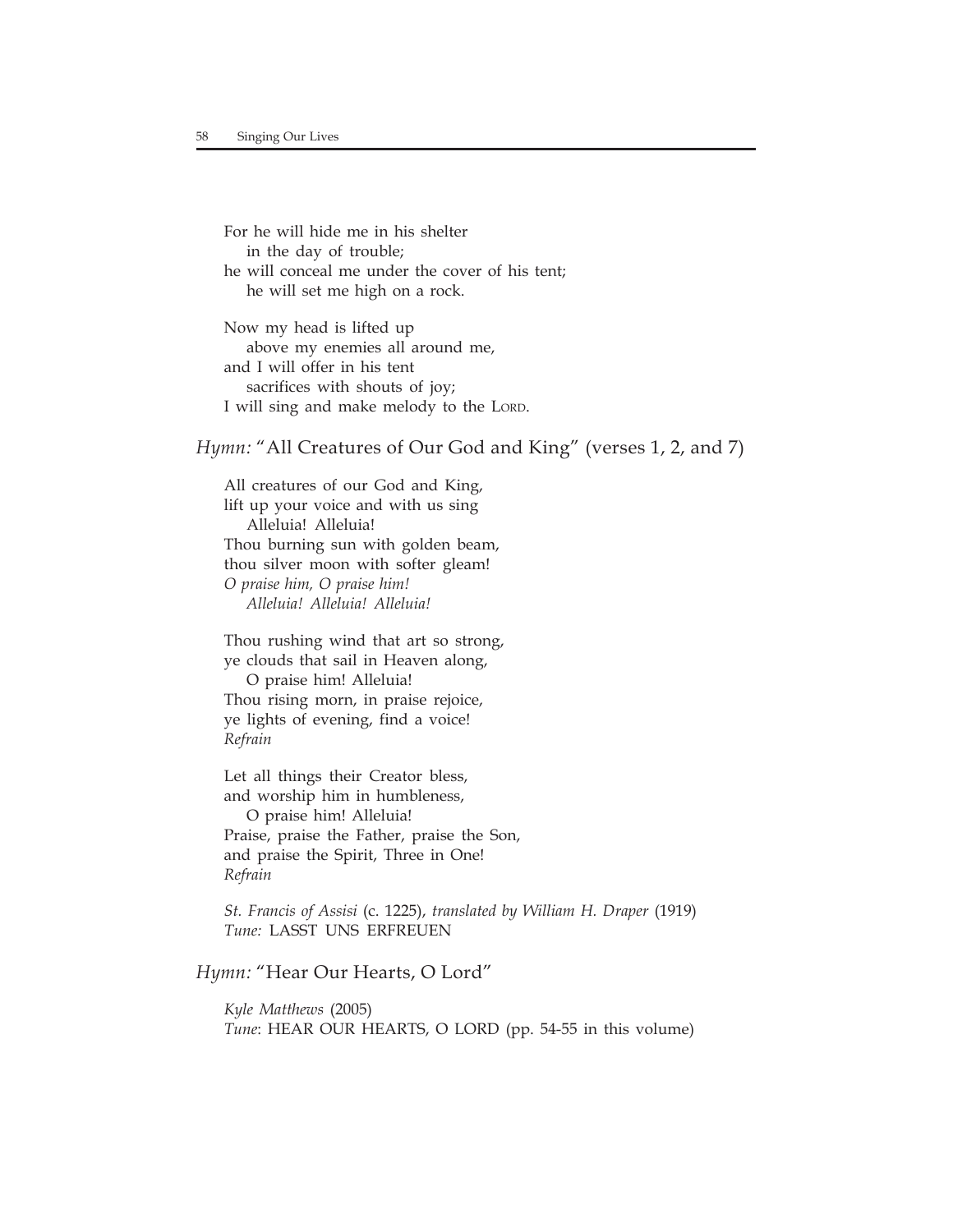#### $\cdot \cdot$

#### **STILL OUR RESTLESS HEARTS WITH MUSIC**

*Still our restless hearts with music, calm our fears and soothe our pain. Though we toil with heavy burdens, may we join the glad refrain. When our song gives way to silence, may your music peace impart. Grant us hope and strength and courage. Let your music fill each heart.*

#### *Scripture Reading:* Deuteronomy 31:30-32:6

Then Moses recited the words of this song…in the hearing of the whole assembly of Israel:

- Give ear, O heavens, and I will speak; let the earth hear the words of my mouth.
- May my teaching drop like the rain, my speech condense like the dew; like gentle rain on grass, like showers on new growth.
- For I will proclaim the name of the LORD; ascribe greatness to our God!
- The Rock, his work is perfect, and all his ways are just.
- A faithful God, without deceit, just and upright is he;
- yet his degenerate children have dealt falsely with him, a perverse and crooked generation.

Do you thus repay the LORD, O foolish and senseless people? Is not he your father, who created you,

who made you and established you?

#### *Season of Prayer*

Almighty God, we come before you, like the people of Israel, having betrayed your love in our thoughts, words, and deeds. We pray silently now, confessing our personal sins and repenting of our rebellion. (*Silent prayers.*)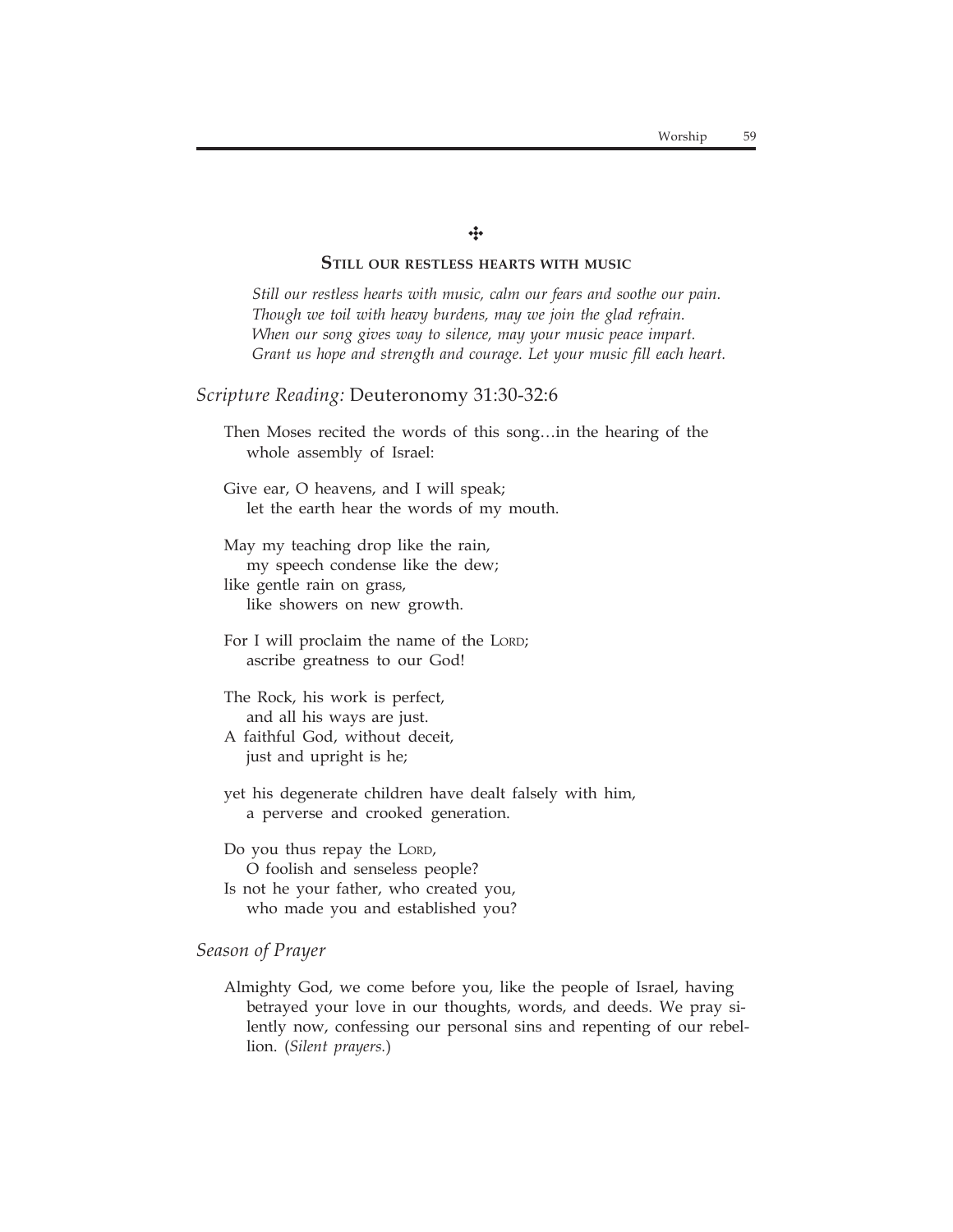- The institutions where we work, our families, and our community are broken because collectively we have betrayed your love in our thoughts, words, and deeds. We pray silently now, confessing these corporate acts of unfaithfulness and asking that you will restore our broken lives together. (*Silent prayers.*)
- Our world is broken because we have betrayed your love in our thoughts, words, and deeds. Each of us selects one part of the world, one troubled nation, one distorted economy, and now intercedes on its behalf. (*Silent prayers.*)
- You alone can heal us in spirit, mind, and body. We pray silently now, asking for your healing presence with individuals we know who are struggling with temptation, enduring disease, or facing death. (*Silent prayers.*)
- God, because you are the Rock of our salvation, forever faithful in Jesus Christ, and our comfort in the Holy Spirit, we join in the song of the prophet Simeon:
- **Lord, you now have set your servant free to go in peace as you have promised; for these eyes of mine have seen the Savior, whom you have prepared for all the world to see: a Light to enlighten the nations,**
	- **and the glory of your people Israel.**
- **Glory to the Father, and to the Son, and to the Holy Spirit: as it was in the beginning, is now, and will be for ever. Amen.1**

#### *Hymn:* "How Can I Keep From Singing?"

My life flows on in endless song, above earth's lamentation. I hear the clear, though far off hymn that hails a new creation. *No storm can shake my inmost calm while to that Rock I'm clinging. Since Christ is Lord of heaven and earth, how can I keep from singing?*

Through all the tumult and the strife, I hear that music ringing. It finds an echo in my soul. How can I keep from singing? *Refrain*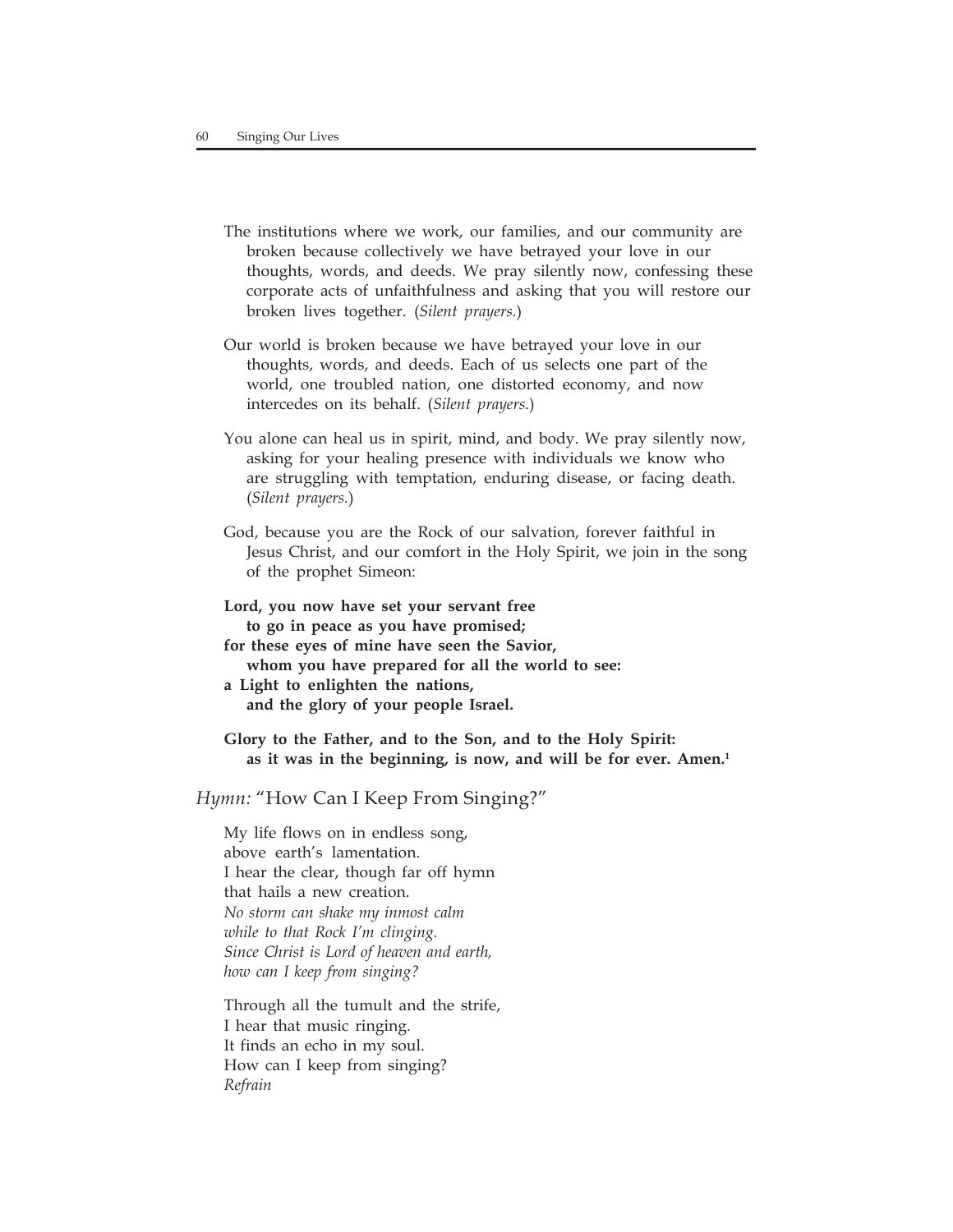What though my joys and comforts die? I know my Savior liveth. What though the darkness gather round? Songs in the night he giveth. *Refrain*

The peace of Christ makes fresh my heart, a fountain ever springing! All things are mine since I am his! How can I keep from singing? *Refrain*

*Anonymous 19th Century American Tune:* ENDLESS SONG

#### *Silent Meditation*

Keep praising God with hymns, and meditating continually, and so lighten the burden of the temptations that attack you. A traveler carrying a heavy burden stops from time to time to take deep breaths, and so makes the journey easier and the burden light.

*Sayings of the Desert Fathers* (fourth century)2

#### $\cdot \cdot$

#### **PERMEATE OUR LIVES WITH MUSIC**

*Permeate our lives with music, with your song each moment fill. Far beyond the benediction, may your music linger still. May our hearts and hands and voices, everything we do and say, sing your praise through work and service. Let your music fill each day.*

#### *Scripture Reading:* Philippians 2:3-11

Do nothing from selfish ambition or conceit, but in humility regard others as better than yourselves. Let each of you look not to your own interests, but to the interests of others. Let the same mind be in you that was in Christ Jesus,

who, though he was in the form of God, did not regard equality with God as something to be exploited,

but emptied himself, taking the form of a slave, being born in human likeness.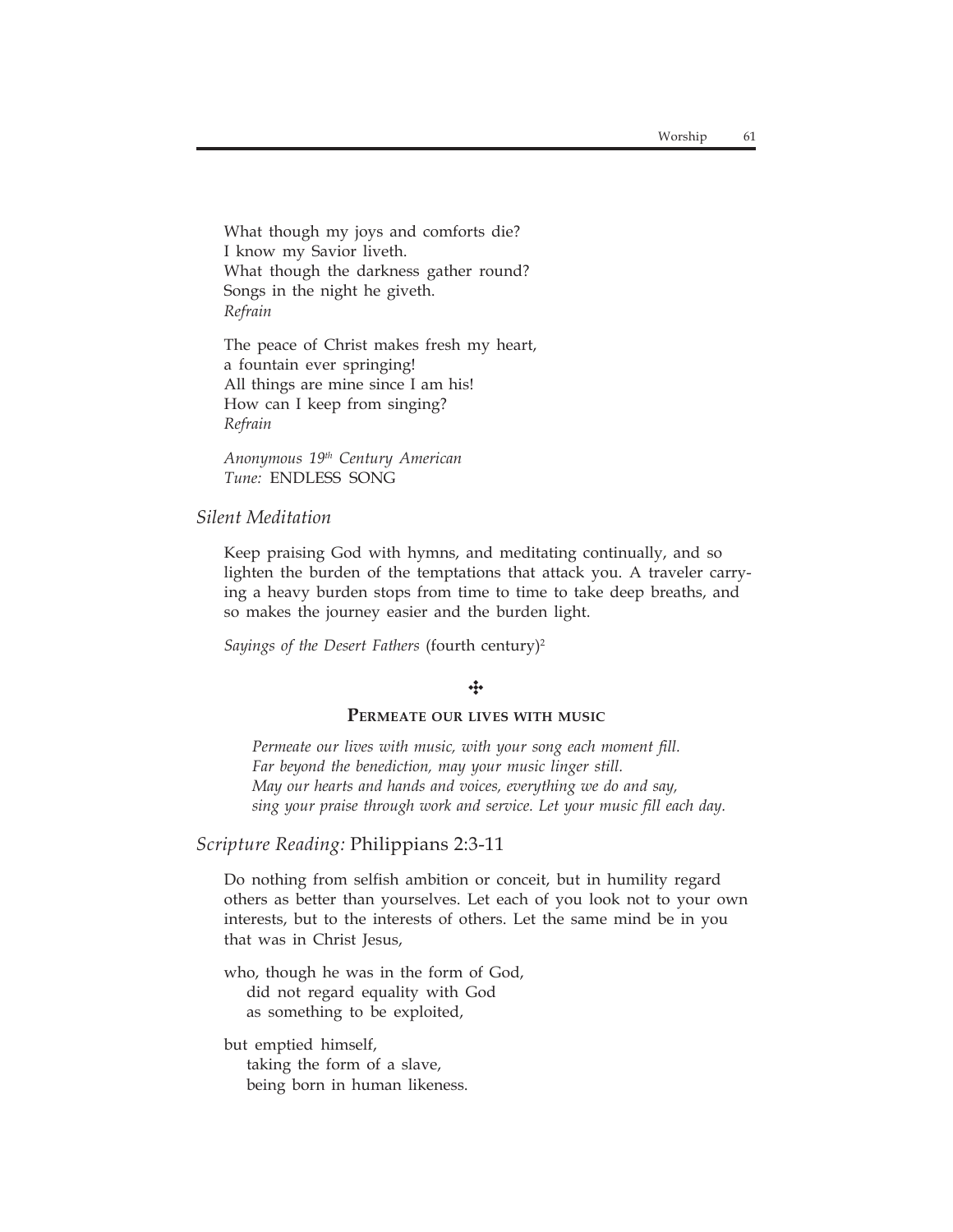And being found in human form, he humbled himself and became obedient to the point of death even death on a cross.

Therefore God also highly exalted him and gave him the name that is above every name,

so that at the name of Jesus every knee should bend, in heaven and on earth and under the earth,

and every tongue should confess that Jesus Christ is Lord, to the glory of God the Father.

#### *Hymn:* "I Cannot Tell"

I cannot tell why he whom angels worship, should set his love upon the sons of men, or why, as Shepherd, he should seek the wanderers, to bring them back, they know not how or when. But this I know, that he was born of Mary when Bethlehem's manger was his only home, and that he lived at Nazareth and labored, and so the Savior, Savior of the world is come.

I cannot tell how silently he suffered, as with his peace he graced this place of tears, or how his heart upon the cross was broken, the crown of pain to three and thirty years. But this I know, he heals the brokenhearted, and stays our sin, and calms our lurking fear, and lifts the burden from the heavy laden, for yet the Savior, Savior of the world is here.

I cannot tell how he will win the nations, how he will claim his earthly heritage, how satisfy the needs and aspirations of east and west, of sinner and of sage. But this I know, all flesh shall see his glory, and he shall reap the harvest he has sown, and some glad day his sun shall shine in splendor when he the Savior, Savior of the world is known.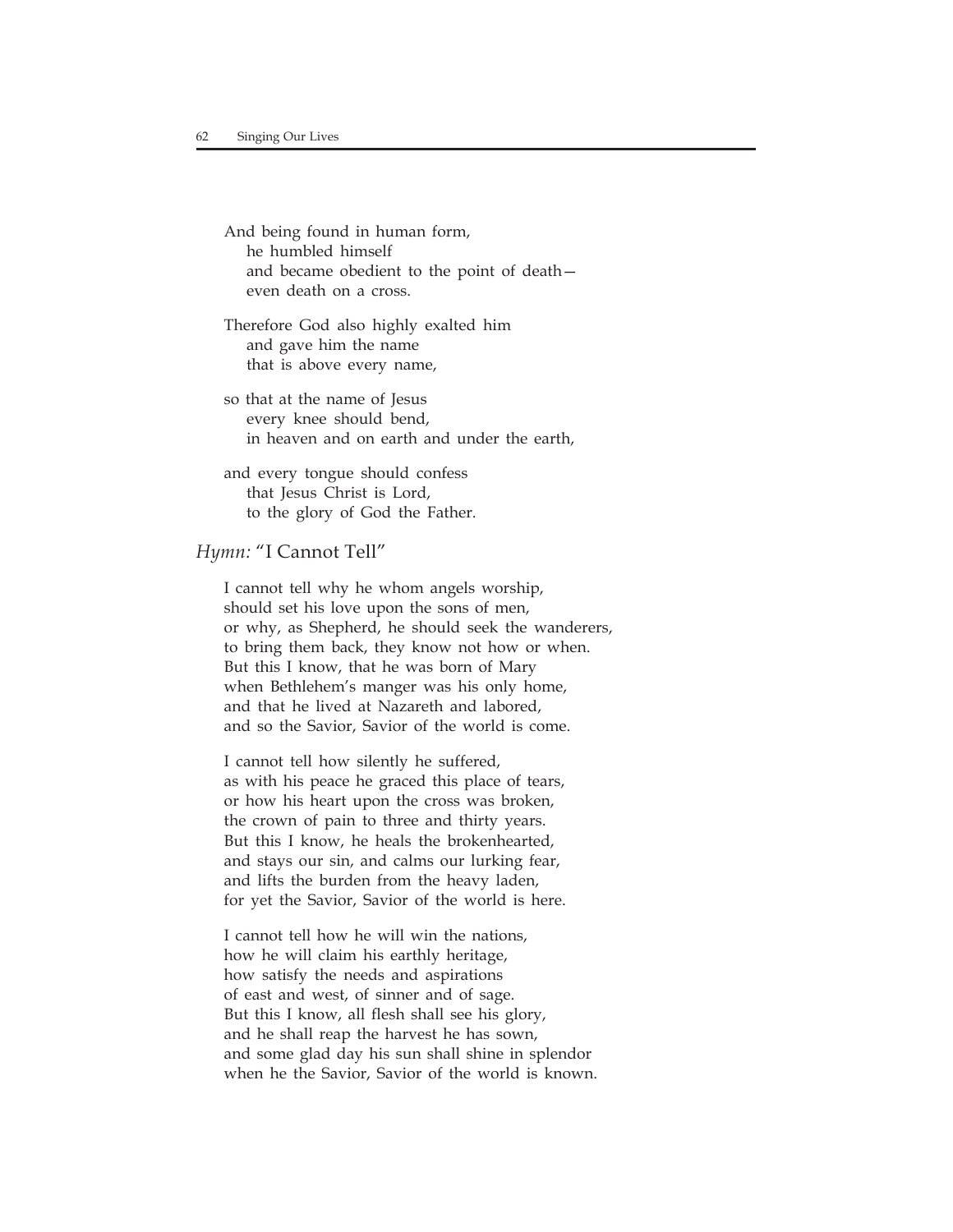I cannot tell how all the lands shall worship, when, at his bidding, every storm is stilled, or who can say how great the jubilation when all the hearts of men with love are filled. But this I know, the skies will thrill with rapture, and myriad, myriad human voices sing, and earth to heaven, and heaven to earth, will answer: at last the Savior, Savior of the world is king!

*William Y. Fullerton* (1929) *Tune:* LONDONDERRY

#### *Hymn:* "We Sing"

*Mary Louise Bringle* (2005) *Tune*: WE SING! (pp. 50-51 in this volume)

#### $\cdot \cdot$

#### LET THE EARTH RESOUND WITH MUSIC

*Let the earth resound with music, highest mountain, deepest sea, till all people, all creation, live and sing in harmony. We will never cease to praise you, shout with voices clear and strong, till all nations bow before you, till the whole world sings your song.*

#### *Scripture Reading:* Revelation 15:2-4

And I saw what appeared to be a sea of glass mixed with fire, and those who had conquered the beast and its image and the number of its name, standing beside the sea of glass with harps of God in their hands. And they sing the song of Moses, the servant of God, and the song of the Lamb:

"Great and amazing are your deeds, Lord God the Almighty! Just and true are your ways, King of the nations! Lord, who will not fear and glorify your name? For you alone are holy. All nations will come and worship before you, for your judgments have been revealed."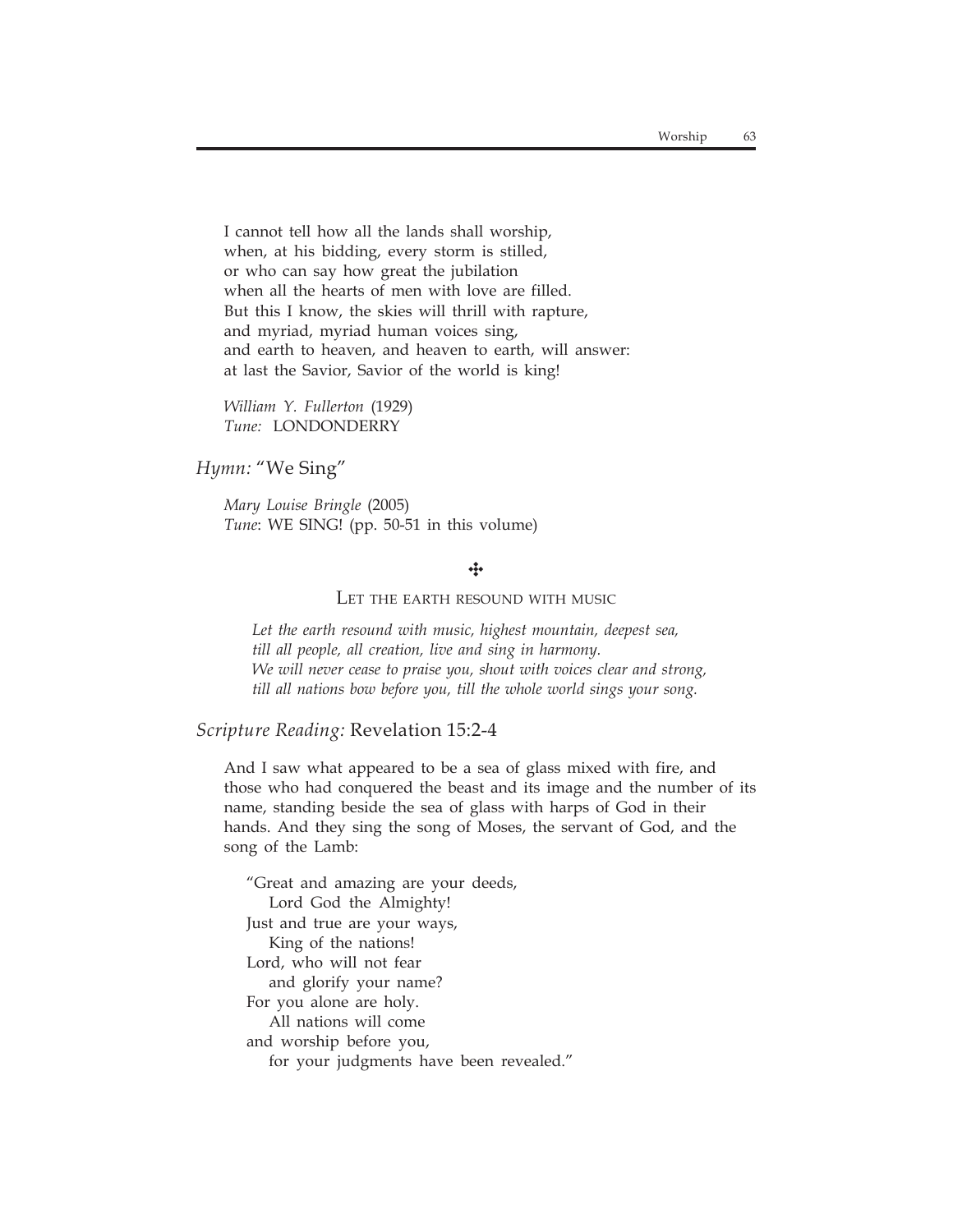*Hymn:* "Let All the World"

Let all the world in every corner sing: my God and King! The heavens are not too high, his praise may thither fly; the earth is not too low, his praises there may grow. Let all the world in every corner sing: my God and King!

Let all the world in every corner sing: my God and King! The church with psalms must shout, no door can keep them out; but, above all, the heart must bear the longest part. Let all the world in every corner sing: my God and King!

*George Herbert* (1633) *Tune:* ALL THE WORLD

#### *Silent Reflection*

Created anew in him and made perfect in a more plentiful grace, we shall see in that eternal rest that it is he who is God, he with whom we shall be filled…. That day will be our eternal Sunday…. There we shall be in peace and we shall see. We shall see and we shall love. We shall love and we shall worship.

*Augustine of Hippo* (354-430)

#### *Solo reprise (a cappella)*

Behold the glories of the Lamb amidst his father's throne. Prepare new honors for his name, and songs before unknown.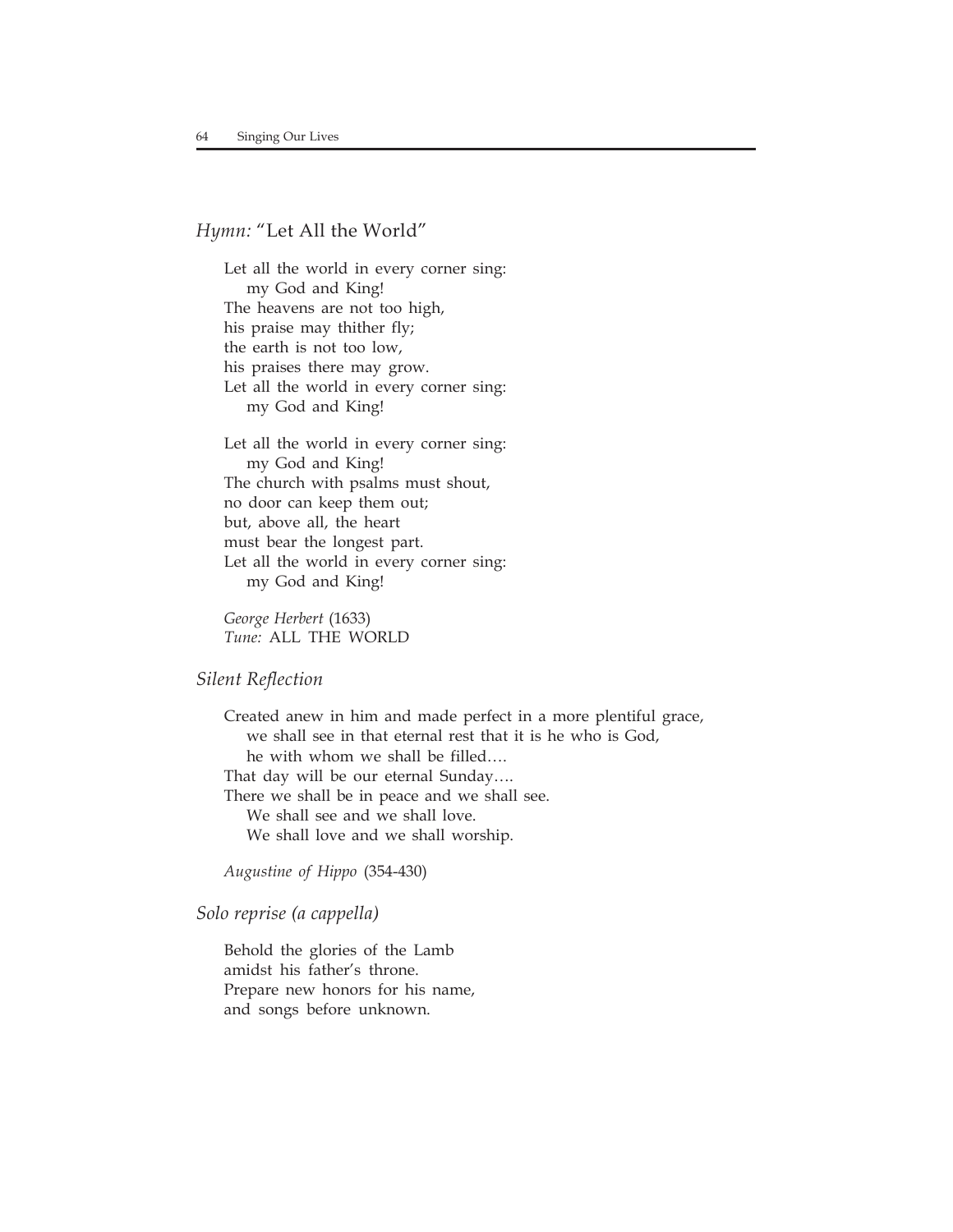#### *Benediction*

Almighty and ever living God, finish then thy new creation, pure and spotless let it be; let us see thy great salvation, perfectly restored in thee: changed from glory into glory, till in heaven we take our place, till we cast our crowns before thee lost in wonder, love, and praise.<sup>3</sup>

#### **NOTES**

1 In the unison response, which is the daily evening prayer from *The Book of Common Prayer* (1979), the first part is adapted from the song of Simeon in Luke 2:29-32. The elderly prophet recognized the completeness of God's saving activity in Jesus Christ, and all who lay their pain and confess their sin before God have a share in Simeon's joyful song.

2 Benedicta Ward, trans., *The Desert Fathers: Sayings of the Early Christian Monks* (London: Penguin Books, 2003), 65.

3 Based on Charles Wesley, "Love Divine, All Loves Excelling" (1747), verse 4.



#### **ROBERT B. KRUSCHWITZ**

*is Director of the Center for Christian Ethics and Professor of Philosophy at Baylor University in Waco, Texas.*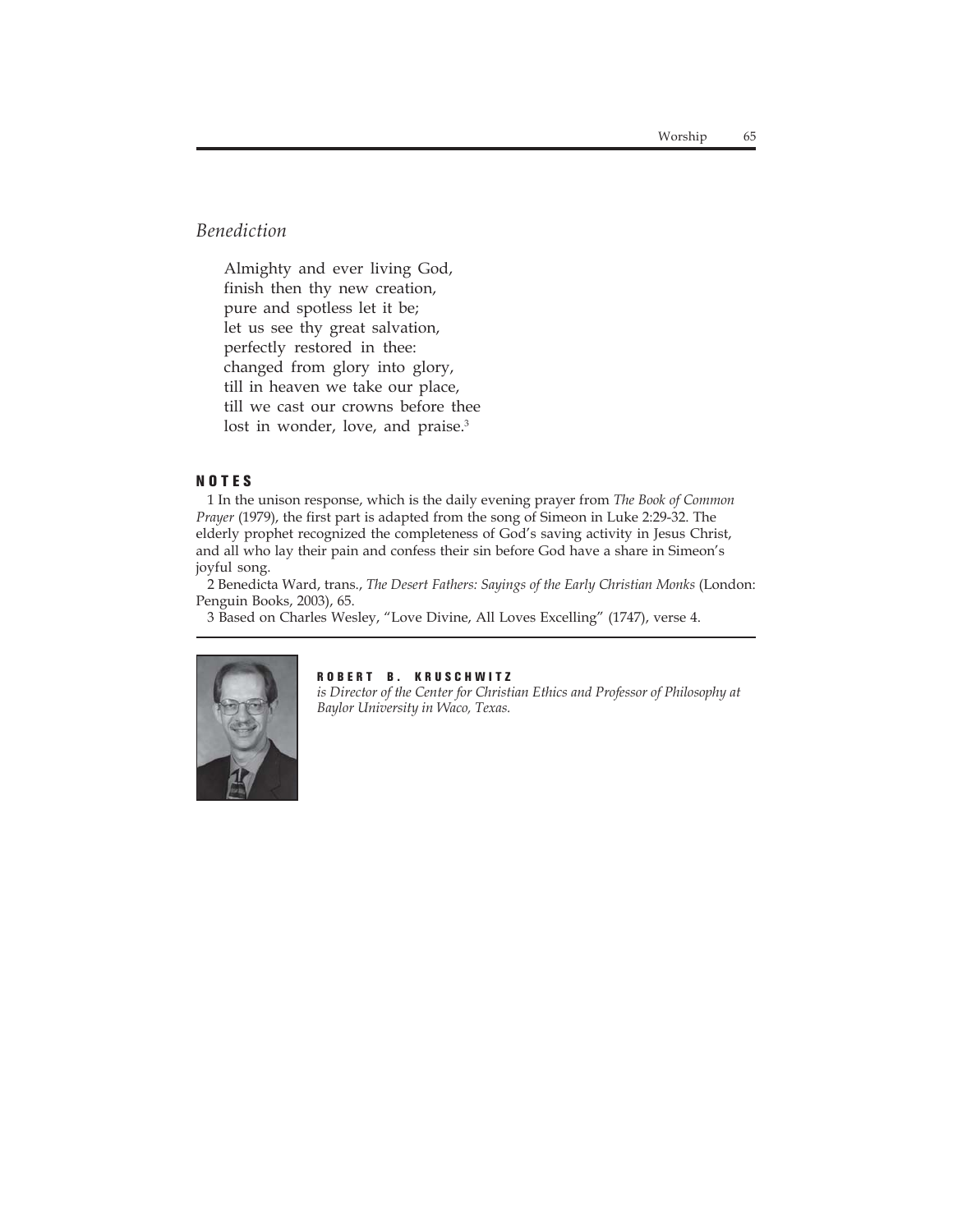# Being Subject as We Sing

BY RANDY COOPER

Singing "psalms and hymns and spiritual songs" is a political act that challenges all human categories and divisions. It can be a means of grace that unifies, that brings us into the life of the triune God as we learn submission to one another out of reverence for Christ.

#### *Ephesians 5:18-6:9*

Though I have serenaded my beloved wife on more than one occasion in our thirty-two years of marriage, to be quite candid, she has never been swept off her feet by my singing to her. Yet this passage in Ephesians directs husbands and wives and other household members to sing to one another as we sing to God. When in worship we sing together and thus join our praises with the praises of the Son to the Father through the Holy Spirit, we participate in a weekly means of unifying grace. Or so the Apostle Paul seems to say.<sup>1</sup>

The first instruction is "Do not get drunk with wine, for that is debauchery" (5:18a). Do not empty a twenty-five dollar bottle of California wine, says Paul, and mistakenly think the buzz we feel is evidence of the presence of God. Rather than being filled with wine, we are to "be filled with the Spirit as [we] sing psalms and hymns and spiritual songs" (5:18b-19a).<sup>2</sup> For Christians, worship is an intoxicating activity in which we enter the life of God through the Holy Spirit.

Moreover, our worship will include certain ongoing practices: "singing and making melody to the Lord in your hearts, giving thanks to God the Father at all times and for everything in the name of our Lord Jesus Christ" (5:19b-20). There is one additional ongoing practice that Paul associates with worship and singing, that of "[being] subject to one another out of reverence for Christ" (5:21). You may notice that any recent Bible ver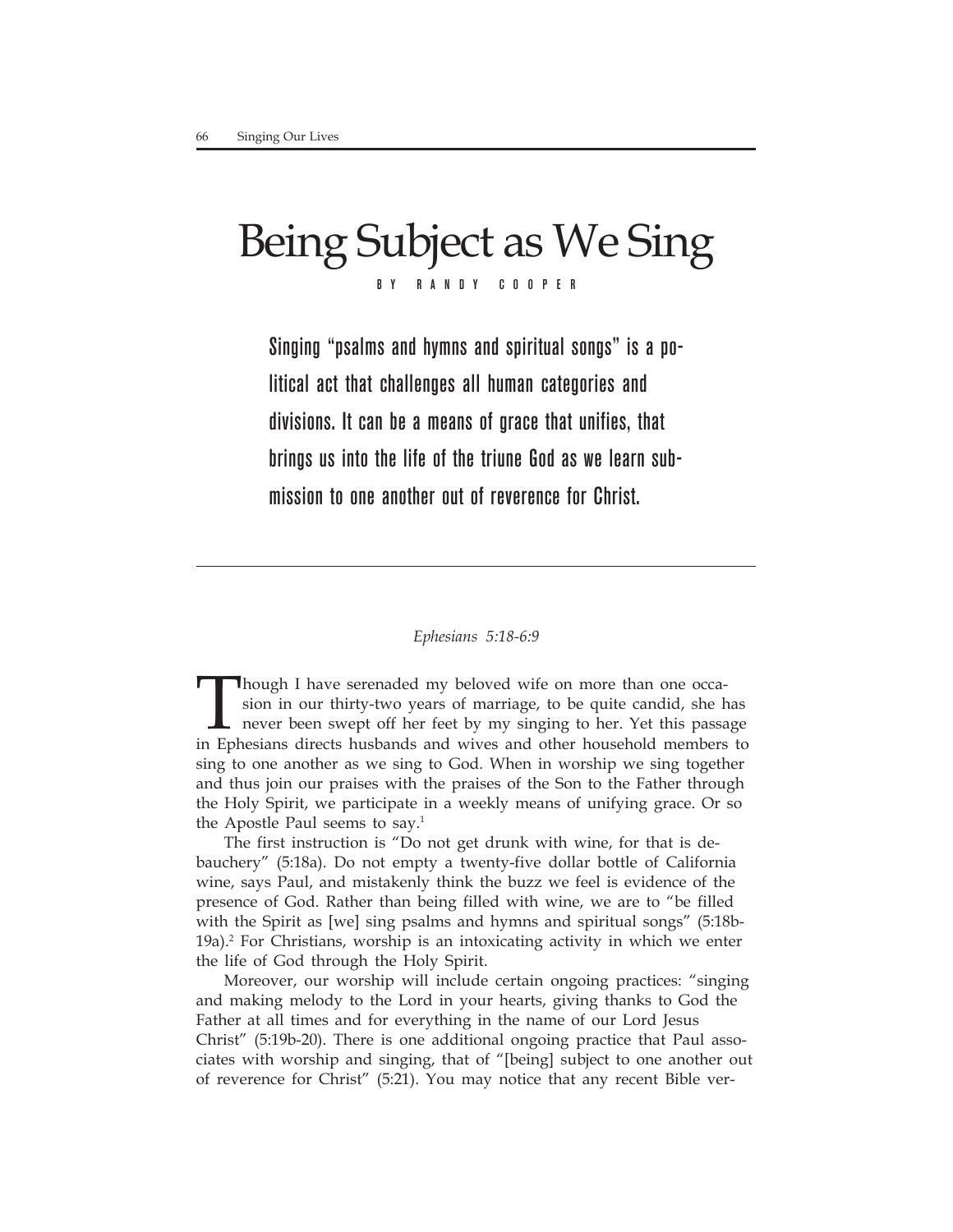sion translates this verse as an imperative, "Be subject to one another…." These newer versions give the impression that Paul is changing the discussion as he moves from worship to household relationships. But the older King James Version is more accurate in translating the Greek participle as "submitting yourselves to one another."

When we hold these opening verses together, they actually comprise one long sentence: "We are to be filled with the Spirit not through the intoxication of wine but the intoxication of worship, which involves the communal practices of singing to each other and to God, of singing psalms and hymns and spiritual songs, of making melody to the Lord, of giving thanks to God, and of *submitting to one another*" (5:18-21, my translation).

Suddenly the rest of our text takes on new meaning. Paul is painting a picture of wives and husbands, fathers and children, and masters and slaves learning how to submit to one another out of reverence for Christ as they worship and sing together. The foundational setting for embodying faithful household relationships is not the household itself, but the assembly that gathers for worship. If husbands and wives can sing together in worship, they may learn how to live together at home. The same for parents and children: let them sing together week after week and in their worship find a mutual love and respect. And despite our reactions to slavery, we can at least note Paul's assumption that slaves and masters will worship together and in their singing learn something of mutual submission out of reverence for Christ.

It is quite a picture: the members of a household—including the young and the enslaved—singing together in worship and submitting to one another out of reverence for Christ.

#### **A SHARE IN GOD'S ETERNAL "SINGING"**

Singing is more than making a joyful noise. God has given us singing and worshiping to break down categories of gender and age and race and class. In singing and worshiping, we enter the life of God through the Holy Spirit. If God's Triune life is indeed one of mutual submission and love among the Father, Son, and Holy Spirit, then as we become one body in Christ we share in God's eternal "singing."

How tragic when a congregation experiences conflict over music or singing! Many of the so-called "worship wars" are waged over the very practices of singing and music that God has given to the church to bring unity and peace. I recall the worried mother who attended a large congregation that offered multiple worship services every weekend. Her son and his family were members of the same church but attended one of the other services. The mother said in sorrow, "We don't sing the same songs anymore." One can only wonder what will happen to this family as the years of segregated worship mount. Their dilemma reminds us that some of the most vicious arguments in a church can take place over music and singing.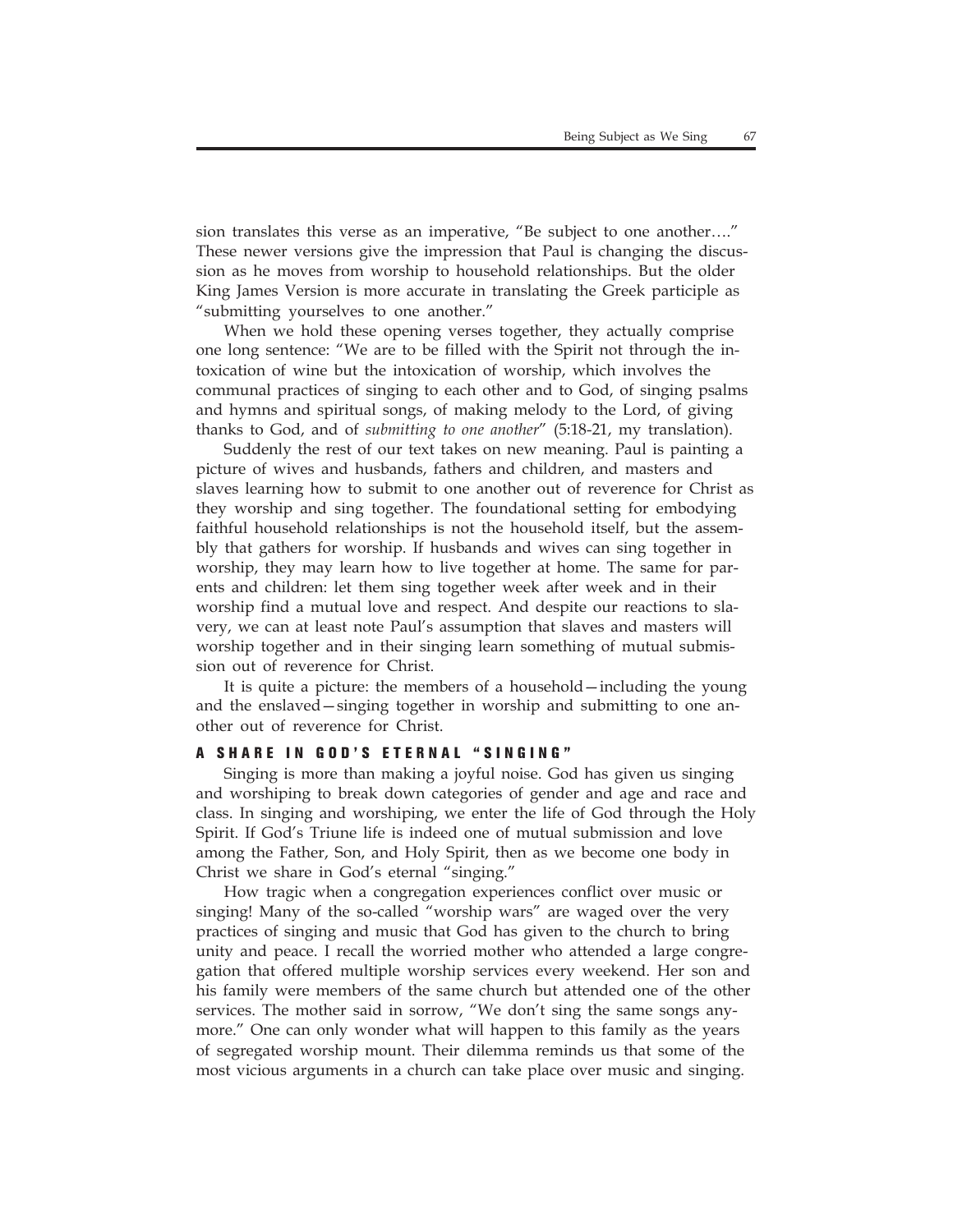We all bear guilt for failures of imagination and love when such conflicts arise in our congregations.

But hear the gospel: it does not have to be that way. Music and singing can be a means of grace that makes the Body one.

There is one fellow pastor who has been a continual burr in my side. He and I have never seen eye-to-eye. When we have discussed the church

We all bear guilt for failures of imagination and love when conflicts over music arise in our congregations. It does not have to be that way. Singing can be a means of grace that makes the Body one.

and the gospel, we have never agreed. But I must say that he has a truly beautiful bass singing voice. On many occasions when we have worshiped together, I have sat beside him. When I have heard him sing, not only was he singing to God, he was singing to me. And, of course, I was singing to

him as well as to God. On these occasions our disagreements have seemed unimportant when we were singing and offering our prayers and praise to God. Singing emptied him and singing emptied me.

Do you think that Republicans and Democrats can at least sing together in worship? What about those who support the war in Iraq and those who don't—can they do the hard, yet joyful, work of singing together and emptying themselves in worship? Is it possible for Sunday School class members who cannot see eye-to-eye to gather in the sanctuary in order to submit themselves to each other as they submit to God?

Husbands and wives—singing to one another, standing shoulder to shoulder week after week, and serenading one another other as they sing to God. What might this practice mean for their home if they can sing as God intends?

Parents and children—the Apostle Paul dreams of teenagers holding one side of a hymnal and parents holding the other. Let them empty themselves before God Sunday after Sunday. Let them see what such a practice means over the course of eighteen years.

And, finally, masters and slaves. In our country, of course, they hardly ever worshiped together, and when they did, the slaves were forced to sit by themselves in the church balcony. We can only wonder if slavery in America would have ended sooner, or if its damage to our culture would have been less, if slaves and masters had worshiped together side by side, singing to one another. We know of Thomas Jefferson and his slave, Sally Hemings, who bore children by him. Do you suppose they ever sang psalms and hymns and spiritual songs together? All to say, true gospel singing is a political act that challenges all human categories and divisions.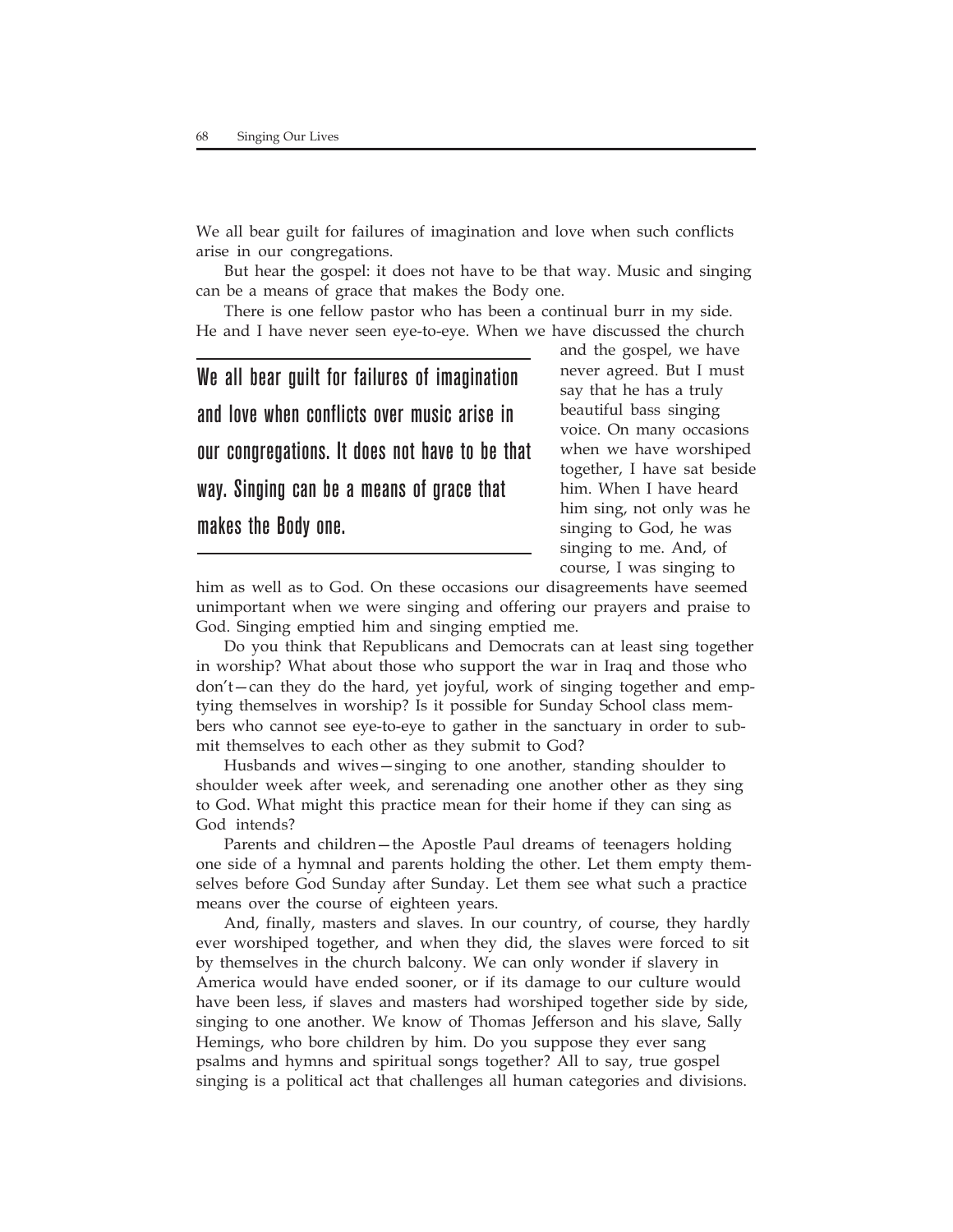#### **A GLIMPSE OF HEAVEN**

The gospel word is that singing and music can be a means of grace that unifies, that brings us into the life of the triune God as we learn submission to one another out of reverence for Christ.

Jonathan Edwards, the early American philosopher and revivalist preacher, imagined life in heaven this way: "When I would form an idea of a society in the highest degree happy, I think of them…sweetly singing to each other."3 Edwards enjoyed the happy hope that the heavenly community created by God will be filled with the sweet sound of people singing to one another.

We do not have to wait for the Final Day to enjoy a taste of heaven. Our worship is a foretaste of the heavenly life. If we sing as God intends, we will empty ourselves before God, and through the Holy Spirit we will enter the singing life of God. As we bow before God in submission, we will see that we have bowed to one another.

In the name of the Father. Amen.

#### **NOTES**

1 Let not a sermon be the arena for debating the authorship of the letter to the Ephesians.

2 "Psalms and hymns and spiritual songs" indicates a rich diversity of music and singing in the worship life of the Ephesian church. The implications for the present malpractice of segregating worship according to music styles and tastes are profound.

3 Jonathan Edwards, *Miscellanies*, 188.



**RANDY COOPER** *is Pastor of the First United Methodist Church in Ripley, Tennessee.*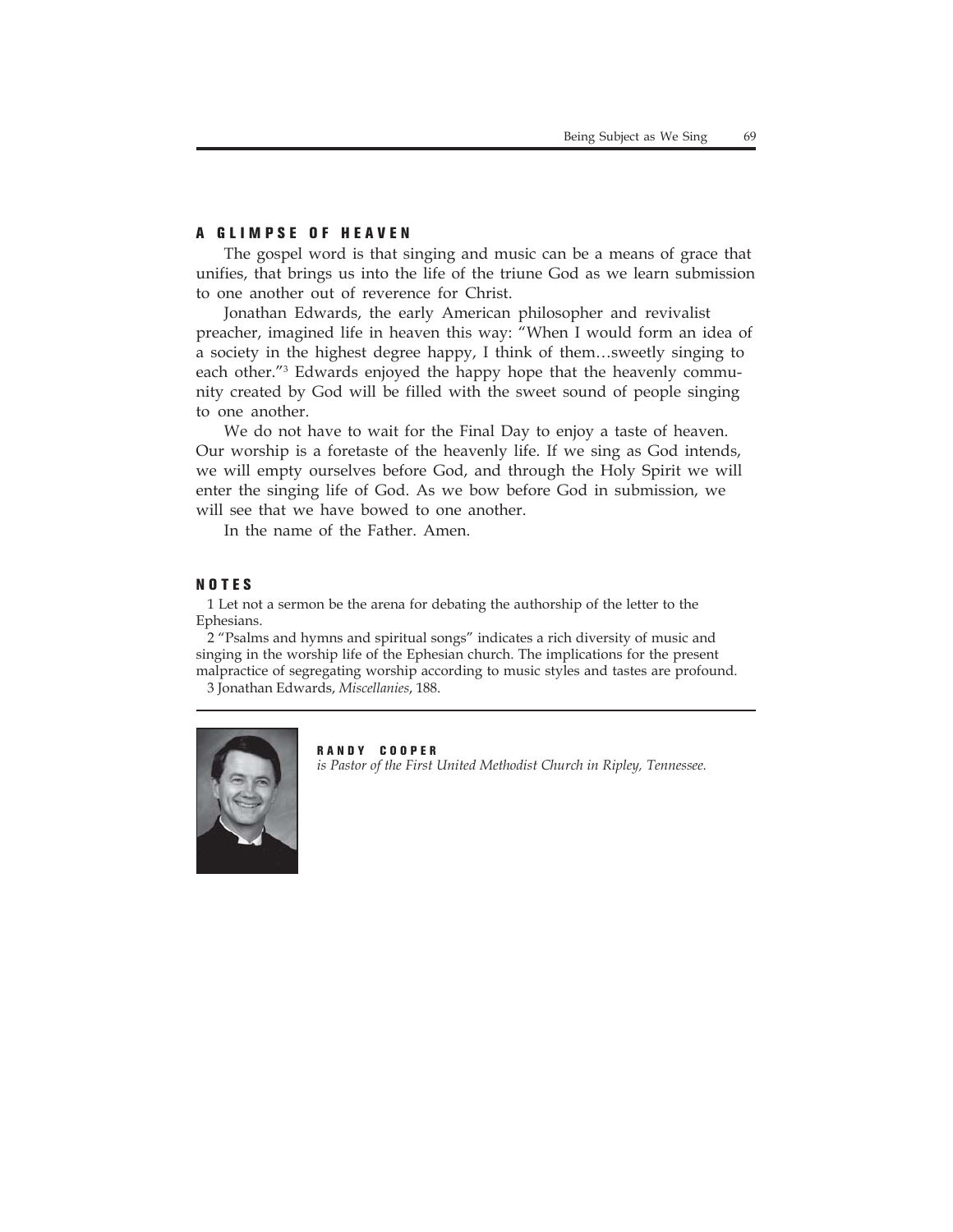## Words of Comfort

BY GLENNA METCALFE

Regardless of whether we have hymns memorized or not, they still have the words that provide comfort and healing when spoken or sung to us. We lift up through hymns the yearnings and joys of the human heart.

ne Sunday evening when I was in the sixth grade, as I walked into our church sanctuary for worship, the organist, Frank Casebier, was sitting near the door. I stopped to talk to him and casually remarked that I would enjoy learning to play the organ. He took it as a challenge that evening to give of himself as my mentor, and so began our Sunday afternoon routine of organ lessons, ice cream, and visits with him and his wife, Betsey.

As I progressed in ability, he took me to other teachers in nearby cities for organ lessons. It was such a special time for me. He would pick me up at school and take me to my lesson, and afterward we would eat dinner at a nice restaurant. Frank and Betsey funded these organ lessons—not because they needed to, but because they wanted to. That was their gift to me—a gift that has forever changed my life.

When I was fourteen, Frank suffered a massive stroke from which he never fully recovered. After Frank left the hospital, he was cared for at home until his death two years later. During this time he was unable to talk, could not move around without help, cried easily, and seemed more like a tender child than an elderly man. I continued to practice the organ in Frank and Betsey's living room. Many times I would finish a piece, turn around to say something to him or to see his reaction, and he would be crying and smiling, with his hands awkwardly clasped together, trying to clap.

In that living room I began to understand the power of music and the comfort that it brings. Frank and I were not able to communicate as we had before, for words did not come easily, nor did comprehension. Yet we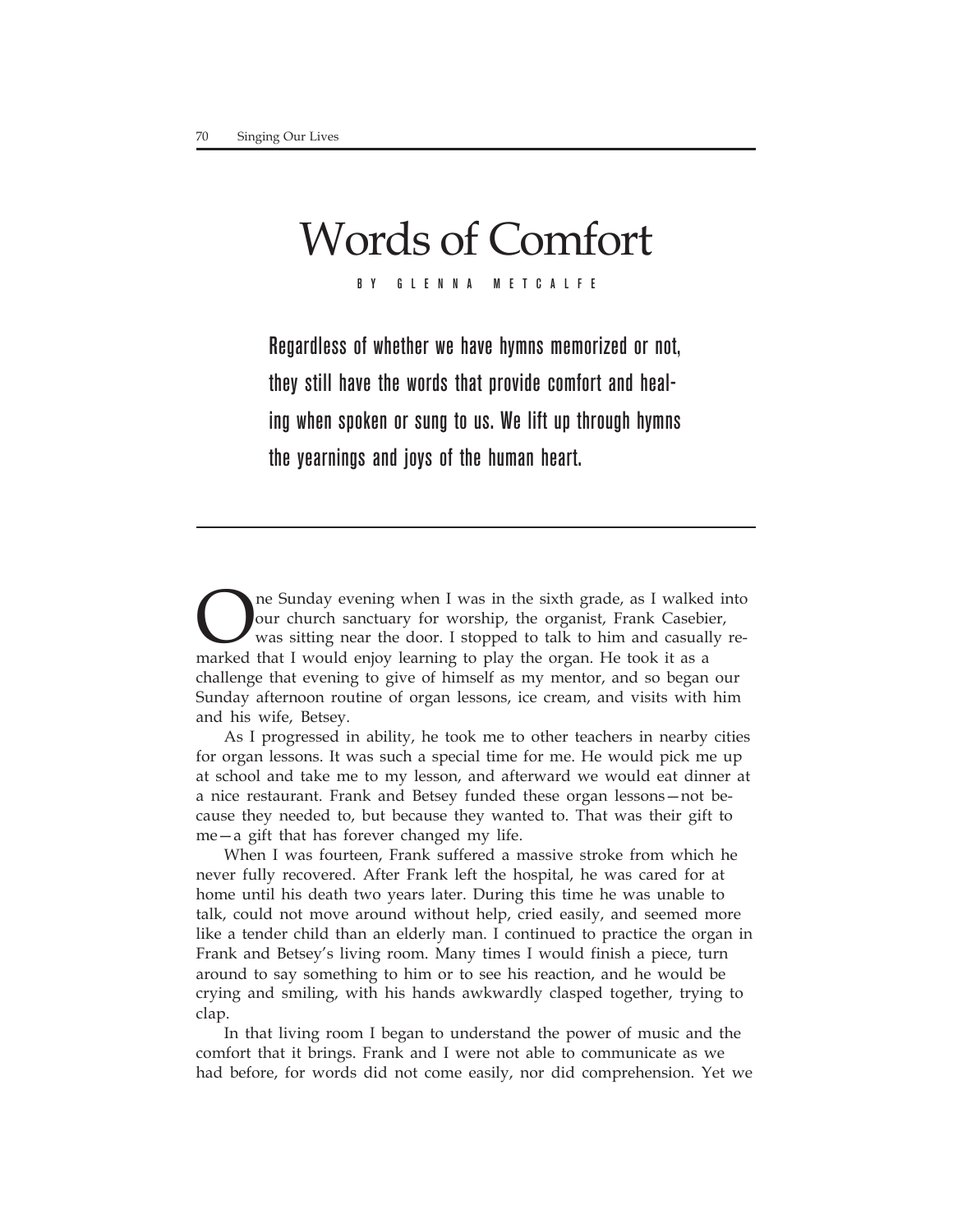experienced a wordless bond through music and it was only in those moments that I was sure he remembered our past together. Music became a wordless ministry to both him and me. It was a comfort.

Music has a pastoral and ministering effect on those who listen, which is as ancient as the Hebrew Scriptures: "And whenever an evil spirit from God came upon Saul, David would take his lyre and play it, so that relief would come to Saul; he would recover and the evil spirit would leave him alone" (1 Samuel 16:23, CEV).<sup>1</sup> Music alone has such power. It can stir our emotions, inspire us, lift our spirits, and bring about commitment and action.

On a survey I distributed within my church family, one request read, "Share a time when music brought you comfort." Jerry wrote:

During my junior year in high school I had an eye injury. The ophthalmologist said I had a 50/50 chance of losing my sight in that eye. He put patches on both eyes and I was basically blind for ten days. That first night, someone brought me record albums—a Bill Cosby comedy record and others. One of the songs on another album was "I just want to celebrate another day of living." It was very upbeat and reminded me that if I lost my sight, I could still celebrate life.<sup>2</sup>

If just *music* can do these things, composer Fred Bock reminds us, what greater powers can we expect from *sacred music*! 3

I was blessed to be part of a group of about sixty members from my church who gathered outside Will's house on his fiftieth birthday for a surprise serenade. Our cars lined his residential street and everyone congregated in his front yard. Children, teenagers, parents, retirees—all there to give comfort and support to hopefully brighten his day—complete with flowers and a birthday cake! As many as possible stood in the entrance way of the house, while Will listened from the top of the stairs. We sang "Happy Birthday," "Peace Like a River," "Amazing Grace," and "It Is Well," and then we prayed. It was an extremely moving experience for me. I was surrounded by people I love—my kids, my church family, my friends —and I saw a Christian spirit in a man whose life was coming to an end. Lung cancer was causing Will's body to slowly die, yet he radiated with an inward peace and trust in God.

The hymns of the Church are a comforting presence, not only in worship services, but also in places far removed from a sanctuary. They are with us in the many experiences of daily living—moments of joy and contentment, as well as times of grief, pain, and tragedy. I am reminded of Ben, a hometown friend of mine who died several years ago. When he was told that he was dying with AIDS and that there was no cure, he said that the greatest comfort and peace he found was sitting down at the piano and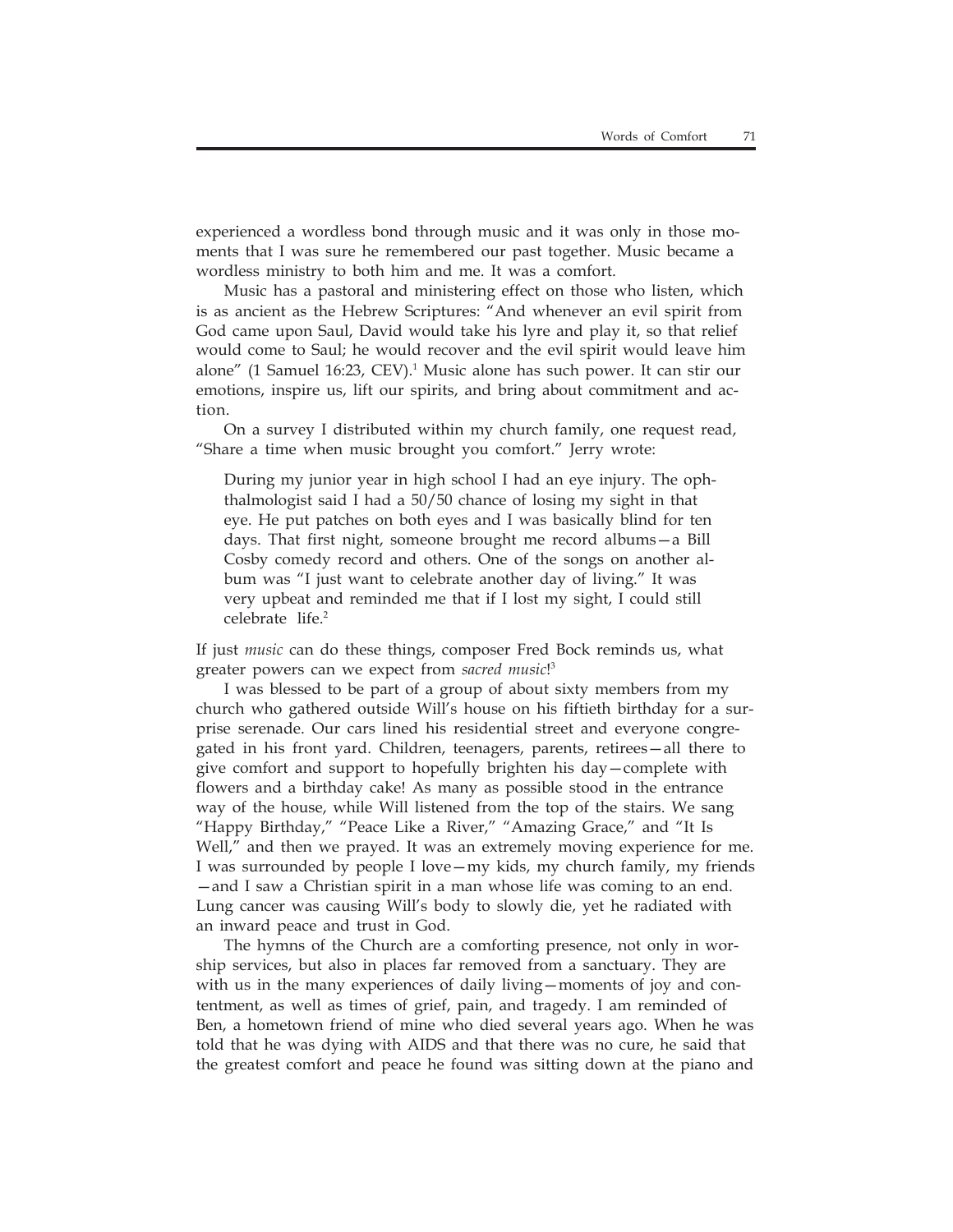playing hymns. Ben would play through the hymnal from start to finish and this sustained him through his illness.

I would venture to say that most of us can recall more hymn texts than scripture texts. So, couldn't we offer hymns, sung or spoken, to a person in need? In my survey I asked, "If you were in the hospital or in a crisis situation, would it comfort you to have one or more people sing hymns to

Most of us can recall more hymn texts than scripture texts. So, couldn't we offer hymns, sung or spoken, to a person in need?

you?" The majority felt that the singing of hymns would be a blessing and a ministry. Because this is not a universal opinion, one might ask the person in crisis if they prefer that the hymns be spoken. The

brief opening line of a familiar hymn is enough to remind them of God's healing and caring love. Familiar hymns provide comfort when recalled by a person in need.

An elderly invalid woman, confined to the upper floor of her home, said, "Sometimes when I am in my room alone at night, I feel lonesome. But I begin repeating hymns I know from memory, starting at the beginning of the alphabet— 'A Mighty Fortress,' 'Abide With Me,' and so on. Before long, I drop off to sleep in peace." This story reminds us that hymns are a part of us; they are our companions along our journey. When hymns are in our memory, they come to us, consciously or unconsciously, to support us.

Regardless of whether we have hymns memorized or not, they still have the words that provide comfort and healing when spoken or sung to us by others. We lift up through hymns the yearnings and joys of the human heart. On the survey Faye wrote:

While my mother was in the hospital and nursing home for several months, the music in our worship services was a great comfort to me. I was unable to participate in choir during that time, but I looked forward to the music each Sunday. It helped relieve the stress of caring for my mother and reminded me of God's love. Sometimes music has helped me to cry after I had been unable to cry. Such experiences were very therapeutic.

Brenda wrote very eloquently about how music has ministered to her:

My family met the Robinson family at Weight Watchers. They travel around the United States, singing at fairs and other engagements. They invited us to their New Year's Eve party.

My brother, Gee, said, "Let's go; if we don't care for the music, we can always leave." We went; we stayed. Something happened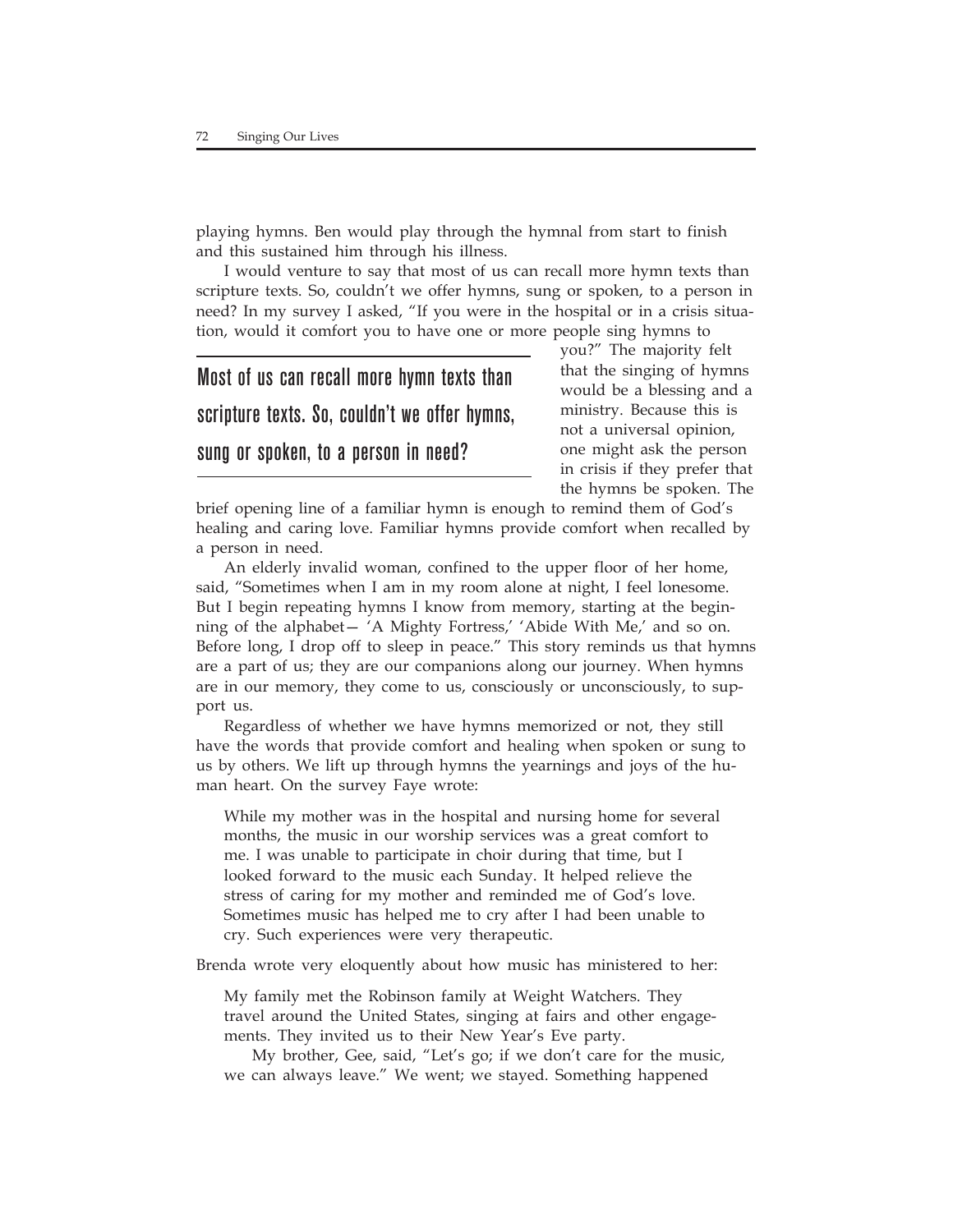that night other than our being entertained. As Mary Ruth Robinson, the mother, walked through the audience singing, I felt as though an angel walked among us, that we were being sprinkled with "angel dust." My brother, sister-in-law, sister, and I came away from that evening feeling good, uplifted, and blessed!

On January 8, my brother was severely burned. When the Robinson family became aware of this, they came to the hospital. We asked if they would sing for Gee. They sang a song we had never heard called "I Hope You Dance." This song became "our" song. They sang other songs, too, and stayed with us throughout that night and the next day. They were just there. They returned several times and always sang for Gee. I don't remember what they sang; I just know we felt comforted, not only with their singing, but by their presence.

Glenna, it seems the human body is the vehicle of music through the voice, through the playing of an instrument, but when the human ego gets out of the way, the Comforter comes through the music, the Comforter that Christ said He would send.

Music is symbolic of love. It reminds us that we are loved by others. But, more importantly, music surrounds us with the assurance that God loves, God cares, and God is able.

# **NOTES**

1 Scriptures marked as "CEV" are taken from the Contemporary English Version Copyright © 1995 by American Bible Society. Used by permission.

2 I have changed the names of the following church members and friends, but not their stories.

3 Fred Bock, "Let's Hear It for Eclecticism," *Reformed Liturgy and Music, 28* (Fall 1994), 213-215.



#### **GLENNA METCALFE**

*is Minister of Music at Faith Baptist Church in Georgetown, Kentucky.*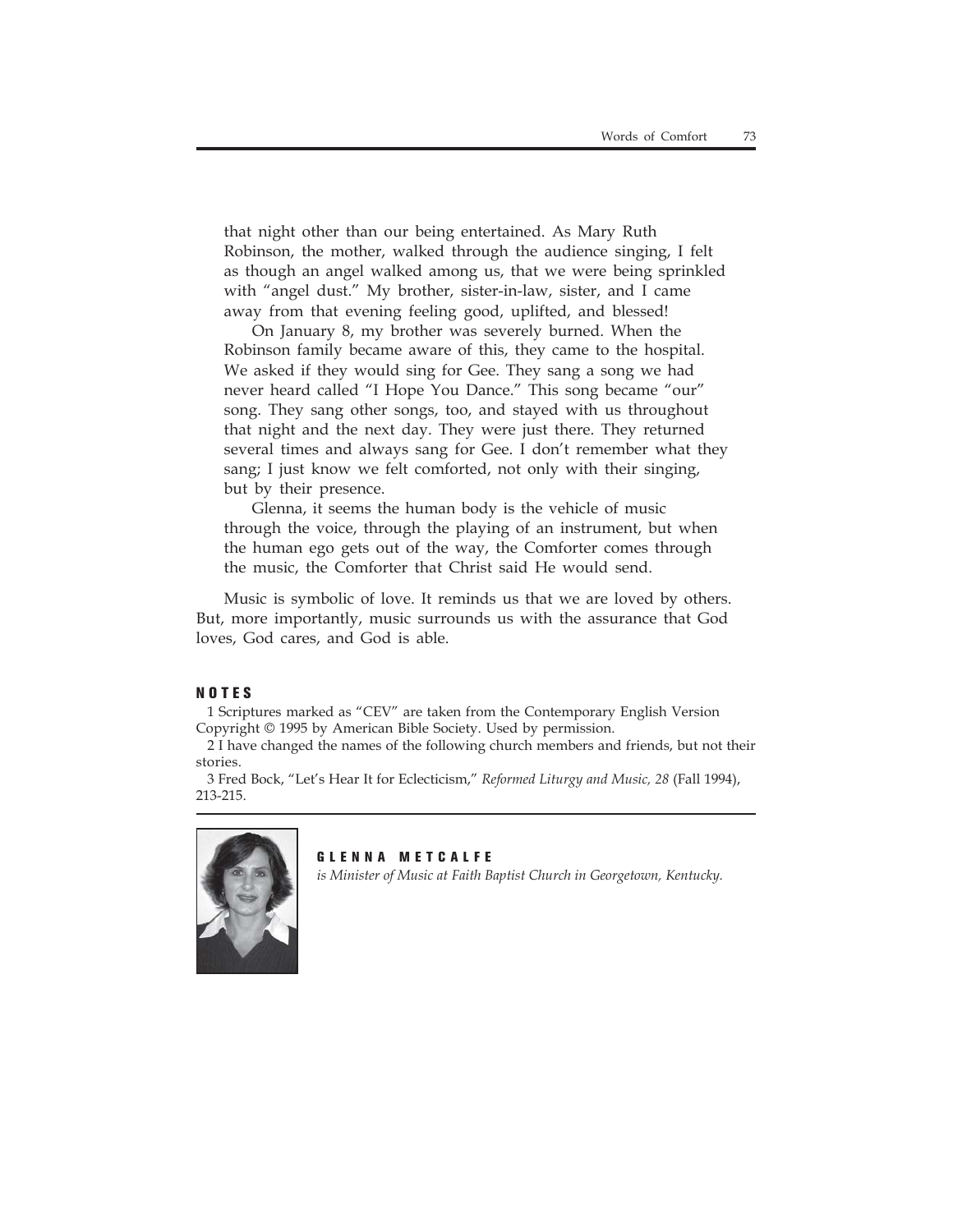# Nurturing the Congregation's Voice BY C. DAVID BOLIN

Every congregation is an unmatched creation with lessons to learn about its voice—what music it is intended to make and what music is meant for another congregation. These lessons can be learned through the disciplines of hearing, joining, sounding, remembering, and coaching their voice.

Familiar sounds reverberate through the room just as they do in any<br>church fellowship hall—the comfortable, friendly sounds of people<br>at ease with one another. They both know each other's stories and<br>share a common one. Th church fellowship hall—the comfortable, friendly sounds of people at ease with one another. They both know each other's stories and share a common one. There is laughter at the telling and retelling, and there are interruptions as latecomers are welcomed to the table, the sugar is passed, or a child demands her mother's attention. This conversational cadence, however, is unique. I've heard nothing like it before. At one moment it is soft and song-like, then it quickly turns loud and staccato. My slow Texas drawl cannot sync up with the rhythm of this Hawaiian island church where I have come as minister of music—to encourage and enable this voice I hear.

Yet, I am aware that these gentle folk have more to teach me than I them. They know their song, the song I dare to join and, even more audaciously, lead. My lips attempt to pronounce the family names—Miyashiro, Galacia, Kuroiwa, and Matsui. Thank the Lord for a few names like Cook and Edwards! As the years pass, there is still the occasional giggle as I give directions to the picnic at Kawaikui Beach Park, and never is there need to announce my name over the phone—whoever answers immediately knows on hearing my voice. I listen with amazement as my children are born into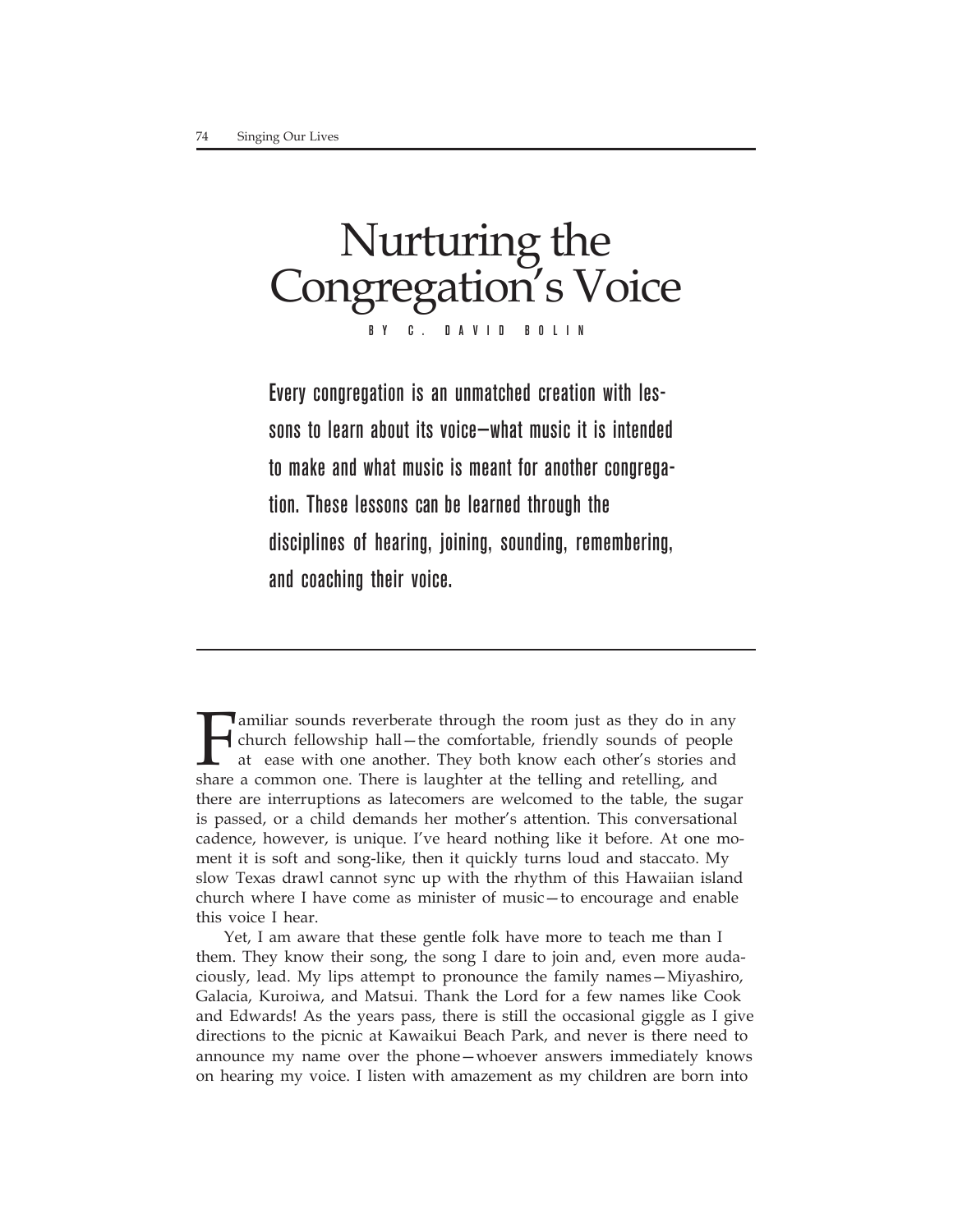this voice sounding like any "local," while I am unable to shake my drawl.

Then comes the day when someone says, "Your voice is what we find charming about you." I have always been grateful for those words. They put in perspective the voice of this and every other congregation. We have all journeyed from somewhere: the descendants of immigrants who worked Hawaii's sugar plantations, the military families, the couple from the Northeast who moved with their children in search of unending summer, and the strong, beautiful Polynesians whose ancestors navigated the vast Pacific guided by the stars. My Oahu congregation is made of people from many places who in spite of their mother tongue have sought and found a common voice.

When pastors, music ministers, or church members listen deeply to the voice of their congregation, they realize the sacred responsibility of calling it forth. Any suggestion that it should be made to sound like another voice will seem as ludicrous as proposing a bird should imitate a frog. I still chuckle at the mega-church that beamed to Hawaii a satellite conference on how island churches could become like their North Dallas congregation. I remember the puzzled expression on a Hawaiian boy's face when someone with a mainland youth choir said that one day by God's grace, our choir might be as big as theirs. Quit listening to the voice of your congregation and the temptation grows strong to be big, to be loud, to be on the "cutting edge," and to obliterate the voice's God-given uniqueness.

One need not travel to faraway places to hear a congregation's "special music." As I said, it can be heard in most any church building. "How blessed are the people who know the joyful sound!" (Psalm 89:15, NASB).<sup>1</sup> The people at any church—even your church—long for the sound and know it when they hear it. All too often it has been lost as a succession of pastors and music ministers ride in on the wave of the latest trend and are pulled under by the next new thing. Paul warned the Ephesians about riding the waves of changing doctrine, gimmicks, and schemes (Ephesians 4:11-16). Pastors and teachers are gifted to equip the saints, build the body of Christ, and avoid musical gimmickry until the congregation attains unity and finds common voice.

Hawaiians know all about surfing, but the music I remember of my congregation there sounded not like the waves but a valley stream—ever running, singing, and nourishing the weary traveler who kneels on its banks for a drink. It's the "spring of water welling up to eternal life" of which Jesus spoke (John 4:14, NIV).<sup>2</sup> The banks limit yet direct the water's flow. Build a high wall on a third side and the flowing water will overflow its banks and make mud as it is lost to the earth. Build a wall on a fourth side and the water will become a stagnant pond. The music minister (every church member should assume this title) keeps the water flowing, respecting the limitations that direct the flow while eliminating its barriers.

The limitations as well as the possibilities of a congregation's voice are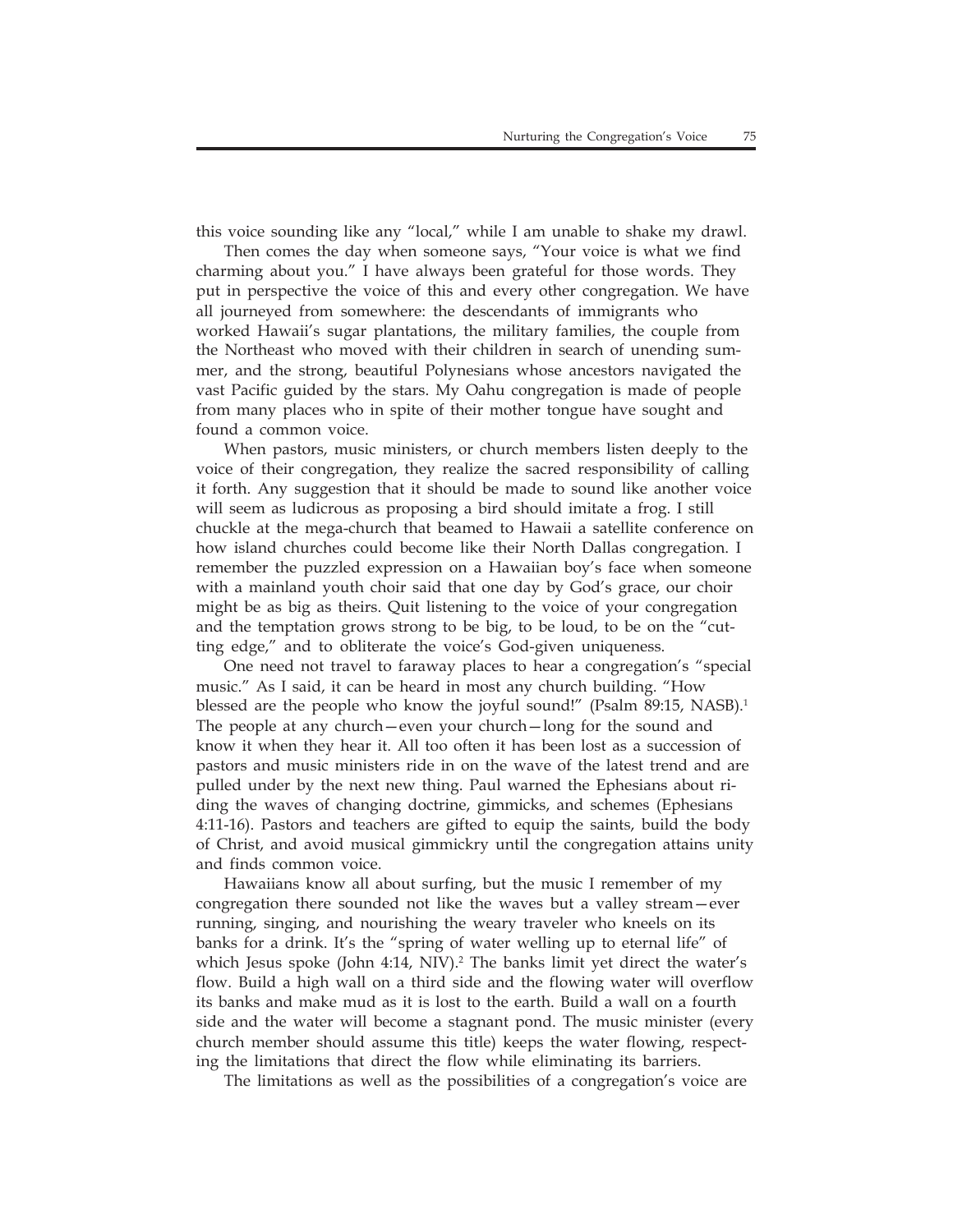realized through the gifts and abilities of its people—the old and the young, the musically literate and illiterate, the talented and the ones who struggle to find their singing voice. Knowledge of the congregation should guide decisions about music for worship, education, mission, and ministry. Make pronouncements apart from such an understanding, and barriers will be built. "We're blended (or contemporary, or traditional)." Such state-

Make musical pronouncements apart from knowledge of the congregation's voice, and barriers will be built. "We're blended (or contemporary, or traditional)." Such statements can dam a flowing stream into a stagnant pond or muddy mess.

ments can dam a flowing stream into a stagnant pond or muddy mess. Will the classically trained vocalist be allowed to join the voice of the new church in the suburbs? Will the gospel singer's improvisations be considered "charming" by the hundred-year-old church downtown? A congregation's voice is a stream deeper and broader

than its members ever suspect. But it also has been directed in its course by traditions, history, the worship space, and countless other factors making it unlike the voice of any other congregation.

So, how does a congregation sound its singular voice in all its diversity? How can the living water be directed without building a dam? To answer these questions, we will consider five ongoing activities that keep the stream flowing onward and singing its song. Each activity may be most clearly observed as a particular age group encounters it for the first time, but all will be experienced many times over.

#### **HEARING THE VOICE**

The boy Samuel heard a voice calling in the night. So real was the call that he supposed it to be Eli, the high priest with whom he was living. Children are particularly attuned to God's voice. It calls to them inviting exploration of the world God has made. They listen to what big people tuned out long ago. "I tell you the truth," Jesus said, "anyone who will not receive the kingdom of God like a little child will never enter it" (Mark 10:15, Luke 18:17).

Children encounter their first sounds in the home. This is where they learn their language skills and discover music. What they hear tells them who their parents and siblings are and consequently who they are themselves. They also learn what is important to their family—the values by which they live. An embarrassed mother exclaims to the school principal that she has no idea where her kindergartner could have learned such a word. The principal knows—most likely the child learned it at home.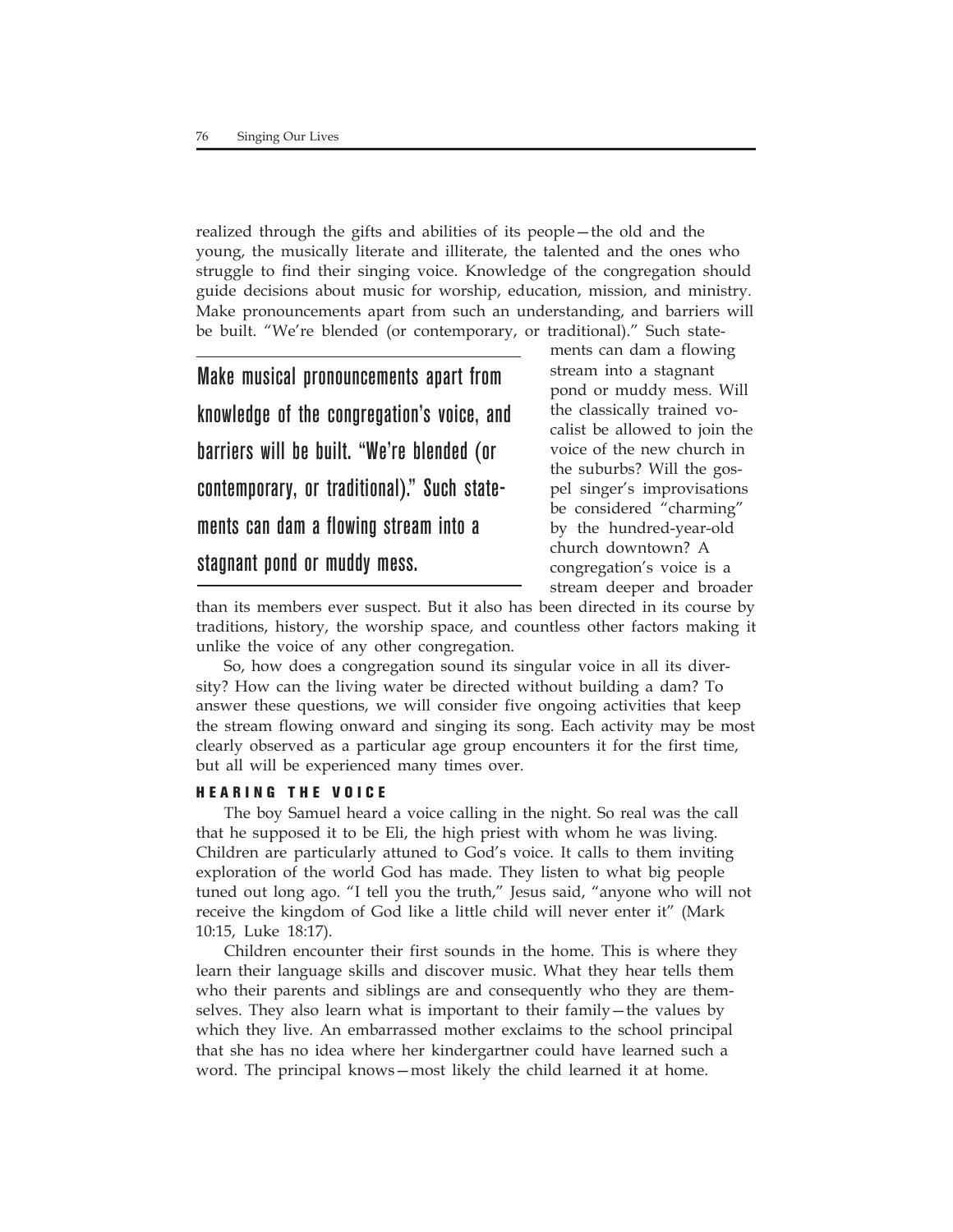The ancient Israelites were instructed to introduce their children to God (in Deuteronomy 6:4-7, NIV):

Hear, O Israel: The LORD our God, the LORD is one. Love the LORD your God with all your heart and with all your soul and with all your strength. These commandments that I give you today are to be upon your hearts. Impress them on your children. Talk about them when you sit at home and when you walk along the road, when you lie down and when you get up.

Young parents should be encouraged to read Scripture to their children and listen to their bedtime prayers. Parents should also be the voice of praise within their home and bring that voice with them to worship on Sunday morning. Children learn to pray by hearing their parents pray, and they learn to sing by hearing their parents sing. When dad will not open his hymnal, chances are that junior will not either.

Hearing the voice only begins in childhood. One must continue to listen intently to the world of song in all its diversity. Listen like a child for the voice that speaks in, to, and through your congregation.

#### **JOINING THE VOICE**

Just as you and I have a voice, so does the congregation. As we hear the larger voice in all its beauty and power, we may wonder what our voices could possibly add. Indeed, many people are afraid to join the congregation in its song for this reason. They do not want to hear their seemingly inadequate voice against the beauty of the collective singing.

This insecurity first becomes apparent in adolescence with questions like "Do I fit in?" and "What makes me special?" Mom and dad's opinions no longer count—not as much as the opinions of teens' peers and the people they may fantasize as their peers. The exploration of God's world begun in childhood turns inward as appearance and personality are evaluated for their worthiness in joining a social order outside the home. Contemporary culture rushes in to set the standard. Celebrity tied to marketing and product restricts teens to a certain way of looking, being, and acting. It dictates the music and mores for acceptance in a world that celebrates the moment and makes a good time the ultimate goal.

The congregation abides by a different standard—it is love. Love says people have worth unfettered by what is fashionable. Love insists that God has gifted everyone and that each gift is to be honored as important to the congregation's life and voice. Love provides a mirror truer than culture by which teens can acknowledge their strengths and accept their limitations. The congregation helps them find the songs that fit their voices. When a congregation listens, encourages, and provides occasions for its members' gifts to be used, it invites them into its fellowship in a way that the mere completion of a membership card cannot. Even as Paul admonished Timo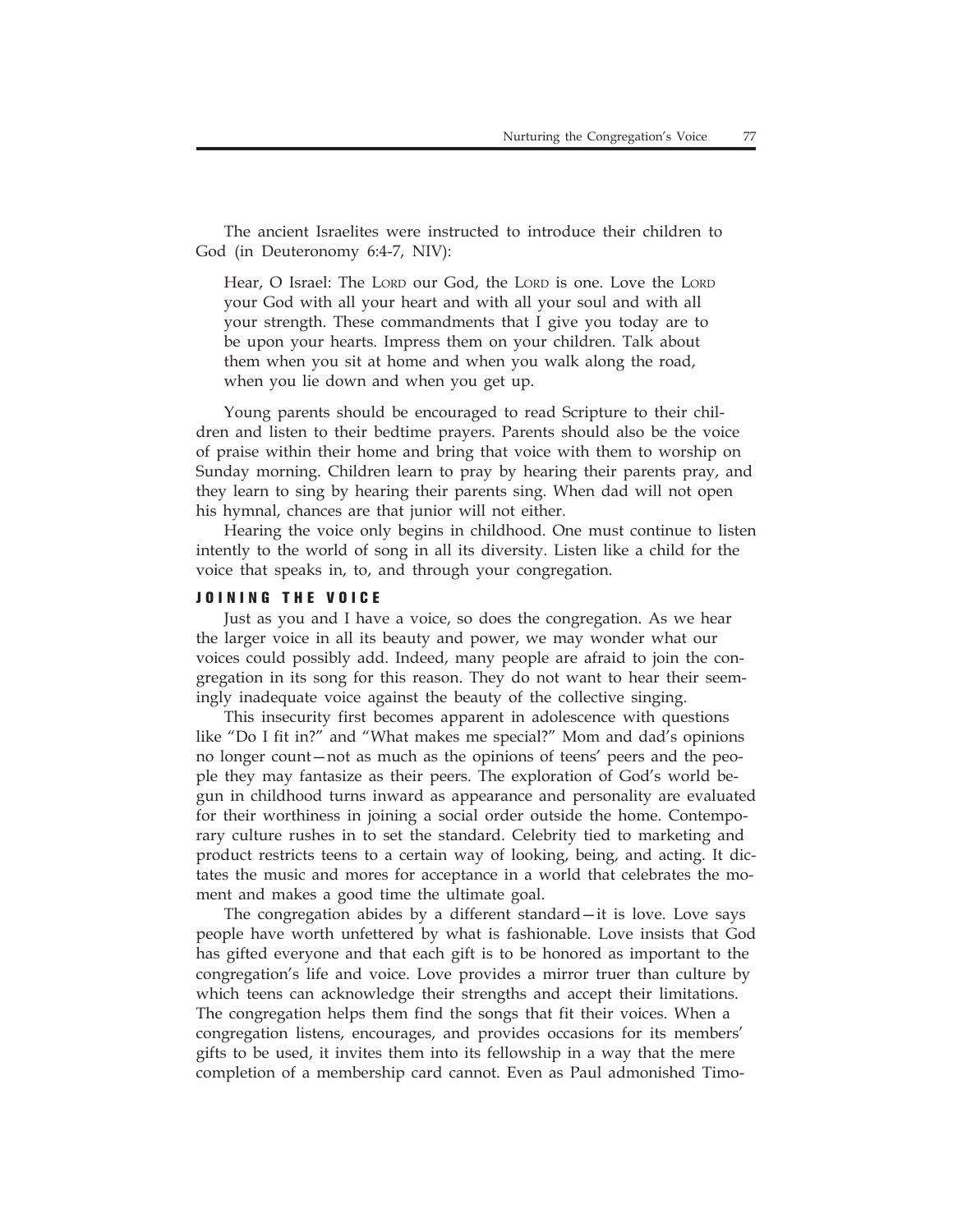thy, the congregation encourages teens to "kindle afresh the gift of God" and to do so with "power and love and discipline" (2 Timothy 1:6, NASB). Teens join a larger family than the ones into which they were born. Accepted as children of the congregation, they join in its song. Choirs, bands, solos, scripture reading, and public prayer are all ways that people in their teens and older can unite their voices to the voice of the congregation.

The psalmist said, "O magnify the LORD with me; and let us exalt his name together" (Psalm 34:3). This is an invitation for everyone to join the congregation's song. The adolescent learns how to join the congregation's voice, and the congregation learns how to join the Voice that calls all things into being.

#### **SOUNDING THE VOICE**

Though contemporary culture must not set the standard by which the congregation sings its song, the congregation does exist within culture and relates to it. The congregation's voice is meant to proclaim God's word as did Jesus, so that the people of the world might know joy (John 17:13). The question of how to relate to culture as citizens of God's kingdom becomes of primary interest to young adults as they begin their journey through life—establishing their careers, starting their families, and finding their places in both the world and congregation.

The starting place on the journey for each generation of young adults is different from that of any previous generation, though the fears, hopes, and excitement are much the same. They are entering new territory, beginning at the place to which previous generations have brought them and following visions of what could be (Joel 2:28). This spirit of adventure is often associated with bravado that exceeds acquired wisdom. The time has come to sound their voice and hear what echoes back. This sounding is necessary and is how the congregation restores its passion. Older generations may not appreciate this new song, for young adults may change direction in their musical preference. Everyone, though, should remember that the voice is a work in progress as a new generation adds its vocal line to the chorus that generations to come will add to again.

# **REMEMBERING THE VOICE**

Music has a power to transport us to times and places different than our own. When a congregation sings the songs of the ages, it is affirming that "Jesus Christ is the same yesterday and today and forever" (Hebrews 13:8). Not only by their words, but also and especially by their music, songs bear witness to our struggles and triumphs. Through association, a cherished song will carry with it memories of other times and places where it was heard or sung. Congregations should celebrate the memories attached to songs. A young adult sings a chorus and is transported back to youth camp a decade before. A middle-aged adult hears a hymn, and a departed parent again sits near her in the pew.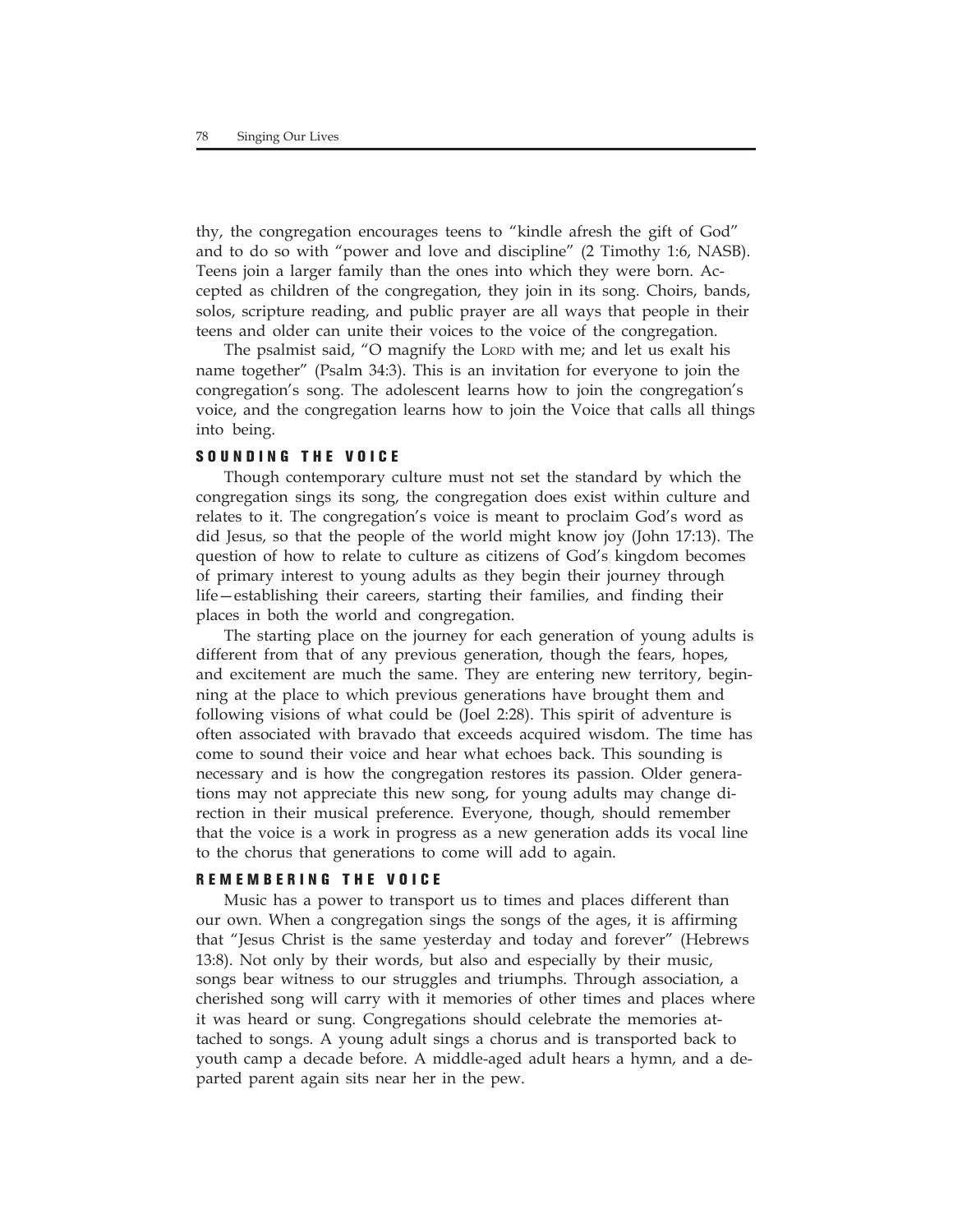Senior adults best understand this power. That is why you will hear them ask to sing the old songs again and again. They are trying not to dominate the church's music-making, but to pass on the meaning of their lives to the younger generations. The Bible urges us all to "Remember the days of old; consider the generations long past" (Deuteronomy 32:7, NIV). Seniors simply are asking not to be forgotten and, more importantly, they are providing memories, the carriers of life experience, which can enrich the songs of those who follow.

#### **COACHING THE VOICE**

Singing requires coordination between the mind, body, and spirit, and a good voice teacher helps students achieve it. Coaching begins with posture—the body properly aligned so that its muscles are in optimum position and relationship to each other to do their work. Good breathing, for example, depends on controlled tension between muscles of inhalation and exhalation. This balance provides the right breath support to the vocal cords so sound can be produced. And so it goes, through the processes of phonation, resonation, and articulation. Serious singing is serious business, and even accomplished singers are greatly helped by a coach, someone who can spot potential problems and offer healthy concepts that will enable their voices to achieve their prime.

Coaches are also needed for the congregation's voice. The coach helps maintain the balance between the hearing, joining, sounding, and remembering activities necessary to the congregation's song. When children are not taught the music by which they can learn the language of praise, the coach becomes educator. When teens are not given opportunities to join the congregation's voice, the coach becomes advocate. When the unguided

visions of young adults turn to disillusionment, the coach becomes mentor. When the songs of yesteryear are blasted away by the electric guitar, the coach becomes storyteller reciting the history that gives birth to the present.

Middle-aged adults are particularly suited by their

Music can transport us to times and places different than our own. When a congregation sings the songs of the ages, it is affirming that "Jesus Christ is the same yesterday and today and forever."

experience to keep the dynamic in balance. Many are parents to children or adolescents. They have developed discernment through their young-adult years and are learning the nature of senior adulthood as they care for parents. "One generation will commend your works to another," proclaimed the psalmist (Psalm 145:4a). Median adults maintain the lines of commendation so that each generation might be a source of blessing to the others.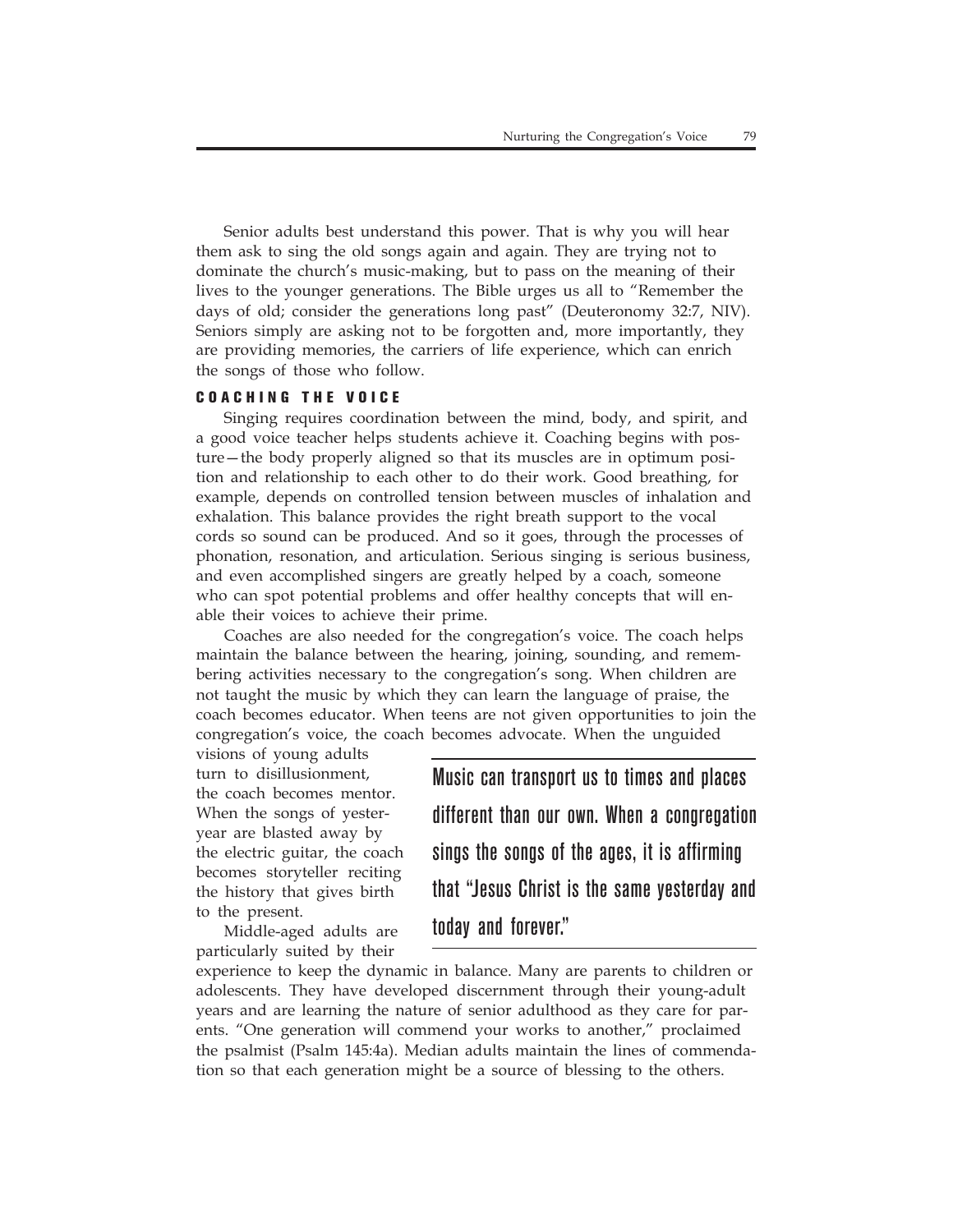## **VOICE LESSONS**

Every congregation is an unmatched creation, for no two churches have enjoyed the same history, met the same challenges, been led by the same ministers, or been composed of the same members. The work of creation is unending as folks come and go and new circumstances arise to which the congregation must respond by God's grace. The congregation's voice is a part of this work. It is being fashioned according to God's purpose and for God's glory. A proverb cautions, "you do not know what a day may bring forth" (Proverbs 27:1b, NIV). One could also say, "you do not know what a congregation's voice will bring forth!"

It is the same lesson that every parent must learn—what can be done to mold a child and what cannot. Parents come to understand that there is a lot about their child's future they will be unable to control. Whom will he marry? What will her career be? How many grandchildren will be born? Nevertheless, parents can cooperate with God's design by providing for the child's physical well being along with a stable home environment, spiritual and educational opportunities, and all the love and encouragement that is theirs to give. After that, all that remains is to watch with wonder as each day unfolds.

So too, there are lessons for every congregation to learn about its voice —what music it is intended to make and what music is meant for another congregation. The lessons can be learned through the disciplines of hearing, joining, sounding, remembering, and coaching the voice. Then all that will remain is to listen with wonder as the song comes to be.<sup>3</sup>

#### **NOTES**

1 Scripture quotations marked (NASB) are taken from the New American Standard Bible®, Copyright © 1960, 1962, 1963, 1968, 1971, 1972, 1973, 1975, 1977, 1995 by The Lockman Foundation. Used by permission. (www.Lockman.org)

2 Scripture quotations marked (NIV) are taken from the HOLY BIBLE, NEW INTERNA-TIONAL VERSION®. NIV®. Copyright©1973, 1978, 1984 by International Bible Society. Used by permission of Zondervan. All rights reserved.

3 I develop the ideas in this article in Terry W. York and C. David Bolin, *The Voice of Our Congregation: Seeking and Celebrating God's Song for Us* (Nashville, TN: Abingdon Press, 2005).



**C. DAVID BOLIN** *is Minister of Music at First Baptist Church in Waco, Texas.*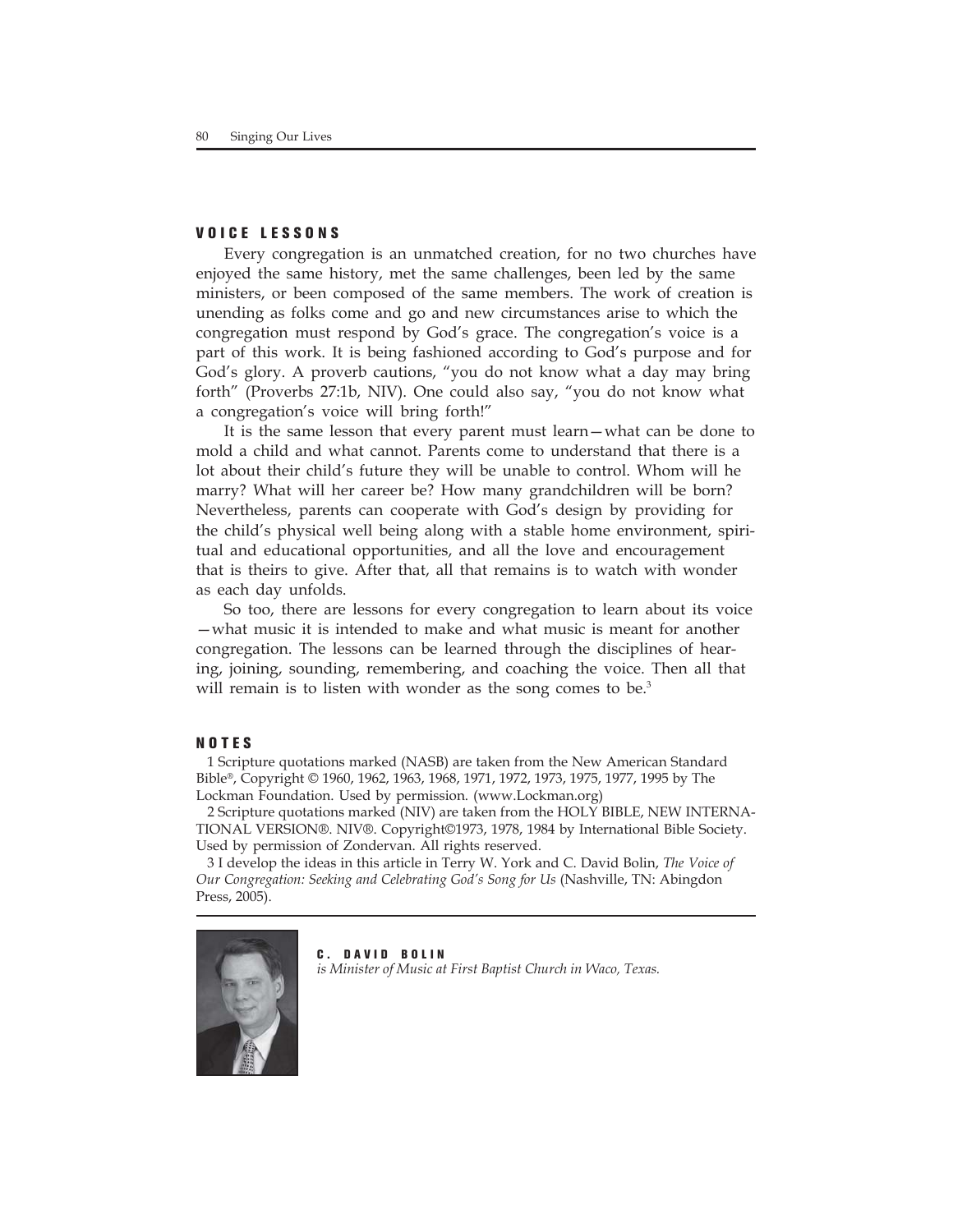# U2: Unexpected Prophets

BY STEVEN R. HARMON

Arguably the most successful rock band in the world, U2 not only cries out against injustice, but also dares to imagine an alternative in light of the Christian vision. The band searchingly examines the distortions of our world and proclaims with Scripture "the place that has to be believed to be seen" and "where the streets have no name." Will we hear them?

The function of a Hebrew prophet is to bring "the divine reality directly to bear on the sphere of moral conduct," Walther Eichrodt famously noted.1 Prophets envision and proclaim how God's goals for the world are relevant to the way we live in the present. Since that is what theologians, whether they minister in a local church or teach in the academy, seek to do, we *expect* to hear prophetic words from them.

Yet even the most widely recognized pastors and professors do not have the ears of as many people as do vocalist Bono (Paul Hewson), guitarist The Edge (Dave Evans), bass player Adam Clayton, and drummer Larry Mullen, Jr., members of the Irish rock band U2. These Christian believers, arguably the most successful rock band in the world with a discography and touring history spanning a quarter of a century, are unexpected prophets. In their music they imagine, through their glimpses of the divine reality, a world that might be. Several recurring themes mark the band's imagination as distinctively Christian.

# **GROUNDED IMPLICITLY IN WORSHIP**

Healthy Christian theology must be rooted in the worship of the Church: "The rule of praying is the rule of believing," the ancient theologians maintained.<sup>2</sup> Although U2's music is written not for services of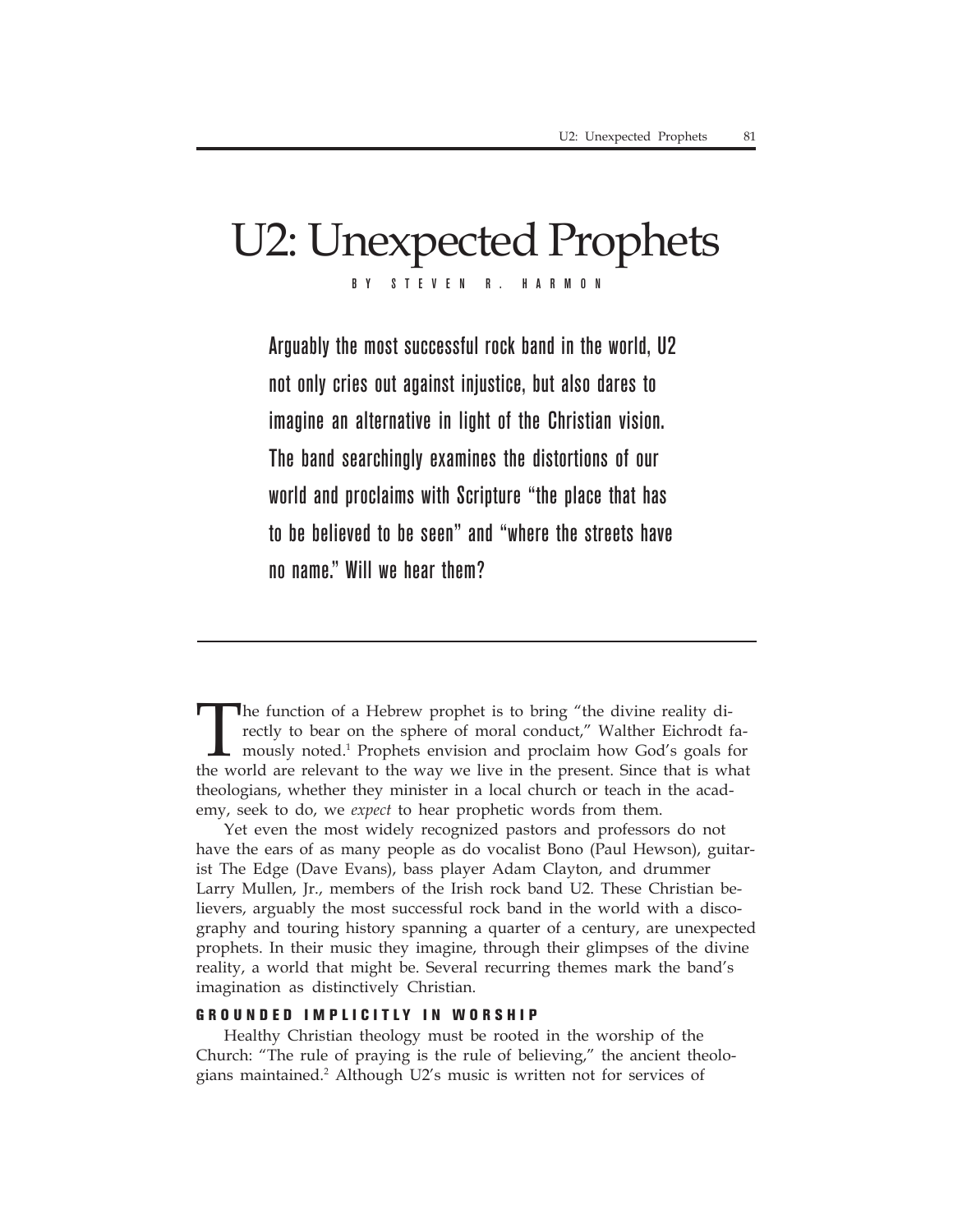Christian worship but for concert tour performances in arenas and stadiums, it still has an implicitly liturgical context. "They're all songs of praise to God and creation—even the angry ones!" Bono said in a recent "People in the News" interview on CNN.<sup>3</sup>

In U2's live concerts, the context of "praise to God" frequently moves from the background to center stage. "Gloria"—a song from the band's

Most concerts of the 2005 Vertigo Tour sent the twenty- to eighty-thousand members of each "congregation" out into the world singing words adapted from Psalm 6:3, "How long to sing this song?" That doesn't happen at a typical rock concert.

second album, *October* (1981), that has been featured again in recent performances—incorporates the opening words of three psalms in Latin: *In te domine*, "In you, O Lord" (Psalm 31); *Exultate*, "Rejoice" (Psalm 33); and *Miserere*, "Have mercy" (Psalm 51). Indeed, the Psalter is a significant influence on U2's Christian imagination, and Bono con-

tributed the preface for a pocket version of the Psalms published recently in the United Kingdom.4

During the band's world tours in 1983, 1984-85, 1987, and 1989-90, the concerts customarily ended with "40," a paraphrase of Psalm 40 with a refrain lifted from Psalm 6:3. After the band had left the stage, concertgoers would continue to sing this refrain, "How long to sing this song?" as they made their way out of the arenas and into the parking lots. The refrain from "40" served as the transition between "Bad" (*The Unforgettable Fire*, 1984) and U2's signature song, "Where the Streets Have No Name" (*The Joshua Tree*, 1987), in many of the concerts of the 2001 Elevation Tour, the final concert of which concluded with "40." Most concerts of the 2005 Vertigo Tour once again sent the twenty- to eighty-thousand members of each "congregation" out into the world singing these words adapted from the Psalter. That's something that doesn't happen at a typical rock concert.

Nor do rock concerts normally spotlight a lead singer who gestures heavenward with an uplifted hand when singing lyrics addressed to God, kneels in prayer onstage, recites the psalms, or works bits of hymns into the set list. During the segue into "Where the Streets Have No Name" in some concerts of the Elevation Tour, Bono knelt and quoted Psalm 116 from Eugene Peterson's *The Message* paraphrase. At the same point in U2's halftime performance at the 2002 Super Bowl, Bono's recitation of Psalm 51:15—"O Lord, open my lips, that my mouth show forth thy praise" closely paralleled the invitatory responsive reading in the Morning Prayer service of the (Anglican) Church of Ireland's *Book of Common Prayer*: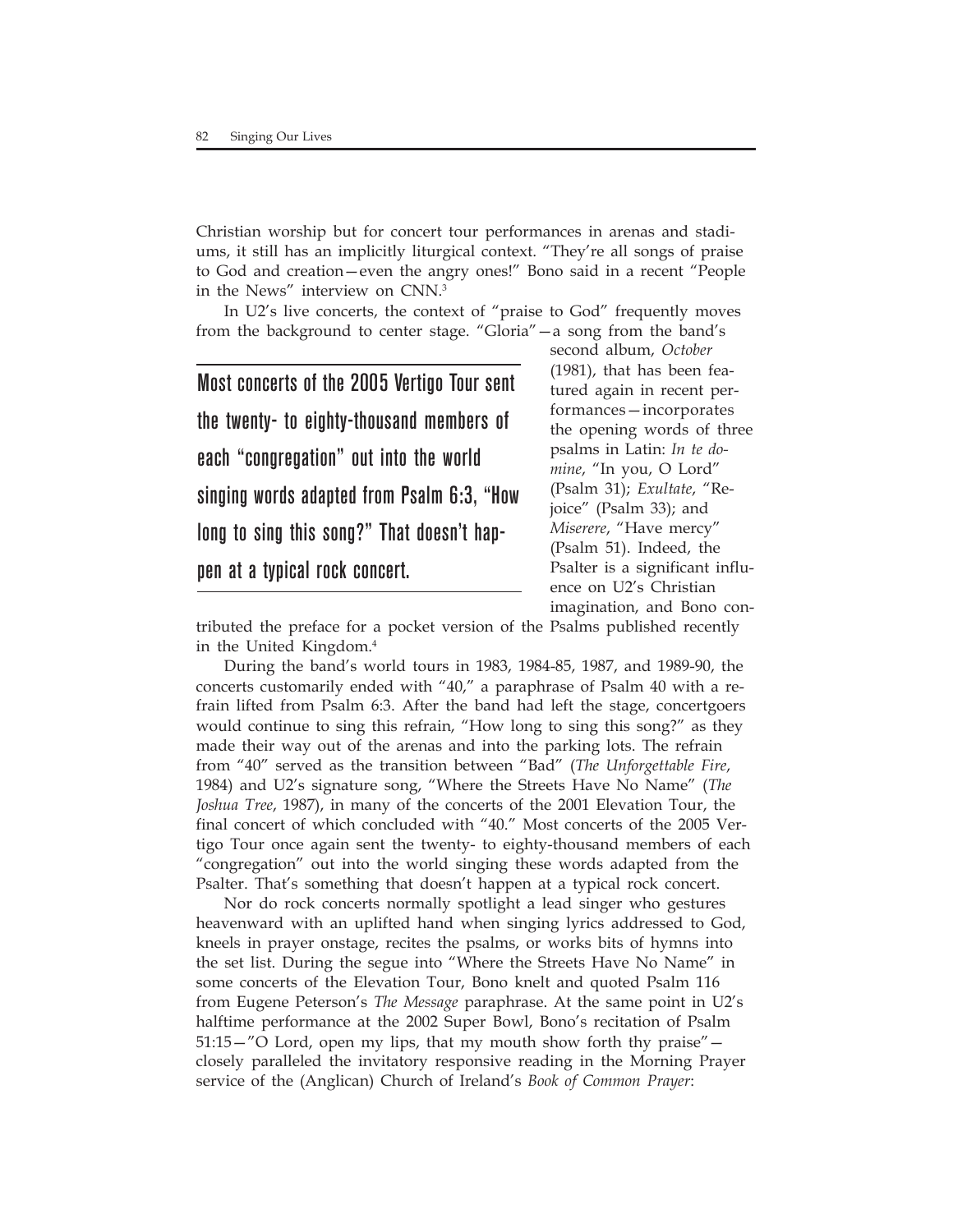O Lord, open thou our lips *And our mouth shall show forth thy praise.* O God, make speed to save us; *O Lord, make haste to help us.*<sup>5</sup>

The familiar hymn "Amazing Grace" has made occasional appearances in U2 concerts over the years, most recently at the end of "Running to Stand Still" (*The Joshua Tree*) during concerts in Berlin and Paris after the London terrorist bombings in July 2005.

The standard "second encore" in the concerts of the first leg of the Vertigo Tour, dubbed the "worship encore" by one online fan reviewer, featured a trio of songs directed toward God: "Yahweh," "40," and "All Because of You" (in which "I am" in the lyric "All because of you/I am" is a double entendre referring both to the singer's existence grounded in God and to the God who is the ground of existence). These echoes and outright expressions of Christian liturgy point toward the context and content of U2's Christian imagination: God and creation.

### **STEEPED IN THE BIBLICAL STORY**

The Christian imagination must be formed by the story around which the worshipping Christian community gathers—the story told by the Bible. In bringing the divine reality to bear on human existence in their songs, U2 alludes frequently to Scripture. One Internet fan site, though it is not yet exhaustive, identifies approximately one hundred biblical references in U2's lyrics. $6$ 

Some songs retell biblical stories. "Until the End of the World" (*Achtung Baby*, 1991) is set during Christ's descent to the dead on Holy Saturday and imagines from Judas' point of view the aftermath of his betrayal of Jesus. "The First Time" (*Zooropa*, 1993) retells the parable of the prodigal son with this interesting twist: after being welcomed home by the waiting father and receiving his gifts, the wayward son soon "left by the back door and threw away the key"; nevertheless, he is pursued by his father and continues to feel the father's love despite his seemingly final rejection of it. "Vertigo," the lead track from 2004's *How to Dismantle an Atomic Bomb*, is rich in allusions to Jesus' wilderness temptations. The song's video underscores these connections through its desert-like setting and the band's descent into a dark abyss as Bono intones, "All of this, all of this can be yours / Just give me what I want, and noone gets hurt."

These and many other songs make sense only in light of the biblical stories in which they are rooted. But their deepest import may be veiled from those who do not share the framework of biblical narrative out of which the U2 catalog offers a distinctively Christian rendering of the world. In a conversation with a journalist about the difficulties inherent in singing about faith while being acclaimed as the most popular rock band in the world, Bono said, "We've found different ways of expressing it, and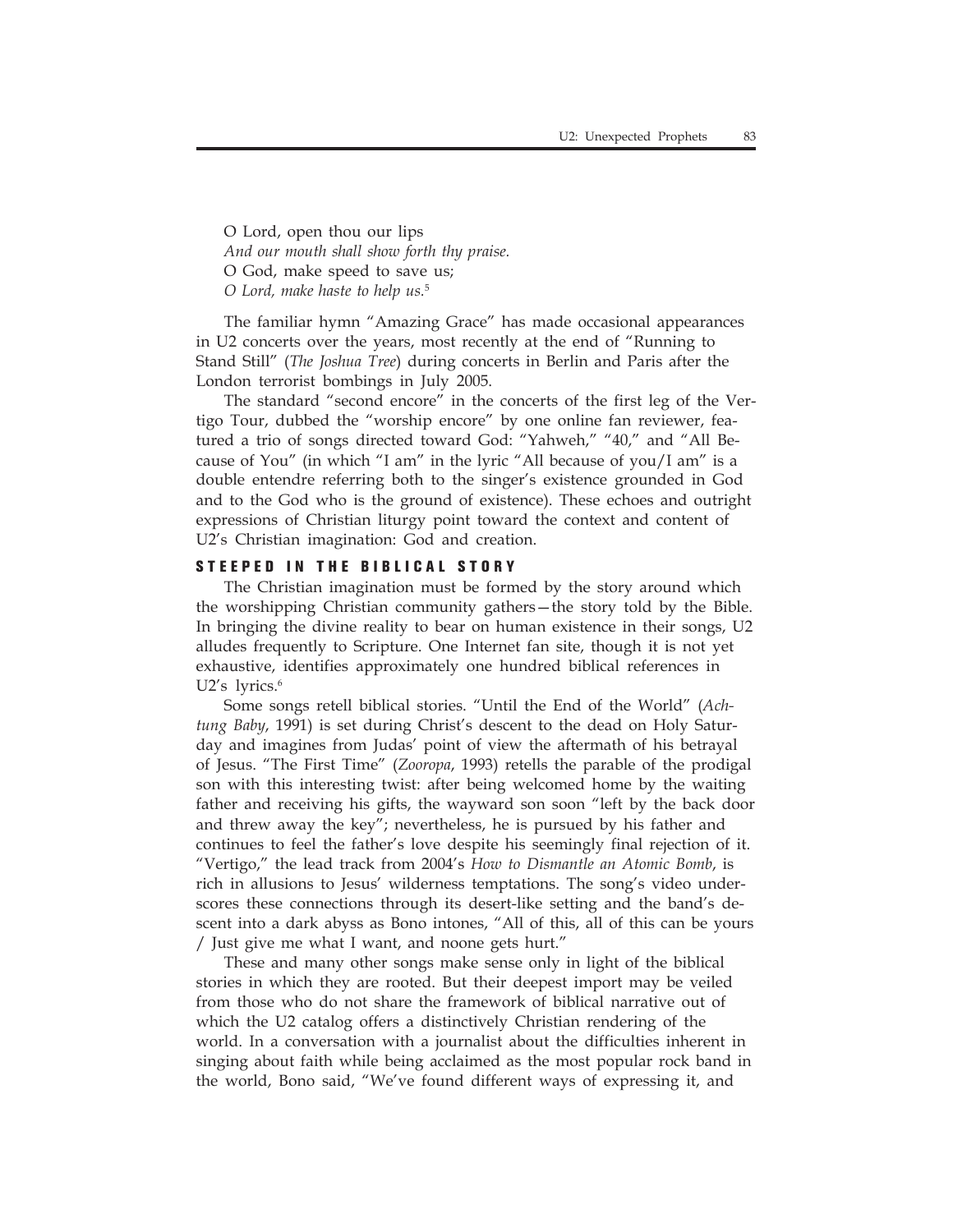recognized the power of the media to manipulate such signs. Maybe we just have to sort of draw our fish in the sand. It's there for people who are interested. It shouldn't be there for people who aren't."7 As with the parables of Jesus, the effect is often "that 'looking they may not perceive, and listening they may not understand'" (Luke 8:10b).

#### **PORTRAYING THE TRIUNE GOD**

Christians do not worship a generic deity, but the God of Abraham, Isaac, and Jacob who made Israel the people of God, was incarnate in the person of Jesus Christ, and continues to send the Holy Spirit to indwell and empower the Church. While U2's songs are not theological treatises on the Trinity, they do portray the divine reality in these specifically Christian terms.

The One whose name was disclosed as "Yahweh" is the ultimate audience for their music, and the Name is honored in the title for the final track on *How to Dismantle an Atomic Bomb* and the penultimate song in most concerts of the Vertigo Tour. Scattered throughout the U2 catalogue are references to the persons of the Trinity. In "Wake Up Dead Man" (*Pop*, 1997), a brutally honest prayer of lament addressed to Jesus on an existentialized Holy Saturday awaiting the resurrection, Jesus is the Son of the Father who is "in charge of heaven" and "made the world in seven." On *Achtung Baby*, the Holy Spirit is "God's only dove" (in "So Cruel") and is identified with the biblical personification of Wisdom, she who "moves in mysterious ways" (in "Mysterious Ways"). One song, "The First Time," is fully triadic with verses that correspond to the persons of the Trinity: "I have a lover…," the Spirit; "I have a brother…," the Son; and "My father is a rich man…."

The early church found it necessary to narrate its story of salvation in triadic fashion, for the earliest Christians had experienced the saving work of Yahweh in the risen Christ and the indwelling Spirit, and they believed that only the one God could save. When U2 sings about the divine, the band likewise finds it impossible to do so without this distinctively Christian understanding of God pervading the lyrics.

# **SHARING CHRISTIAN HOPE**

Eschatology, the doctrine of Christian theology that focuses on the "last things" for which Christians hope, often is distorted by two extreme and inadequate perspectives on God's work in the world. A wholly realized eschatology has no need of a future hope: it has the fullness of salvation, "the power of his resurrection," now and is quite satisfied with life as it is. It has little place for "the sharing of his sufferings" (Philippians 3:10) as a paradigm for the Christian life. On the other hand, a wholly future eschatology gives up on the present world as the arena of God's reconciling work and waits instead for a new heaven and a new earth that are radically discontinuous with the present order.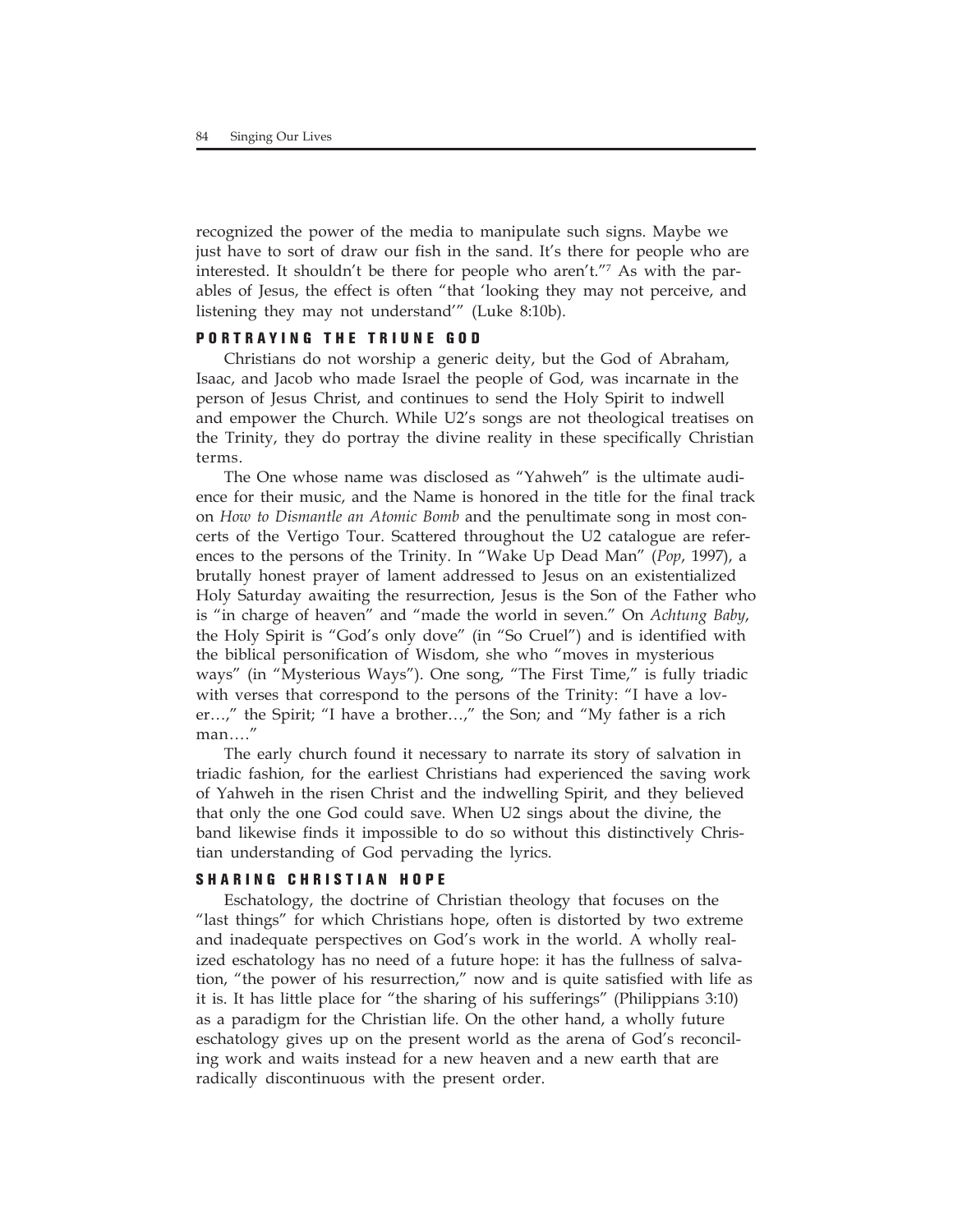The eschatology of the Bible as interpreted by the mainstream Christian tradition, however, maintains a tension between the "already" and the "not yet": the reign of God is at hand and people have the opportunity to participate in it in the here and now, but it is not yet fully realized and cannot become so without the participation of people in the reign of God. This tension is the key theological concept for understanding the spiritual significance of U2's music.

This already/not yet tension echoes in the psalms of lament scattered throughout U2's music. The cry "How long?" rises from the first and final tracks of *War* (1983), an album filled with prophetic awareness of the notyet-transformed nature of the world on the one hand and hope for its transformation on the other. "Sunday Bloody Sunday" recalls the 1972 massacre by British paratroopers of Northern Irish protesters against British occupation, an event that became a "battle call" for IRA enlistment campaigns, but Bono sings "I won't heed the battle call." Instead, he holds forth the hope that "tonight we can be as one" if people "claim the victory Jesus won"—yet he must continue to ask "How long? How long must we sing this song?" Similarly, the "How long?" refrain in "40" balances the new things that have come in God's saving work—"He brought me up out of the pit, out of the miry clay" and "You set my feet upon a rock, and made my footsteps firm"—with the plea for God to make all things fully new: "How long to sing this song?"

This tension is most clearly rendered in "I Still Haven't Found What I'm Looking For" (*The Joshua Tree*). The "already" dimension of Christian faith is stated in no uncertain terms: "You broke the bonds and you loosed the chains/carried the cross and all my shame." But even that has not yet completely transformed all that is wrong with the world (or the singer): "But I still haven't found what I'm looking for." On *How to Dismantle an Atomic Bomb*, "Yahweh" voices a similar hope: "Always pain before a child is born…still I'm waiting for the dawn."

When Vertigo Tour concertgoers were sent out into the world singing "How long to sing this song?" tens of thousands strong, they were leaving an event that many characterized as a transcendent experience—perhaps for many people it was an encounter with God—with a sung reminder that outside the concert arena all is not as it should be and that their lives should have something to do with changing that.

#### **BASING SALVATION IN GRACE**

As Christians we believe that God grants salvation and wholeness by grace; it is not something we attain by human merit. Or as "Grace," the final track on *All That You Can't Leave Behind* (2000), describes grace personified, "She travels outside of karma." In other words, grace is alien to the common expectation that people ultimately get what they deserve.

Bono recently offered these thoughts on grace in a series of interviews: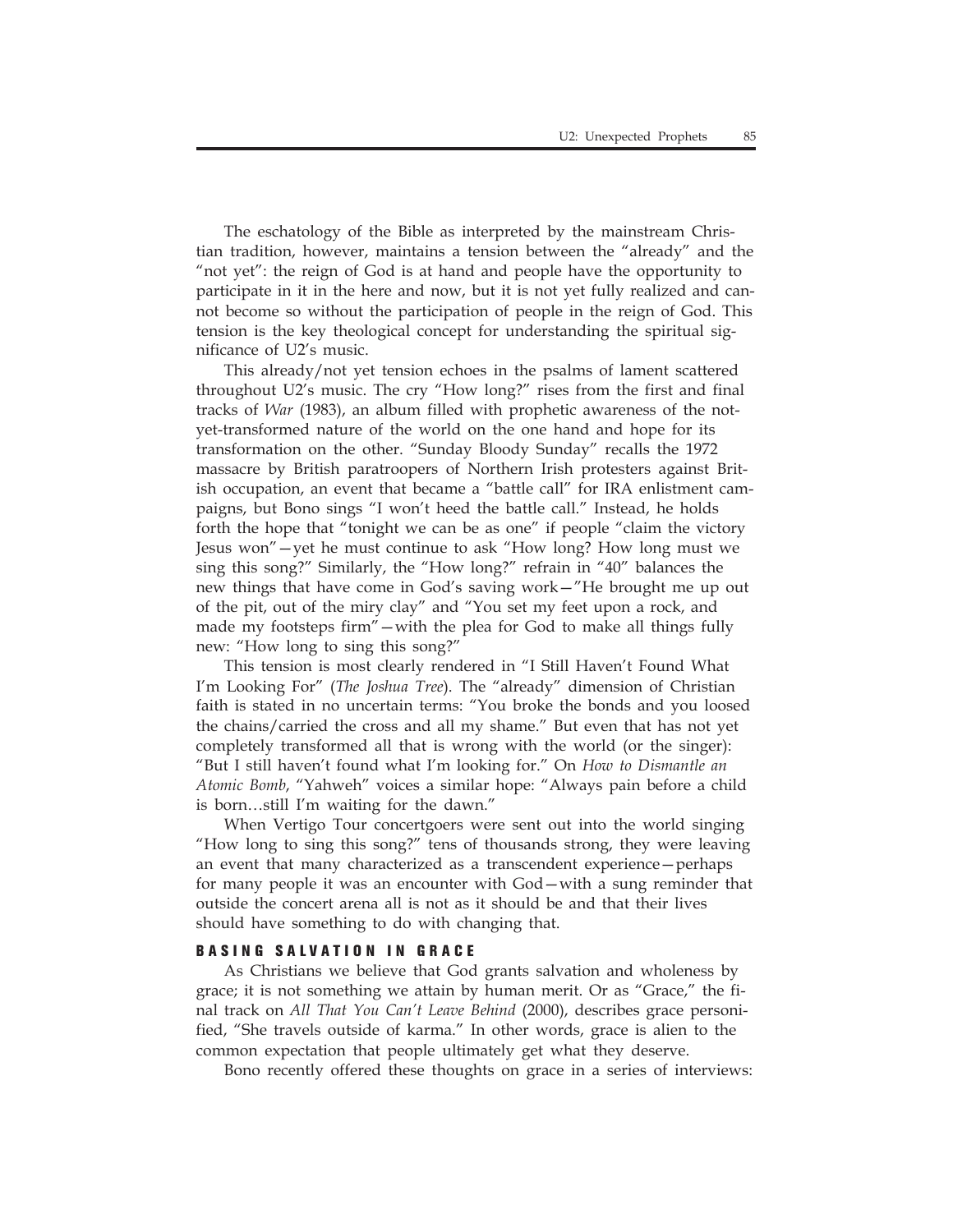You see, at the center of all religions is the idea of Karma. You know, what you put out comes back to you: an eye for an eye, a tooth for a tooth, or in physics—in physical laws—every action is met by an equal or an opposite one…. And yet, along comes this idea called Grace to upend all that…. Grace defies reason and logic. Love interrupts, if you like, the consequences of your actions,

U2's songs about God's grace are about "costly grace," for they demand that we view the injustices of this world through Christian lenses and identify with those who are marginalized.

which in my case is very good news indeed, because I've done a lot of stupid stuff…. It doesn't excuse my mistakes, but I'm holding out for Grace. I'm holding out that Jesus took my sins onto the Cross, because I know who I am, and I hope I don't have to

depend on my own religiosity…. The point of the death of Christ is that Christ took on the sins of the world, so that what we put out did not come back to us, and that our sinful nature does not reap the obvious death. That's the point. It should keep us humbled…. It's not our own good works that get us through the gates of Heaven.<sup>8</sup>

Grace, of course, not only is at work in our redemption, but also is the foundation of our very existence as a creature made for relationship with God. Augustine began his *Confessions*, "You have made us and drawn us to yourself, and our heart is unquiet until it rests in you."9 Bono echoes this idea in "Mofo" (*Pop*), in which the singer is "lookin' for to fill that Godshaped hole."10 The song "All Because of You" associates not only the creation of life but also the creation of the cosmos with God's gracious work: "I was born a child of grace" and "I saw you in the curve of the moon" leading to the confession, "All because of you/I am."

#### **CALLING FOR PROPHETIC SOCIAL ENGAGEMENT**

No expression of Christianity that is worthy of its namesake can proclaim what Dietrich Bonhoeffer called "cheap grace," the idea that salvation is an individual affair and has no impact on how one lives in society.<sup>11</sup> U2's songs about God's grace are rather about Bonhoeffer's "costly grace," for they demand that we view the injustices of this world through Christian lenses and identify with those who are marginalized. Identification with those who suffer injustice is the proper response to our receiving God's grace. Thus, *All That You Can't Leave Behind*, the album that ends with "Grace," begins with "Beautiful Day," a song about Jubilee 2000 (a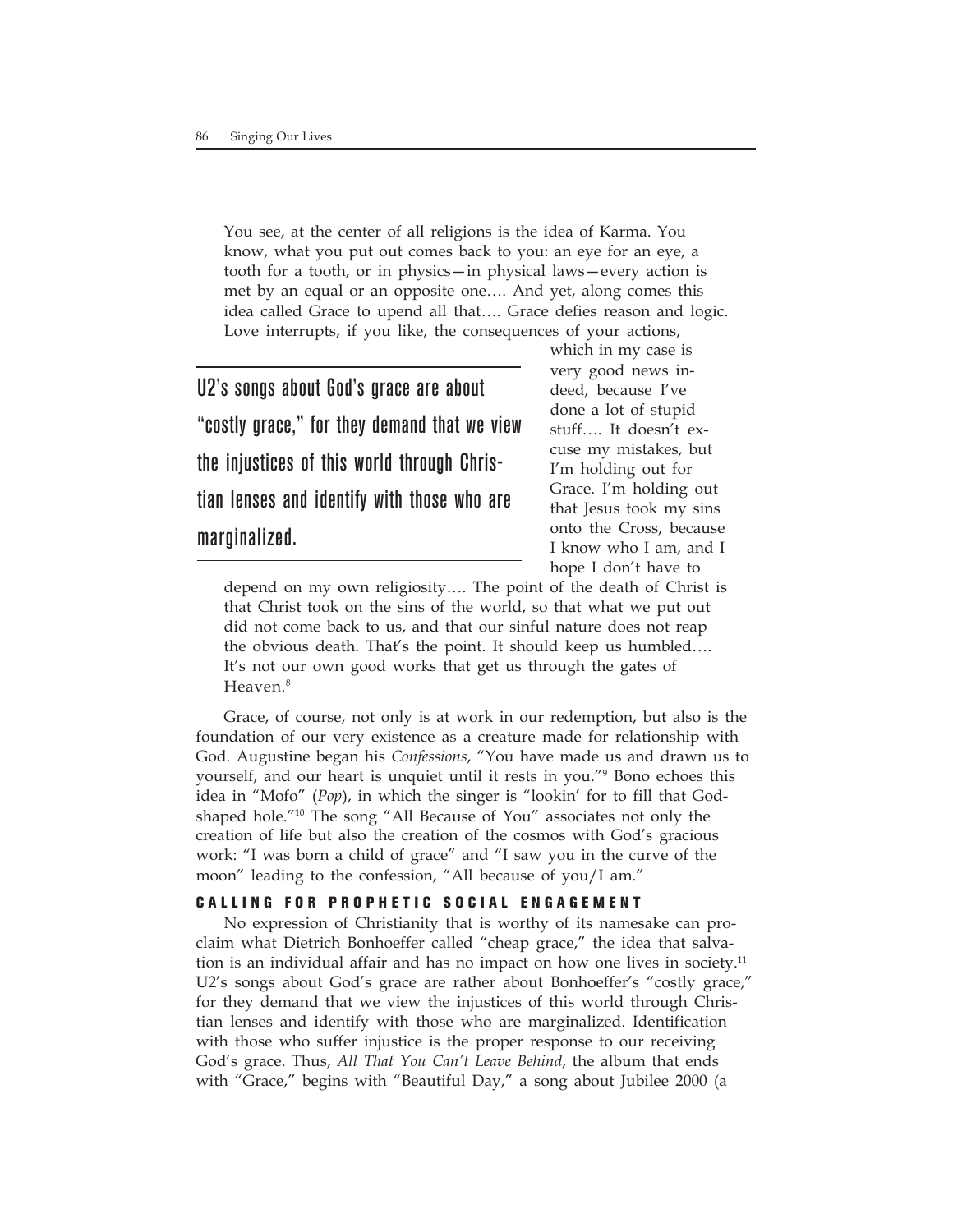movement that encourages rich nations to reduce some of the international debt owed by poorer countries), which specifies the motive for seeking economic justice: "Someone you could lend a hand/In return for grace."

Beginning with the album *War*, multiple songs on each album have brought the divine reality to bear on the sphere of social morality. Each of the first three songs of *War* addressed a social issue: the fighting in Northern Ireland ("Sunday Bloody Sunday"), nuclear proliferation ("Seconds"), and the plight of Soviet political prisoners and the promise of the Polish Solidarity movement ("New Year's Day"). Through the years, other songs have offered a Christian protest against violence in Northern Ireland: for example, "Love is Blindness" (*Achtung Baby*), "Please" (*Pop*), and "Peace on Earth" (*All That You Can't Leave Behind*). "Pride (In the Name of Love)" from *The Unforgettable Fire* memorialized the leadership of Martin Luther King, Jr., in the American struggle for civil rights, and "Silver and Gold" (*Rattle and Hum*, 1988) lent support to Desmond Tutu's call for economic sanctions against the apartheid regime in South Africa. "Bullet the Blue Sky" (*The Joshua Tree*) originally cast a spotlight on American support for repressive military dictatorships in Central America, and retooled versions of the song in later concert tours have addressed the international arms trade and the Abu Ghraib prisoner abuse scandal. Two songs on *How to Dismantle an Atomic Bomb*, "Miracle Drug" and "Crumbs from Your Table," have joined the previous album's "Beautiful Day" in taking up the cause of Africa's need for debt relief, medical intervention, and trade reform.

In these and other songs of social engagement, Bono and U2 continue to be unexpected prophets. They not only cry out against injustice, but also dare to imagine an alternative in light of the Christian vision. They searchingly examine the distortions of our world and proclaim with Scripture "the place that has to be believed to be seen," the place "where the streets have no name." Will we hear them?

# **RESOURCES FOR FURTHER DISCUSSION**

U2's lyrics, songs, and concert videos, which are available through the band's official website *www.u2.com*, make ideal discussion starters for youth Bible studies on the themes in this article, but youth leaders should be judicious in their selections.<sup>12</sup>

Three fine books explore the connections between the music of U2 and Christian faith. *Walk On: The Spiritual Journey of U2*, revised edition (Orlando, FL: Relevant Books, 2005) by Steve Stockman, a Presbyterian minister and chaplain at Queen's University in Belfast, has been updated to include *How to Dismantle an Atomic Bomb* (2004) and the 2005 Vertigo Tour. Episcopal priests Raewynne J. Whitely and Beth Maynard recently edited and contributed to *Get Up off Your Knees: Preaching the U2 Catalog* (Cambridge, MA: Cowley Publications, 2003), a collection of sermons that employ U2's art to communicate the Gospel. An appendix provides study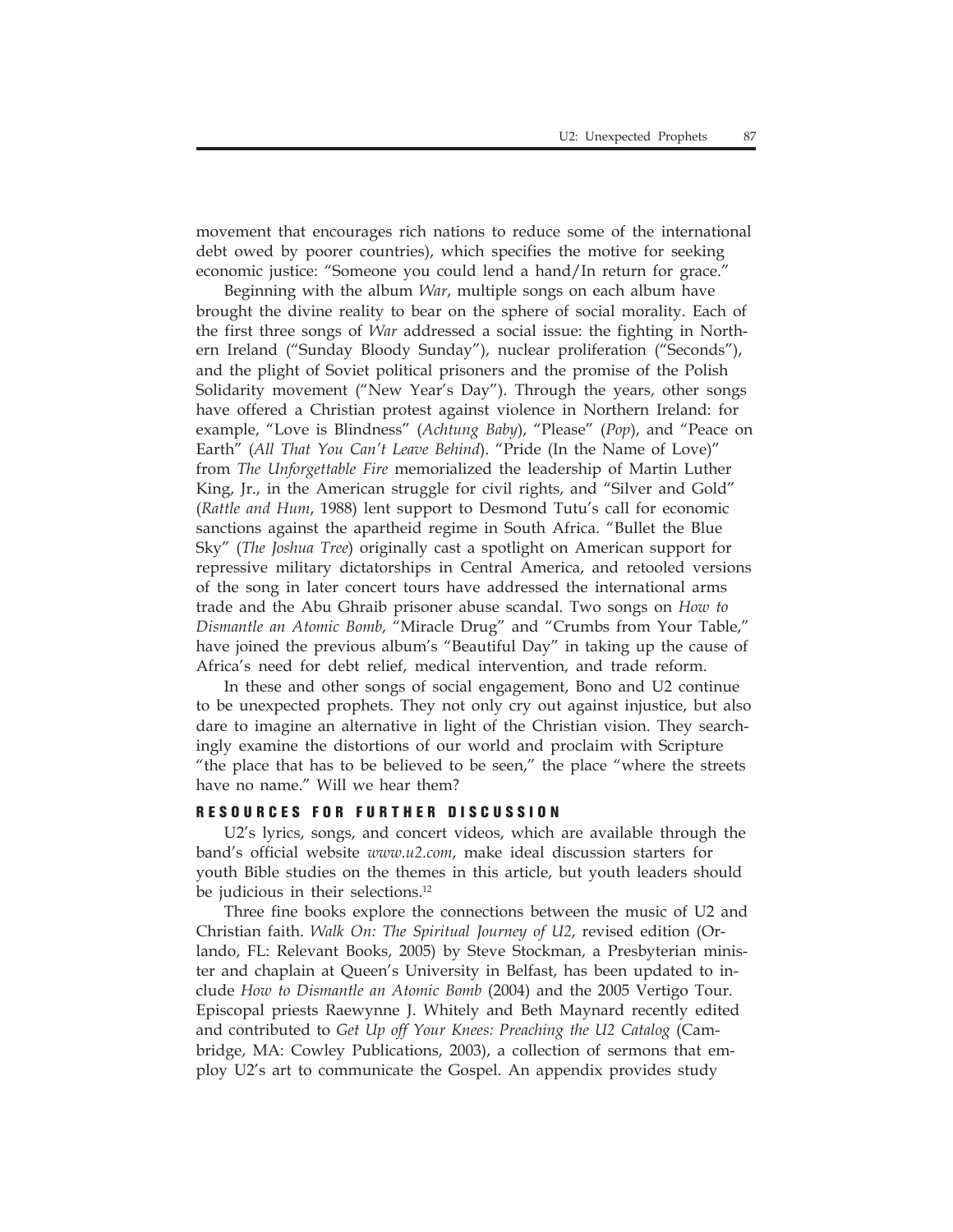guides for adult spiritual formation groups. And soon to be published is *One Step Closer: Why U2 Matters to Those Seeking God* (Grand Rapids, MI: Brazos Press, 2006) by Christian Scharen, a Lutheran minister and associate director of the Yale Center for Faith and Culture.

#### **NOTES**

1 Walther Eichrodt, *Theology of the Old Testament*, translated by J. A. Baker, The Old Testament Library (Philadelphia, PA: Westminster Press, 1961), 1:362.

2 Prosper of Aquitaine, "Official Pronouncements of the Apostolic See on Divine Grace and Free Will" 8, in *Defense of St. Augustine*, translated by P. de Letter, Ancient Christian Writers, no. 32 (Westminster, MD: Newman Press, 1963), 183.

3 "Profiles of U2 and the Dave Matthews Band," *CNN People in the News,* aired 14 May 2005, 17:00 ET (*http://transcripts.cnn.com/TRANSCRIPTS/0505/14/pitn.01.html*, accessed 26 November 2005).

4 *The Book of Psalms: Authorised King James Version*, with an introduction by Bono (Edinburgh, Scotland: Canongate, 1999).

5 "The Order for Morning Prayer," in *The Book of Common Prayer of the Church of Ireland* (Dublin: Church of Ireland Printing and Publishing Co., Ltd., 1926).

6 Available online at *www.atu2.com/lyrics/biblerefs.html* (accessed 26 November 2005).

7 Bill Flanagan, *U2 at the End of the World* (New York, NY: Delta, 1995), 480.

8 Michka Assayas, *Bono: In Conversation with Michka Assayas* (New York, NY: Riverhead Books, 2005), 203-204.

9 Augustine of Hippo, *Confessions* 1.1.1. This translation is by Maria Boulding in John E. Rotelle, ed., *The Confessions*, part 1, volume 1 of The Works of Saint Augustine: A Translation for the 21st Century (Hyde Park, NY: New City Press, 1997), 39.

10 Bono's phrase is closer to the expression of this Augustinian idea by Blaise Pascal in *Pensées*, 11.181. See *Pensées and Other Writings*, translated by Honor Levi (New York, NY: Oxford University Press, 1995), 52.

11 Dietrich Bonhoeffer, *The Cost of Discipleship*, translated by R. H. Fuller (New York, NY: Touchstone, 1995), 43-56.

12 Bono's occasional lapses into the language of the streets of Dublin do not serve as the best model for Christian speech. For instance, in the *Rattle and Hum* concert film, Bono uses the "f-word" to denounce IRA terrorist attacks in a passionate performance of "Sunday Bloody Sunday" on the evening of the November 7, 1987, bombing in Enniskillen, Northern Ireland, that killed eleven people and wounded sixty-three others. In the song "Wake Up Dead Man" (*Pop*) and the Boston and Slane Castle concert DVDs from the 2001 Elevation Tour, he laments to Jesus, "I'm alone in this world/And a [messed] up world it is, too" (expletive deleted). Many parents will not consider that acceptable language for Christian youth, and they may want to preview CDs and DVDs and make decisions about what they will allow their youth to listen to and view.



#### **STEVEN R. HARMON**

*is Associate Professor of Christian Theology at Campbell University Divinity School in Buies Creek, North Carolina.*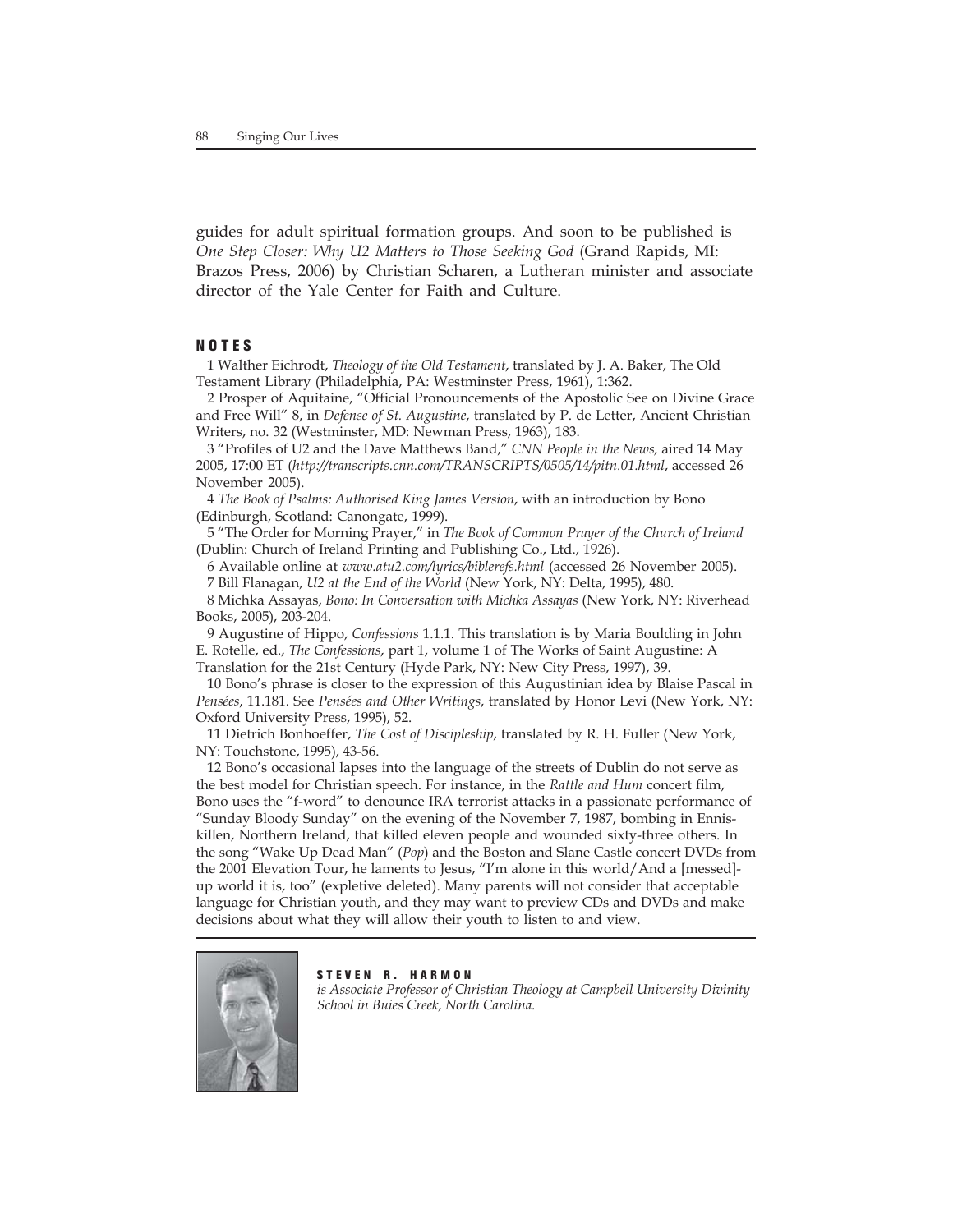# Music as a Spiritual Practice BY MARK J. SUDERMAN

Christians often disagree about what music to choose for worship and even about its function within the liturgy. Three books follow different paths to clarifying music's role in worship, particularly in congregational singing.

**M** ost Christians would agree that music is an important aspect of their worship and is a vital complement to other spiritual practices. Yet within our congregations and between them we may disagree strongly about what mu their worship and is a vital complement to other spiritual practices. Yet within our congregations and between them we may disagree strongly about what music to choose for worship and even about its function within the liturgy. Three books follow different paths in clarifying music's role in worship, particularly in congregational singing.

#### **BRINGING GOOD SINGING INTO WORSHIP**

In *Melodious Accord: Good Singing in Church* (Chicago, IL: Liturgy Training Publications, 1991, 122 pp., \$5.95), Alice Parker warmly invites us to think with her by beginning each chapter with an imagined conversation between a representative church musician and herself. Then Parker, who is a noted composer, clinician, and scholar of congregational singing, jumps right in to talk about the crux of issues regarding singing and song leading that churches face today. Her no-nonsense approach makes easy reading for the lay person, but also pushes the trained musician to think carefully about norms typically assumed in congregational singing.

Parker emphasizes the pressing need for song in churches today, for good singing can produce good congregational life by modeling a way for members to work and live with one another. Singing is able to foster unity among members and with God. Yet she stresses that not all of our singing in worship is *good singing*. Congregations must work at singing well: their members must study it, leaders teach it, and musicians expertly lead it. She fears that very rarely today can one find a congregation with an unbroken tradition of good singing, in which the children have grown up hearing their parents, friends, and peers sing. Our culture has drifted away from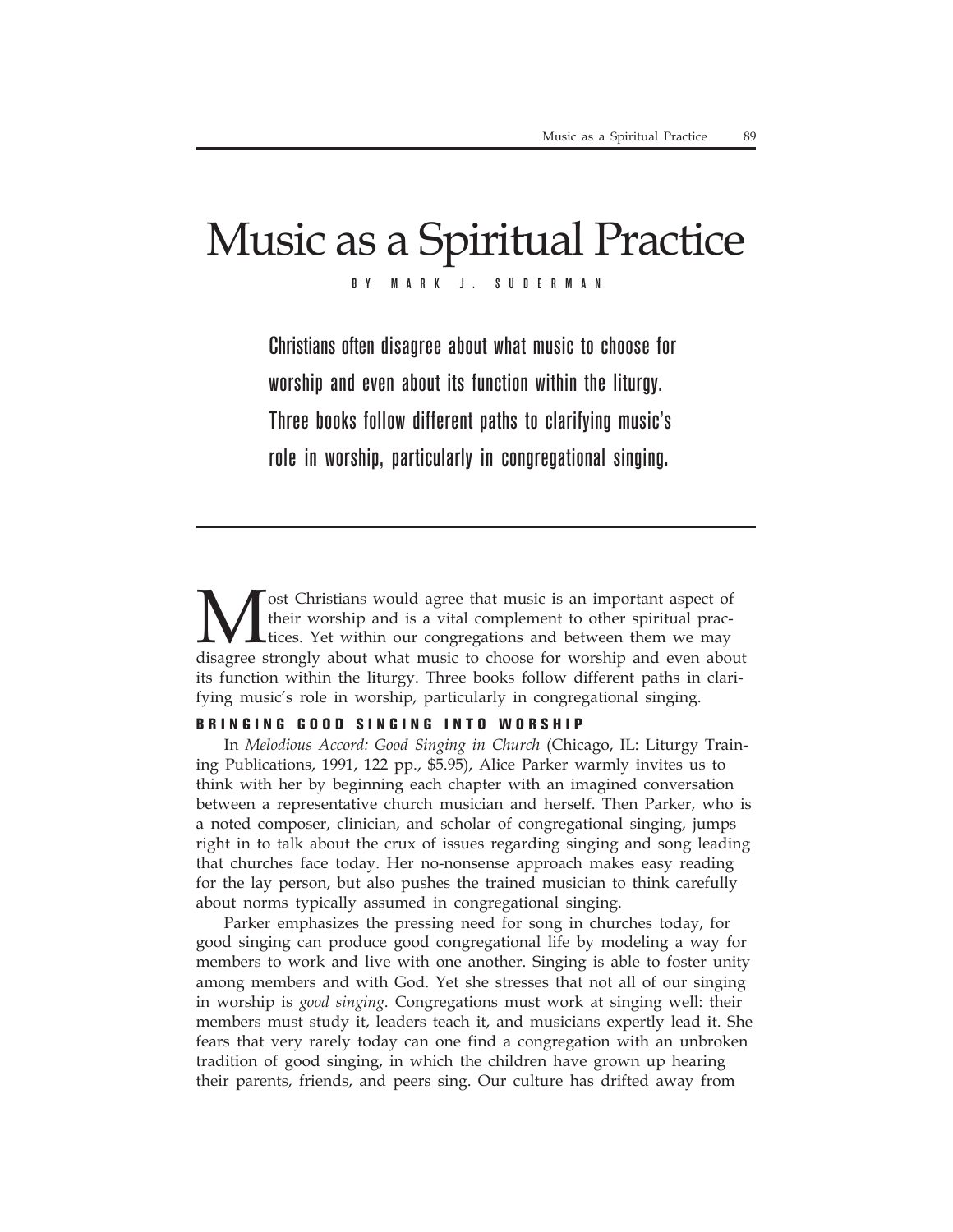this type of music-making, she warns, moving instead toward a diet of letting others produce sounds for us, either for our entertainment or for their purposes of advertising. There is a need to bring back the congregational voice that, in Parker's words, is "the heart of all church music" (p. 7).

To recapture its voice, Parker suggests, a congregation first needs a "vision" of the sound it wants. The key to this sound starts with the mel-

Alice Parker encourages the church to continue searching for the best union of good theology with good music, for our senses and minds must work together if we are to "see" God through the arts.

ody: hearing it, shaping it, bringing it to life with the human voice. (Parker includes a brief account of the history of melody.) A song leader initiates the song and models the melody, and the congregation responds to this. Church members do not need to be able to read every note; it is more important for them

to hear the music and re-create it in the best way possible. "Music *is* sound, and the better it sounds, the better it is—and the more people will be caught by it" (p. 34).

Song leaders must understand each song in its entirety—not only its music, but also its words and their meaning in context. Only then can they share a song with the entire congregation, inviting the participants to respond in the best possible way. Musical accompaniment can support singing in various ways, but Parker strongly believes that the best singing occurs when no musical instruments are used, when hymns are led by a person, not by an organ or piano or other instrument.

Parker encourages the church to continue searching for the best union of good theology with good music, for our senses and minds must work together if we're to have an opportunity to "see" God through the arts. Regarding the source of church music, she is broad and eclectic: we need music that speaks to the emotions, concerns, and needs of everyday living, whether it is drawn from the realm of folk music or is composed music.

All the key people involved in planning a worship time—the pastor, song leader, liturgist, poet, visual artist, and so on—must collaborate with and show respect for one another, and remember why and for whom they are planning this worship. "There is no reason for music unless it communicates, and it should communicate to our minds, hearts, and spirits," Parker concludes (p. 56). Music is a gift from God, and it is during worship (and other times in our lives) that we are able to offer this gift back to our Creator. With a true desire to return this musical gift to God, we should not only give of ourselves, but strive to give the *best* of ourselves.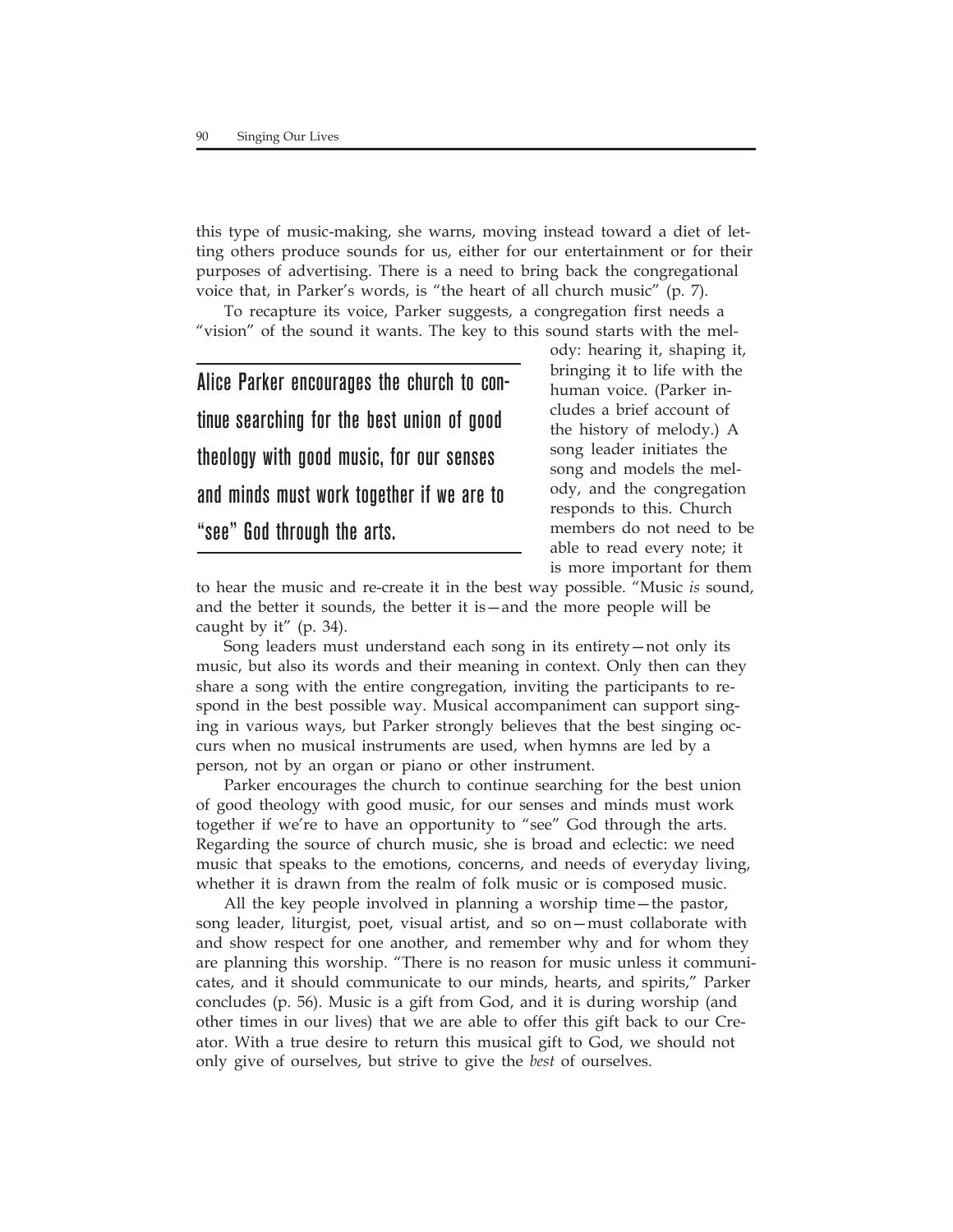# **LETTING WORSHIP GUIDE THE CHOICE OF SONG**

*Music in Christian Worship: At the Service of the Liturgy*, edited by Charlotte Y. Kroeker (Collegeville, MN: Liturgical Press, 2005, 217 pp., \$18.95), is an anthology designed for the people who are responsible for church music: church musicians (both academically trained musicians and lay leaders), pastors, and theologians. Its twelve essays are by prominent scholars of worship and music from various Christian denominations. This interdisciplinary book provides a broad-based discussion of the complexity of church music, a discussion that acknowledges the interaction of music with a congregation's theology, liturgy, ethnicity, locality, and degree of involvement in worship.

Kroeker, a professional pianist who directs the church music initiative at the Institute for Church Life at the University of Notre Dame, frames the first section of essays on "Theological and Philosophical Considerations" with the question, "How can understanding the intersection of worship and art affect its integral contribution to Christian worship?" Nicholas P. Wolterstorff urges that church music primarily should enhance the action of the liturgy; only when the character of the music fits the liturgical action that it serves should we give consideration to its musical style. Don E. Saliers explores how music, as well as other symbols, can shape our sensory experience in response to God and produce different levels of congregational participation in worship. Michael S. Driscoll speaks of "musical mystagogy" and how the arts, especially music, can connect us with the mystery of God.

In the second section of the book, "Historical Perspectives," Kroeker poses the question, "What does the history of music in the church have to teach us about current and future practice of music in worship?" Two very different responses follow. Fr. Jan Michael Joncas uses the writings of Pope John Paul II to address the role of music in the church and to provide helpful distinctions of a family of terms, including "sacred music," "religious music," "church music," and "worship music."† Bert F. Polman offers a concise history of Christian hymnody from the medieval era to the present and concludes that "one of the history lessons we might have learned is to recognize that the church, at its best, has been able to integrate the best of the new songs with the best of the historic ones" (p. 72).

Part three, "Contemporary Cultural Considerations in the Light of Biblical Mandates," considers the question, "What issues in our current environment must be addressed in order for faithful music-making to occur?" A number of authors in this book regret the lack of modern hymns or worship songs expressing sorrow and lament. Echoing this concern, Wilma Ann Bailey draws the connection between the psalms of lament in the Old Testament and the spirituals of the African American slave experience. To address the need for discernment in worship planning, John D. Witvliet of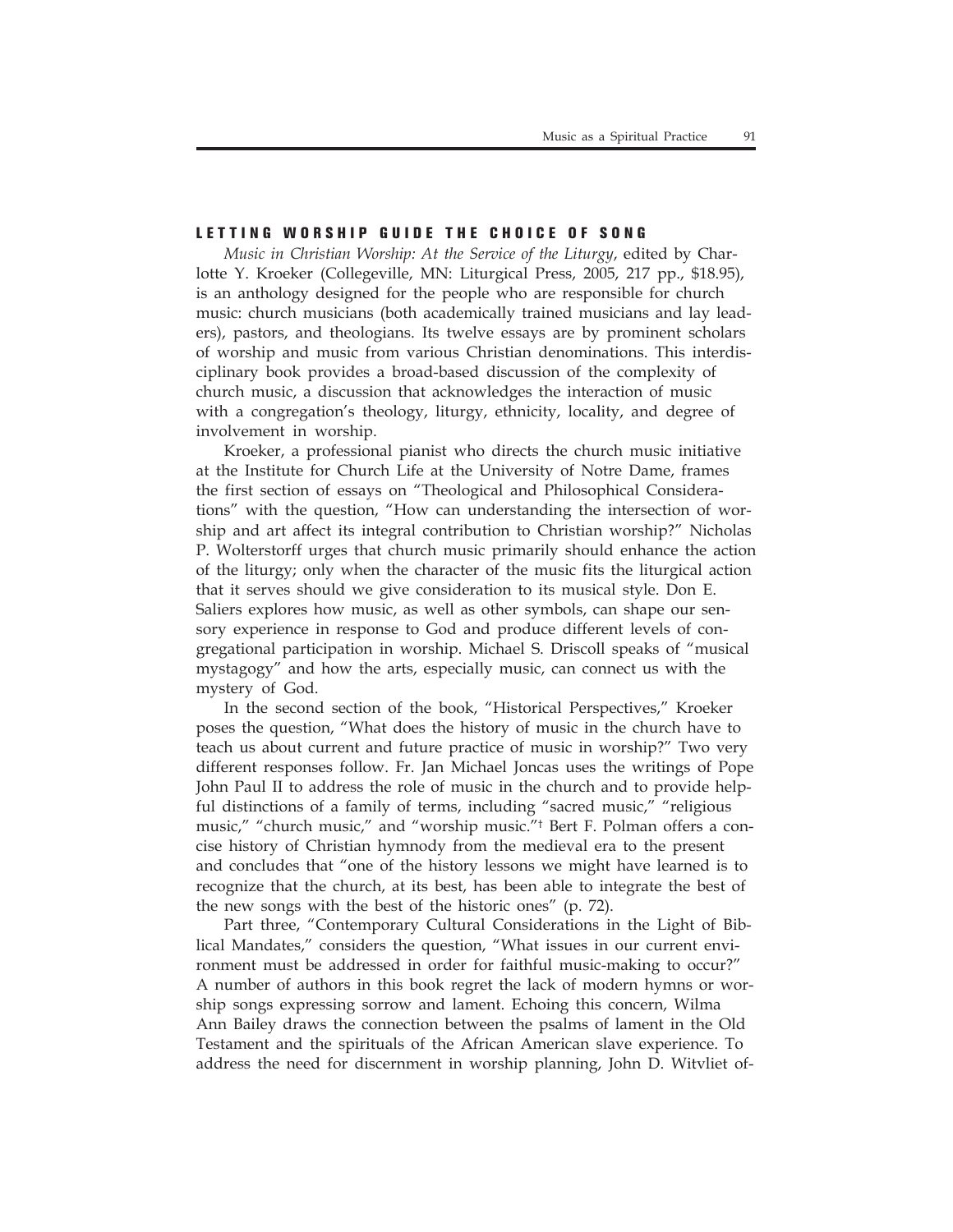fers several rhetorical models to help us choose music for the liturgy. This chapter is an excellent "nuts and bolts" approach to dealing with church controversies about music. The other two essays in this section present the cases for two different approaches to musical choices—singing songs from around the globe (C. Michael Hawn) and expressing the local uniqueness of a congregation (Linda J. Clark and Joanne M. Swenson). Both essays make strong points, and these two approaches should not be viewed as mutually exclusive.

In the final section of the book entitled "Practical Considerations in the Light of Biblical Mandates," Kroeker asks, "How do we go about choosing music faithfully for worship?" Frank Burch Brown speaks directly to the question of musical styles that is at the heart of many congregational "worship wars." Much of Brown's essay is a critique of and response to William Easum's warning, in *Dancing with Dinosaurs: Ministry in a Hostile and Hurting World*, that churches are becoming spiritual dinosaurs. Mary Oyer, a Mennonite church musician and retired professor, is interviewed by Charlotte Kroeker concerning her experience in crossing cultural lines within church music. Kroeker's concluding essay, "Choosing Music for Worship," sums up the numerous ideas presented in the book.

#### **OPENING WORSHIP TO THE WORLD**

J. Nathan Corbitt's *The Sound of the Harvest: Music's Mission in Church and Culture* (Grand Rapids, MI: Baker Books, 1998, 352 pp., \$28.00) introduces the role of music in the history and theology of the global church. In the first part, "Music *in* the Kingdom," Corbitt shows how music functions in a local congregation in worship, prophecy, proclamation, healing, education, and theology. In the second part, "Music *for* the Kingdom," he offers practical guidance to church musicians, pastors, and laypersons on the topics of the voice, the song, instruments, and musicians. Throughout the book Corbitt's writing style is accessible and inviting to those who are just beginning to think about how music functions in Christian life and worship.

Corbitt begins each chapter with an organized synopsis and two stories. The first story, "the sound of the harvest," offers a glimpse of a church music activity, while the second story, "and the beat of the street," juxtaposes this church activity with music outside the church walls. The concrete examples in these stories connect the topic of the chapter to actual life. Unfortunately, Corbitt's desire to cover each topic in great depth makes it difficult, at times, to follow his main thrust. However, the stories illustrate his ideas well and provide an excellent global, multicultural look at music in the church, moving us beyond our Western thought and experiences. Each chapter ends with questions and exercises to help the reader or study group dig more deeply into the subject.

This book differs from the previous two books in Corbitt's approach to the practical issue of choosing music for use in worship. While Parker and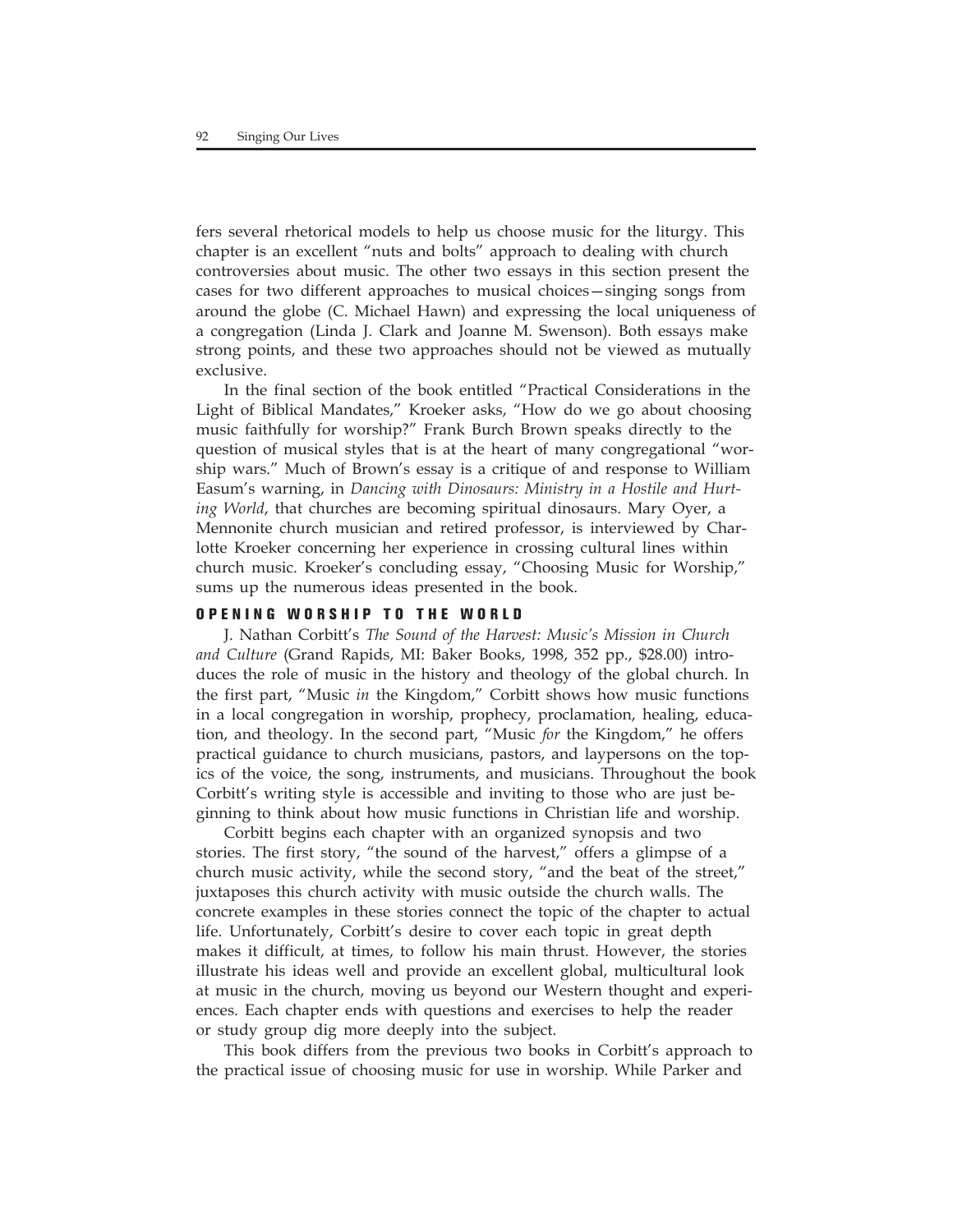the contributors in Kroeker's anthology stress the need for music education of the church body, Corbitt (while not avoiding the need for education in the music of the church) emphasizes that people must be reached in their current milieu. As he moves us toward more globally sensitive worship, he sees the need for new songs, without discarding the old. Corbitt concludes that "musicians' greatest gift to the kingdom is the critical listening skills to evaluate the present, the prudence to remember the past, and the wisdom to extend the kingdom outside one's own frame of reference" (p. 252).

Though these three books approach the choice of music in worship in very different ways, each makes a valuable contribution to the complex, important discussion about how music reflects and prods the movement of the church. Together these authors can guide us toward a more complete musical offering in our worship.

# **NOTE**

† Father Joncas discusses the *Chirograph of the Supreme Pontiff John Paul II for the Centenary of the Motu Proprio TRA LE SOLLECITUNINI on Sacred Music*, which is available online at *www.vatican.va/holy\_father/john\_paul\_ii/letters/2003/documents/hf\_jp-ii\_let\_20031203\_musicasacra\_en.html*. This document was issued in 2003 on the one-hundredth anniversary of Pope Pius X's effort to "renew sacred music in the liturgy…as a means of lifting up the spirit to God and as a precious aid for the faithful in their 'active participation in the most holy mysteries and in the public and solemn prayer of the Church.'"



#### **MARK J. SUDERMAN**

*is Professor of Music and Director of Choral Activities at Bluffton University in Bluffton, Ohio.*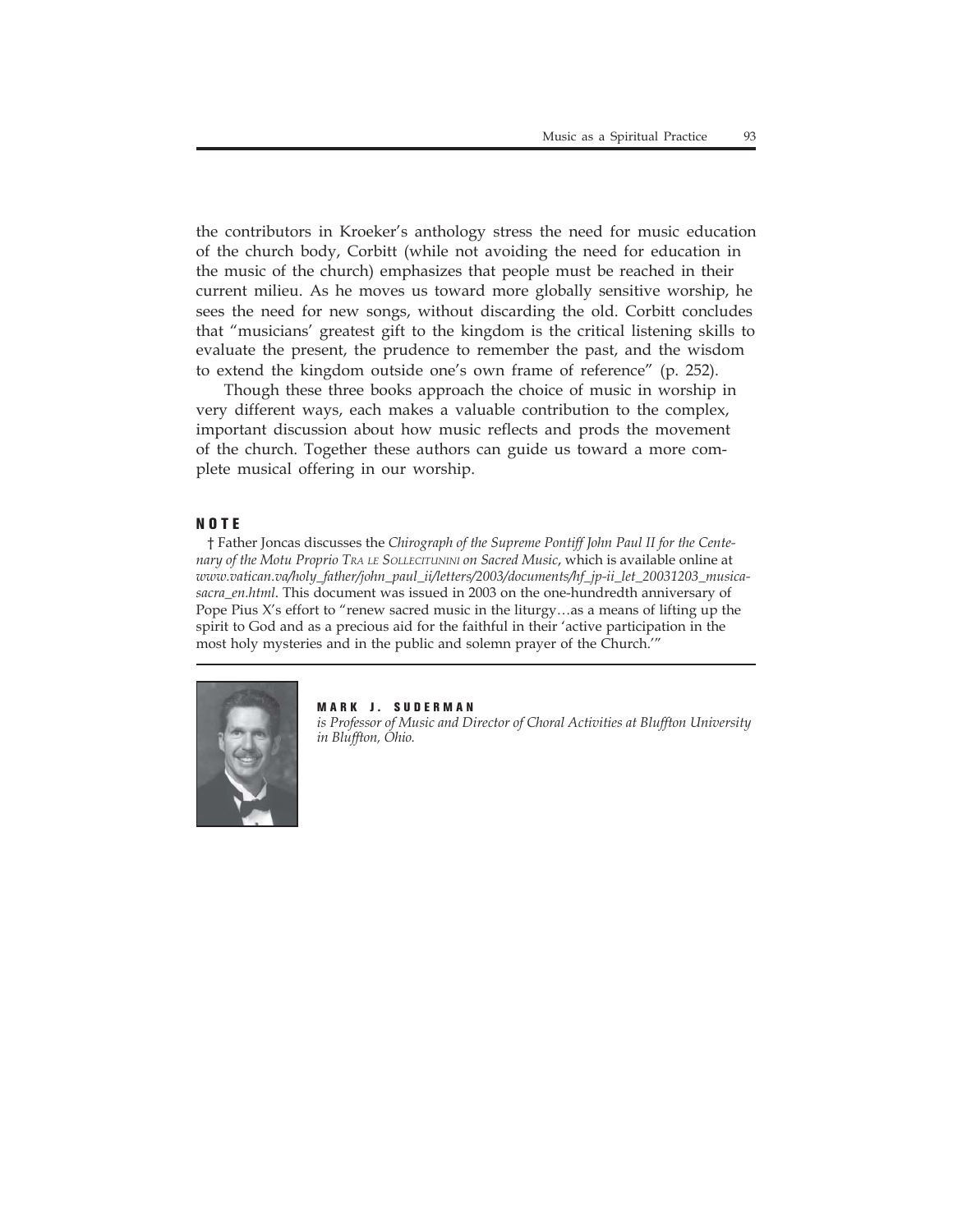# Editors



# **ROBERT B. KRUSCHWITZ** General Editor

Bob Kruschwitz is Director of The Center for Christian Ethics and Professor of Philosophy at Baylor University. He convenes the editorial team to plan the themes for the issues of *Christian Reflection*, then he commissions the lead articles and supervises the formation of each issue. Bob

holds the Ph.D. in philosophy from the University of Texas at Austin and the B.A. from Georgetown College. You may contact him by phone at 254- 710-3774 or by email at Robert\_Kruschwitz@baylor.edu.



**HEIDI J. HORNIK** Art Editor

Heidi Hornik is Professor of Art History at Baylor University. She selects and writes analysis of the artwork for *Christian Reflection*. With the M.A. and Ph.D. in Art History from The Pennsylvania State University and the B.A. from Cornell University, her special interest is art

of the Italian Renaissance. With Mikeal C. Parsons, she co-edited *Interpreting Christian Art* and co-authored *Illuminating Luke: The Infancy Narrative in Italian Renaissance Painting*. You may contact her by phone at 254-710- 4548 or by email at Heidi\_Hornik@baylor.edu.



# **NORMAN WIRZBA**

Review Editor

Norman Wirzba is Associate Professor and Chair of the Philosophy Department at Georgetown College. He designs and edits the book review articles in *Christian Reflection*. Norman holds the M.A. and Ph.D. in philosophy from Loyola University of Chicago, the M.A. in religion from

Yale University, and the B.A. from the University of Lethbridge, Alberta. His research interests include the intersection of Christian theology and environmental ethics. You may contact him by phone at 502-863-8204 or by email at Norman\_Wirzba@georgetowncollege.edu.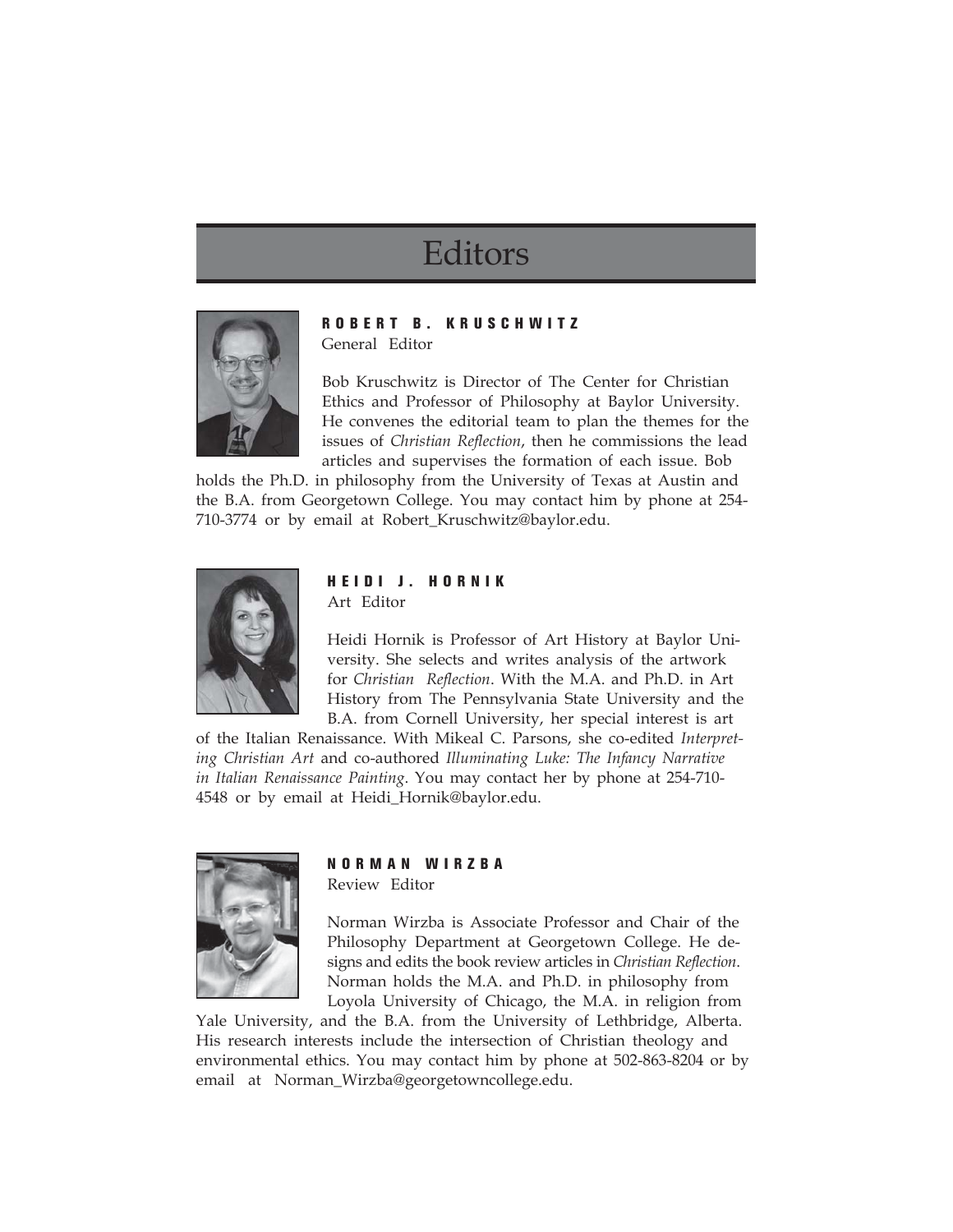

# **WILLIAM D. SHIELL** Proclamation Editor

William D. Shiell is Senior Pastor of First Baptist Church in Knoxville, Tennessee. He has served on leading committees of the Baptist General Convention of Texas and the Cooperative Baptist Fellowship. After receiving the B.A. in religion from Samford University, he earned the

M.Div. in theology from George W. Truett Theological Seminary and Ph.D. in religion from Baylor University. His weekly sermons are published online in audio format at *www.fbcknox.org*. You may contact him by phone at 865-546-9661 or by email at shiell@fbcknox.org.